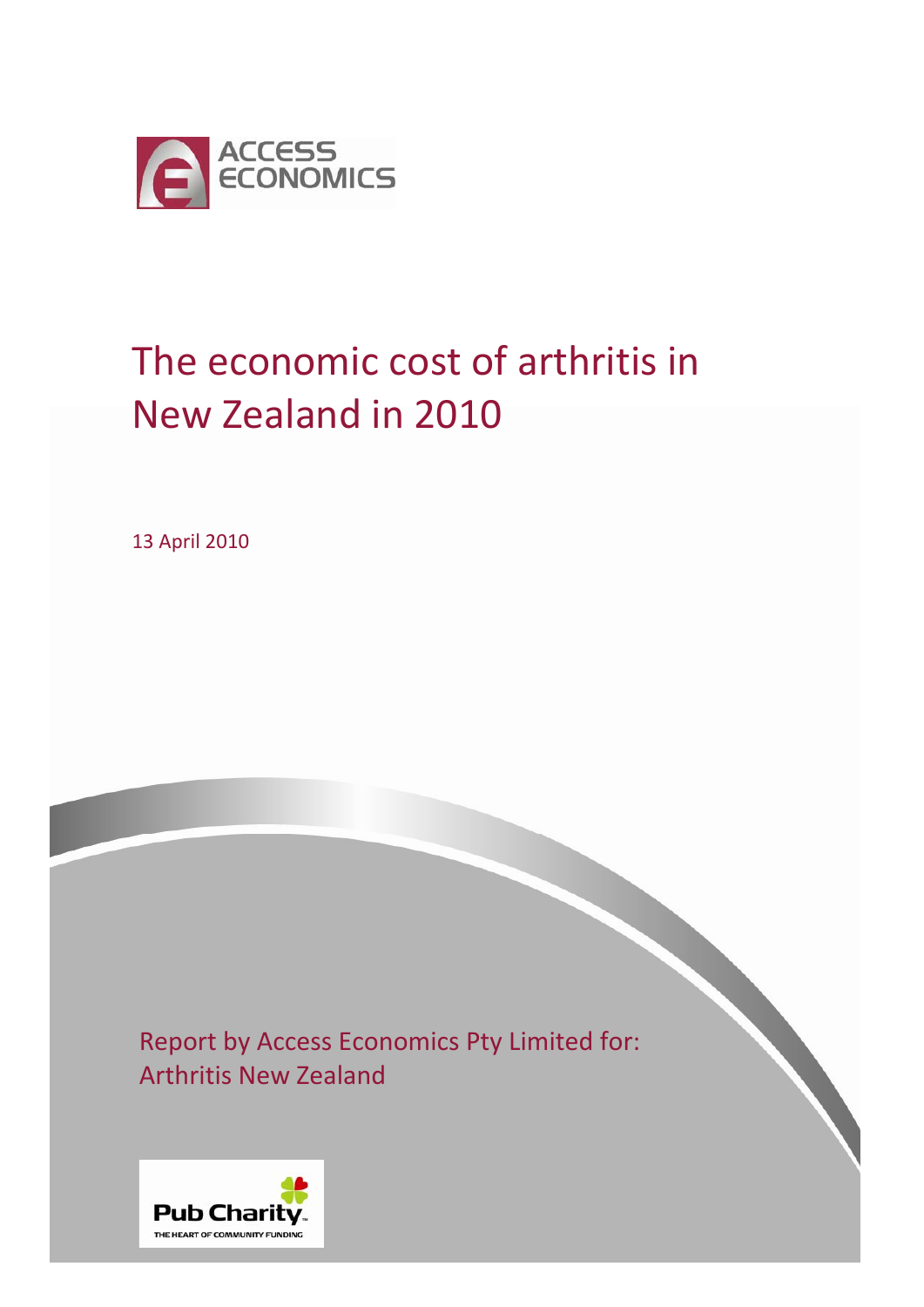# **Contents**

| 1 |     |  |  |  |  |  |  |  |  |  |
|---|-----|--|--|--|--|--|--|--|--|--|
|   | 1.1 |  |  |  |  |  |  |  |  |  |
|   | 1.2 |  |  |  |  |  |  |  |  |  |
|   | 1.3 |  |  |  |  |  |  |  |  |  |
| 2 |     |  |  |  |  |  |  |  |  |  |
|   | 2.1 |  |  |  |  |  |  |  |  |  |
|   | 2.2 |  |  |  |  |  |  |  |  |  |
|   | 2.3 |  |  |  |  |  |  |  |  |  |
|   | 2.4 |  |  |  |  |  |  |  |  |  |
|   | 2.5 |  |  |  |  |  |  |  |  |  |
|   | 2.6 |  |  |  |  |  |  |  |  |  |
|   | 2.7 |  |  |  |  |  |  |  |  |  |
| 3 |     |  |  |  |  |  |  |  |  |  |
|   | 3.1 |  |  |  |  |  |  |  |  |  |
|   | 3.2 |  |  |  |  |  |  |  |  |  |
|   | 3.3 |  |  |  |  |  |  |  |  |  |
|   | 3.4 |  |  |  |  |  |  |  |  |  |
| 4 |     |  |  |  |  |  |  |  |  |  |
|   | 4.1 |  |  |  |  |  |  |  |  |  |
|   | 4.2 |  |  |  |  |  |  |  |  |  |
|   | 4.3 |  |  |  |  |  |  |  |  |  |
|   |     |  |  |  |  |  |  |  |  |  |
|   |     |  |  |  |  |  |  |  |  |  |
|   |     |  |  |  |  |  |  |  |  |  |
|   |     |  |  |  |  |  |  |  |  |  |
|   |     |  |  |  |  |  |  |  |  |  |

# **Tables**

| Table 1.4 : Prevalence by age, gender, ethnicity and type of arthritis, 2010  12 |  |
|----------------------------------------------------------------------------------|--|
| Table 1.5 : Prevalence by age, gender, ethnicity and type of arthritis, 2020  13 |  |

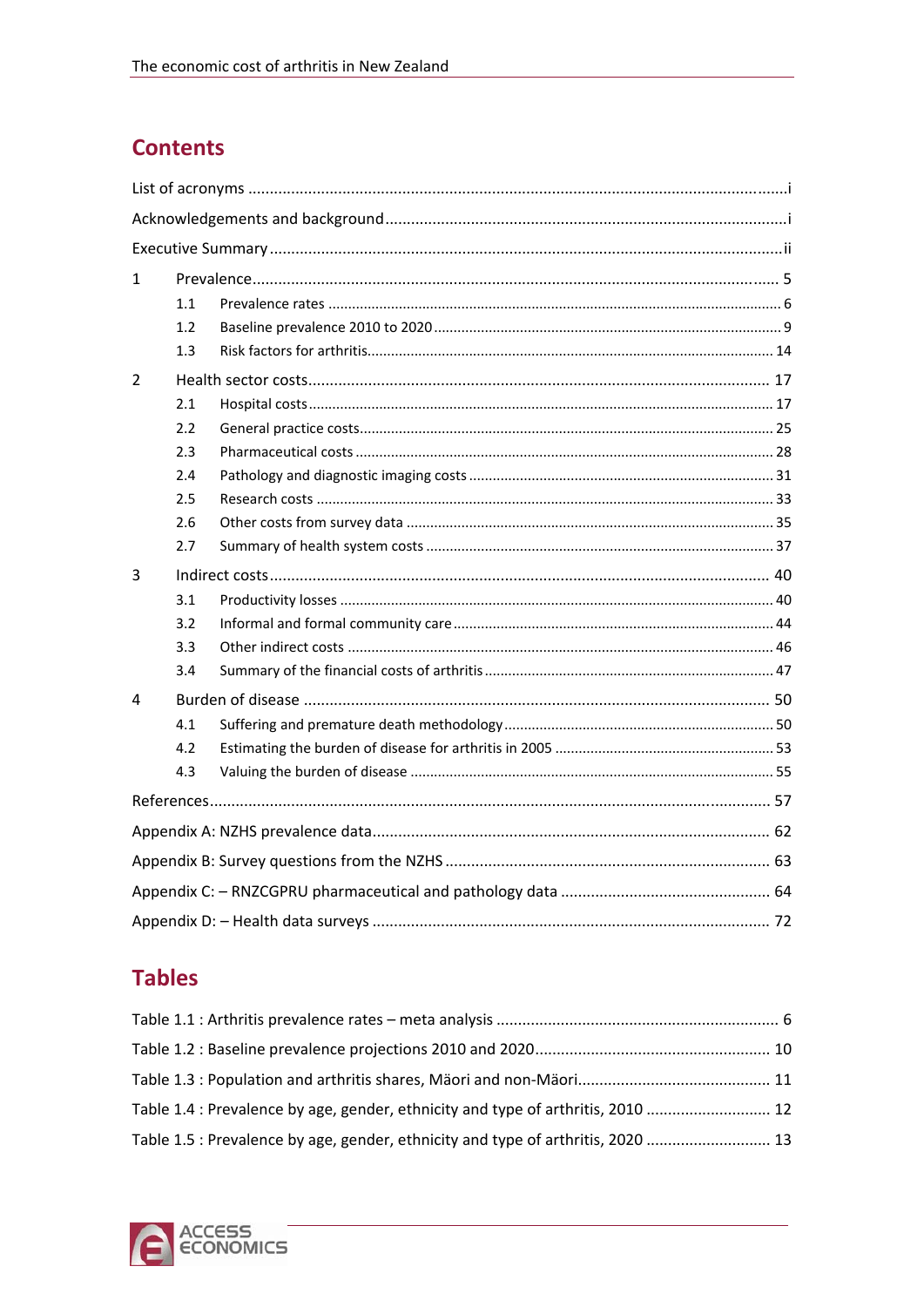| Table 2.3 : Arthritis public inpatient costs by age and gender, \$m, 2010 23             |
|------------------------------------------------------------------------------------------|
|                                                                                          |
|                                                                                          |
| Table 2.6 : Consultations for arthritis, by other problems managed, 2003 26              |
| Table 2.7 Most commonly prescribed arthritis drugs funded by PHARMAC (2009)  28          |
| Table 2.8 Most commonly prescribed arthritis drugs funded by PHARMAC (2009)  30          |
| Table 2.9: Top 20 laboratory referrals, arthritis relative to total, 2003 32             |
|                                                                                          |
|                                                                                          |
| Table 3.1 : Cost of reduced employment, New Zealand, 2005 and 2010 42                    |
|                                                                                          |
| Table 3.3 : Effect of physical health on daily activities, New Zealand, 2003  45         |
| Table 3.4 : Value of care provided to people with arthritis, New Zealand, 2005, 2010  46 |
|                                                                                          |
| Table 4.1 : Burden of disease, DALYs by type of arthritis, New Zealand, 2010  54         |
| Table A.1 : NZ prevalence of all arthritis, OA and RA, by age & gender, 2006-07  62      |
| Table A.2 : NZ prevalence of all arthritis, OA and RA, by gender & race, 2006-07  62     |
|                                                                                          |
| Table C.2 : Laboratory referrals, arthritis consultations vs total population  69        |

# **Figures**

| Figure 1.2 : Arthritis in adults, by ethnic group & gender (age-standardised rate ratio)  7   |  |
|-----------------------------------------------------------------------------------------------|--|
| Figure 1.3 : Raw prevalence rates (%) by type of arthritis, New Zealand 2010  8               |  |
| Figure 1.4 : Age-specific prevalence rates, all arthritis, by ethnicity, New Zealand, 2010  9 |  |
| Figure 1.5 : Age-specific prevalence rates, Mäori, by gender, New Zealand, 2010 9             |  |
| Figure 1.6 : Prevalence (no. of people) by age & gender, New Zealand, 2010 10                 |  |
|                                                                                               |  |
|                                                                                               |  |
|                                                                                               |  |
| Figure 2.1 : Public inpatient costs by type of arthritis, 2010 (share of \$99.9m) 22          |  |
| Figure 2.2 : Arthritis public inpatient costs by age and gender, \$m, 2005  22                |  |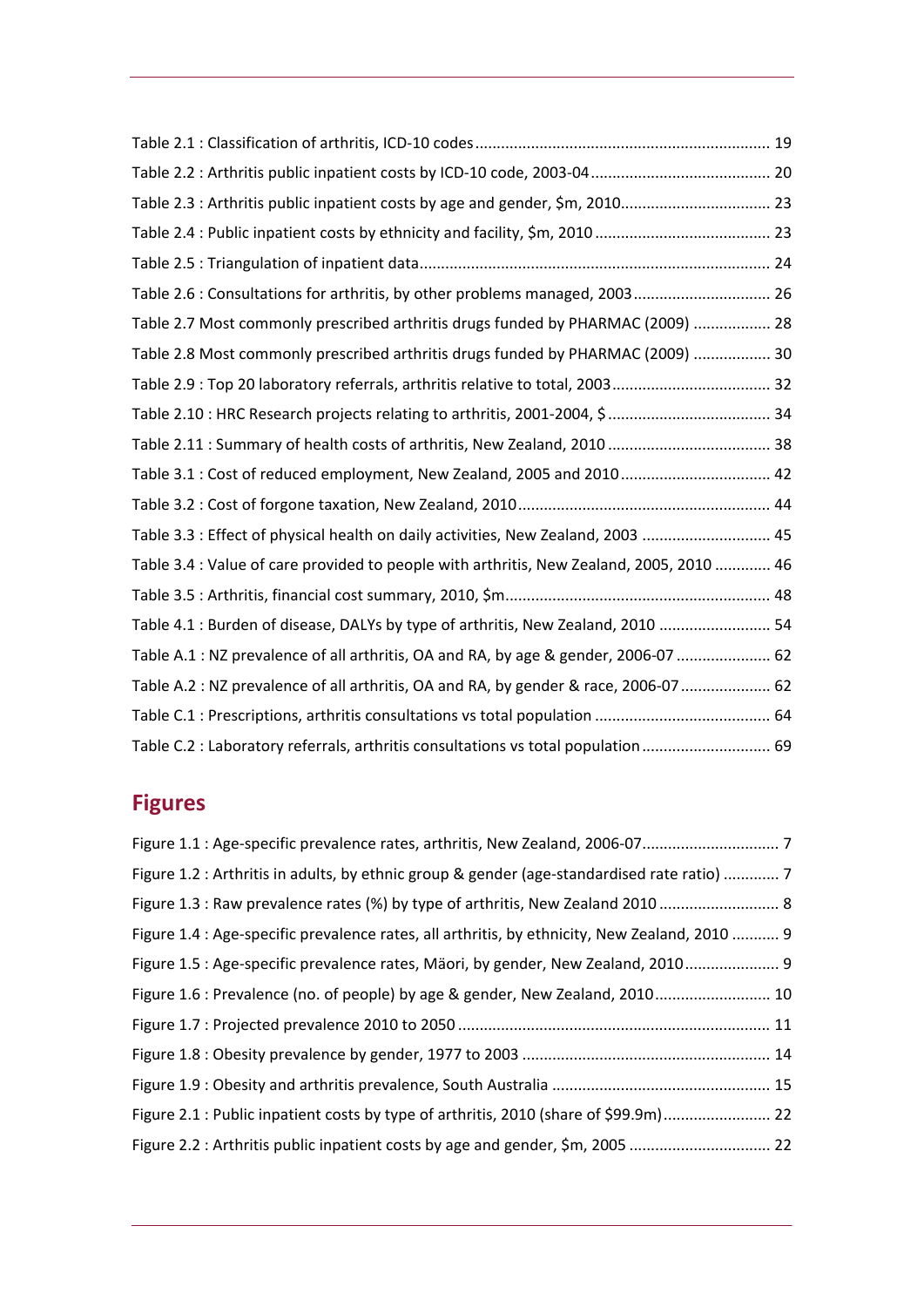| Figure 2.3 : Hospital costs arthritis, NZ, 2010 (\$m and % total of \$237.3m)  25      |  |
|----------------------------------------------------------------------------------------|--|
|                                                                                        |  |
|                                                                                        |  |
|                                                                                        |  |
| Figure 2.7 : Share of health costs by type of cost, NZ & Australia, 2005 (% total)  39 |  |
| Figure 2.8 : Per capita health costs by type of cost, NZ & Australia (NZ\$, 2005) 39   |  |
|                                                                                        |  |
|                                                                                        |  |
|                                                                                        |  |
| Figure 4.1 : Burden of disease by type of arthritis, NZ, 2010 (% 21,491 DALYs) 54      |  |
| Figure 4.2 : Burden of disease by gender and ethnicity, NZ, 2010 (% 21,491 DALYs)  55  |  |
|                                                                                        |  |

While every effort has been made to ensure the accuracy of this document and any attachments, the uncertain nature of economic data, forecasting and analysis means that Access Economics Pty Limited is unable to make any warranties in relation to the information contained herein. Access Economics Pty Limited, its employees and agents disclaim liability for any loss or damage which may arise as a consequence of any person relying on the information contained in this document and any attachments.

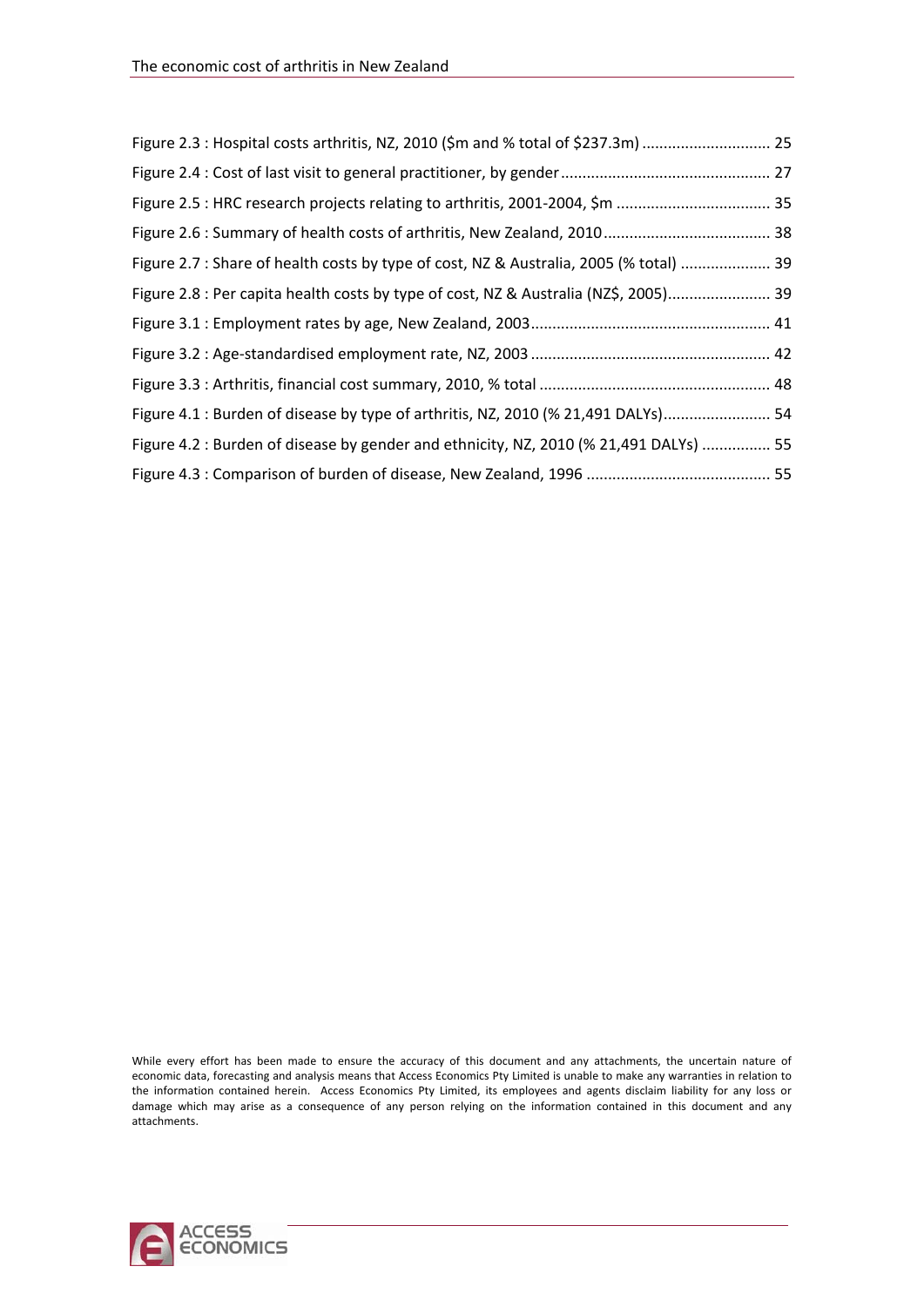# <span id="page-4-0"></span>**List of acronyms**

| AF              | attributable fraction                                            |
|-----------------|------------------------------------------------------------------|
| <b>AIHW</b>     | Australian Institute of Health and Welfare                       |
| bn              | billion                                                          |
| $COX-2$         | Cyclo-oxygenase-2                                                |
| <b>DALY</b>     | disability adjusted life year                                    |
| <b>DHBs</b>     | district health boards                                           |
| GDP             | gross domestic product                                           |
| GP              | general practitioner/practice                                    |
| <b>HRC</b>      | Health Research Council (of New Zealand)                         |
| $ICD-10$        | International Classification of Disease Tenth Revision           |
| m               | million                                                          |
| <b>MOH</b>      | Ministry of Health                                               |
| <b>MRI</b>      | magnetic resonance imaging                                       |
| <b>NSAIDs</b>   | non-steroidal anti-inflammatory drugs                            |
| <b>NZ</b>       | New Zealand                                                      |
| <b>NZHIS</b>    | New Zealand Health Information Service                           |
| <b>NZHS</b>     | New Zealand Health Survey                                        |
| <b>OA</b>       | osteoarthritis                                                   |
| <b>OECD</b>     | Organization for Economic Cooperation and Development            |
| <b>OR</b>       | odds ratio                                                       |
| <b>PPP</b>      | purchasing power parity                                          |
| QALY            | quality adjusted life year                                       |
| <b>RA</b>       | rheumatoid arthritis                                             |
| <b>RNZCGPRU</b> | Royal New Zealand College of General Practitioners Research Unit |
| <b>SLE</b>      | systemic lupus erythematosus                                     |
| SNZ             | <b>Statistics New Zealand</b>                                    |
| <b>TNF</b>      | tumour necrosis factor                                           |
| <b>VLY</b>      | value of a life year                                             |
| <b>VSL</b>      | value of a statistical life                                      |
| <b>YLD</b>      | years of healthy life lost due to disability                     |
| <b>YLL</b>      | years of life lost due to premature mortality                    |

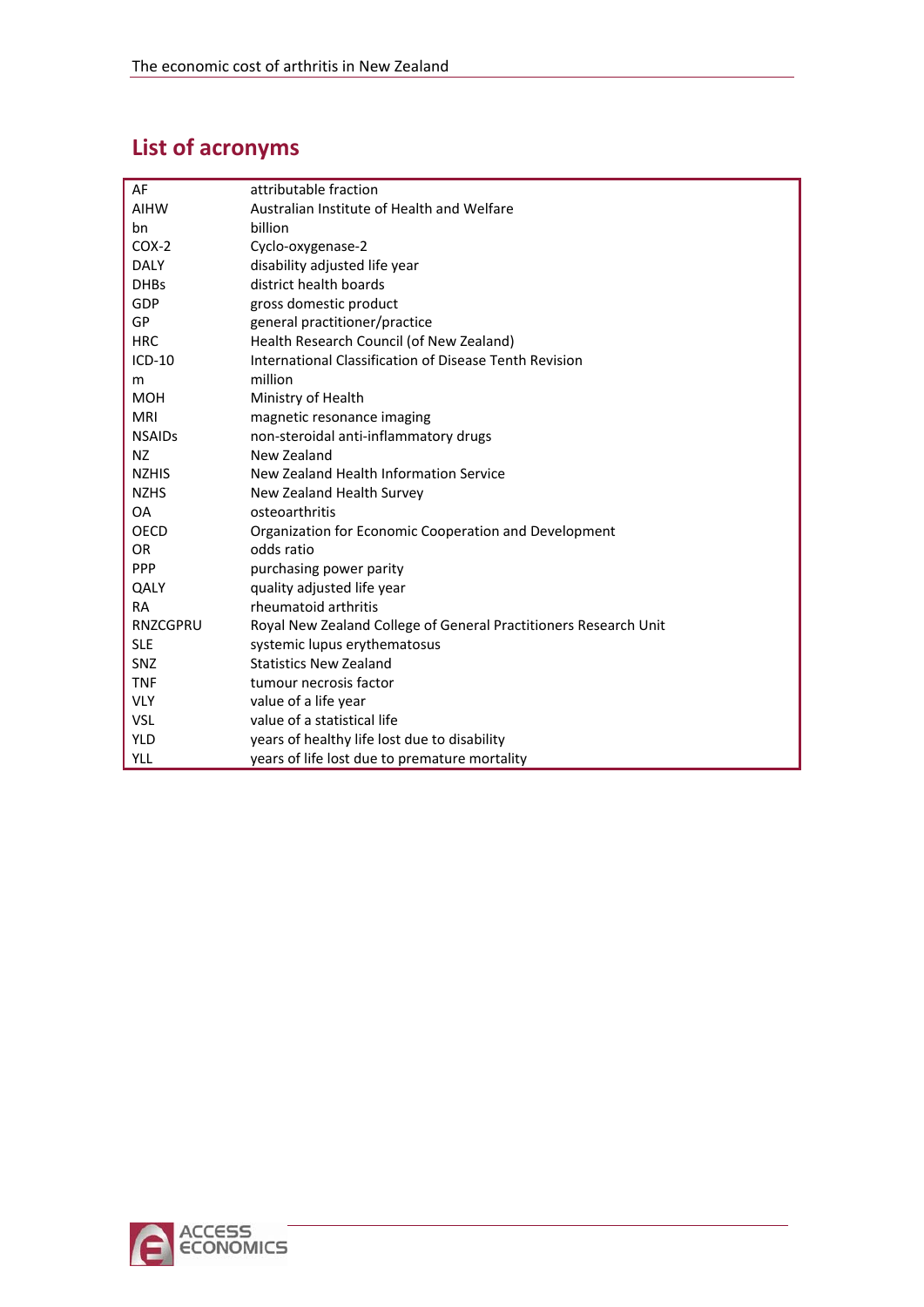# <span id="page-5-0"></span>**Acknowledgements and background**

This report was prepared by Access Economics for Arthritis New Zealand. Access Economics acknowledges with appreciation the comments, prior research and expert input by:

Dr Barry Borman *Manager Health & Disability Intelligence, Health and Disability Systems Strategy, Ministry of Health*

Andrew Harrison *President, New Zealand Rheumatology Association*

Sandra Kirby *Chief Executive, Arthritis New Zealand* 

Geraldine MacGibbon *Therapeutic Group Manager, Musculo Skeletal Conditions, PHARMAC*

Kim Miles *Chief Executive, New Zealand Orthopaedic Association*

Dr Natalia Valentino *Service Development Manager, Arthritis New Zealand*

Sheryl Williams Senior Product Manager, Abbott Laboratories

Access Economics was commissioned by Arthritis New Zealand in late 2009 to update our 2005 report '*The Economic Cost of Arthritis in New Zealand*' (Access Economics, 2005a) to estimate prevalence and costs of arthritis in New Zealand 2010. Using the 2005 report as the baseline, this updated report utilises:

- new population data from Statistics New Zealand (SNZ), and new prevalence data on arthritis from the 2006‐07 New Zealand Health Survey (NZHS);
- updated health system costs with the latest hospital data from the New Zealand Health Information Service (NZHIS) and updated other health cost elements including the cost of new pharmaceuticals, notably the introduction of biological medications since 2005 (not included in the 2005 report);
- re-estimation of all the indirect costs, remodelled for 2010 based on wage and price inflation and other cost indices;
- remodelled burden of disease (using the new prevalence estimates) and a revised Value of a Statistical Life Year (VSLY) for NZ in light of the new literature on this topic in recent years.

Unlike the previous report, this one does not provide different scenarios for obesity. All monetary figures quoted are in New Zealand dollars unless noted otherwise.

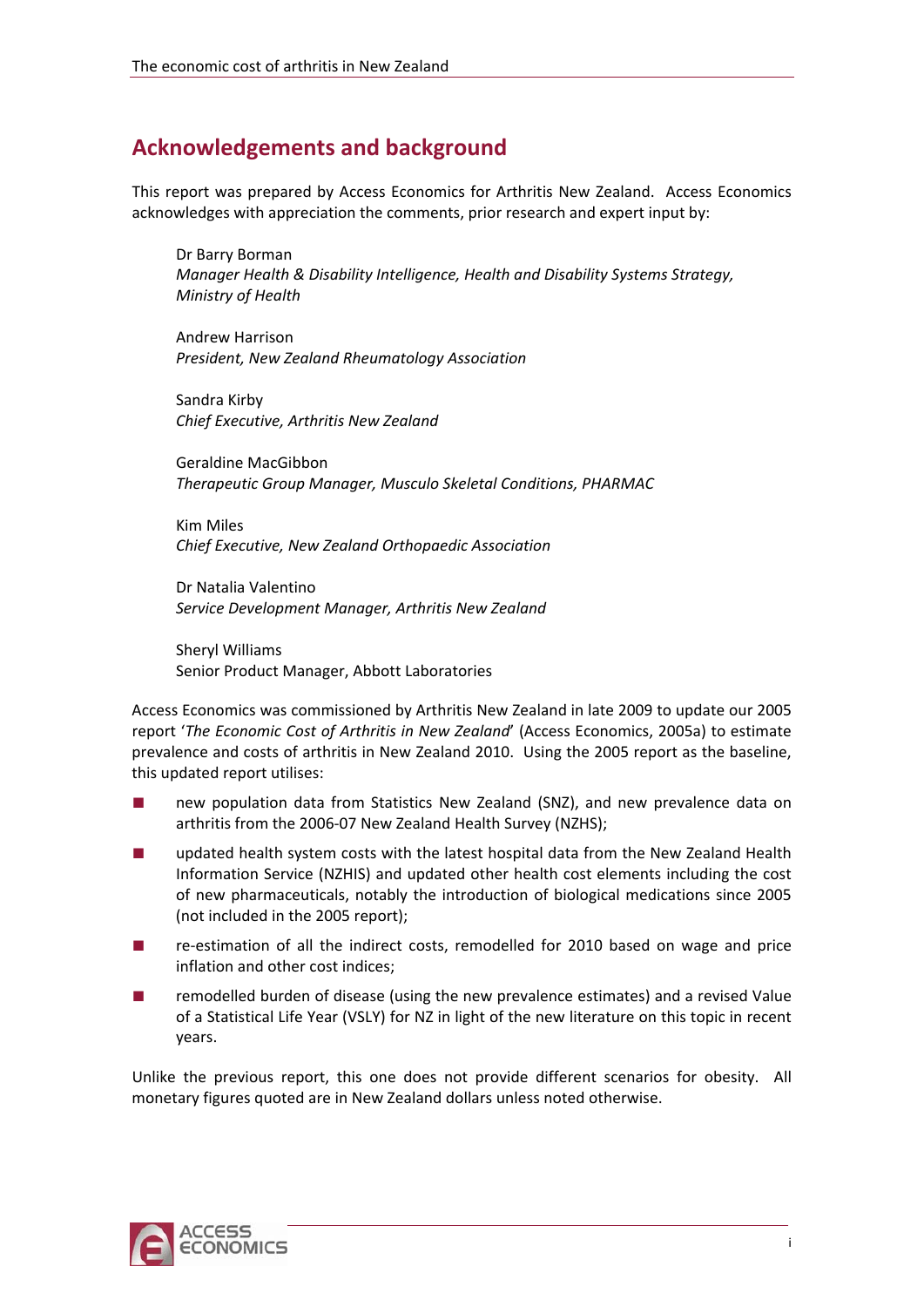# <span id="page-6-0"></span>**Executive Summary**

**In 2010, over 530,000 New Zealanders aged 15 or over are living with at least one type of** arthritis. This equates to 15.2% of the total population aged 15 or over, or nearly 1 in 6 **people**.

- Over half are female (57.8%) and over half (54%) are of working age (15-64 years).
- 9.4% of people with arthritis are of Mäori descent, much lower than their population share (15.2%), largely because of the younger Mäori age distribution.
	- In younger age groups, arthritis is more common in Mäori people; in older age groups prevalence rates are similar due to the influence of osteoarthritis.
- Prevalence is expected to grow to over 650,000 people by 2020 (16.9% of the population aged 15 or over), largely due to demographic ageing.

**The total financial costs of arthritis in New Zealand in 2010 are estimated to be \$3.2 billion or 1.7% of GDP.** Financial costs comprise health sector costs and indirect costs.

- In addition, the burden of disease the years of healthy life lost because of arthritis is estimated as 21,491 Disability Adjusted Life Years (DALYs) in 2010.
	- Converting this to financial terms using the value of a statistical life year of \$177,683 for New Zealand in 2010, equates to **some \$3.8billion in suffering and premature death** for those with arthritis this year.

**Health sector costs of arthritis are estimated to be \$695m in 2010, 22% of total financial costs**.

- **Hospital costs** represent around one third of health sector costs (\$237m).
	- Public inpatient costs are 42% of hospital costs (\$99.9m), and are dominated by osteoarthritic knee and hip surgeries.
	- Private inpatient costs are estimated as \$82.4m (35% of hospital costs) while outpatient services are estimated as \$55.0m (23%).
- **Pathology and imaging** together are estimated to be 12% of health sector costs (\$63.7m), quite a high share compared with other countries.
- Out of hospital specialist services (mainly for rheumatologists and orthopaedic surgeons) are also relatively high at \$30.9m (4.4% of health sector costs).
- In contrast, **general practice (GP) and pharmaceutical health sector cost shares** are relatively low  $-3\%$  (\$22.8m) and 6% (\$41.8m) respectively.
- **Allied health and aged care** are each around 12% of health sector costs (\$81m and \$87m respectively).
- **Research** is estimated as 2% of health sector costs (\$12.4m).
- The remaining health costs comprise capital expenditures, expenditure on community health, public health programmes, health administration and health aids and appliances, which together are estimated as \$97.3m (14% of health sector costs) in 2010 for arthritis.

**The indirect costs of arthritis (\$2.50bn) outweigh health costs around 3.6 to 1**.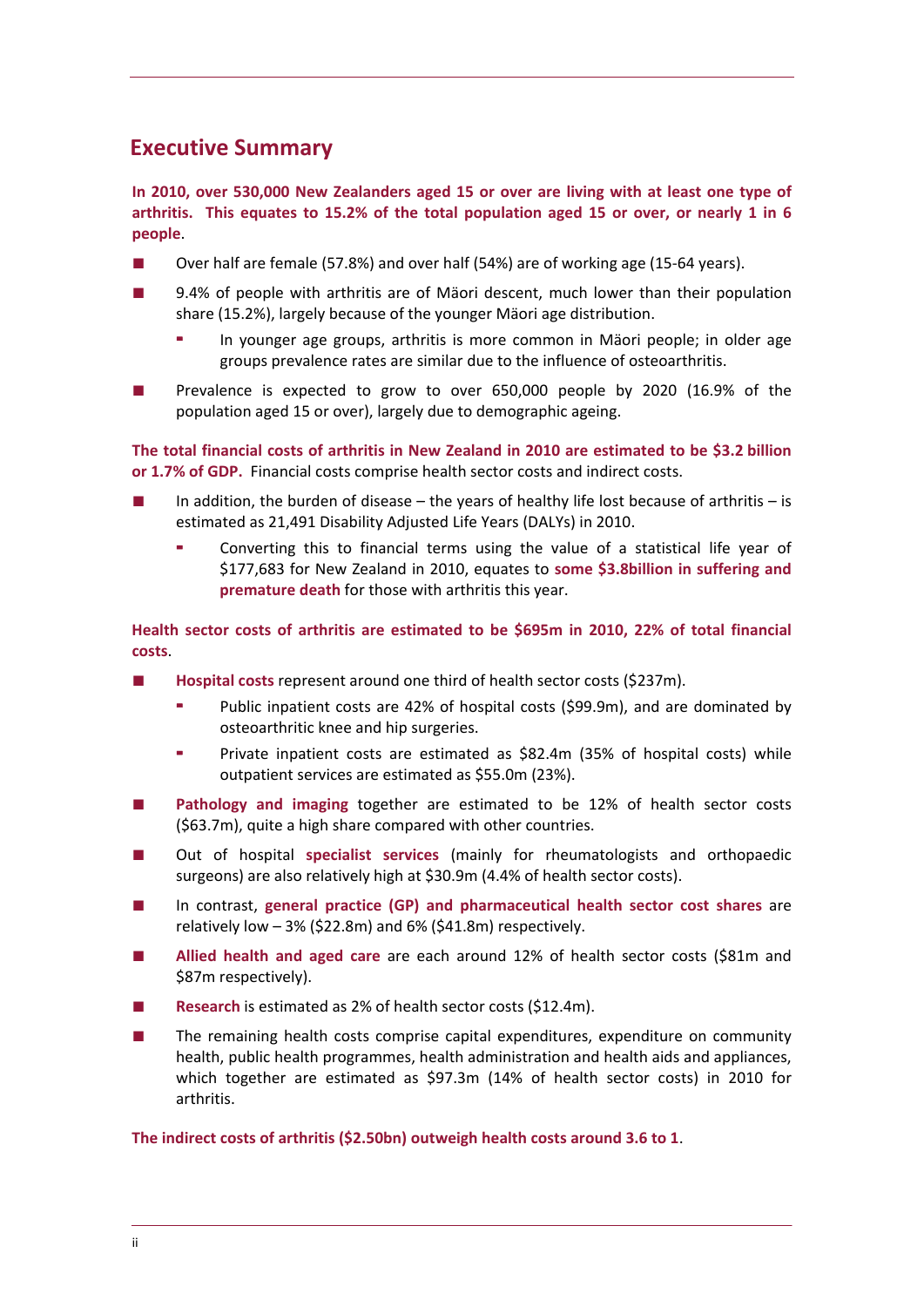- People with arthritis are **5% less likely to be employed** than those without arthritis, based on New Zealand Health Survey data.
	- Over 25,000 New Zealanders will not work in 2010 due to arthritis, costing around \$1.48 billion in lost productivity in 2010.
	- In addition, temporary absences from work due to arthritis also impose costs of some \$25m in 2005.
	- **Together lost production is the largest cost of arthritis, representing nearly half (47%) of the total financial costs in 2010**.
- **Informal care** is the second largest cost at 23% of total financial costs (\$752m), measured on a conservative opportunity cost basis.
	- The replacement value of this informal care is very large at \$5.0bn, for activities of daily living only (excluding assistance with household tasks).
	- Formal sector community care for people with arthritis costs \$55m per annum.
- **Aids, modifications and travel** for people with arthritis are estimated to cost \$66m in 2010 (2% of total financial costs).
- **Deadweight costs** arising due to the distortionary and administrative impacts of raising additional taxation and making additional welfare payments are estimated as \$130m per annum (4%).

Arthritis is a highly prevalent and costly disease, necessarily a national health priority area due to the extent of its prevalence and socioeconomic impacts. Cost-effective interventions can include those targeted at reducing obesity, continued investment in research and development to delay the onset of osteoarthritis, and self-management education. Such options offer potential for substantial reductions in the future projected costs of the disease, and pathways to enhanced wellbeing for New Zealanders in the future.

**Access Economics April 2010**

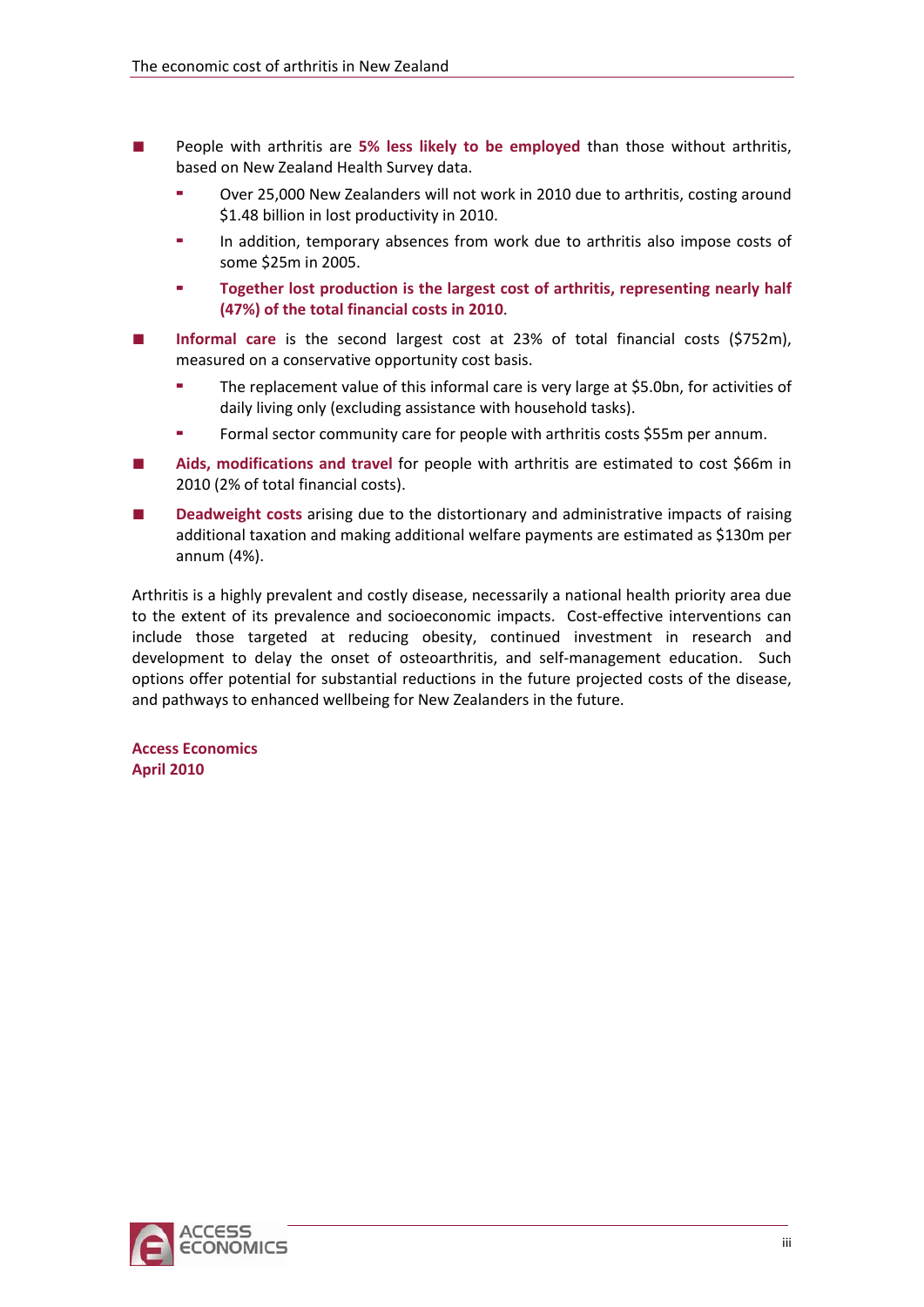# <span id="page-8-0"></span>**1 Prevalence**

The best method of measuring community prevalence is through **well‐designed clinical studies of populations, preferably longitudinal and prospective**. However, there do not appear to be such studies in relation to arthritis in New Zealand**.** This is recommended; as such studies are very useful to inform policy makers in relation to risk factors, impacts and the cost‐ effectiveness of interventions and preventive activities.

In the absence of detailed New Zealand epidemiological studies, the best estimate of community arthritis prevalence obtainable is from **well‐designed self‐report surveys**, as these tend to capture some undiagnosed arthritis as well as almost all diagnosed arthritis. Selfreported data have occasionally been criticised due to the allegation that people:

- do not have sufficient information to know whether or not they have a particular condition (differential self‐diagnosis);
- may have recall problems; or
- may be 'led' in the survey or due to other incentives to misrepresent or misclassify their condition.

While this may be true in some instances, in general anonymous non-coercive self-reported data for current long term conditions that are not mental illnesses have tended to support prevalence estimates based on clinical studies, with no significant bias towards under or over‐ reporting (e.g. Benitez‐Silva et al, 2000). Moreover, more recent survey verification techniques are utilised (such as cross-checks with other household members or aged care facility staff, detailed questioning regarding the condition etc) in order to minimise any such potential bias.

The Ministry of Health (MOH) New Zealand Health Survey (NZHS) provides such data. The most recent NZHS was conducted between October 2006 and November 2007 and had over 12,000 adults and nearly 5,000 children aged from birth to 14 years, including Mäori, Pacific peoples and Asian people. Appendix A contains prevalence rates by age, gender and ethnicity for arthritic conditions, as reported in the 2006‐07 NZHS. Detailed splits by age and ethnicity were calculated base on Access Economics (2006).

Appendix B provides the Survey questions from the NZHS on arthritis. A key point to note in relation to the questions is that prevalence is based on a 'Yes' answer to the question (Q1.28) 'Have you ever been told by a doctor you have arthritis?' so the estimate is of diagnosed arthritis. The follow-up question differentiates type of arthritis (that affects the person the most) – rheumatoid, osteoarthritis, other known type (specified) and 'don't know'. The questions thus under‐report different types of arthritis – since if a person has two kinds, only one is reported. Also, because some people do not know the type they have, rheumatoid, osteoarthritis and 'other' will sum to less than the 'total'. This is the reverse of the Australian National Health Survey, where significant comorbidity of different types of arthritis means that the sum of the components is greater than the total.

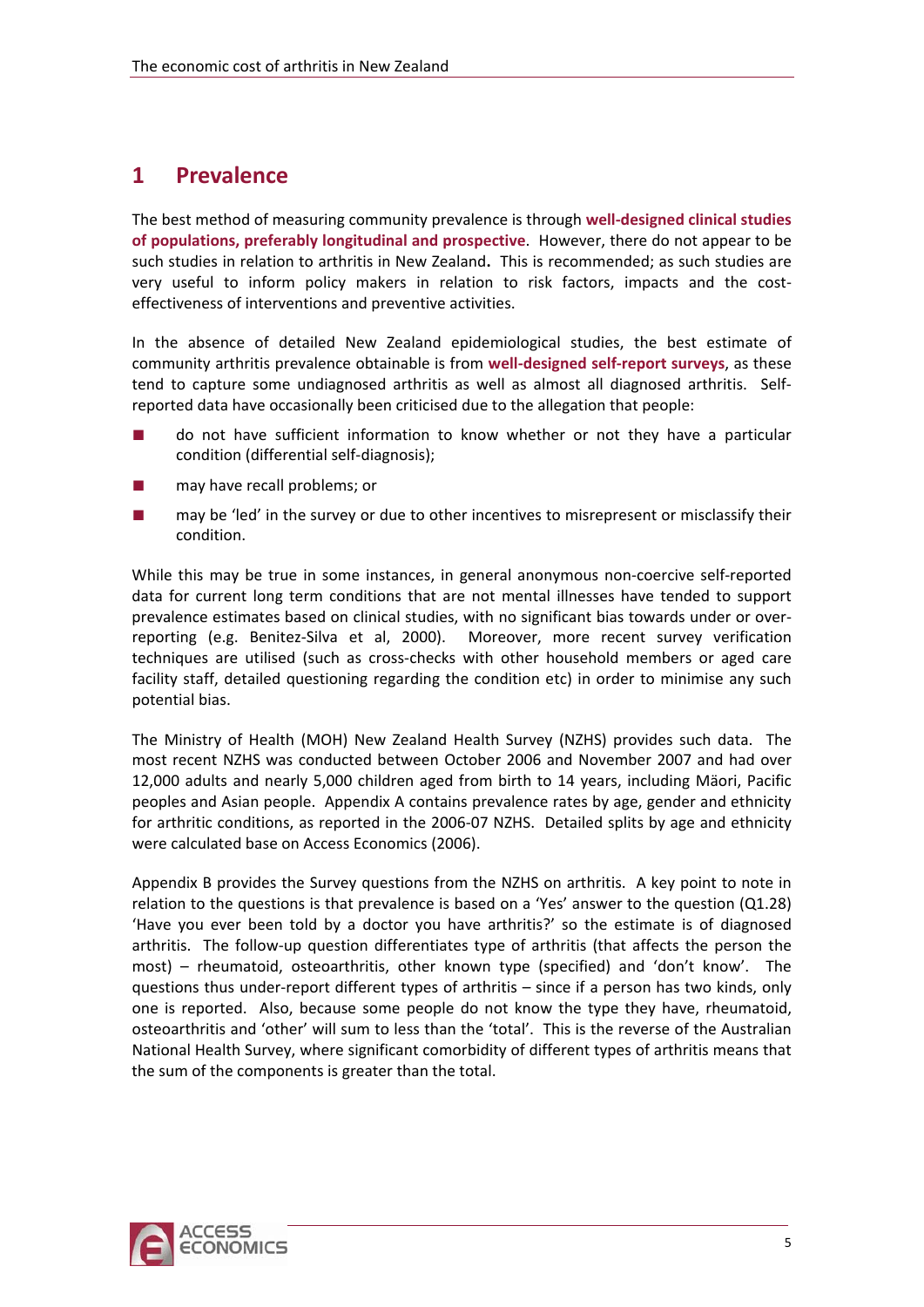### <span id="page-9-0"></span>**1.1 Prevalence rates**

Prevalence rates of various arthritic and related conditions, from various sources across the New Zealand population as a whole, are summarised in [Table](#page-9-0) 1.1. As would be expected, self‐ reported prevalence from the 2003 NZHS is considerably higher than surveys of prevalence within the primary care system for the same year, such as Taylor et al  $(2004)^1$  $(2004)^1$ . Such surveys only identify those people with arthritis who also seek medical attention for their condition within a certain period, and the methods typically search on keywords that may omit certain types of arthritis. However, results from the NZHS are very similar to Access Economics' estimates of prevalence in Australia, based on the Australian Bureau of Statistics' (2002) *National Health Survey*.

|                                          | <b>NZHS</b>           | <b>Taylor et al</b><br>(2004) | Colmar<br><b>Brunton</b> | <b>Access</b><br><b>Economics</b> |
|------------------------------------------|-----------------------|-------------------------------|--------------------------|-----------------------------------|
| Type of study                            | NZ community<br>based | NZ primary care<br>based      | NZ community<br>based    | Australia<br>community<br>based   |
| Data reference year                      | 2003                  | 2003                          | 2003                     | 2005                              |
| Osteoarthritis                           | 7.7%                  | 1.44%                         | na                       | 7.8%                              |
| <b>Rheumatoid arthritis</b>              | 3.2%                  | 0.79%                         | na                       | 2.5%                              |
| All forms of arthritis                   | 15.7%                 | 3.75%                         | na                       | 16.7%                             |
| All forms of musculoskeletal<br>disorder | 32.7%                 | 20.4%                         | 24.6%                    | 32.8%                             |

#### **Table 1.1: Arthritis prevalence rates – meta analysis**

Age‐specific prevalence rates for both men and women derived from the 2006‐07 NZHS are shown in [Figure](#page-10-0) 1.1. The graph shows that the age-gender distribution of self-reported prevalence rates in New Zealand is broadly similar to those reported in other community‐ based surveys (Access Economics, 2005; Access Economics, 2007). Arthritis is more prevalent in older age groups, and is generally more prevalent in women than men.

<span id="page-9-1"></span> $1$  Taylor et al (2004) estimated the burden of rheumatic (musculoskeletal) disorders in the New Zealand population by calculating GP consultation rates—as well as the influence of age, gender, ethnicity, and small‐area deprivation on these consultation rates. Cases were identified from the Royal New Zealand College of General Practitioners database using search‐strings of typical words used in consultation notes (for each of 10 rheumatic disorders). Rates were calculated from a denominator of the number of people attending at least once over a 12‐month period to any of 22 contributing GPs. The independent effect of age, sex, ethnicity, and small-area deprivation was modelled using multiple logistic regression. Of 29,152 people attending their GP, 20.4% consulted with a rheumatic disorder. Older people, males, people who lived in more deprived areas, and Europeans were more likely to consult with a rheumatic disorder. With all rheumatic disorders, age was a significant influence upon consultationespecially osteoarthritis, gout, osteoporosis, and joint surgery. Mäori were more likely than Europeans to consult with gout, but they were slightly less likely to consult with back pain or regional pain disorders. Small-area deprivation had small influences upon people consulting with gout, regional pain, and back pain. Taylor et al (2004) noted that rheumatic (musculoskeletal) disorders form a significant part of the workload of GPs and this is significantly influenced by local demographic factors. Most of these conditions seen by GPs are non-inflammatory and non-surgical. Taylor et al (2004) concluded, as we do, that if a community-needs approach were taken, it is likely that the workload and associated costs estimated would be even greater.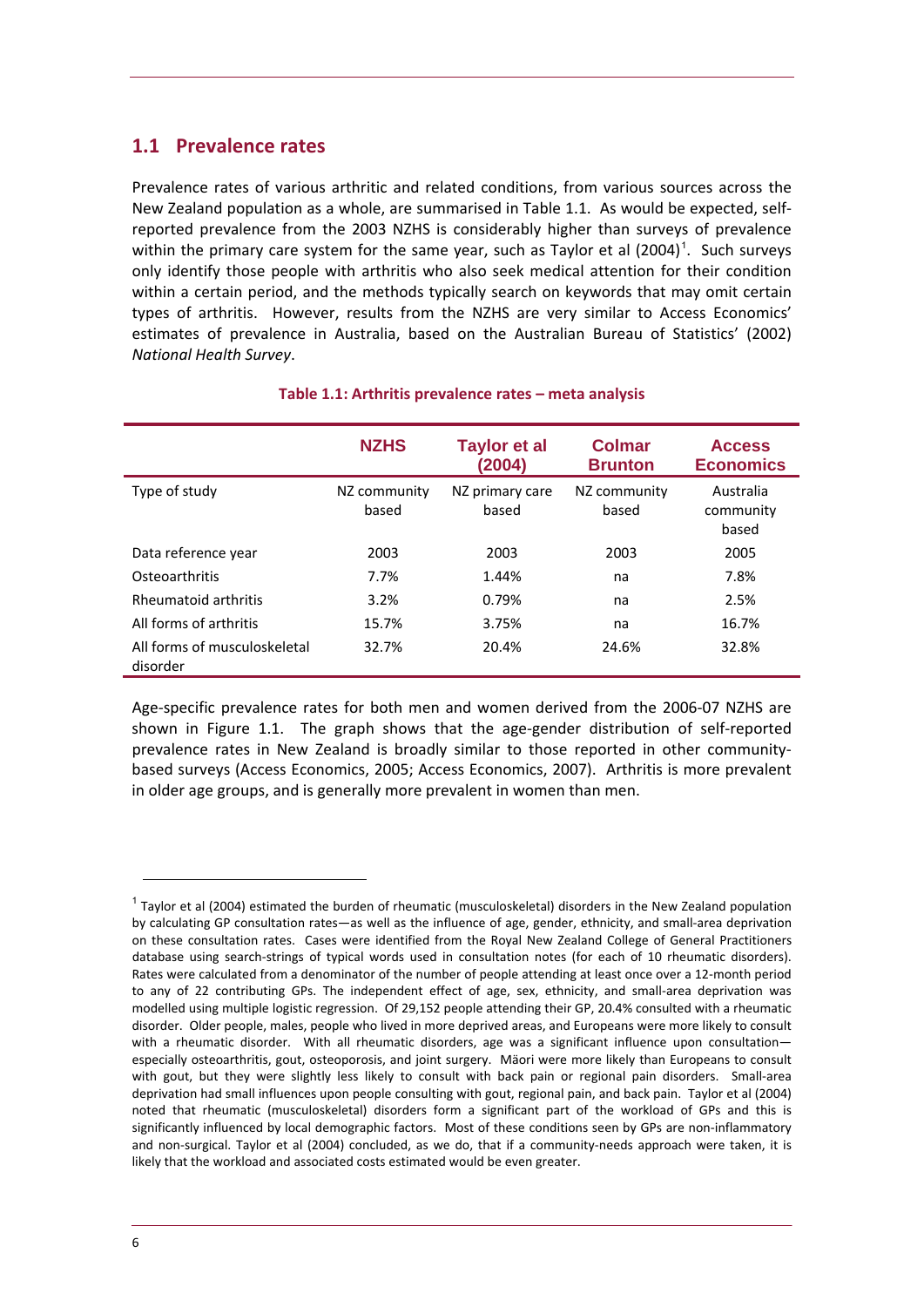<span id="page-10-0"></span>

**Figure 1.1: Age‐specific prevalence rates, arthritis, New Zealand, 2006‐07**

As shown in [Figure](#page-10-0) 1.2, there were statistically significant age-standardised differences between ethnic groups shown in the 2006‐07 NZHS. Mäori men had an increased prevalence of arthritis, after adjusting for age, compared to men overall. Pacific women and Asian men and women had a significantly lower prevalence of arthritis than overall. European/other women had a slightly higher prevalence of arthritis, mostly due to an increased prevalence of osteoarthritis (Ministry of Health, 2008).



**Figure 1.2: Arthritis in adults, by ethnic group & gender (age‐standardised rate ratio)**



Source: Ministry of Health (2008:165).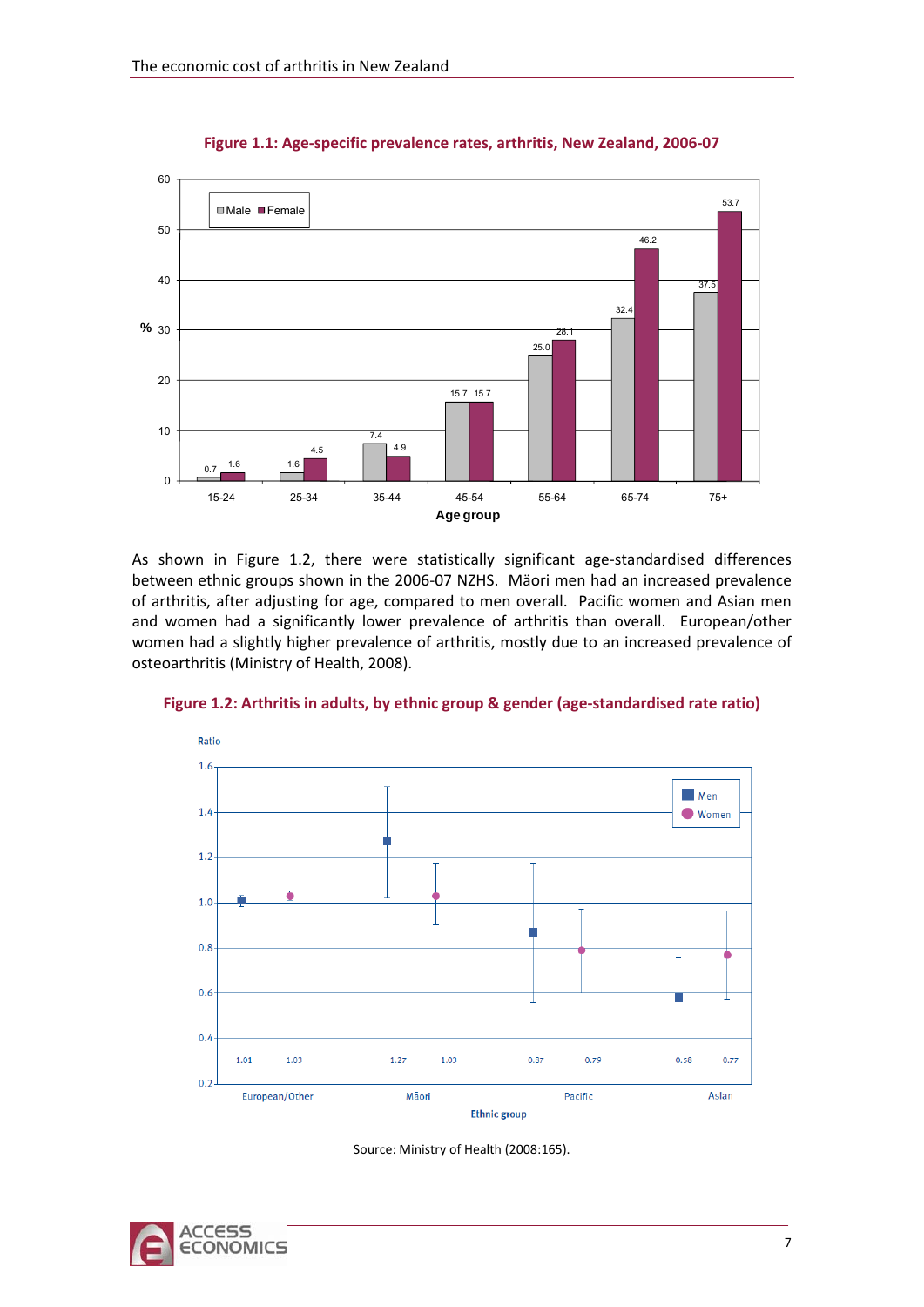<span id="page-11-0"></span>Raw prevalence rates for osteoarthritis (i.e. across all age groups) are lower in Mäori than non‐ Mäori men and women, which drives the same result for all arthritis [\(Figure](#page-11-0) 1.3) – this is due to the younger age distribution of Mäori people. Rates for rheumatoid arthritis are broadly similar by gender across ethnic groups, while 'other' arthritis is higher in Mäori men but lower in Mäori women relative to non‐Mäori people. This may be due in part to gout, where known risk factors are ethnicity (Mäori<sup>[2](#page-11-1)</sup> or Pacific Islander<sup>[3](#page-11-2)</sup>) and male gender (Smelser, 2002, cited in Duthie et al, 2004).



#### **Figure 1.3: Raw prevalence rates (%) by type of arthritis, New Zealand 2010**

The age distribution of arthritis in the Mäori population is quite different from that of the total population (see [Figure](#page-12-0) 1.4). In the older age groups, arthritis prevalence rates in Mäori people are similar, due to the influence of osteoarthritis, while in the younger age groups, prevalence rates in Mäori people are higher, due to the influence of other types of arthritis such as gout, as noted above, where being Mäori increases risk.

<span id="page-11-1"></span><sup>&</sup>lt;sup>2</sup> Partly due to genetic variations affecting elimination of uric acid contributing to gout (Gibson et al, 1984; Klemp et al, 1997) .

<span id="page-11-2"></span> $3$  The Pacific Island population is a sizeable group in New Zealand with relatively high prevalence of gout and obesity, which is a risk factor for osteoarthritis. Separate consideration of the Pacific Islander population was, however, beyond the scope of this report.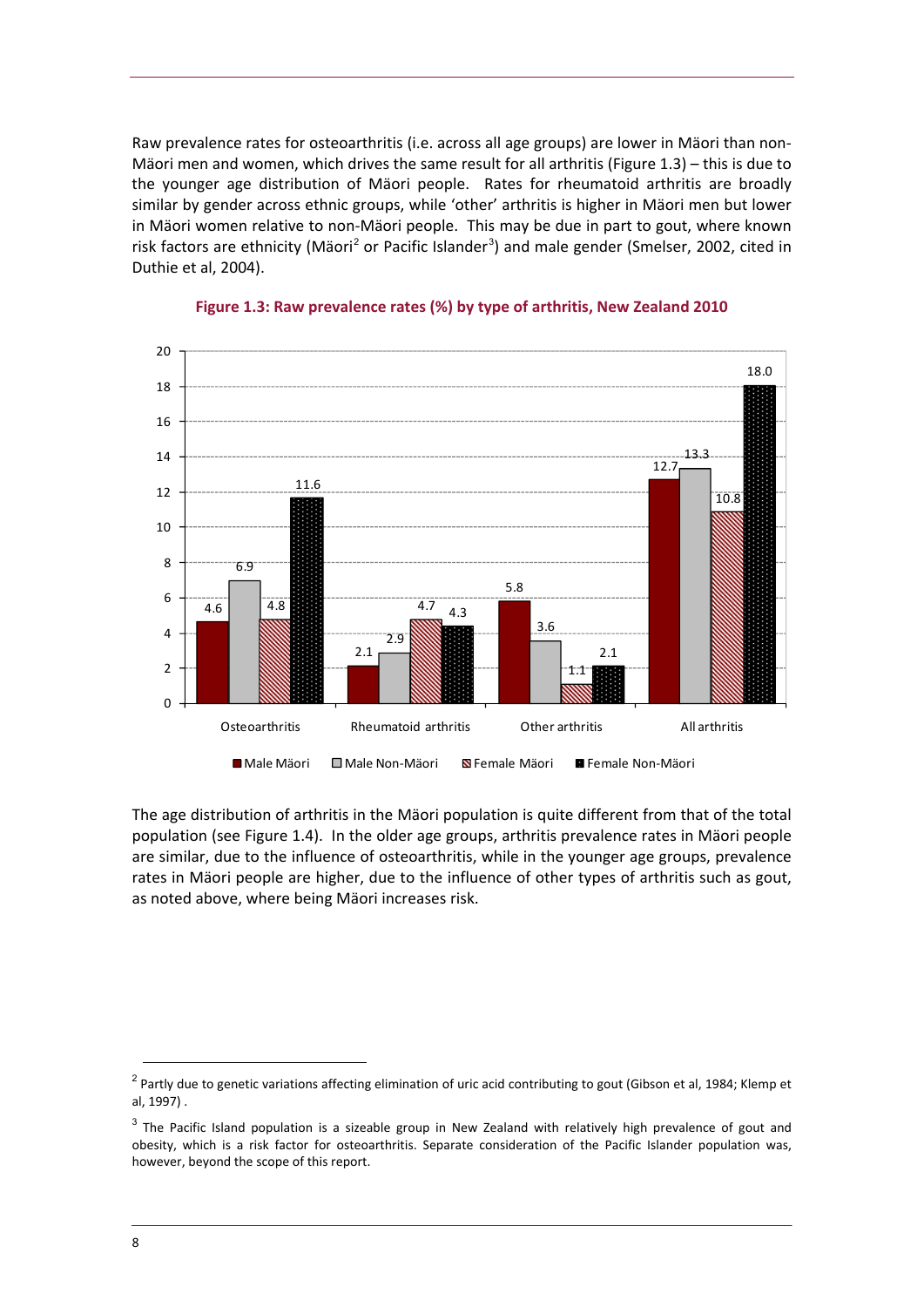<span id="page-12-0"></span>

**Figure 1.4: Age‐specific prevalence rates, all arthritis, by ethnicity, New Zealand, 2010**

Arthritis is more common in middle aged Mäori men (35 to 64 years) than Mäori women of the same age or relative to the general population of the same age. These data should be interpreted with care, however, due to the smaller number of observations.



**Figure 1.5: Age‐specific prevalence rates, Mäori, by gender, New Zealand, 2010**

# **1.2 Baseline prevalence 2010 to 2020**

Prevalence rates from the 2006‐07 NZHS were combined with demographic projections of New Zealand's population by age, gender and ethnicity from 2010 to 2020 (Statistics New Zealand website) to estimate the likely prevalence of arthritis in New Zealand in 2010 and 2020. These

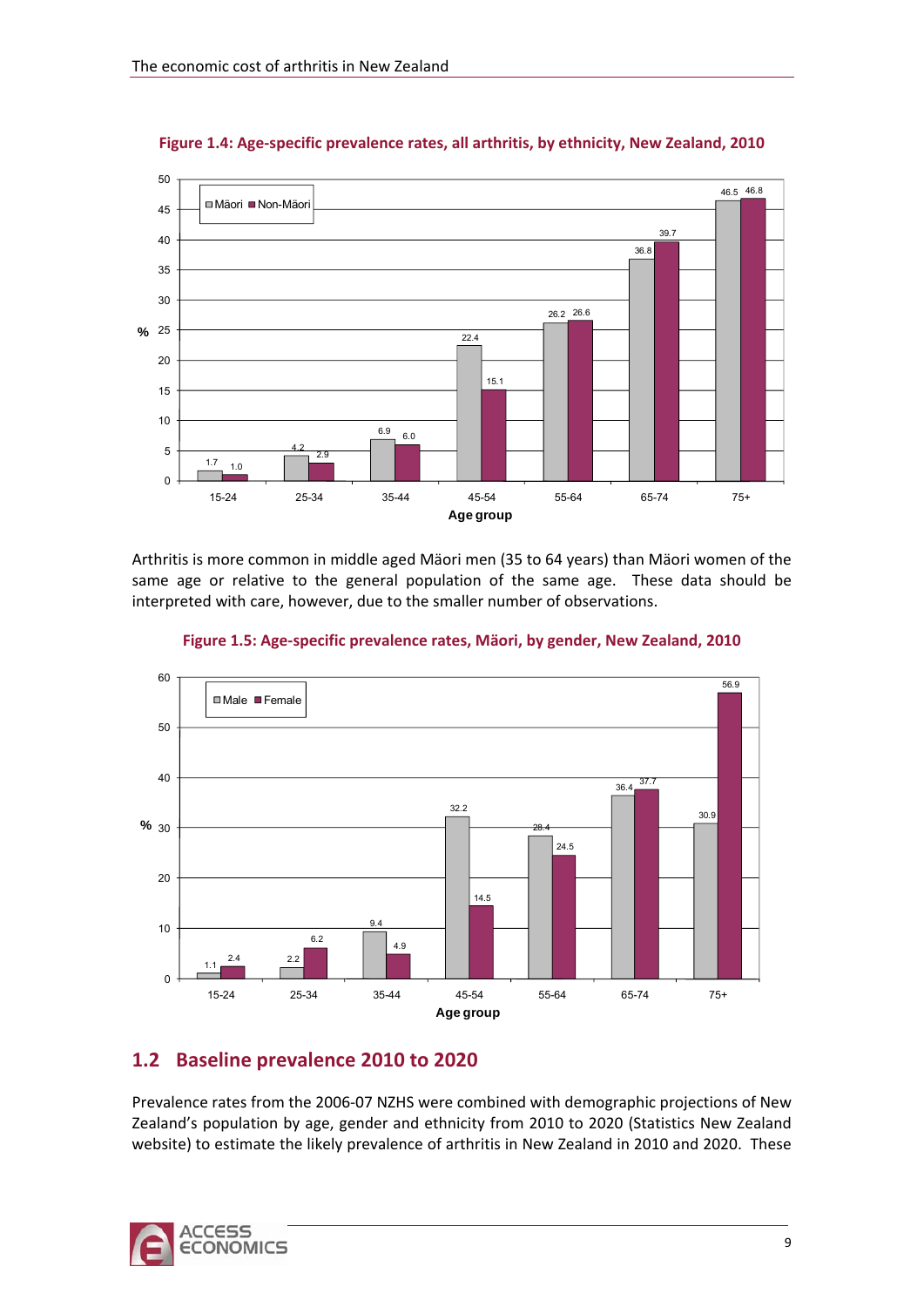<span id="page-13-0"></span>estimates account for the ageing of the New Zealand population over the next ten years, but do not include any interventions that may delay or reduce the onset of arthritis (e.g. research breakthroughs, improvement in risk factors) nor any other factors that may increase the prevalence rates of arthritis (e.g. worsening of risk factors). Obesity is an important risk factor for arthritis, and the potential impact on these baseline projections of possible changes in obesity rates was considered in Access Economics (2005a).

Baseline projections are summarised in [Table](#page-13-0) 1.2 below. More detailed prevalence projections are contained in [Table](#page-15-0) 1.4 (2010) and [Table](#page-16-0) 1.5 (2020).

|                             | 2010    | 2020    |
|-----------------------------|---------|---------|
| <b>Total males</b>          | 223,956 | 272,137 |
| <b>Total females</b>        | 306,411 | 378,196 |
| Total Mäori                 | 49.973  | 64,378  |
| Total non-Mäori             | 480,396 | 585,955 |
| <b>Total no. of persons</b> | 530,369 | 650,333 |
| % of 15+ population         | 15.2%   | 16.9%   |

#### **Table 1.2: Baseline prevalence projections 2010 and 2020**

Source: Access Economics. Note: Totals may not sum due to rounding.

In 2010, some 530,369 New Zealanders (15.2%) over the age of 15 are living with at least one type of arthritis. Of these people, an estimated 306,411 (57.8%) are female and 223,956 (42.2%) are male. While arthritis is commonly thought of as an older person's disease, 54.0% (286,645) of New Zealanders with arthritis in 2010 are of working age (15 to 64), as shown in [Figure](#page-13-0) 1.6.



#### **Figure 1.6: Prevalence (no. of people) by age & gender, New Zealand, 2010**

An estimated 9.4% of people with arthritis are of Mäori descent although Mäori people currently form 15.2% of New Zealand's population. This anomaly is largely explained by the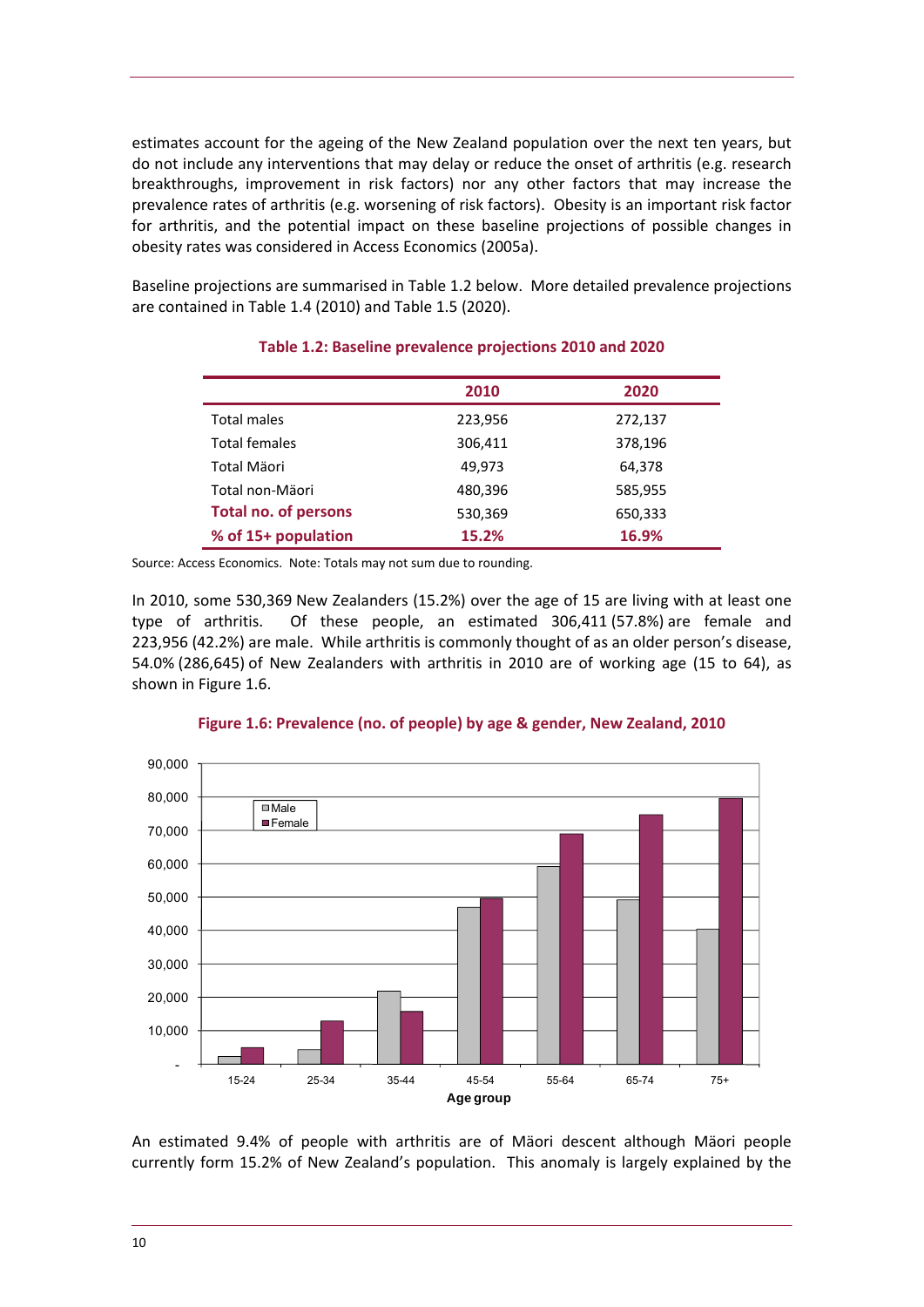<span id="page-14-0"></span>relatively high proportion of younger Mäori people. In fact 35% of Mäori people are aged 0‐14 years, compared to 18% of non‐Mäoris. When the people under 15 are excluded, the differential is much smaller – Mäori people make up 12.5% of the population aged 15 and over. The higher prevalence of arthritis in middle‐aged Mäori males means the difference between share of population and share of arthritis cases is a lot smaller in Mäori males (1.1 percentage point) than total male population (5.2 percentage points).

|              | % Population 15+ | % Arthritis 15+ | <b>Difference</b>      |
|--------------|------------------|-----------------|------------------------|
| Male Mäori   | 6.0%             | 4.9%            | -1.1 percentage point  |
| Male other   | 42.5%            | 37.3%           | -5.2 percentage points |
| Female Mäori | 6.5%             | 4.5%            | -2.0 percentage points |
| Female other | 44.9%            | 53.2%           | 8.3 percentage points  |
| <b>Total</b> | 100%             | 100%            |                        |
| All males    | 48.5%            | 42.2%           | -6.3 percentage points |
| All females  | 51.5%            | 57.8%           | 6.3 percentage points  |
| Mäori        | 12.5%            | 9.4%            | -3.1 percentage points |
| Other        | 87.5%            | 90.6%           | 3.1 percentage points  |

#### **Table 1.3: Population and arthritis shares, Mäori and non‐Mäori**

Source: Access Economics

Due to the expected demographic ageing of the New Zealand population over the next ten years, the number of people with arthritis will increase further, as more people move into the older age cohorts where arthritis is more prevalent. By 2020 around 650,333 New Zealanders will have arthritis. This is equivalent to 16.9% of the population - an increase of around 1.6 percentage points from the 15.2% in 2010. By 2050, the number of New Zealanders with arthritis will rise to around 780,000 [\(Figure](#page-14-0) 1.7).



#### **Figure 1.7: Projected prevalence 2010 to 2050**

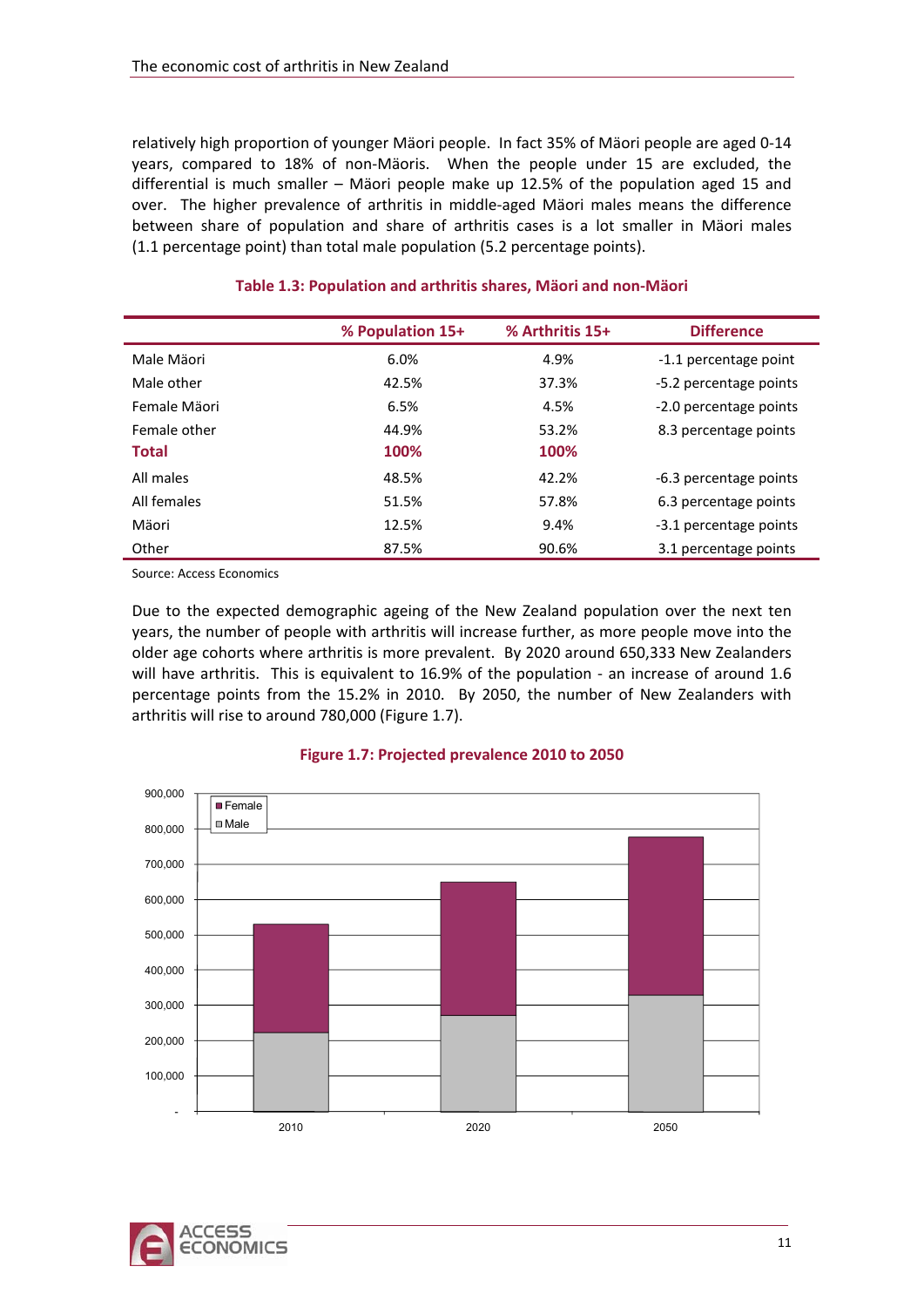<span id="page-15-0"></span>

| <b>Age</b>                  | <b>All ethnicities</b> |               | <b>Mäori</b>             |      |                          | Non-Mäori                    |       |               |             |
|-----------------------------|------------------------|---------------|--------------------------|------|--------------------------|------------------------------|-------|---------------|-------------|
|                             | All                    | <b>Female</b> | <b>Male</b>              | All  | <b>Female</b>            | <b>Male</b>                  | All   | <b>Female</b> | <b>Male</b> |
| <b>Osteoarthritis</b>       |                        |               |                          |      |                          |                              |       |               |             |
| 15-24                       |                        |               | $\overline{\phantom{a}}$ |      |                          | $\qquad \qquad \blacksquare$ |       |               |             |
| 25-34                       | 5.7                    | 4.3           | 1.4                      | 1.4  | 1.2                      | 0.2                          | 4.3   | 3.1           | 1.2         |
| 35-44                       | 11.0                   | 5.1           | 5.9                      | 1.1  | 1.1                      | $\overline{\phantom{a}}$     | 9.9   | 4.0           | 5.9         |
| 45-54                       | 50.4                   | 26.5          | 23.9                     | 7.7  | 2.6                      | 5.1                          | 42.7  | 23.9          | 18.8        |
| 55-64                       | 73.3                   | 46.4          | 27.0                     | 5.4  | 2.8                      | 2.6                          | 67.9  | 43.6          | 24.3        |
| 65-74                       | 80.9                   | 50.3          | 30.6                     | 3.5  | 1.9                      | 1.7                          | 77.4  | 48.5          | 28.9        |
| $75+$                       | 83.7                   | 60.0          | 23.7                     | 1.2  | 1.2                      | $\overline{\phantom{a}}$     | 82.4  | 58.8          | 23.7        |
| <b>Total</b>                | 305.1                  | 192.6         | 112.4                    | 20.4 | 10.8                     | 9.6                          | 284.7 | 181.8         | 102.8       |
| Prevalence 15+ (%)          | 8.8                    | 10.8          | 6.7                      | 4.7  | 4.8                      | 4.6                          | 9.4   | 11.6          | 6.9         |
| <b>Rheumatoid arthritis</b> |                        |               |                          |      |                          |                              |       |               |             |
| $15 - 24$                   | 5.3                    | 4.0           | 1.3                      | 1.1  | 0.8                      | 0.3                          | 4.3   | 3.2           | 1.1         |
| 25-34                       | 7.7                    | 6.3           | 1.4                      | 1.5  | 1.5                      | $\overline{\phantom{a}}$     | 6.2   | 4.9           | 1.4         |
| 35-44                       | 12.1                   | 7.1           | 5.0                      | 1.8  | 0.9                      | 0.9                          | 10.2  | 6.2           | 4.1         |
| 45-54                       | 22.7                   | 16.1          | 6.6                      | 4.2  | 2.9                      | 1.4                          | 18.4  | 13.2          | 5.2         |
| 55-64                       | 28.7                   | 16.7          | 12.1                     | 4.1  | 3.0                      | 1.1                          | 24.6  | 13.7          | 10.9        |
| 65-74                       | 25.4                   | 15.2          | 10.2                     | 1.7  | 1.3                      | 0.4                          | 23.7  | 13.9          | 9.8         |
| $75+$                       | 23.6                   | 13.3          | 10.2                     | 0.7  | 0.4                      | 0.4                          | 22.8  | 13.0          | 9.9         |
| <b>Total</b>                | 125.4                  | 78.7          | 46.7                     | 15.1 | 10.8                     | 4.4                          | 110.3 | 68.0          | 42.3        |
| Prevalence 15+ (%)          | 3.6                    | 4.4           | 2.8                      | 3.5  | 4.7                      | 2.1                          | 3.6   | 4.3           | 2.9         |
| Other arthritis*            |                        |               |                          |      |                          |                              |       |               |             |
| 15-24                       | 1.9                    | 0.9           | 1.0                      | 0.4  | 0.2                      | 0.2                          | 1.5   | 0.7           | 0.8         |
| 25-34                       | 3.9                    | 2.3           | 1.6                      | 0.6  | 0.4                      | 0.2                          | 3.3   | 1.9           | 1.4         |
| 35-44                       | 14.4                   | 3.5           | 10.9                     | 2.6  | 0.5                      | 2.1                          | 11.9  | 3.1           | 8.8         |
| 45-54                       | 23.4                   | 6.9           | 16.5                     | 6.0  | $\overline{\phantom{a}}$ | 6.0                          | 17.4  | 6.9           | 10.5        |
| 55-64                       | 26.0                   | 5.9           | 20.1                     | 2.2  | $\overline{\phantom{a}}$ | 2.2                          | 23.8  | 5.9           | 17.9        |
| 65-74                       | 17.6                   | 9.2           | 8.3                      | 1.8  | 0.7                      | 1.1                          | 15.8  | 8.5           | 7.3         |
| $75+$                       | 12.7                   | 6.2           | 6.5                      | 0.9  | 0.7                      | 0.2                          | 11.7  | 5.5           | 6.2         |
| <b>Total</b>                | 99.9                   | 35.0          | 64.8                     | 14.4 | 2.4                      | 12.0                         | 85.4  | 32.6          | 52.8        |
| Prevalence 15+ (%)          | 2.9                    | 2.0           | 3.8                      | 3.3  | 1.1                      | 5.8                          | 2.8   | 2.1           | 3.6         |
| Arthritis - all forms       |                        |               |                          |      |                          |                              |       |               |             |
| $15 - 24$                   | 7.3                    | 5.0           | 2.3                      | 1.4  | $1.0\,$                  | 0.4                          | 5.8   | 4.0           | 1.8         |
| 25-34                       | 17.3                   | 12.9          | 4.4                      | 3.4  | 3.0                      | 0.4                          | 13.9  | 9.9           | 3.9         |
| 35-44                       | 37.5                   | 15.8          | 21.7                     | 5.5  | 2.5                      | 3.0                          | 32.0  | 13.2          | 18.8        |
| 45-54                       | 96.5                   | 49.5          | 47.0                     | 17.9 | 5.5                      | 12.4                         | 78.6  | 44.0          | 34.6        |
| 55-64                       | 128.1                  | 68.9          | 59.1                     | 11.8 | 5.8                      | 6.0                          | 116.3 | 63.1          | 53.1        |
| 65-74                       | 123.8                  | 74.8          | 49.1                     | 7.0  | 3.9                      | 3.1                          | 116.9 | 70.9          | 46.0        |
| $75+$                       | 119.9                  | 79.5          | 40.4                     | 2.9  | 2.3                      | 0.6                          | 117.0 | 77.2          | 39.8        |
| <b>Total</b>                | 530.4                  | 306.4         | 224.0                    | 50.0 | 24.0                     | 26.0                         | 480.4 | 282.4         | 198.0       |
| Prevalence 15+ (%)          | 15.2                   | 17.1          | 13.3                     | 11.7 | 10.8                     | 12.7                         | 15.8  | 18.0          | 13.3        |

### **Table 1.4: Prevalence by age, gender, ethnicity and type of arthritis, 2010**

\* 'Other arthritis' is derived as a residual. Components may not sum exactly to totals due to rounding.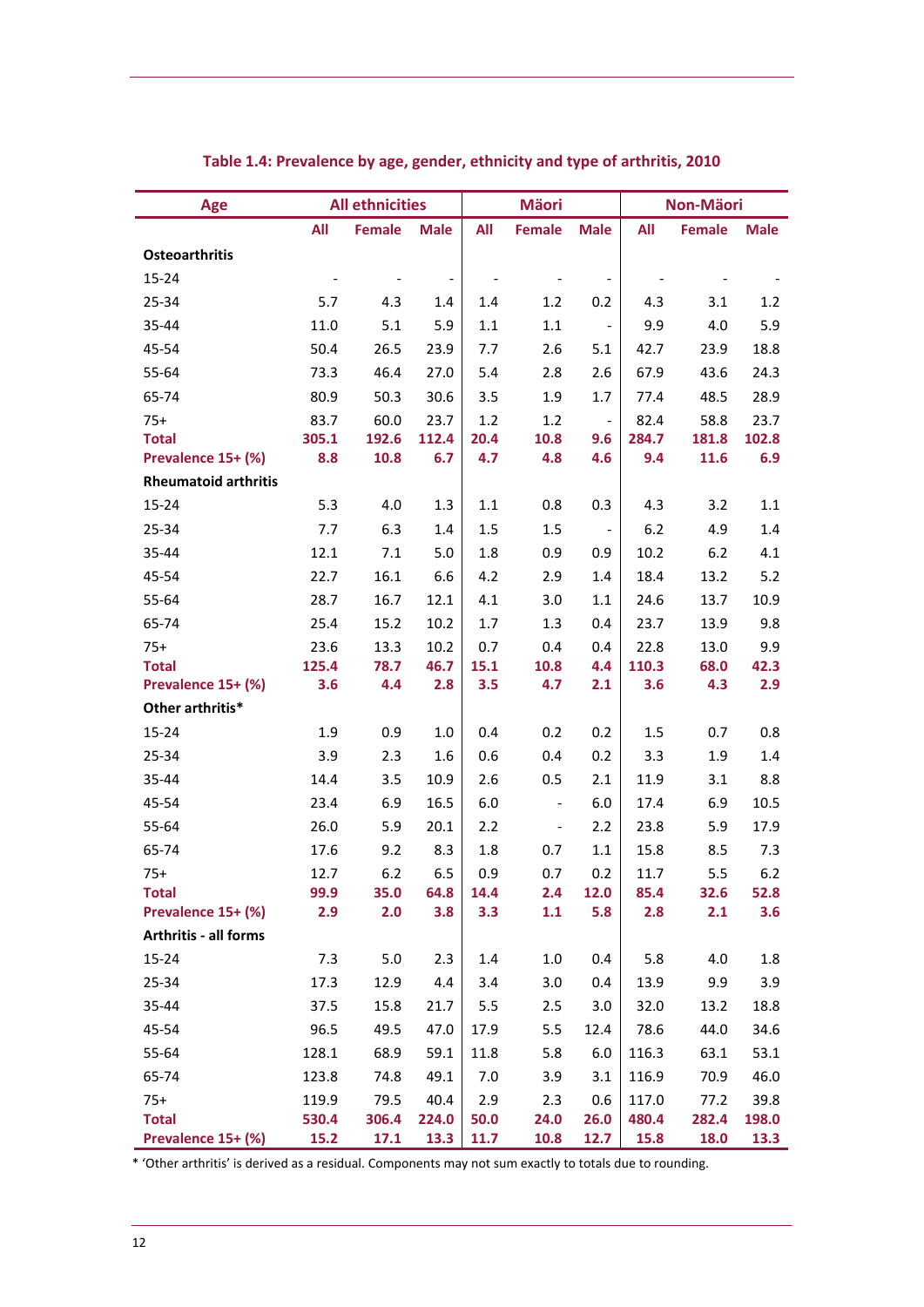<span id="page-16-0"></span>

| Age                                | <b>All ethnicities</b> |                | <b>Mäori</b>                 |             |                          | Non-Mäori                    |                |                |               |
|------------------------------------|------------------------|----------------|------------------------------|-------------|--------------------------|------------------------------|----------------|----------------|---------------|
|                                    | All                    | <b>Female</b>  | <b>Male</b>                  | All         | <b>Female</b>            | <b>Male</b>                  | All            | <b>Female</b>  | <b>Male</b>   |
| Osteoarthritis                     |                        |                |                              |             |                          |                              |                |                |               |
| 15-24                              |                        |                | $\qquad \qquad \blacksquare$ |             |                          | $\qquad \qquad \blacksquare$ |                |                |               |
| 25-34                              | 6.6                    | 4.9            | 1.7                          | 1.7         | 1.4                      | 0.3                          | 4.9            | 3.5            | 1.4           |
| 35-44                              | 10.6                   | 4.9            | 5.7                          | 1.1         | 1.1                      | $\overline{\phantom{a}}$     | 9.5            | 3.8            | 5.7           |
| 45-54                              | 50.0                   | 26.8           | 23.2                         | 8.2         | 2.9                      | 5.4                          | 41.7           | 23.9           | 17.8          |
| 55-64                              | 90.0                   | 57.6           | 32.5                         | 8.2         | 4.4                      | 3.9                          | 81.8           | 53.2           | 28.6          |
| 65-74                              | 115.3                  | 71.8           | 43.5                         | 5.6         | 3.0                      | 2.6                          | 109.6          | 68.7           | 40.9          |
| $75+$                              | 110.1                  | 76.7           | 33.4                         | 2.3         | 2.3                      | $\overline{\phantom{a}}$     | 107.7          | 74.4           | 33.4          |
| <b>Total</b>                       | 382.5                  | 242.5          | 139.9                        | 27.1        | 15.0                     | 12.1                         | 355.3          | 227.5          | 127.8         |
| Prevalence 15+ (%)                 | 9.9                    | 12.3           | 7.5                          | 5.4         | 5.8                      | 5.0                          | 10.6           | 13.3           | 7.8           |
| <b>Rheumatoid arthritis</b>        |                        |                |                              |             |                          |                              |                |                |               |
| $15 - 24$                          | 5.1                    | 3.9            | 1.2                          | 1.0         | 0.8                      | 0.3                          | 4.1            | 3.1            | 1.0           |
| 25-34                              | 8.8                    | 7.2            | 1.7                          | 1.8         | 1.8                      | $\overline{\phantom{a}}$     | 7.1            | 5.4            | 1.7           |
| 35-44                              | 11.6                   | 6.7            | 4.9                          | 1.7         | 0.9                      | 0.9                          | 9.8            | 5.8            | 4.0           |
| 45-54                              | 22.6                   | 16.2           | 6.4                          | 4.6         | 3.2                      | 1.4                          | 18.0           | 13.1           | 5.0           |
| 55-64                              | 35.2                   | 20.7           | 14.5                         | 6.3         | 4.7                      | 1.6                          | 28.9           | 16.0           | 12.9          |
| 65-74                              | 36.1                   | 21.7           | 14.4                         | 2.7         | 2.1                      | 0.6                          | 33.4           | 19.6           | 13.8          |
| $75+$                              | 31.4                   | 17.0           | 14.4                         | 1.4         | 0.7                      | 0.7                          | 30.1           | 16.4           | 13.7          |
| <b>Total</b>                       | 150.9                  | 93.4           | 57.5                         | 19.5        | 14.1                     | 5.5                          | 131.4          | 79.4           | 52.1          |
| Prevalence 15+ (%)                 | 3.9                    | 4.7            | 3.1                          | 3.9         | 5.4                      | 2.3                          | 3.9            | 4.6            | 3.2           |
| Other arthritis*                   |                        |                |                              |             |                          |                              |                |                |               |
| $15 - 24$                          | 1.8                    | 0.9            | 0.9                          | 0.4         | 0.2                      | 0.2                          | 1.5            | 0.7            | 0.7           |
| $25 - 34$                          | 4.6                    | 2.6            | 2.0                          | 0.7         | 0.4                      | 0.3                          | 3.9            | 2.2            | 1.7           |
| 35-44                              | 14.0                   | 3.3            | 10.6                         | 2.4         | 0.5                      | 2.0                          | 11.5           | 2.9            | 8.7           |
| 45-54                              | 23.0                   | 7.0            | 15.9                         | 6.3         | $\overline{\phantom{a}}$ | 6.3                          | 16.7           | 7.0            | 9.7           |
| 55-64                              | 31.5                   | 7.3            | 24.2                         | 3.3         | $\blacksquare$           | 3.3                          | 28.2           | 7.3            | 20.9          |
| 65-74                              | 25.0                   | 13.2           | 11.8                         | 2.8         | 1.1                      | 1.7                          | 22.2           | 12.0           | 10.2          |
| $75+$                              | 17.1                   | 8.0            | 9.1                          | 1.8         | 1.3                      | 0.4                          | 15.3           | 6.6            | 8.7           |
| <b>Total</b><br>Prevalence 15+ (%) | 116.9<br>3.0           | 42.3<br>2.1    | 74.7<br>4.0                  | 17.7<br>3.5 | 3.5<br>1.4               | 14.2<br>5.9                  | 99.2<br>3.0    | 38.7<br>2.3    | 60.5<br>3.7   |
| <b>Arthritis - all forms</b>       |                        |                |                              |             |                          |                              |                |                |               |
| 15-24                              | 7.0                    | 4.8            | 2.2                          | 1.4         | 1.0                      | 0.4                          | 5.6            | 3.8            | 1.7           |
| 25-34                              | 20.0                   | 14.6           | 5.4                          | 4.2         | 3.6                      | 0.6                          | 15.8           | 11.1           | 4.8           |
|                                    |                        |                |                              |             |                          |                              |                |                |               |
| 35-44                              | 36.1                   | 14.9           | 21.3                         | 5.2         | 2.4                      | 2.8                          | 30.9           | 12.5           | 18.4          |
| 45-54                              | 95.6                   | 50.0           | 45.5                         | 19.1        | 6.0                      | 13.0                         | 76.5           | 44.0           | 32.5          |
| 55-64                              | 156.8                  | 85.6           | 71.2                         | 17.9        | 9.1                      | 8.8                          | 138.9          | 76.5           | 62.4          |
| 65-74                              | 176.4                  | 106.6          | 69.8                         | 11.2        | 6.2                      | 4.9                          | 165.2          | 100.3          | 64.9          |
| $75+$<br><b>Total</b>              | 158.6<br>650.3         | 101.7<br>378.2 | 56.8<br>272.1                | 5.4<br>64.4 | 4.3<br>32.6              | 1.1<br>31.8                  | 153.1<br>586.0 | 97.4<br>345.69 | 55.7<br>240.4 |
| Prevalence 15+ (%)                 | 16.9                   | 19.2           | 14.5                         | 12.9        | 12.6                     | 13.2                         | 17.5           | 20.2           | 14.7          |

#### **Table 1.5: Prevalence by age, gender, ethnicity and type of arthritis, 2020**

\* 'Other arthritis' is derived as a residual. Components may not sum exactly to totals due to rounding.

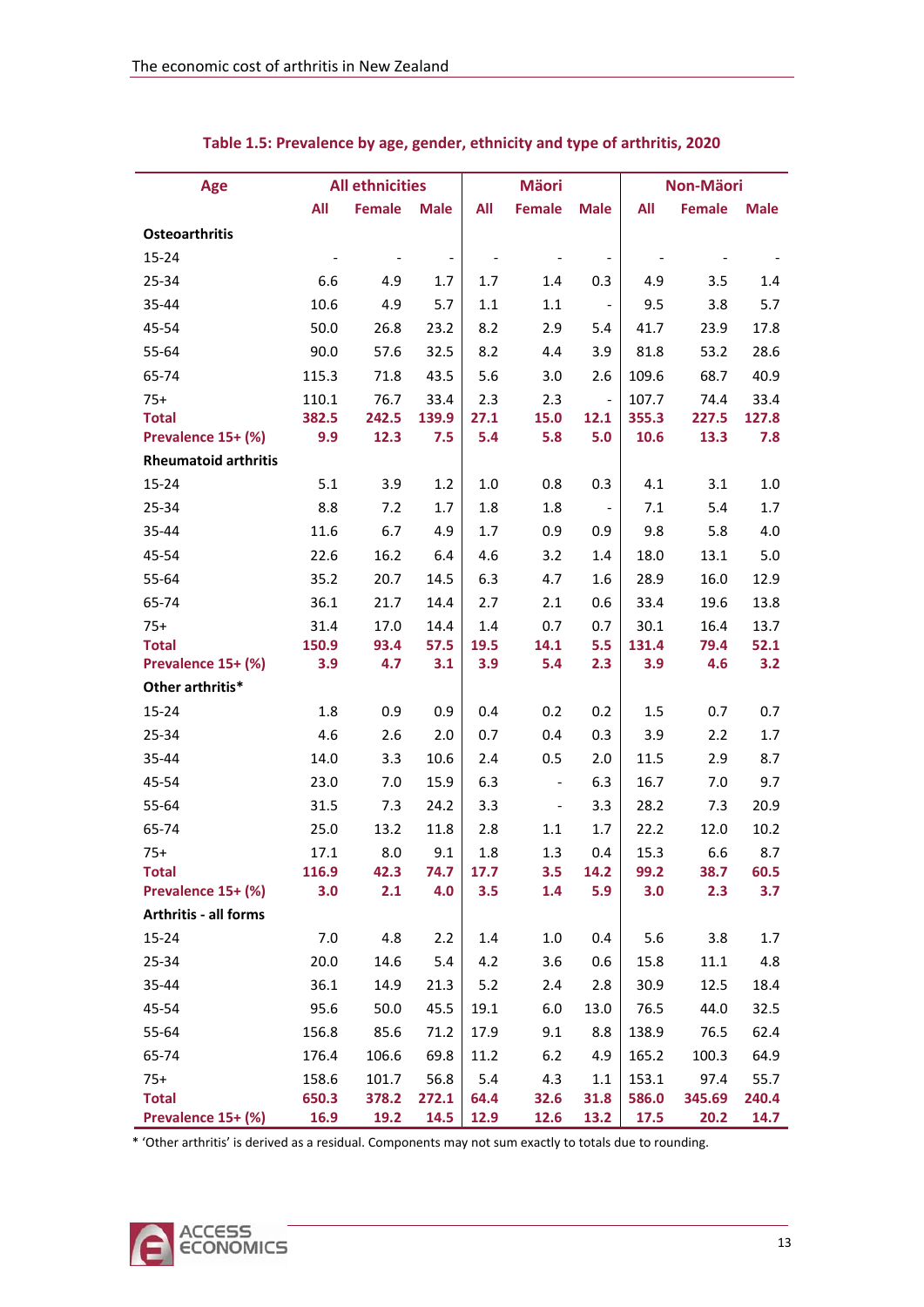# <span id="page-17-0"></span>**1.3 Risk factors for arthritis**

# **1.3.1 Obesity**

The prevalence projections estimate the number of New Zealanders with arthritis in the future, assuming that prevalence rates remain constant for each age‐gender cohort. While these projections account for expected demographic ageing of the New Zealand population, they do not take into account the effect of any intervention that may delay or reduce the incidence of arthritis. Possible increases in future prevalence rates due to an increased presence of known risk factors are also not taken into account. One known risk factor is obesity.

Like many developed countries, the average body mass index (BMI) of the New Zealand population has grown in recent decades, together with the proportion of the population classified as overweight or obese. The Ministry of Health (2004b) provides an analysis of obesity trends in New Zealand from 1977 to 2003, based on results from four nationally representative health or nutrition surveys undertaken in 1977, 1989, 1997 and 2003.

[Figure](#page-17-0) 1.8 shows that the percentage of the population classified as obese has risen from each survey to the next. In 1977 around 9.4% of men and 10.8% of women were obese, but this doubled to 19.9% of men and 22.1% of women in 2003.



#### **Figure 1.8: Obesity prevalence by gender, 1977 to 2003**

Source: Ministry of Health (2004b)

The literature shows a quantitative link between obesity and arthritis.

- The odds ratio of osteoarthritis associated with obesity is in the range of 2 to 4 depending on the site of arthritis. The population‐attributable risk suggests that up to 24% of knee arthritis could be attributed to obesity (Vermont Department of Health, 1999), for example.
- An Oregon study found that 27% of adults with arthritis are obese whereas among adults without arthritis, only 18% are obese (Oregon Department of Human Services, 2004).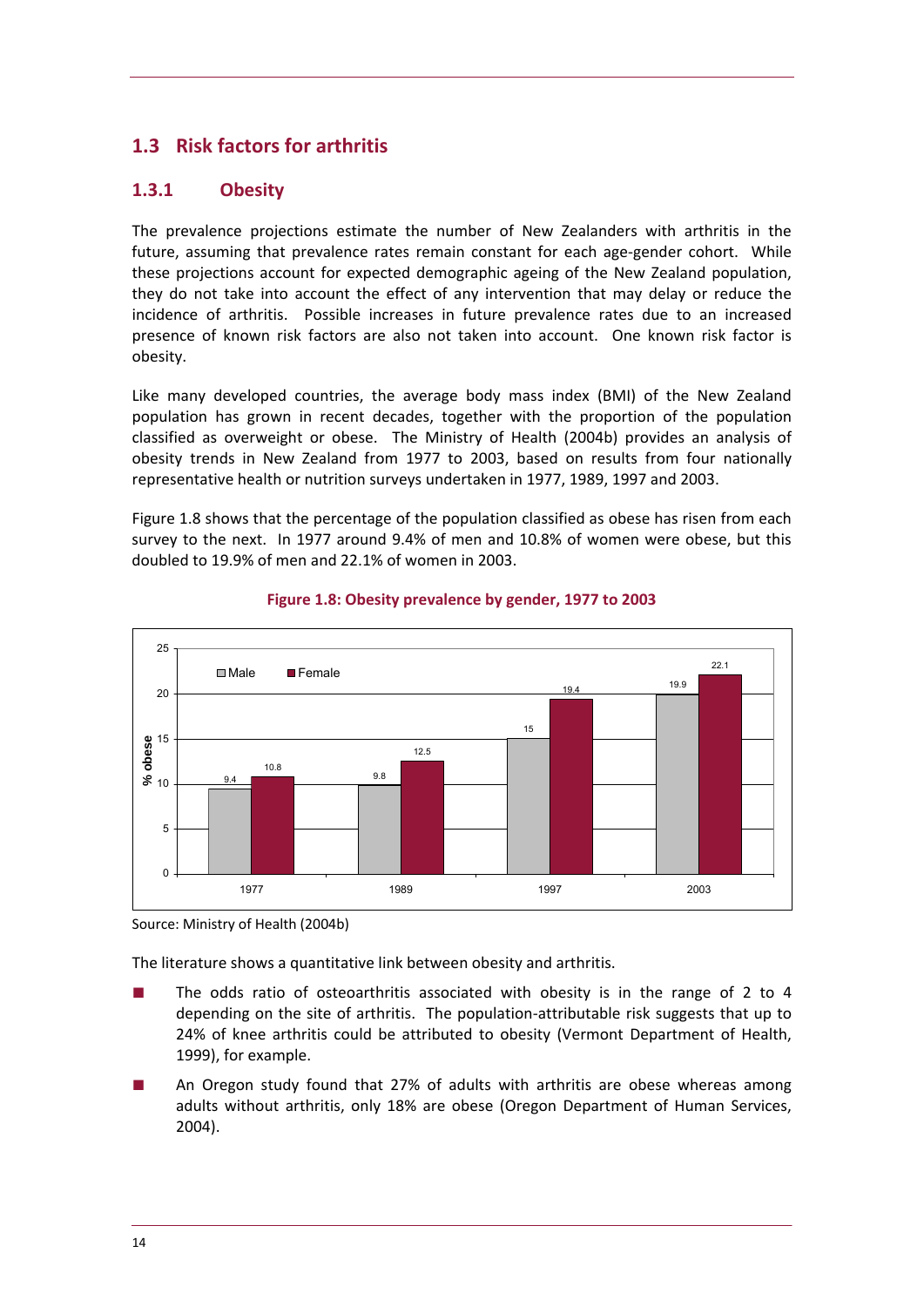<span id="page-18-0"></span>A South Australian study (Gill et al, 2003) also found significant differences between arthritis prevalence in obese and non‐obese populations, utilising annual data from the Health Omnibus Study, 1991‐1998, 2001. The results are shown in [Figure](#page-18-0) 1.9 below; in 2001 the difference was around 12 percentage points.



#### **Figure 1.9: Obesity and arthritis prevalence, South Australia**

Source: Gill et al (2003).

Access Economics (2005b) estimated that 18.1% of arthritis in males and 17.8% of arthritis in females is attributable to obesity. These percentages are known as the 'attributable fraction' for males and females – i.e. the proportion of arthritis due to obesity.

# **1.3.2 Other risk factors**

Other known risk factors for arthritis include age, female gender, lower education and income, physical inactivity, overweight and obesity; other possible risk factors, such as smoking and being divorced, are less well established (Fontaine, 2002). There are also other and sometimes contradictory risk factors for different types of arthritis – for example, rheumatoid arthritis may be associated with being underweight, rather than overweight (Access Economics, 2001). Possibly related is the reduction in overall prevalence of RA reported in Duthie et al (2004) citing Silman (2002), Doran et al (2002) and Collings and Highton (2002). The decline in the incidence of RA over the past 40 years may also be suggestive of a change in exposure to an environmental factor contributing to the aetiology of RA.

Duthie et al (2004) also note evidence for increasing prevalence of gout in New Zealand, which as well as genetic factors mentioned earlier (recall footnote [2\)](#page-11-0) could, at least in part, be explained by demographic ageing and an increase in being overweight.

*Gout was significantly more common in Mäori (6.4%) than Europeans (2.9%) and in Mäori men (13.9%) than in European men (5.8%). Comparison with previous studies shows that the prevalence of gout has increased in both Mäori and Europeans, particularly in men. In Mäori men the prevalence of gout has risen from 4.5‐10.4% previously to 13.9%, and in European men from 0.7%‐2.0% previously to 5.8%. Clinical differences included a stronger family history, earlier age at onset, and a higher frequency of tophi and polyarticular gout in Mäori than Europeans. Treatment of gout was inadequate in most cases. Of concern is that*

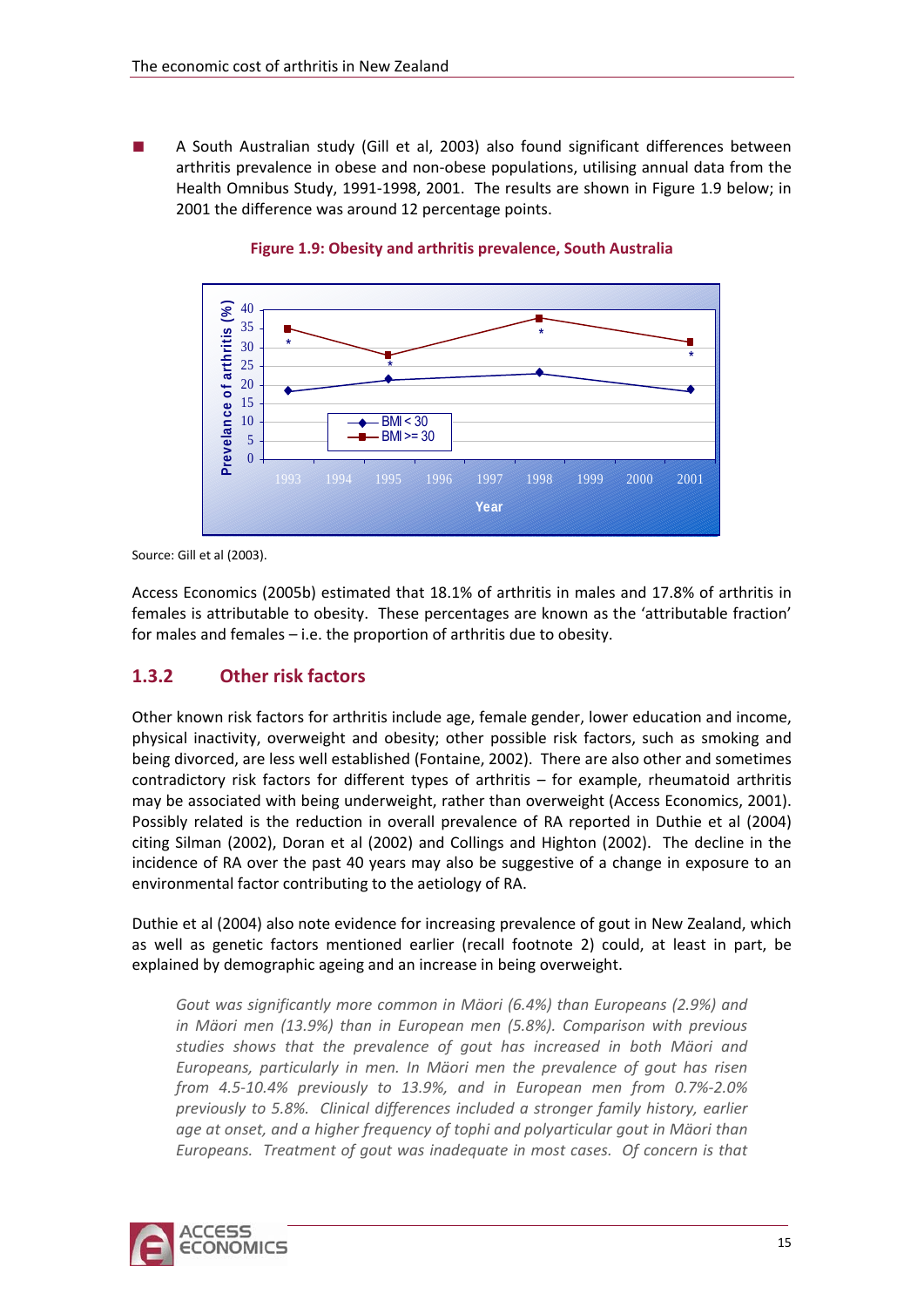*the prevalence of gout appears to be on the increase, not only in Mäori but also in Europeans in New Zealand* (Klemp et al, 1997).

Higher education and income over time may act to reduce age-specific prevalence rates to some extent. However, other factors over the longer term are more speculative. For example, new research discoveries may reduce age‐specific incidence rates or delay the onset of arthritis while changes in technology (e.g. pharmacological, surgical) may improve treatments and ameliorate symptoms or even 'cure' arthritis. While these possibilities are noted, the high levels of variability surrounding them precludes their impacts from being estimated.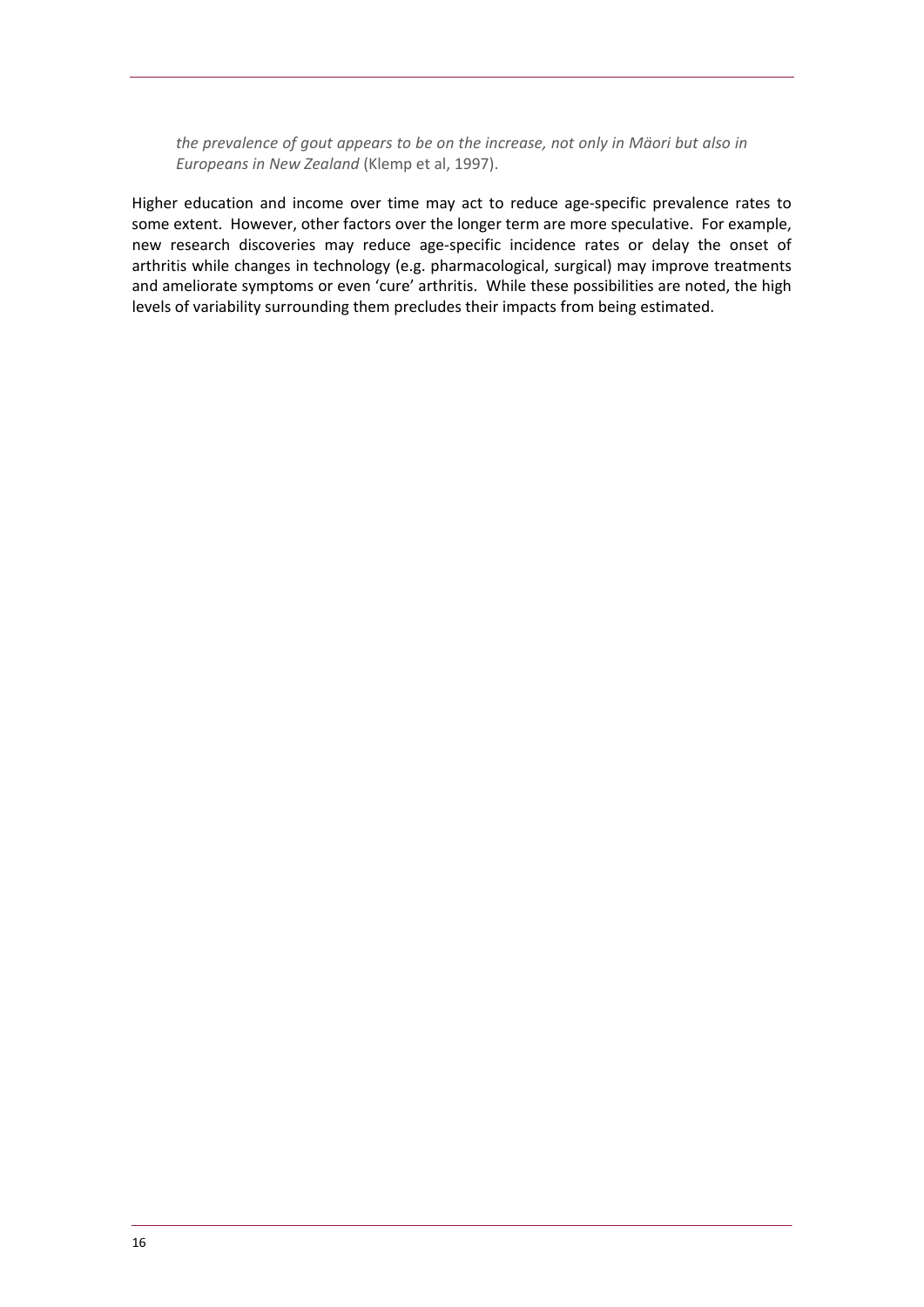# <span id="page-20-0"></span>**2 Health sector costs**

There are two main methods for estimating direct health system costs.

- 'Top-down' disease cost data can be derived from central data collection agencies.
- 'Bottom-up' cost estimates use surveys, diaries and other cross-sectional or datagathering tools to accumulate information from either a single study or multiple sources.

The advantage of the top-down methodology is that cost estimates for various diseases will be consistent, enhancing comparisons and ensuring that the sum of the parts (health system costs of each disease) does not exceed the whole (total expenditures on health care in New Zealand). The advantage of the bottom‐up methodology is that it can provide greater detail in relation to specific cost elements and the same study can be extended to capture information about indirect cost elements as well as direct cost elements.

In this study, Access Economics has been limited by the lack of comprehensive data of either type in New Zealand.

- In New Zealand there is not the extensive collection of top-down disease cost data that is compiled, for example, in Australia by the Australian Institute of Health and Welfare (AIHW) from services utilisation and public and private expenditure such as hospital morbidity data, case mix data, Bettering the Evaluation and Care of Health data, the Australian National Health Survey and other sources (AIHW, 2005).
- It was not possible to source an existing comprehensive bottom-up study of cost elements of arthritis in New Zealand, although a variety of different sources exist in relation to certain elements.

Access Economics therefore utilised a process of data‐gathering supplemented by targeted surveying for specific cost items. In the following sections, the sources and methodology in relation to measurement of each cost element are described in detail.

# **2.1 Hospital costs**

In New Zealand, only public inpatient data are collected by the New Zealand Health Information Service (NZHIS). Access Economics thus used a four‐step process to estimate total hospital costs.

- 1. Through a consultation process with specialist experts in 2005, conditions deemed to be arthritis were identified by category from the International Classification of Disease Tenth Revision (ICD‐10) codes.
- 2. Public inpatient data were requested from NZHIS for these codes for the year 2003‐04, with costs thus estimated and extrapolated to 2010 based on arthritis prevalence growth and health inflation.
- 3. Private inpatient costs were estimated based on the ratio of private to public joint replacement surgeries measured by the National Joint Registry.
- 4. Outpatient costs were estimated based on survey data cross-checked against relativities from the Australian ratio of outpatient to inpatient costs.

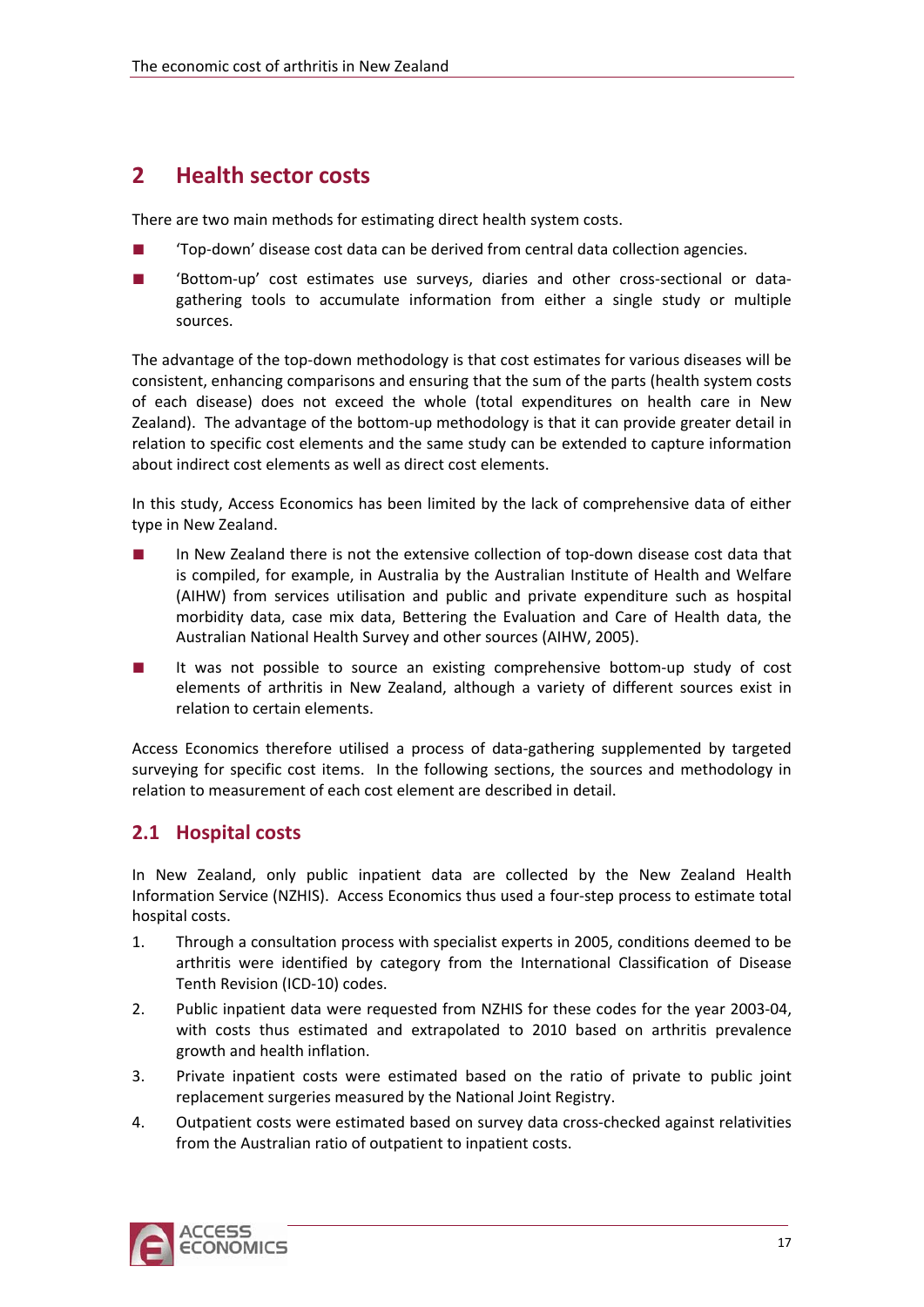# **2.1.1 ICD‐10 codes for arthritis and NZHIS data**

Osteoarthritis is the most common of over 100 known forms of arthritis (see prevalence estimates in Chapter [1\)](#page-8-0), while rheumatoid arthritis, systemic lupus erythematosus (SLE) and gout are also very common. Other forms include fibromyalgia, juvenile arthritis, ankylosing spondylitis, spondyloarthritis, psoriatic arthritis, scleroderma, bursitis, tendonitis, carpel tunnel syndrome, polymyalgia rheumatica, and dermatomyositis.

In consultation with a group of three specialist expert rheumatologists (two from New Zealand and one from Australia) and the New Zealand Health Information Service (NZHIS), a list of conditions deemed to be arthritis were identified by category from the International Classification of Disease Tenth Revision (ICD‐10) codes. In some cases, proportions of each category were allocated as arthritic, in accordance with the clinical experience of the experts. These codes were then allocated as either 'osteoarthritis', 'rheumatoid arthritis' or 'other arthritis'. The agreed categorisation is presented in [Table](#page-22-0) 2.1. Access Economics notes that it would be desirable for a widely agreed list of ICD-10 arthritic conditions to be endorsed at international level, for which the list agreed in this study might provide a useful starting point.

Public inpatient data were purchased from the NZHIS, which provided details of 25,591 admissions where the agreed arthritic codes were one of 20 diagnoses for admission. To avoid overstating or double counting of arthritic conditions, only the primary diagnosis was used in the costing (11,827 admissions). Access Economics notes that these data are rich in the ability to identify co‐morbid conditions.

Data were used where the discharge date was from 1 July 2003 to 30 June 2004, and Access Economics limited the length of stay to 365 days in order to accurately achieve an *annual* cost estimate. This entailed scaling down the large raw data cost‐weights for six admissions by the extent they were over 365 days.

Average length of stay was 5.2 days after scaling down (5.6 days without).

Other information in the data included patient age, gender, ethnicity, cost-weight and facility type<sup>[4](#page-21-0)</sup>, among other variables.

- Data were provided by year of age, which Access Economics grouped as 0-14, 15-24, 25-34, 35‐44, 45‐54, 55‐64, 65‐74, 75‐84 and 85+.
- Ethnicity was grouped into Mäori (comprising New Zealand Mäori and Cook Islands Mäori, categories 21 and 32) and non‐Mäori (all other categories).

The cost-weight for each stay is calculated via a complex algorithm which takes account of length of stay as well as other issues related to cost complexity of admissions (District Health Boards of New Zealand, 2003).

The cost-weight multiplier converts the cost-weight to a dollar amount; in 2003-04 the multiplier was \$2,728.55 for medical/surgical inpatients.

<span id="page-21-0"></span><sup>&</sup>lt;sup>4</sup> While most public inpatient services are provided in public hospitals, some are provided in private hospitals and a very few in facilities classified as health centres.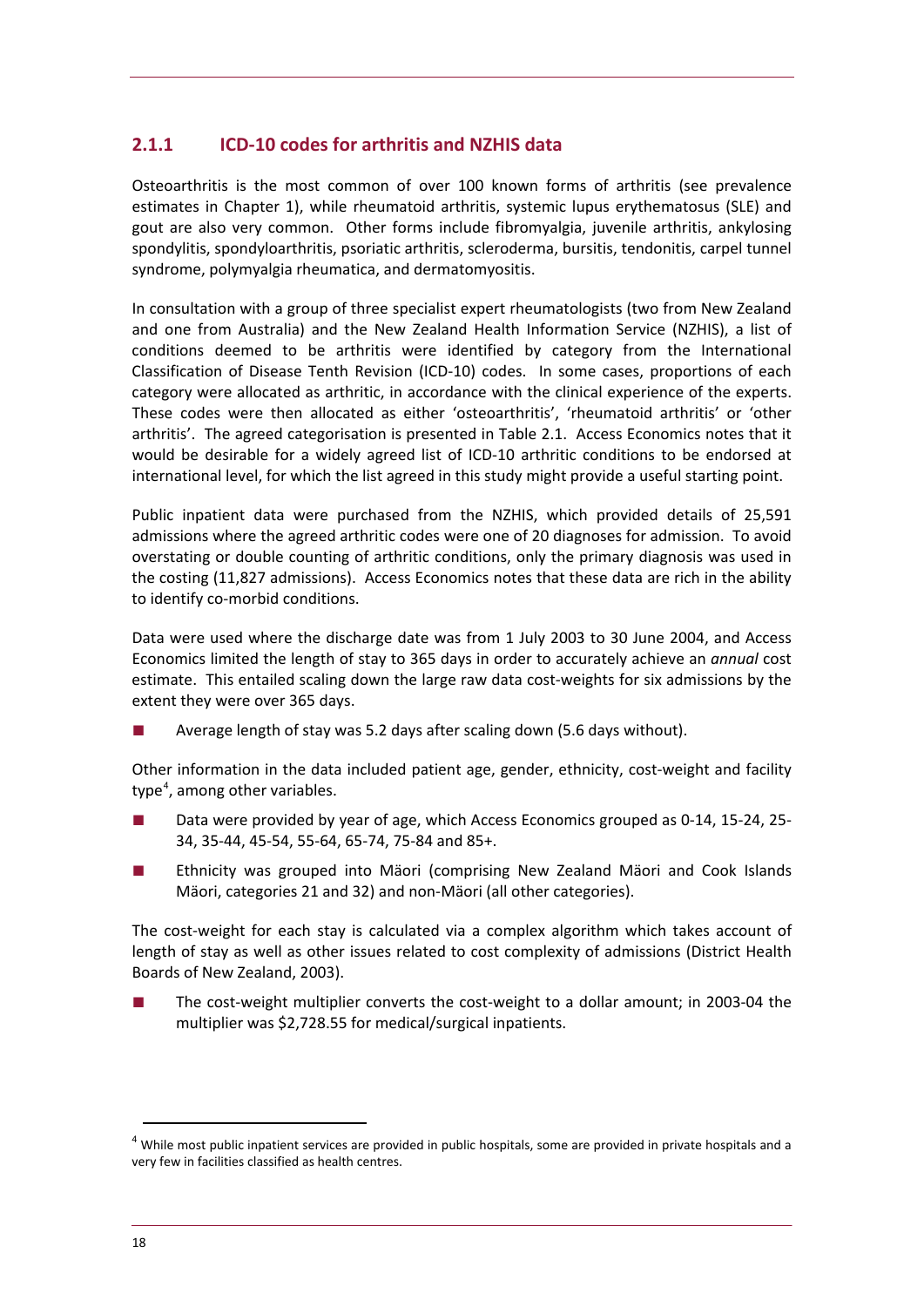<span id="page-22-0"></span>

| <b>Code</b>     | <b>ICD-10 Descriptor</b>                                                                | %                | Osteo-           | <b>Rheumatoid</b> | <b>Other</b> |
|-----------------|-----------------------------------------------------------------------------------------|------------------|------------------|-------------------|--------------|
|                 |                                                                                         | <b>Arthritic</b> | <b>arthritis</b> | arthritis         | arthritis    |
| M00             | Pyogenic arthritis                                                                      | 100%             |                  |                   | 100%         |
| M01             | Direct infections of joint in infectious and<br>parasitic diseases classified elsewhere | 100%             |                  |                   | 100%         |
| M02             | Reactive arthropathies                                                                  | 100%             |                  |                   | 100%         |
| M <sub>03</sub> | Postinfective and reactive arthropathies in<br>diseases classified elsewhere            | 100%             |                  |                   | 100%         |
| M05             | Seropositive rheumatoid arthritis                                                       | 100%             |                  | 100%              |              |
| M06             | Other rheumatoid arthritis                                                              | 100%             |                  | 100%              |              |
| M07             | Psoriatic and enteropathic arthropathies                                                | 100%             |                  |                   | 100%         |
| M08             | Juvenile arthritis                                                                      | 100%             |                  | 30%               | 70%          |
| M09             | Juvenile arthritis in diseases classified<br>elsewhere                                  | 100%             |                  |                   | 100%         |
| M10             | Gout                                                                                    | 100%             |                  |                   | 100%         |
| M11             | Other crystal arthropathies                                                             | 100%             |                  |                   | 100%         |
| M12             | Other specific arthropathies                                                            | 100%             |                  |                   | 100%         |
| M13             | Other arthritis                                                                         | 100%             | 50%              |                   | 50%          |
| M14             | Arthropathies in other diseases classified<br>elsewhere                                 | 100%             |                  |                   | 100%         |
| M15             | Polyarthrosis                                                                           | 100%             |                  | 50%               | 50%          |
| M16             | Coxarthrosis [arthrosis of hip]                                                         | 100%             | 100%             |                   |              |
| M17             | Gonarthrosis [arthrosis of knee]                                                        | 100%             | 100%             |                   |              |
| M18             | Arthrosis of first carpometacarpal joint                                                | 100%             | 100%             |                   |              |
| M19             | Other arthrosis                                                                         | 100%             | 100%             |                   |              |
| M30             | Polyarteritis nodosa and related<br>conditions                                          | 30%              |                  |                   | 30%          |
| M31             | Other necrotizing vasculopathies                                                        | 30%              |                  |                   | 30%          |
| M32             | Systemic lupus erythematosus                                                            | 100%             |                  |                   | 100%         |
| M34             | Systemic sclerosis                                                                      | 7.5%             |                  |                   | 7.5%         |
| M35.0           | Sicca syndrome [Sjögren]                                                                | 20%              |                  |                   | 20%          |
| M35.1           | Other overlap syndromes                                                                 | 20%              |                  |                   | 20%          |
| M35.3           | Polymyalgia rheumatica                                                                  | 100%             |                  |                   | 100%         |
| M45             | Ankylosing spondylitis                                                                  | 100%             |                  |                   | 100%         |
| M46             | Other inflammatory spondylopathies                                                      | 100%             |                  |                   | 100%         |
| M47             | Spondylosis                                                                             | 100%             | 80%              |                   | 20%          |
| M48.0           | Spinal stenosis                                                                         | 100%             | 80%              |                   | 20%          |
| M48.1           | Ankylosing hyperostosis [Forestier]                                                     | 100%             | 100%             |                   |              |
| M49             | Spondylopathies in diseases classified<br>elsewhere                                     | 100%             |                  |                   | 100%         |
| M65             | Synovitis and tenosynovitis                                                             | 100%             |                  |                   | 100%         |
| M68             | Disorders of synovium and tendon in<br>diseases classified elsewhere                    | 100%             |                  |                   | 100%         |

# **Table 2.1: Classification of arthritis, ICD‐10 codes**

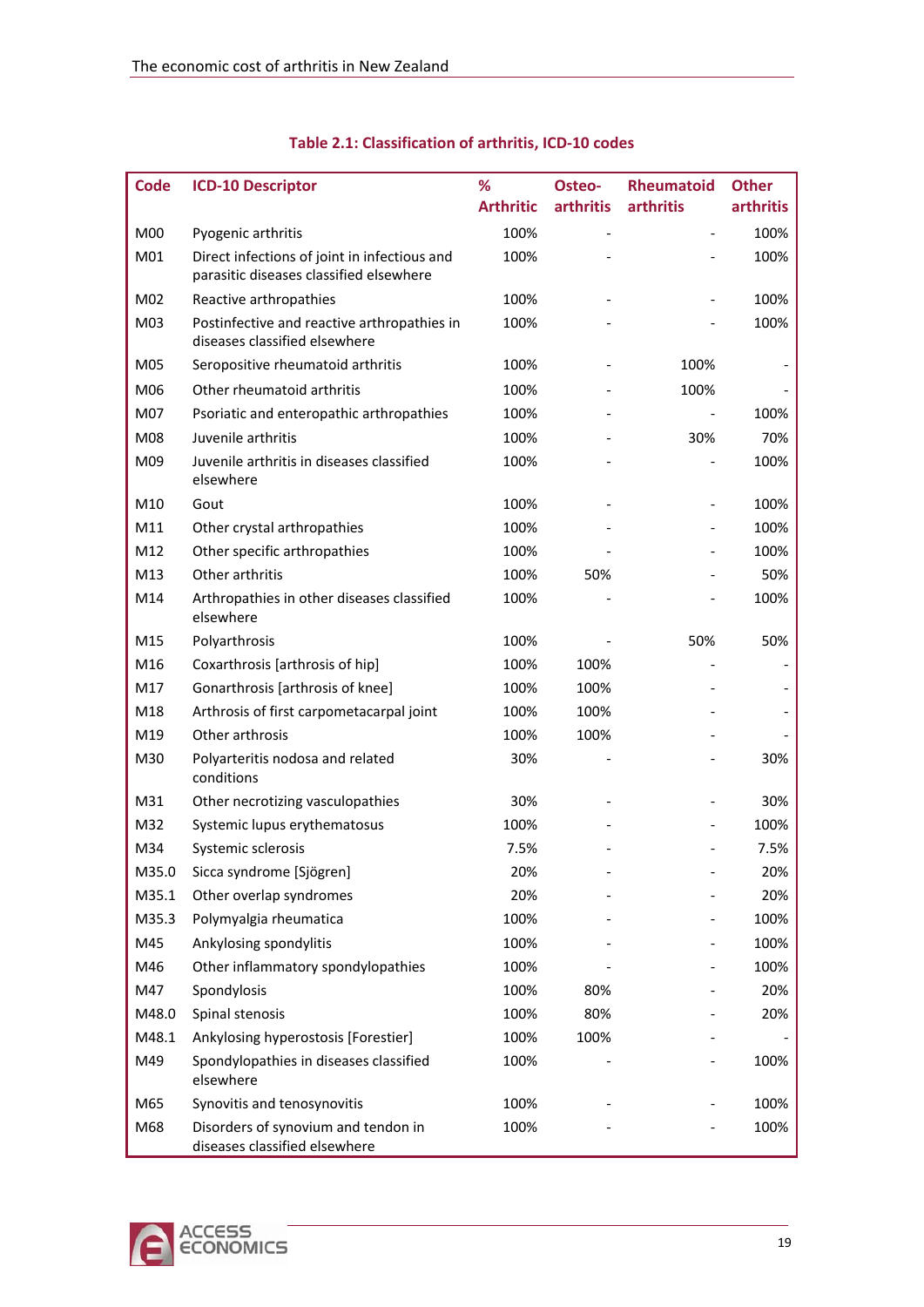<span id="page-23-0"></span>

| M70.0 | Crepitant synovitis (acute) (chronic) of<br>hand and wrist | 100% |                          | 100% |
|-------|------------------------------------------------------------|------|--------------------------|------|
| M71.2 | Synovial cyst of popliteal space [Baker]                   | 100% |                          | 100% |
| M75.0 | Adhesive capsulitis of shoulder                            | 100% |                          | 100% |
| M76   | Enthesopathies, lower limb, excluding foot                 | 100% |                          | 100% |
| M77.2 | Periarthritis of wrist                                     | 100% |                          | 100% |
| M77.3 | Calcaneal spur                                             | 100% | $\overline{\phantom{a}}$ | 100% |
| M77.5 | Other enthesopathy of foot                                 | 100% |                          | 100% |
| M77.8 | Other enthesopathies, not elsewhere<br>classified          | 100% |                          | 100% |
| M77.9 | Enthesopathy, unspecified                                  | 100% |                          | 100% |

Source: New Zealand Health Information Service and specialist expert consultation.

#### **2.1.2 Public inpatient costs**

[Table](#page-23-0) 2.2 summarises the results from the NZHIS public inpatient data.

#### **Table 2.2: Arthritis public inpatient costs by ICD‐10 code, 2003‐04**

| <b>Code</b> | <b>ICD-10 Descriptor</b>           | Osteo.<br>\$m            | Rheum.<br>Şm             | <b>Other</b><br>Şm       | <b>Total</b><br>\$m | % Total |
|-------------|------------------------------------|--------------------------|--------------------------|--------------------------|---------------------|---------|
| M16         | Coxarthrosis [arthrosis of hip]    | 29.122                   |                          | $\overline{\phantom{0}}$ | 29.122              | 39.8%   |
| M17         | Gonarthrosis [arthrosis of knee]   | 22.949                   |                          |                          | 22.949              | 31.3%   |
| M00         | Pyogenic arthritis5                |                          | $\overline{\phantom{a}}$ | 3.453                    | 3.453               | 4.7%    |
| M48.0       | Spinal stenosis6                   | 2.360                    |                          | 0.590                    | 2.950               | 4.0%    |
| M06         | Other rheumatoid arthritis         | $\overline{a}$           | 2.560                    |                          | 2.560               | 3.5%    |
| M10         | Gout                               |                          | $\overline{\phantom{0}}$ | 2.488                    | 2.488               | 3.4%    |
| M19         | Other arthrosis                    | 2.063                    |                          |                          | 2.063               | 2.8%    |
| M13         | Other arthritis                    | 0.568                    |                          | 0.568                    | 1.136               | 1.6%    |
| M47         | Spondylosis                        | 0.869                    | $\overline{\phantom{0}}$ | 0.217                    | 1.086               | 1.5%    |
| M65         | Synovitis and tenosynovitis        |                          | -                        | 1.047                    | 1.047               | 1.4%    |
| M46         | Other inflammatory spondylopathies |                          |                          | 0.949                    | 0.949               | 1.3%    |
| M05         | Seropositive rheumatoid arthritis  |                          | 0.597                    |                          | 0.597               | 0.8%    |
| M35.3       | Polymyalgia rheumatica             |                          |                          | 0.411                    | 0.411               | 0.6%    |
| M31         | Other necrotizing vasculopathies   |                          |                          | 0.355                    | 0.355               | 0.5%    |
| M08         | Juvenile arthritis                 | $\overline{\phantom{a}}$ | 0.097                    | 0.226                    | 0.323               | 0.4%    |

<span id="page-23-1"></span><sup>5</sup> Pyogenic arthritis, also known as infectious or septic arthritis, is a serious infection of the joints characterized by pain, fever, chills, inflammation and swelling in one or more joints, and loss of function in those joints. It is considered a medical emergency because of the damage it causes to bone as well as cartilage, and its potential for creating septic shock, which is a potentially fatal condition.

<span id="page-23-2"></span> $6$  Spinal stenosis is mostly a complication of degenerative arthritis, with narrowing of spaces in the spine (backbone) that results in pressure on the spinal cord and/or nerve roots. Pressure on the lower part of the spinal cord or on nerve roots branching out from that area may give rise to pain or numbness in the legs. Pressure on the upper part of the spinal cord (that is, the neck area) may produce similar symptoms in the shoulders, or sometimes the legs.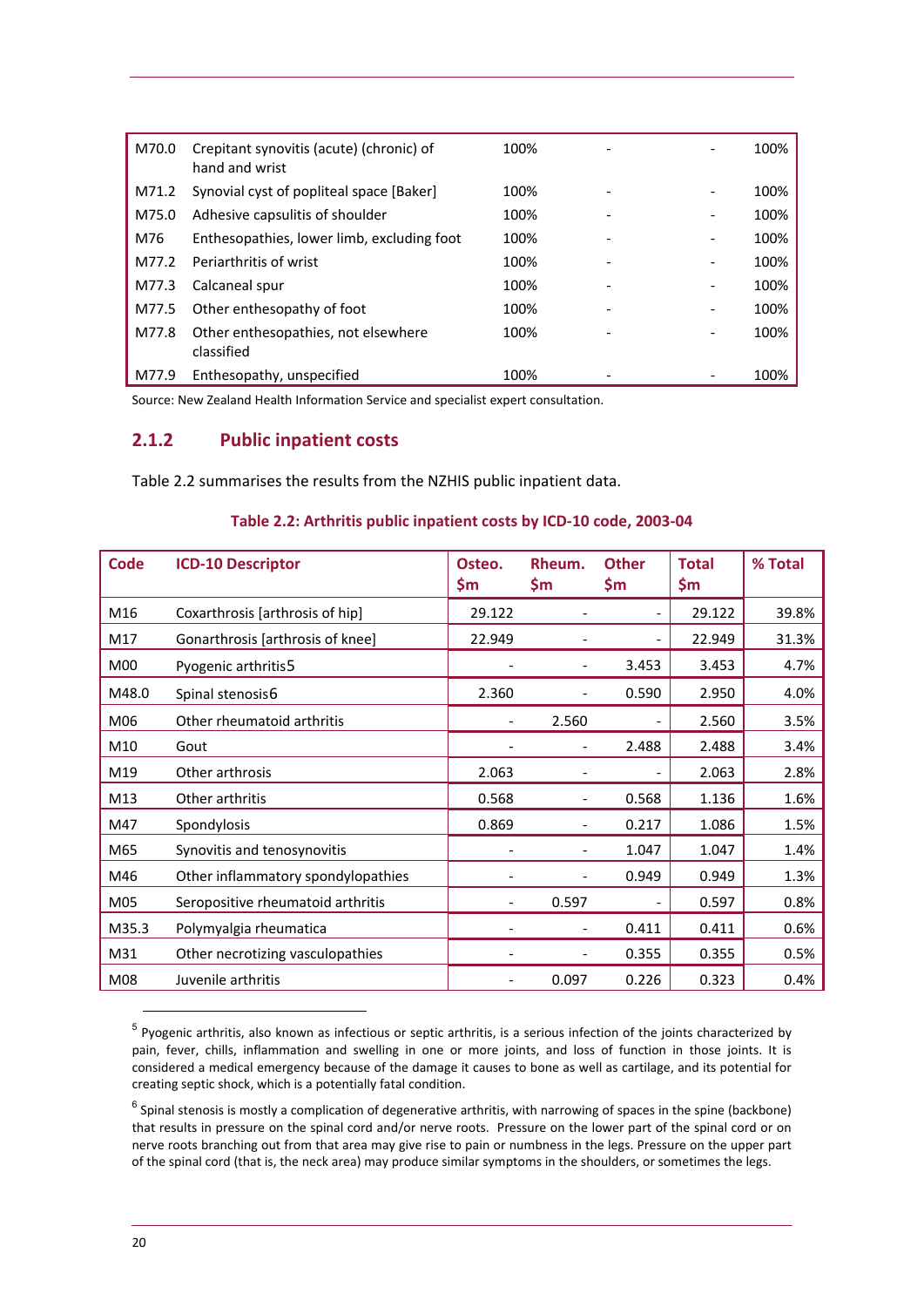| <b>Code</b> | <b>ICD-10 Descriptor</b>                                   | Osteo.<br>\$m\$          | Rheum.<br>\$m\$          | <b>Other</b><br>$\mathsf{S}$ m | <b>Total</b><br>\$m\$ | % Total |
|-------------|------------------------------------------------------------|--------------------------|--------------------------|--------------------------------|-----------------------|---------|
| M45         | Ankylosing spondylitis                                     | $\frac{1}{2}$            | $\overline{\phantom{a}}$ | 0.258                          | 0.258                 | 0.4%    |
| M11         | Other crystal arthropathies                                |                          |                          | 0.223                          | 0.223                 | 0.3%    |
| M32         | Systemic lupus erythematosus                               |                          |                          | 0.216                          | 0.216                 | 0.3%    |
| M15         | Polyarthrosis                                              | $\overline{\phantom{0}}$ | 0.085                    | 0.085                          | 0.169                 | 0.2%    |
| M76         | Enthesopathies, lower limb, excluding<br>foot              |                          |                          | 0.161                          | 0.161                 | 0.2%    |
| M71.2       | Synovial cyst of popliteal space [Baker]                   |                          | $\overline{\phantom{0}}$ | 0.115                          | 0.115                 | 0.2%    |
| M18         | Arthrosis of first carpometacarpal joint                   | 0.114                    |                          |                                | 0.114                 | 0.2%    |
| M75.0       | Adhesive capsulitis of shoulder                            |                          |                          | 0.113                          | 0.113                 | 0.2%    |
| M12         | Other specific arthropathies                               |                          | $\overline{\phantom{0}}$ | 0.088                          | 0.088                 | 0.1%    |
| M70.0       | Crepitant synovitis (acute) (chronic) of<br>hand and wrist |                          |                          | 0.071                          | 0.071                 | 0.1%    |
| M30         | Polyarteritis nodosa and related<br>conditions             |                          | $\overline{a}$           | 0.057                          | 0.057                 | 0.1%    |
| M77.9       | Enthesopathy, unspecified                                  | $\overline{\phantom{0}}$ | $\overline{\phantom{a}}$ | 0.043                          | 0.043                 | 0.1%    |
| M02         | Reactive arthropathies                                     | $\overline{\phantom{a}}$ | $\overline{\phantom{a}}$ | 0.037                          | 0.037                 | 0.0%    |
| M77.5       | Other enthesopathy of foot                                 | $\overline{\phantom{a}}$ | $\overline{\phantom{a}}$ | 0.025                          | 0.025                 | 0.0%    |
| M34         | Systemic sclerosis                                         |                          | $\overline{\phantom{0}}$ | 0.021                          | 0.021                 | 0.0%    |
| M35.0       | Sicca syndrome [Sjögren]                                   | $\overline{\phantom{0}}$ | $\overline{\phantom{a}}$ | 0.016                          | 0.016                 | 0.0%    |
| M77.3       | Calcaneal spur                                             |                          | $\frac{1}{2}$            | 0.013                          | 0.013                 | 0.0%    |
| M48.1       | Ankylosing hyperostosis [Forestier]                        | 0.004                    |                          |                                | 0.004                 | 0.0%    |
| M77.8       | Other enthesopathies, not elsewhere<br>classified          |                          |                          | 0.003                          | 0.003                 | 0.0%    |
|             | <b>TOTAL</b> \$m                                           | 58.05                    | 3.34                     | 11.85                          | 73.24                 | 100%    |
|             | % Total                                                    | 79.3%                    | 4.6%                     | 16.2%                          | 100%                  |         |

Source: New Zealand Health Information Service special data purchase.

#### **Total public inpatient costs for arthritis in 2003‐04 were \$73.24m**.

- Osteoarthritis was responsible for 79.3% of public inpatient costs, rheumatoid arthritis for 4.6% and other arthritis for 16.2% of costs.
- Osteoarthritis of the hip and knee alone accounted for over 70% of costs.

To extrapolate the \$73.24m estimate to 2010, it is multiplied by two factors, totalling 36.4% over the 6½ years.

- Health cost inflation, estimated at 2.9% per annum or 18.7% in total between 2003-04 financial year and calendar year 2010<sup>[7](#page-24-0)</sup>; and
- Growth in prevalence of arthritis of 14.9% between 2003-04 and 2010 (based on prevalence rates by age, gender and ethnicity multiplied by the population estimates for

<span id="page-24-0"></span> $<sup>7</sup>$  Health cost inflation data were not provided by NZHIS. Average health cost inflation of 2.9% per annum was thus</sup> based on Access Economics (2005a).

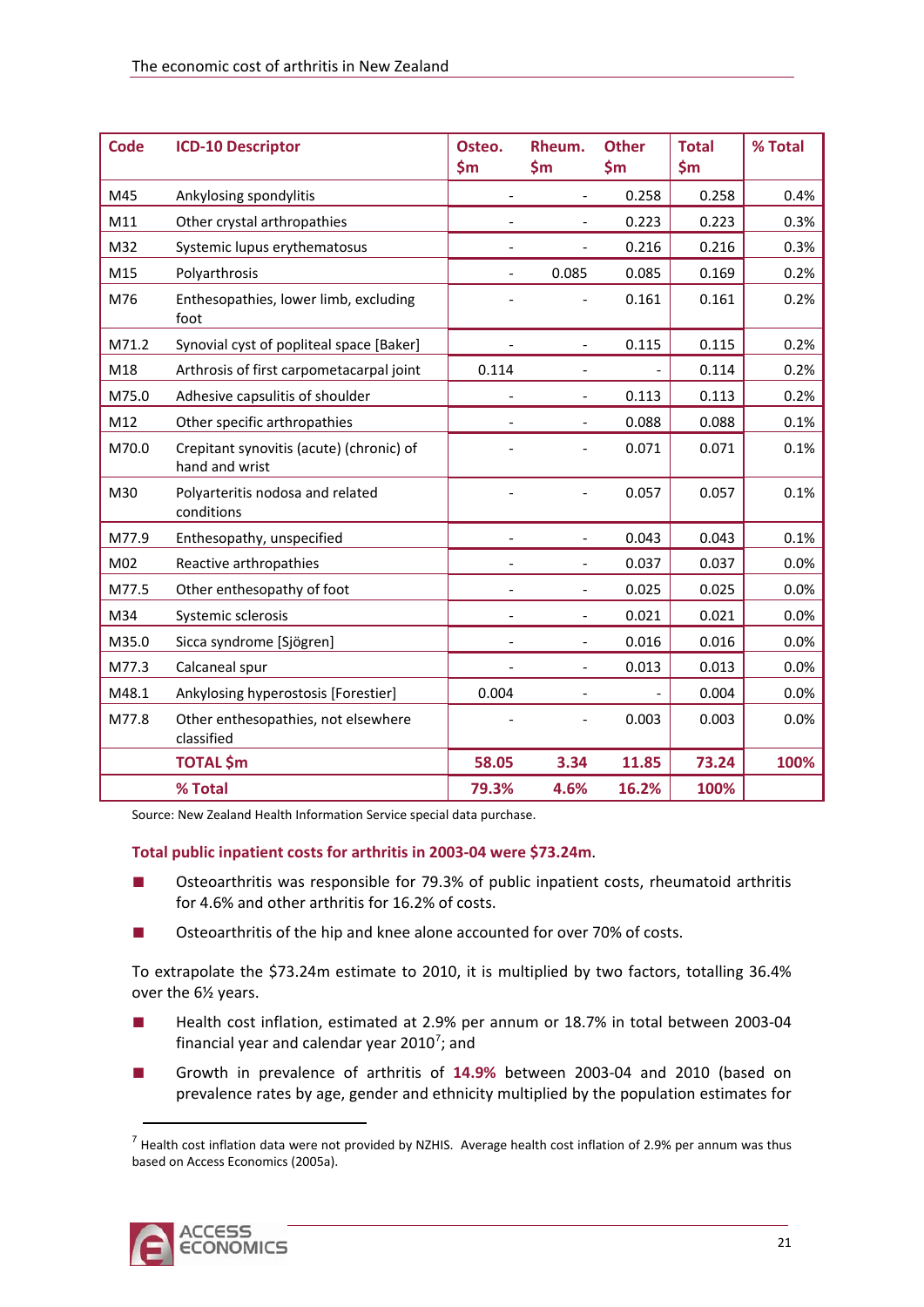<span id="page-25-0"></span>the respective years). The implicit assumption is that services expanded in line with prevalence.

Public inpatient costs are thus estimated to be \$99.9m in 2010. [Figure](#page-25-0) 2.1 depicts the shares by major types of arthritis.



**Figure 2.1: Public inpatient costs by type of arthritis, 2010 (share of \$99.9m)**

Source: Access Economics based on NZHIS data.





[Figure](#page-25-0) 2.2 and [Table](#page-26-0) 2.4 present public inpatient data by age and gender for 2010.

- 53.5% of inpatient costs are for women and 46.5% for men.
- Over a third of inpatient costs (34.5%) are for people aged over 75 years and nearly another third (31.4%) are for those aged 65‐74 years.

0-14 15-24 25-34 35-44 45-54 55-64 65-74 75-84 85+

-

2

4

6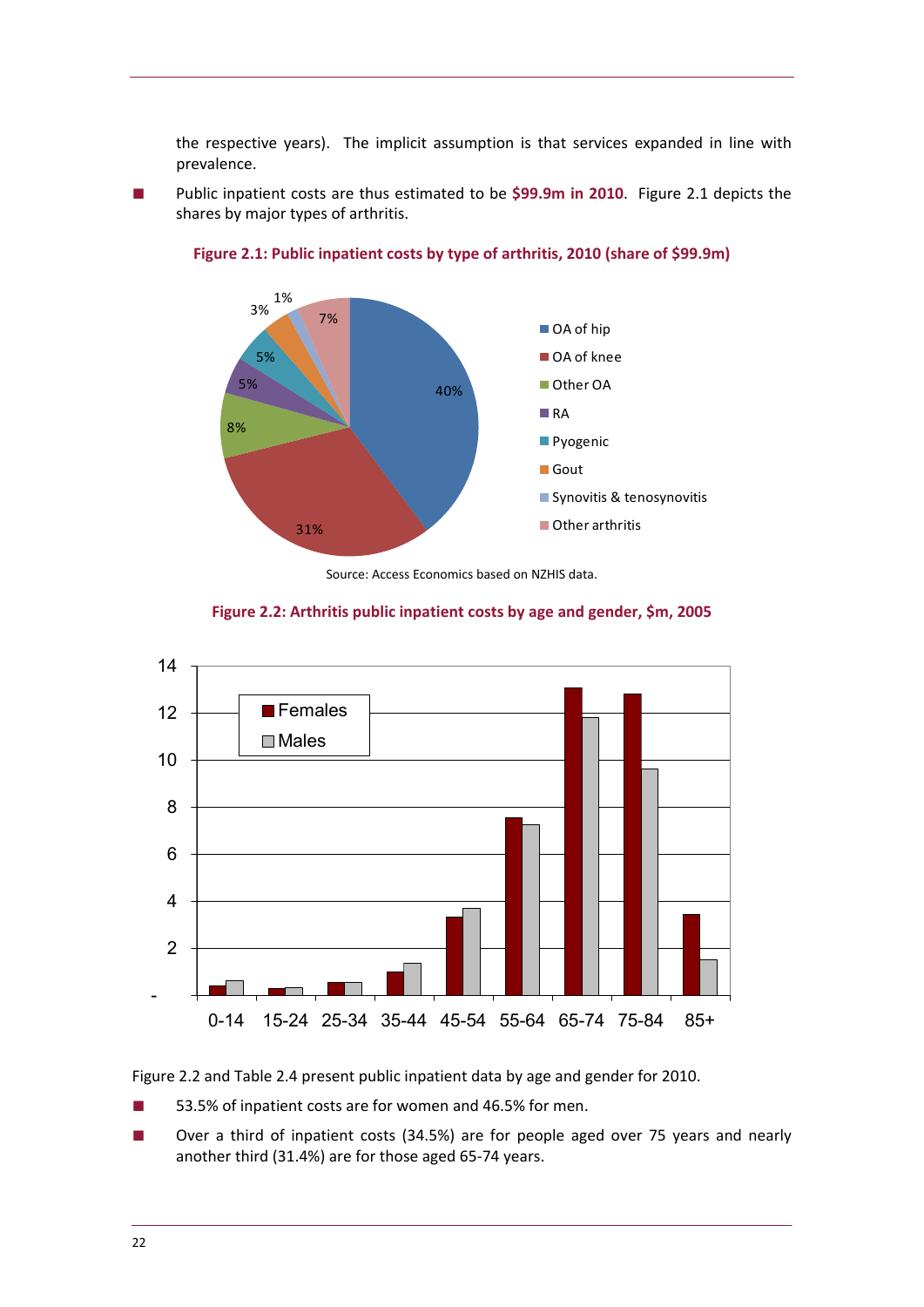<span id="page-26-0"></span>

|              |                | \$m          |                |                | % of total   |                |
|--------------|----------------|--------------|----------------|----------------|--------------|----------------|
| Age group    | <b>Females</b> | <b>Males</b> | <b>Persons</b> | <b>Females</b> | <b>Males</b> | <b>Persons</b> |
| $0 - 14$     | 0.54           | 0.80         | 1.34           | 1.0%           | 1.7%         | 1.3%           |
| $15 - 24$    | 0.51           | 0.44         | 0.95           | 1.0%           | 0.9%         | 1.0%           |
| 25-34        | 0.80           | 0.71         | 1.50           | 1.5%           | 1.5%         | 1.5%           |
| 35-44        | 1.33           | 1.73         | 3.07           | 2.5%           | 3.7%         | 3.1%           |
| 45-54        | 4.20           | 4.66         | 8.86           | 7.8%           | 10.1%        | 8.9%           |
| 55-64        | 9.45           | 9.10         | 18.55          | 17.6%          | 19.7%        | 18.6%          |
| 65-74        | 16.48          | 14.80        | 31.29          | 30.7%          | 32.1%        | 31.3%          |
| 75-84        | 16.07          | 12.06        | 28.13          | 29.9%          | 26.1%        | 28.2%          |
| $85+$        | 4.32           | 1.86         | 6.19           | 8.0%           | 4.0%         | 6.2%           |
| <b>Total</b> | 53.70          | 46.18        | 99.88          | 53.8%          | 46.2%        | 100.0%         |

### **Table 2.3: Arthritis public inpatient costs by age and gender, \$m, 2010**

[Table](#page-26-0) 2.4 presents the public inpatient data by ethnicity and facility.

- 9.3% of total inpatient costs were for Mäori people and 90.7% for non-Mäori people (recalling overall prevalence or arthritis for Mäori people was 9.4% of total arthritis prevalence).
- 93.3% of public inpatient services were performed in public hospitals and 6.7% in private hospitals.
- The relative shares in public and private hospitals were not significantly different between Mäori and non‐Mäori people.

| <b>Facility</b>        | <b>Non-Mäori</b> | <b>Mäori</b> | <b>Total</b> | % Total |
|------------------------|------------------|--------------|--------------|---------|
| Public hospital (\$m)  | 84.5             | 8.6          | 93.1         | 93.3%   |
| % total                | 90.7%            | 9.3%         | 100.0%       |         |
| Private hospital (\$m) | 6.0              | 0.8          | 6.8          | 6.7%    |
| % total                | 89.8%            | 10.2%        | 100.0%       |         |
| Total (\$m)            | 90.5             | 9.4          | 99.9         | 100.0%  |
| % total                | 90.7%            | 9.3%         | 100.0%       |         |

### **Table 2.4: Public inpatient costs by ethnicity and facility, \$m, 2010**

Source: NZHIS data. The proportion of inpatients in health centres was negligible.

# **2.1.3 Private inpatient costs**

Estimates of private inpatient costs were based on the ratio of private to public joint replacements from the National Joint Registry, operated by the New Zealand Orthopaedic Association at Christchurch Hospital, which showed 54.8% of joint replacements were performed in public hospitals and 45.2% in private hospitals (Access Economics, 2005a). This triangulated well against the number of public and private hospital beds available in New Zealand (52.4% public and 47.6% private).

**The estimate of private inpatient costs for 2010 is thus \$82.4m**, with the same age, gender ethnicity and type of arthritis splits estimated as for public inpatient costs.

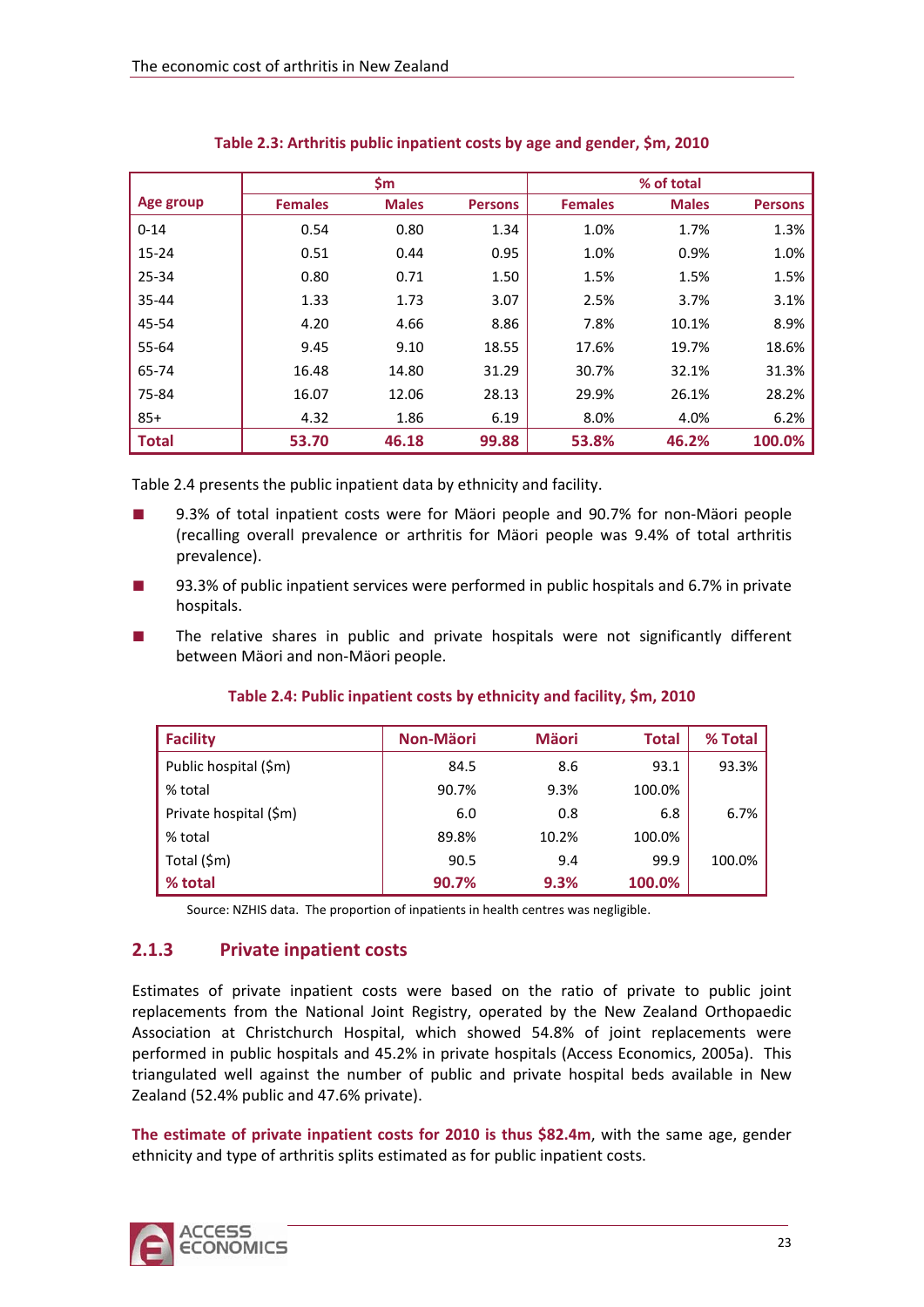#### <span id="page-27-0"></span>**Total inpatient costs (public and private) are \$182.3m.**

To provide triangulation for reality checking, the inpatient data per person in 2005 was compared to similar data for Australia from Access Economics (2005) in [Table](#page-27-0) 2.5.

- In 2004, inpatient costs in Australia were estimated as A\$932.4m which, across the 3.37m Australians with arthritis, resulting in an estimated A\$277 inpatient cost per person with arthritis. Converting to 2005 NZ dollars using Australian health cost inflation, demographic growth and purchasing power parity of NZ\$1.071=A\$1 (OECD, 2005) this was equivalent to NZ\$313 per person with arthritis in 2005.
- The New Zealand estimate of inpatient costs per person with arthritis of NZ\$279 per person in 2005 was about 89% of the Australian estimate. This fits well with data that suggest that average hospital inpatient stays in New Zealand are shorter than in Australia. For example, OECD data showed the average length of stay in New Zealand was 85% of that in Australia.
- The estimate of inpatient cost of arthritis in New Zealand of \$182.3m in 2010 thus appears robust.

| <b>NZ</b>            | 2003-04 | 2005    |
|----------------------|---------|---------|
| Costs \$m            | 134.5   | 145.6   |
| Prevalence (people)  |         | 521,969 |
| Cost/person NZ\$     |         | 279     |
| <b>Australia</b>     | 2004    | 2005    |
| Inpatient costs A\$m | 932.4   |         |
| Prevalence (people)  | 3,367   |         |
| Cost/person A\$      | 277     | 292     |
| Cost/person NZ\$     |         | 313     |

#### **Table 2.5: Triangulation of inpatient data**

Source: Access Economics.

#### **2.1.4 Outpatient costs**

The fourth and final step in estimating hospital costs is estimating outpatient costs, where a combination of survey and triangulated top‐down data was used.

Survey data for outpatients were sought by contacting all the District Health Boards with a brief questionnaire (see Appendix D) in 2005. The DHBs were asked what outpatient services they provided and, for specialist and allied health services, they were asked how many hours of services were provided to people with arthritis who were not inpatients, for their arthritis, and the average cost of these services.

A problem encountered and expressed by DHBs was that they do not code by disease within non‐admitted patient systems so have no way of separating patients with arthritis from those without, while noting that patients with arthritis access their services, particularly in relation to follow‐up from joint replacement surgery. As such only one DHB was able to respond with data estimates, inadequate for statistical use but the return is summarised below for interest.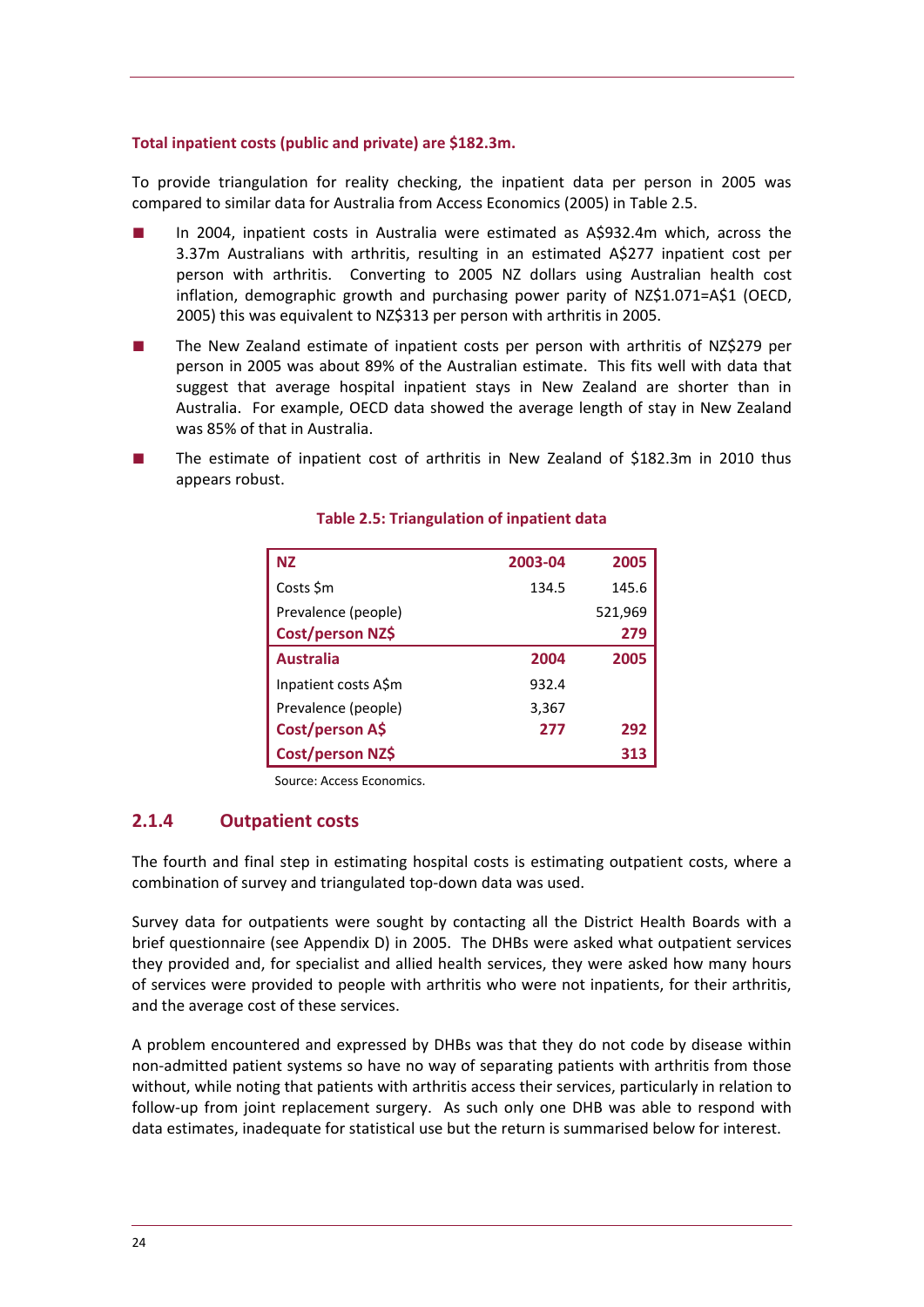- <span id="page-28-0"></span>■ Specialist medical services, physiotherapy and occupational therapy services were provided as outpatient services for people with arthritis in 2005 through the DHB.
- For specialist services, 750 outpatient hours were estimated to be provided to treat arthritis at an average cost of \$245 per hour.
- For allied health services, 1,250 physiotherapy hours and 600 occupational therapy hours were provided at an average cost of \$60 per hour.
- The share of beds in this DHB outpatient facility was 0.7% of the total number of beds in New Zealand, with the total estimated as 49,214 beds for 2005 based on modest actual average annual growth rate of 0.5% over the period 1993‐2002 projected to 2003‐2005.
- A ballpark estimate from these data would imply \$25.8m for outpatient specialist services across New Zealand and \$15.6m for outpatient allied health services ‐ \$41.4m in all.

Greater confidence in an outpatient cost estimate was deemed to be derived by using the ratio of outpatient to inpatient costs from AIHW data, since clinical practice at the tertiary care level is quite similar in New Zealand and Australia. Outpatient costs were thus estimated as 32.0% of inpatient costs or \$46.5m in 2005 (Access Economics, 2005a). The average of this and the ballpark estimate of \$41.4m above was then taken as the estimate of outpatient costs in New Zealand i.e. \$44.0m. Factoring these relative calculations to 2010 provides an estimate of outpatient costs in 2010 of **\$55.0m.**

#### **Altogether hospital costs for arthritis are thus estimated as \$237.3m.**



#### **Figure 2.3: Hospital costs arthritis, NZ, 2010 (\$m and % total of \$237.3m)**

# **2.2 General practice costs**

### **2.2.1 GP services attributable to arthritis**

Data were purchased from the Royal New Zealand College of General Practitioners Research Unit, based at the Department of General Practice, University of Otago, in 2005 to estimate the number of GP consultations for people with arthritis, as well as medications prescribed and referrals, for the year 2003.

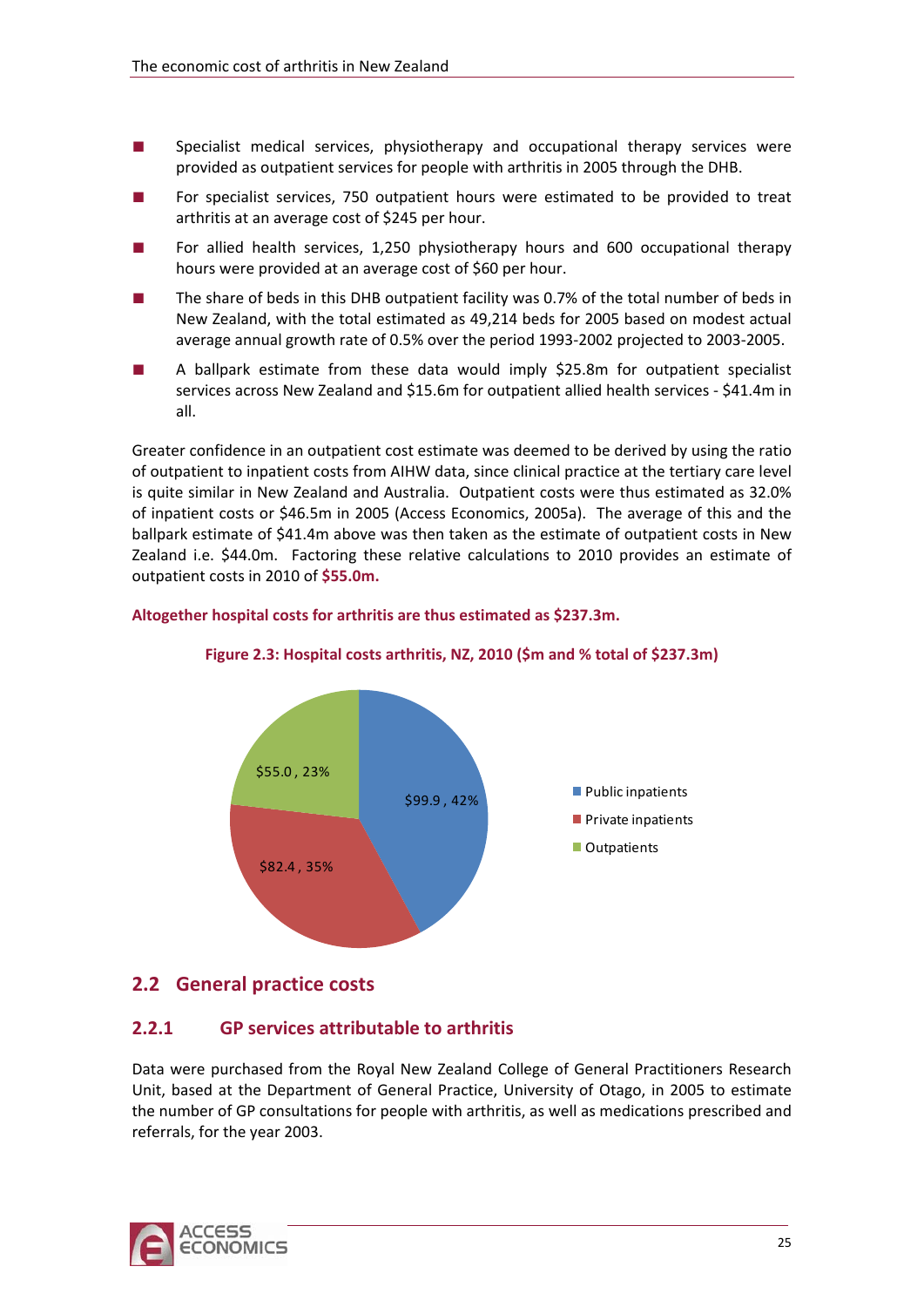<span id="page-29-0"></span>A total of 323,975 consultations (N) with coded diagnoses (read codes) were recorded for all patients in the database in 2003. These consultations represented 131,343 different individuals (58,455 males, 72,842 females and 46 with gender not recorded).

Of the total coded consultations, 8,551 (2.64%) were identified that included at least one Arthritis read code during 2003 (n). This represented 5,047 different individuals (1,851 males and 3,196 females). A matrix of managed conditions in addition to arthritis is presented in [Table](#page-29-0) 2.6. 36% were for arthritis only, while 25.7% were for arthritis and one other condition, 16.6% were for arthritis and two other conditions, and 21.7% were for arthritis and three or more other conditions.

- The 3,076 'arthritis only' consultations represented 2,335 individuals (865 males and 1,470 females).
- 5,113 or 59.8% of the 8,551 consultations were estimated to be attributable to arthritis (3,076+2,199/2+1,422/3+1,854/4) – thus 1.58% (5,113/323,975) of all GP consultations in New Zealand were attributable to arthritis (the 'attributable fraction').

| <b>Consultations</b>                                                   | <b>Number</b> | % Total |
|------------------------------------------------------------------------|---------------|---------|
| (a) Arthritis only consultation                                        | 3,076         | 36.0%   |
| (b) Arthritis + 1 additional read code                                 | 2,199         | 25.7%   |
| (c) Arthritis + 2 additional read codes                                | 1,422         | 16.6%   |
| (d) Arthritis + 3 or more additional read codes                        | 1,854         | 21.7%   |
| $(b) + (c) + (d)$ No. of Arthritis consults with additional read codes | 5,475         | 64.0%   |
| $(a) + (b) + (c) + (d)$ Total No. of Arthritis consults $(n)$          | 8,551         | 100.0%  |

#### **Table 2.6: Consultations for arthritis, by other problems managed, 2003**

Source: RNZCGPRU.

Thus RNZCGPRU data provides surprisingly low estimates relative to similar Australian data from Bettering the Evaluation and Care of Health (BEACH), which are nearly four times higher – suggesting 5% of GP visits are due to arthritis. As such, because of coding inconsistencies related to the RNZCGPRU data $^8$  $^8$  and the relatively small sample size (less than 2%), Access Economics (2005a) adopted an average of the two as the estimate of the attributable fraction – **3.7%**.

The NZHS also found that the mean number of GP visits per annum was 4.0 (95% confidence interval 3.8–4.1) and 8 out of 10 people had visited a GP in the past year.

- This suggested, based on 2005 population data, that overall there would be 16,383,920 GP visits in New Zealand in 2005.
- Access Economics notes that this is a much lower rate of visiting GPs overall than in Australia, where average visits per annum per capita exceed 5, although this may relate to relatively tighter funding (Malcolm, 2004).

<span id="page-29-1"></span> $^8$  The RNZCGPRU database is comprised of raw data as entered at the time of encounter and thus is subject to error due to incomplete field entries by the provider, as they are not required to code and do it of their own accord. RNZCGPRU note that the discrepancy is likely to relate to doctors not consistently coding all managed problems as well as omitting codes for most (80%) of consultations.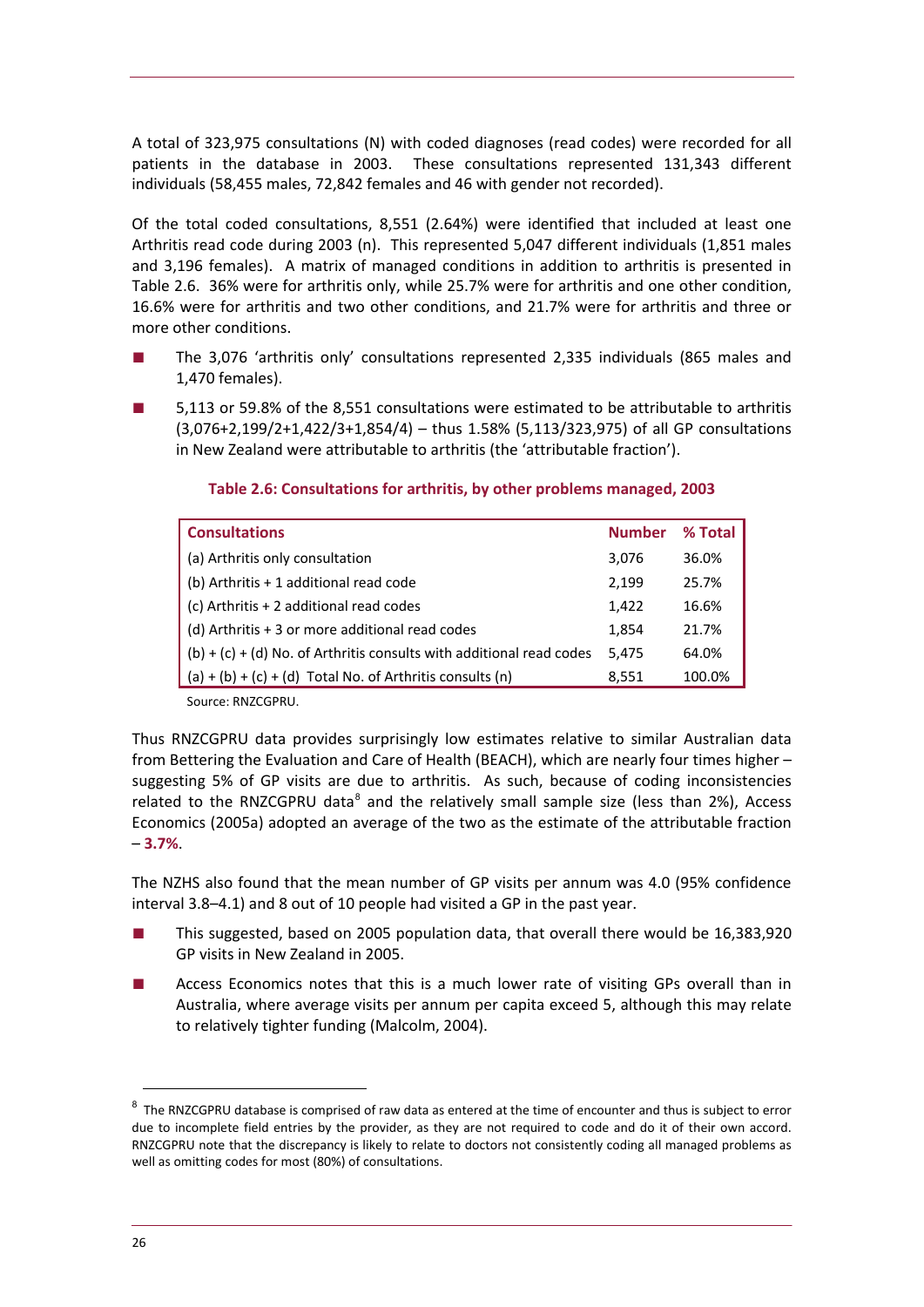<span id="page-30-0"></span>■ On the basis of the NZHS data, **608,260 GP visits in 2005 in New Zealand were estimated as attributable to arthritis**.

### **2.2.2 GP costs**

The New Zealand Health Survey (NZHS) contains data on General Practitioner costs, noting:

 Overall, the most common charge for the last GP visit was in the range \$31 to \$40. One in 10 adults (9.3%; with a 95% confidence interval of 8.3% to 10.3%) was not charged for their last GP visit, while one in 20 adults (5.0%; with a 95% confidence interval of 4.4% to 5.7%) was charged more than \$50.

These distributional data were used to identify the mean cost of a GP consultation in 2003 as \$27.87 ([Figure](#page-30-0) 2.4).



**Figure 2.4: Cost of last visit to general practitioner, by gender**

Thus the 608,260 visits for arthritis at \$29.93 per visits implied total arthritis‐related GP costs in 2010 were \$18.2m. Extrapolating this to 2010 based on prevalence growth and health cost inflation suggests that **total arthritis‐related GP costs in 2010 are \$22.8m.**

This is lower than would be expected from Australian data but is explainable in relation to:

- lower unit costs for GP visits in NZ;
- fewer visits per person overall in NZ;
- a lower apparent attributable proportion of GP visits in NZ to arthritis relative to other conditions.

That said, the **estimate of GP costs it is likely to be conservative, given the small sample size in the RNZCGPRU data**.



Source Ministry of Health (2004a). Aged 15 and over. Age-standardised.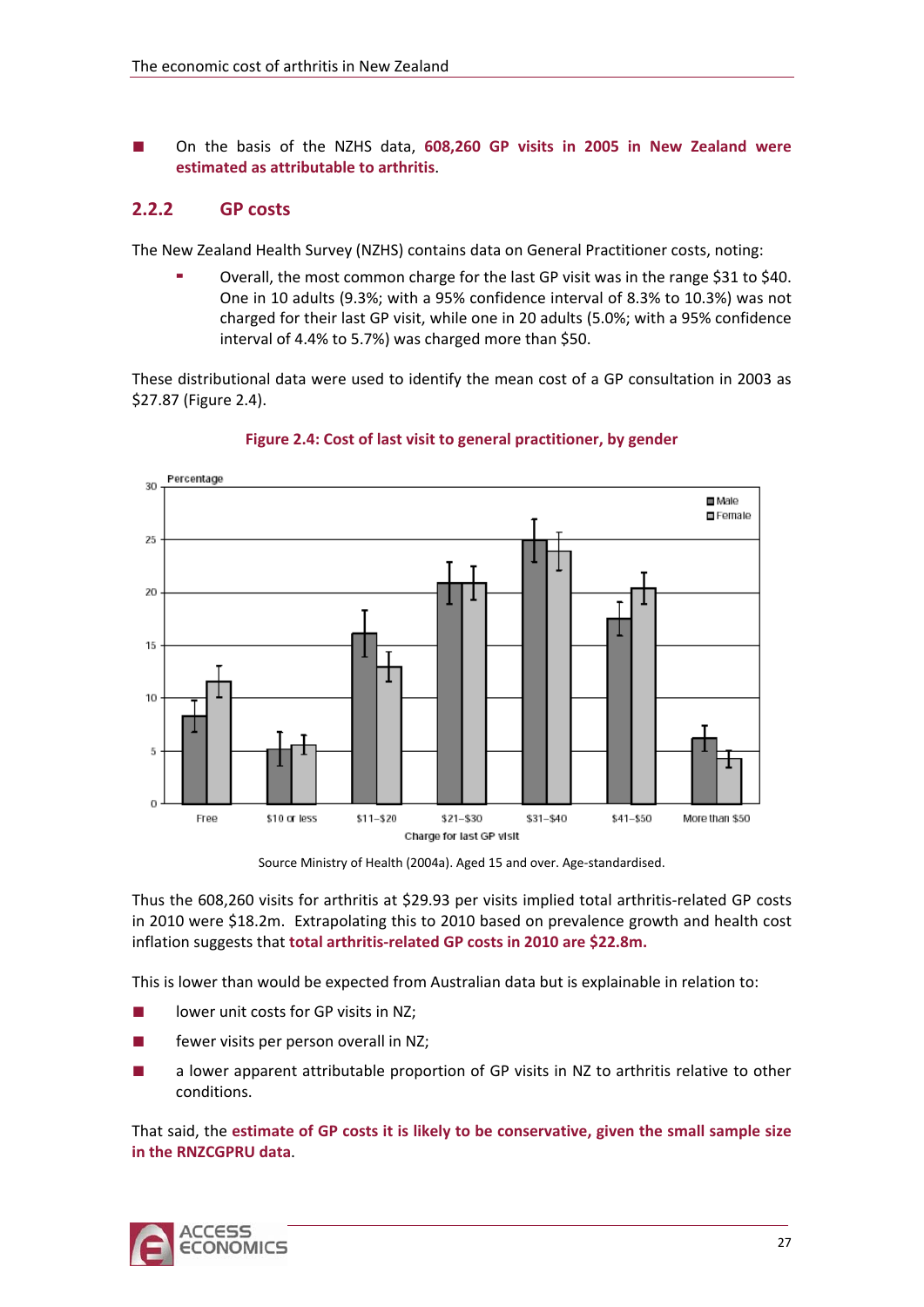# <span id="page-31-0"></span>**2.3 Pharmaceutical costs**

In 2005, pharmaceutical costs for arthritis in NZ were estimated primarily by utilising price and quantity data purchased from IMS Health to estimate total costs for prescribed and over‐the‐ counter drugs for arthritis, with a total estimate of \$40.5m. Dosages of different types of pharmaceuticals prescribed using the RNZCGPRU data were also presented for comparison in Access Economics (2005a).

# **2.3.1 Prescription drugs**

For this more recent estimate of pharmaceutical costs, data on prescription drugs were sourced from a special data request to PHARMAC in late 2009, supplemented by data available in the public domain. The most commonly prescribed drugs to treat arthritis that PHARMAC funds are summarised in [Table](#page-31-0) 2.7.

| Table 2.7 Most commonly prescribed arthritis drugs funded by PHARMAC (2009) |                  |                    |  |  |  |
|-----------------------------------------------------------------------------|------------------|--------------------|--|--|--|
| <b>Chemical name</b>                                                        | Drug cost ex-GST | <b>Dispensings</b> |  |  |  |
| adalimumab (Humira)                                                         | \$12,537,343     | 6,619              |  |  |  |
| leflunomide (Arava*)                                                        | \$2,057,279      | 22,320             |  |  |  |
| diclofenac sodium (Voltaren*)                                               | \$1,944,310      | 640,953            |  |  |  |
| etanercept (Enbrel)                                                         | \$1,633,644      | 881                |  |  |  |
| ibuprofen (Brufen*)                                                         | \$1,369,086      | 523,202            |  |  |  |
| hydroxychloroquine sulphate (Plaquenil)                                     | \$702,463        | 33,056             |  |  |  |
| naproxen sodium (Synflex*)                                                  | \$635,277        | 102,782            |  |  |  |
| naproxen (Naprosyn*)                                                        | \$604,152        | 90,797             |  |  |  |
| tenoxicam (Tilcotil)                                                        | \$416,965        | 41,900             |  |  |  |
| indomethacin (Arthrexin*)                                                   | \$162,461        | 22,856             |  |  |  |
| penicillamine (D-Penamine)                                                  | \$69,491         | 890                |  |  |  |
| sodium aurothiomalate (Myocrisin)                                           | \$55,373         | 1,281              |  |  |  |
| ketoprofen (Oruvail)                                                        | \$40,829         | 5,472              |  |  |  |
| piroxicam (Piram-D)                                                         | \$26,046         | 9,969              |  |  |  |
| sulindac (Daclin)                                                           | \$18,155         | 3,065              |  |  |  |
| tiaprofenic acid (Surgam)                                                   | \$15,171         | 2,082              |  |  |  |
| auranofin (Ridaura)                                                         | \$11,424         | 176                |  |  |  |
| <b>Total</b>                                                                | \$22,299,469     |                    |  |  |  |

Agents shaded in the table are used solely for arthritis (adalimumab, leflunomide, etanercept, penicillamine, sod aurothiomalate, auranofin). Adalimumab spending is probably overstated due to a risk sharing agreement between the sponsor and PHARMAC, which involves rebates paid by the sponsor once Government spending reaches a certain level.

The remaining agents are non-steroidal anti-inflammatory drugs (NSAIDs), except hydroxychloroquine, and are used for numerous indications. The manufacturer of ketoprofen believes the majority of prescriptions are for arthritis (personal communication, January 2010).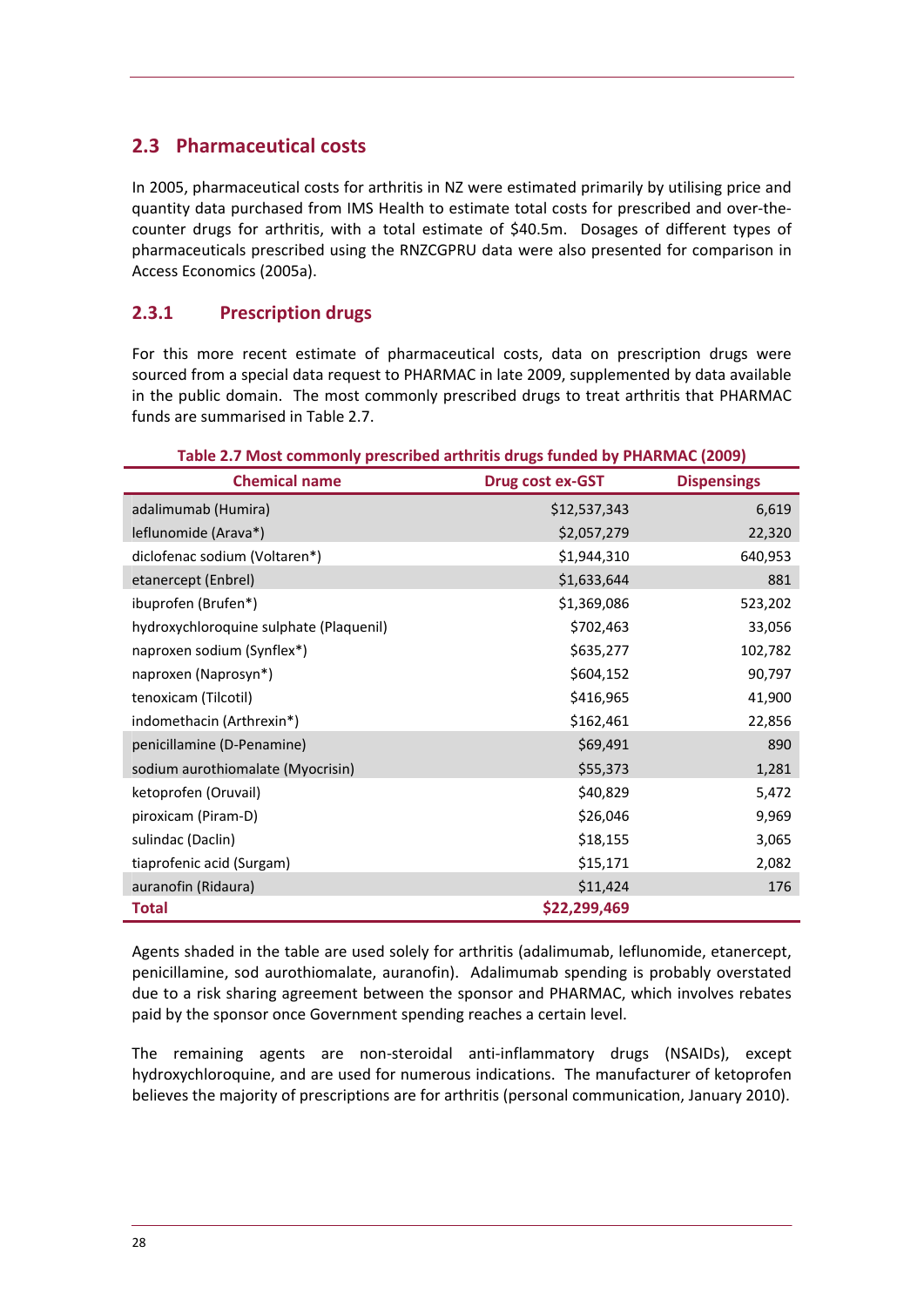#### **NSAIDs**

Indomethacin has been discontinued. The (most frequently prescribed) 25mg and 50mg capsules ran out of stock in February/March 2009. 75mg long‐acting tablet and suppositories stocks have not yet been exhausted.

Ketoprofen, sulindac and tiaprofenic acid are partially funded NSAIDs so PHARMAC expenditure only reflects a proportion of expenditure. Patient co-payments meet the shortfall between subsidy and manufacturer price plus pharmacist mark up. For partly-subsidised medicines, the final price consumers pay depends on the difference between the subsidy and the manufacturer's price, and the size of the mark‐up the dispensing pharmacy charges. The ketoprofen difference (between subsidy and manufacturer) was \$14.84 for 100mg and \$29.68 for 200mg. According to the manufacturer, sales for each strength are approximately equivalent. For Sulindac, the extra amount is \$6.68 for 100mg and \$13.28 for 200mg, and the manufacturer advised that: '40% of volume sold is the 100mg and 60% the 200mg'. Tiaprofenic acid comes in one strength only, 300mg, where the extra amount is \$15.23.

Full funding of other NSAIDs (e.g. naproxen and ibuprofen) enabled patients who were taking a particular NSAID for inflammatory arthritis when it was fully funded (i.e. prior to reference pricing) to continue to have access to the product fully funded after reference pricing was implemented.

Aside from PHARMAC spending, patients pay a \$3 co-payment, pharmacists have a dispensing fee, and pharmacists add a mark up for partially funded drugs which the patient pays.

In total, after adjusting down for NSAIDs being used for other purposes, the adalimumab rebate and the depleted indomethacin stock, and adjusting up for copayments for partly‐funded drugs, mark‐ups/dispensing fees, prevalence growth and health inflation to 2010, the total estimate for the cost of drugs in [Table](#page-31-0) 2.7 was \$31.4m of which \$8.0m is estimated to be out of pocket this year.

Others drugs used to treat arthritis which are PHARMAC funded but are not in [Table](#page-31-0) 2.7 since they represent a smaller market share include : azathioprine, corticosteroids e.g. prednisone, cyclosporine, methotrexate, sulphasalazine and allopurinol. The cost of the most common of these drugs was estimated based on proportionality from Access Economics (2005a:Table C‐1, repeated in Appendix C of this report) as \$2.2m in 2010.

Other prescription products used for arthritis which are not reimbursed include the COX‐2 inhibitors and the biologics.

#### **COX‐2s**

Cyclooxygenase 2 inhibitors are not listed on the schedule of pharmaceutical benefits. Rofecoxib (Vioxx) and Lumiracoxib (Prexige) have been discontinued. Currently there are two COX‐2 inhibitors prescribed in NZ, celecoxib (Celebrex) and etoricoxib (Arcoxia). Only the cost associated with Celebrex was able to be provided by manufacturers, so the Arcoxia cost was estimated from the Celebrex cost, for a total of \$3.7m.

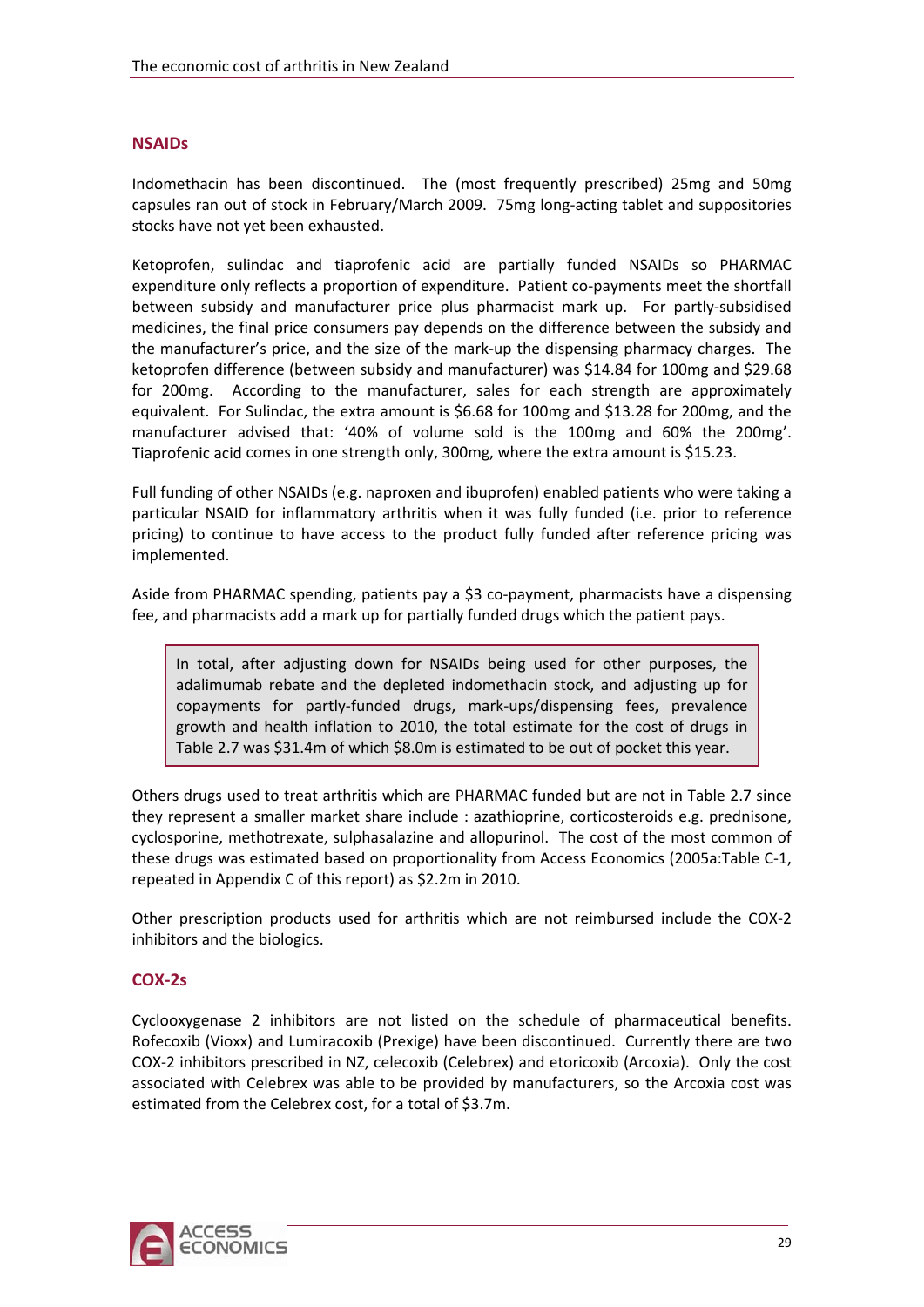#### <span id="page-33-0"></span>**Biologics**

Etanercept (Enbrel) was first funded in New Zealand in 2004 for children with juvenile chronic (rheumatoid) arthritis. In October 2005, PHARMAC began funding adalimumab (Humira) for last line treatment of severe and active erosive rheumatoid arthritis.

The other biologics used for arthritis (and other autoimmune disorders) in New Zealand are rituximab (MabThera), infliximab (Remicade) and abatacept (Orencia). Expenditure is currently \$5.5 million per year, increasing at \$1 million every 6 months – 86% for infliximab. These prescription drugs are not listed on the schedule of pharmaceutical benefits and are funded by District Health Boards (DHBs). The utilisation of these other biologics is not uniform across the DHBs leading to varied patient access across the country. It is not known for what other indications the biologics are used, although manufacturers suggested they are most commonly used for gastrointestinal conditions. Adjusting for use due to other indications, the estimated cost in 2010 was \$1.55m.

PHARMAC believes manufacturer negotiations will lead to a 35‐40% reduction in net price of biologics, although the period of this reduction was not precisely specified.

#### **Other prescribed agents**

Chloroquine (Nivaquine) and meloxicam (Mobic) are not PHARMAC subsidised. Only the cost of meloxicam was able to be provided by manufacturers, so the Chloroquine cost was estimated from the meloxicam cost, for a total of \$1.3m.

To see if this list of prescription drugs is exhaustive, and to check if any newer drugs had come onto the market we compared this with Arthritis Australia prescription list and found that all drugs had been covered. Although the estimates do not cover hospital sales, hospital spending on pharmaceuticals is included in the hospital costs.

#### **OTC**

To estimate the cost of over-the-counter (OTC) pharmaceuticals, we extrapolated the 2005 data from Access Economics (2005a). These include drugs such as paracetamol and aspirin, but may underestimate drugs sold directly from manufacturers to supermarkets or online sales, due to the way that IMS data are collected. OTC costs were thus estimated as \$1.65m in 2010.

### **2.3.2 Summary of pharmaceutical costs**

Overall the estimates of all pharmaceuticals for 2010 are summarised in [Table](#page-33-0) 2.8.

| The total cost of pharmaceuticals for arthritis was estimated as \$41.8m in 2010. |                               |                  |  |  |  |  |
|-----------------------------------------------------------------------------------|-------------------------------|------------------|--|--|--|--|
| Table 2.8 Most commonly prescribed arthritis drugs funded by PHARMAC (2009)       |                               |                  |  |  |  |  |
|                                                                                   | <b>Chemical name</b>          | Drug cost ex-GST |  |  |  |  |
|                                                                                   | adalimumab (Humira)           | 13,246,645       |  |  |  |  |
|                                                                                   | diclofenac sodium (Voltaren*) | 5,426,061        |  |  |  |  |
|                                                                                   | ibuprofen (Brufen*)           | 4,199,468        |  |  |  |  |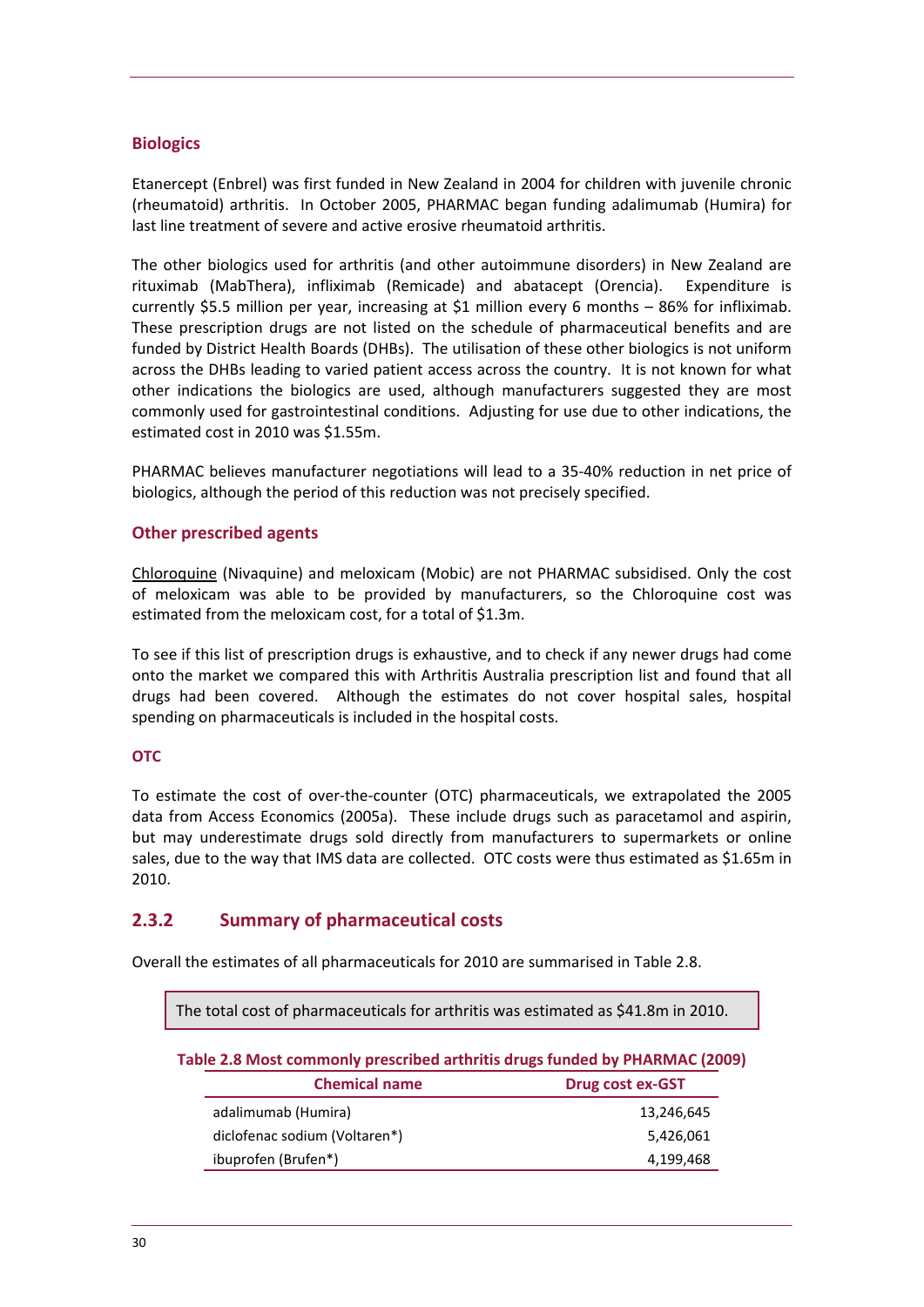<span id="page-34-0"></span>

| <b>Chemical name</b>                    | <b>Drug cost ex-GST</b> |
|-----------------------------------------|-------------------------|
| leflunomide (Arava*)                    | 2,285,550               |
| etanercept (Enbrel)                     | 1,726,165               |
| naproxen sodium (Synflex*)              | 1,211,006               |
| naproxen (Naprosyn*)                    | 1,115,058               |
| hydroxychloroquine sulphate (Plaquenil) | 914,422                 |
| tenoxicam (Tilcotil)                    | 660,165                 |
| ketoprofen (Oruvail)                    | 171,384                 |
| piroxicam (Piram-D)                     | 79,973                  |
| penicillamine (D-Penamine)              | 77,919                  |
| indomethacin (Arthrexin*)               | 75,745                  |
| sodium aurothiomalate (Myocrisin)       | 65,101                  |
| sulindac (Daclin)                       | 53,498                  |
| tiaprofenic acid (Surgam)               | 49,402                  |
| auranofin (Ridaura)                     | 12,039                  |
| Sub-total from Table 2.7                | 31,369,600              |
| $Cox-2s$                                | 3,728,184               |
| azathioprine and corticosteroids        | 2,216,399               |
| <b>OTC</b>                              | 1,651,302               |
| biologics                               | 1,548,760               |
| chloroquine and meloxicam               | 1,304,605               |
| Sub-total outside Table 2.7             | \$10,449,250            |
| <b>Total</b>                            | 41,818,849              |

Sources: Pharmac, Access Economics (2005a), consultation with DHBs and manufacturers.

# **2.4 Pathology and diagnostic imaging costs**

### **2.4.1 Pathology**

The RNZCGPRU data provided pathology referrals by type for the arthritis-related consultations and also for these same referrals in the general 2003 patient population.

Of the 3,076 consultations where arthritis was the only managed condition, 414 (13.5%) resulted in a referral for laboratory tests on the same date. This represented a total of 379 different individuals. A total of 8,616 laboratory tests were undertaken for these consultations, representing 132 different types of laboratory test and in a ratio of **2.8 tests per arthritis consultation**.

[Table](#page-35-0) 2.9 shows the top 20 laboratory referrals (40% of all referrals) for the arthritis patients relative to the general population. Appendix C (Table C-2) gives results for all 132 different laboratory tests for which the arthritis patients were referred.

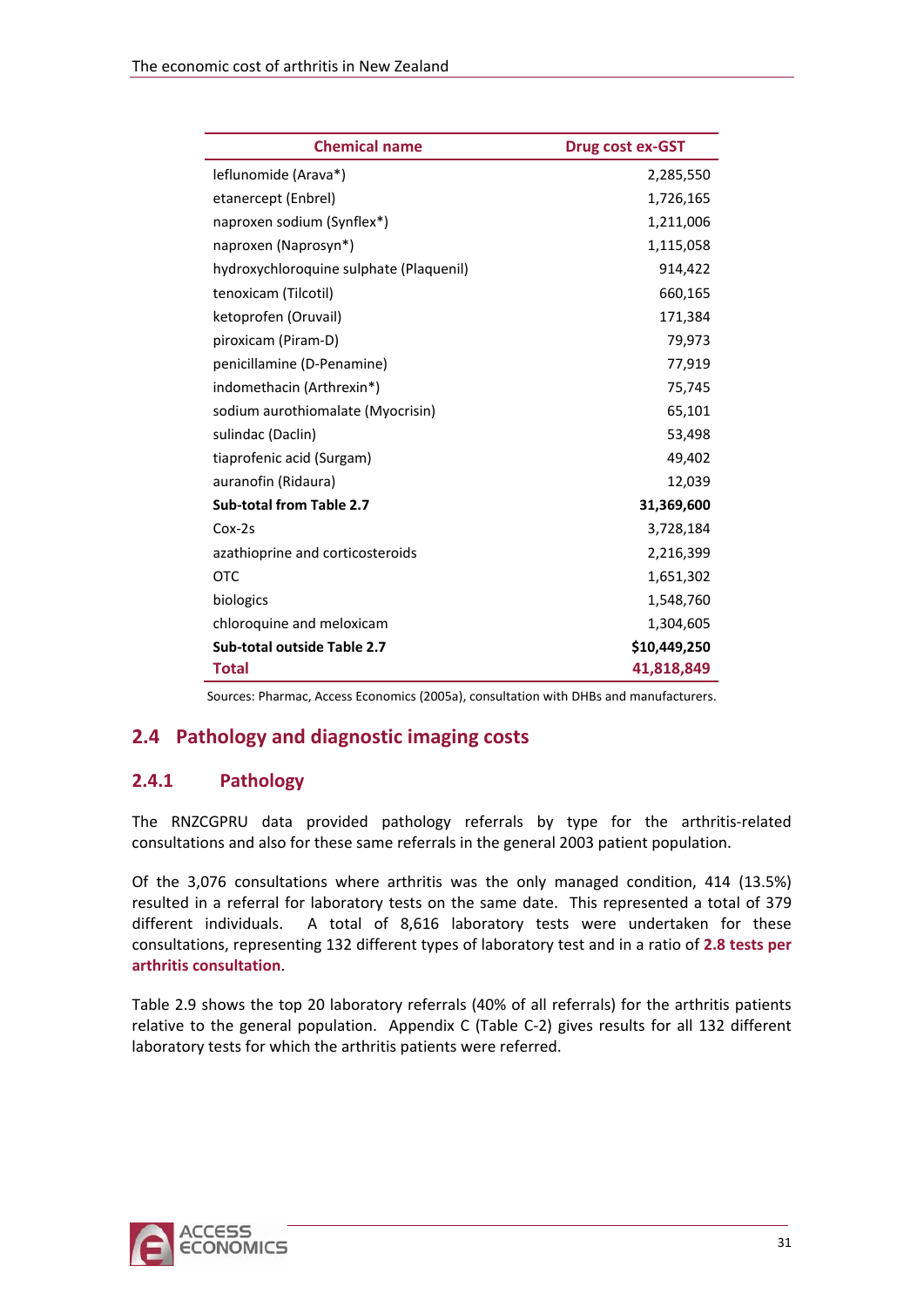<span id="page-35-0"></span>

|                                  | % Difference in | <b>Number</b>    |             |             | % Total       |
|----------------------------------|-----------------|------------------|-------------|-------------|---------------|
| Lab test type                    | share           | <b>Arthritis</b> | Total (N-n) | % Arthritis | % Total (N-n) |
| Glycosylated haemoglobin         | 4.21            | 366              | 196         | 4.25        | 0.04          |
| Eosinophil antibodies            | 3.84            | 343              | 679         | 3.98        | 0.14          |
| Erythrocyte sedimentation rate   | 3.07            | 268              | 216         | 3.11        | 0.04          |
| <b>Rheumatoid Factor</b>         | 2.15            | 203              | 1,016       | 2.36        | 0.21          |
| Aspartate Aminotransferase       | 2.14            | 184              | 11          | 2.14        | 0             |
| Gamma-glutamyl<br>transpeptidase | 2.11            | 182              | 8           | 2.11        | 0             |
| <b>C-Reactive Protein</b>        | 1.93            | 227              | 3,402       | 2.63        | 0.7           |
| Anti Nuclear Antibodies          | 0.95            | 91               | 526         | 1.06        | 0.11          |
| Urea                             | 0.72            | 216              | 8,678       | 2.51        | 1.79          |
| Globulin                         | 0.69            | 168              | 6,102       | 1.95        | 1.26          |
| Ferritin                         | 0.67            | 82               | 1,377       | 0.95        | 0.28          |
| Anti-dsDNA antibodies            | 0.51            | 51               | 388         | 0.59        | 0.08          |
| Mean corpuscular hemoglobin      | 0.46            | 256              | 12,141      | 2.97        | 2.51          |
| Mean corpuscular volume          | 0.46            | 256              | 12,141      | 2.97        | 2.51          |
| Antinuclear Antibody Test        | 0.41            | 39               | 174         | 0.45        | 0.04          |
| Folate                           | 0.37            | 41               | 512         | 0.48        | 0.11          |
| Leukocytes                       | 0.24            | 371              | 19,693      | 4.31        | 4.07          |
| Antibody                         | 0.21            | 20               | 80          | 0.23        | 0.02          |
| antibody test - RNP              | 0.21            | 20               | 79          | 0.23        | 0.02          |
| antibody test - SCL-70           | 0.21            | 20               | 82          | 0.23        | 0.02          |

**Table 2.9: Top 20 laboratory referrals, arthritis relative to total, 2003**

Source: RNZCGPRU. (Fasting status was returned in the top 20 but deleted as it is an information code rather than a costed service.)

Using the data from RNZCGPRU for the number of arthritis consultations, it was estimated there were 1,703,760 tests in 2005.

The average price for these top 20 referrals was based on telephone calls to a sample of major New Zealand pathology providers. The estimated average price of the tests was \$10.84, giving a total cost in 2005 of \$18.5m. This was some 50% higher than expectations, but reasonably so since pathology is provided through multiple funding methods by both the public and private sectors, so there can be incentives that increase relative volumes and costs for pathology in New Zealand (France et al, 2003).

Inflating by prevalence and health inflation, the estimate for **pathology costs for arthritis in 2010 is thus \$23.2m**.

### **2.4.2 Diagnostic imaging**

In the RNZCGPRU database, referrals for X-rays and diagnostic scans (e.g. magnetic resonance imaging) are listed with laboratory referrals in a patient record. Appendix C (Table C‐2) shows that of the arthritis consultations, only one X-ray referral and six general radiology referrals were given. No referrals for scans were issued. In the general population, 498 radiology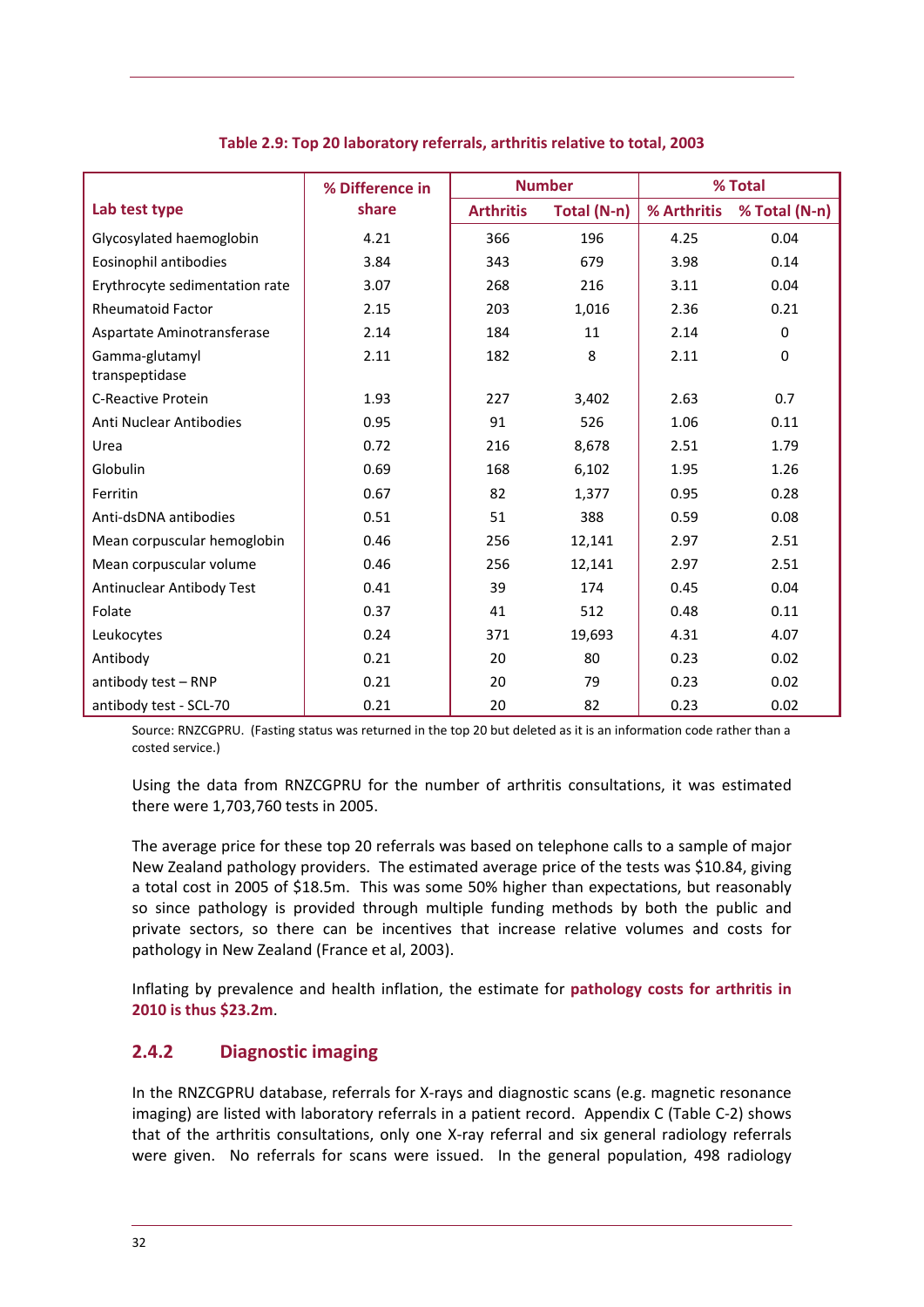referrals were given. This was an unexpectedly low result and a possible explanation from RNZCGPRU is that some doctors may not be using electronic methods to record X‐ray and scan referrals. As such, these data were not utilised in the costing  $-$  rather, survey data were sought.

Survey data for diagnostic imaging, as with outpatients, were requested from District Health Boards through a brief questionnaire (see Appendix D). The DHBs were asked how many hours they provided diagnostic imaging services to people with arthritis in relation to their arthritis in the most recent year and the average cost per hour of the services. However, as with outpatients, the sample size was inadequately small to be of use, while noting that, of the data received, indications were that X‐ray costs were approximately equivalent to those of bone scans and MRI.

The method thus used to estimate diagnostic imaging costs was based on the relative ratio of imaging to pathology from Australian data (Access Economics, 2005), where imaging costs were derived as 4.2 times the costs of pathology for people with arthritis adjusting for the high pathology estimate. The 2005 cost of \$48.5m was then inflated by prevalence and health inflation to 2010.

**The estimate for diagnostic imaging in 2010 is thus \$60.6m and the cost for pathology and imaging together is \$83.7m**.

### **2.5 Research costs**

There were no data available on overall expenditure (private and public sector) on health and medical research by disease/condition in New Zealand. The approach adopted in 2005 was thus to:

- 1. estimate public sector expenditure from data supplied by the Health Research Council of New Zealand (HRC); and
- 2. estimate private sector expenditure from OECD estimates of NZ relativities.

HRC undertook a search for research projects that it had sponsored based on the search terms:

- arthritis:
- arthritic;
- arthrosis:
- arthropathy/ies;
- ankylosing;
- spondylosis;
- spondylopathy/ies;
- synovitis;
- tenosynovitis;
- osteoarthritis;
- rheumatoid;
- systemic lupus; and

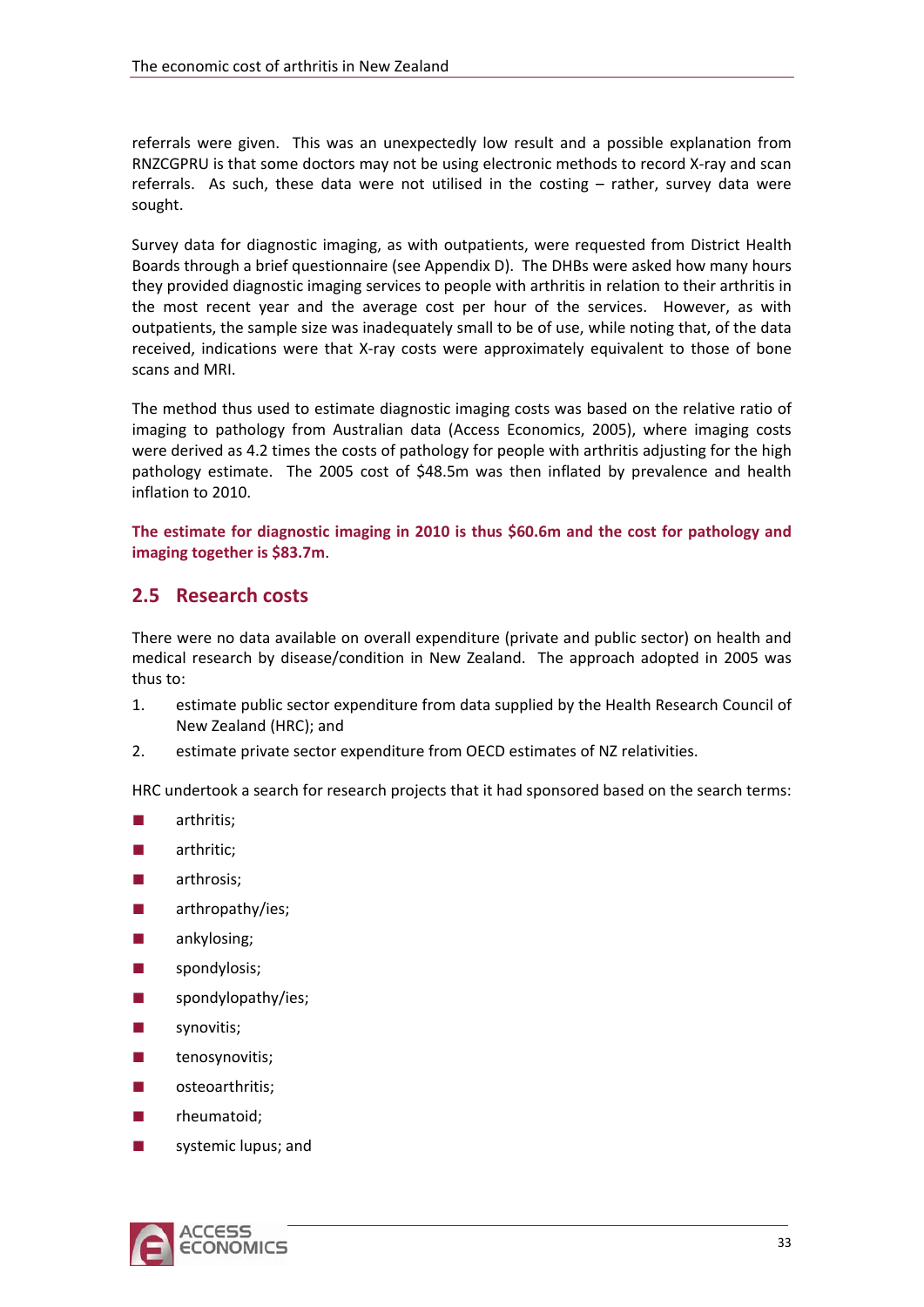#### <span id="page-37-0"></span>■ gout.

A list of the ICD-10 codes used to define arthritis assisted with the search. Projects were requested to include applied research as well as 'basic' or 'developmental' level research that would also provide primary benefits to people with arthritis – for example, studies of inflammatory processes, or public health/management studies to educate or assist people in the management of their arthritis. Projects identified for the years 2001‐2004 are summarised in [Table](#page-37-0) 2.10, with a total cost of \$10.5m over the four years and an average cost of \$2.6m.

| Year           | <b>Title</b>                                                                                            | \$           |
|----------------|---------------------------------------------------------------------------------------------------------|--------------|
| 2004           | Comparative mapping in human and mouse to characterise the IDDM6<br>autoimmune disease locus            | \$1,558,149  |
| 2004           | Viral virulence and pathogenicity: Multi-component manipulation of host<br>physiology                   | \$3,290,558  |
| 2003           | Genetics of Rheumatoid Arthritis and Gout in New Zealand Mäori                                          | \$102,550    |
| 2003           | Development of mesenchymal stem cell therapies in a cartilage repair<br>model                           | \$1,381,308  |
| 2002           | Oxidants, antioxidants and inflammatory diseases                                                        | \$1,922,000  |
| 2002           | Biomechanical vulnerability of the joint tissues with respect to maturity<br>and degree of degeneration | \$396,253    |
| 2002           | Identification of a novel obesity gene                                                                  | \$758,335    |
| 2001           | Chromosome 18 and susceptibility to autoimmune disease                                                  | \$1,045,624  |
| Total          |                                                                                                         | \$10,454,778 |
| <b>Average</b> |                                                                                                         | \$2,613,694  |

#### **Table 2.10: HRC Research projects relating to arthritis, 2001‐2004, \$**

The HRC‐sponsored research increased from 2001 to 2005, with trend growth illustrated in [Figure](#page-38-0) 2.5.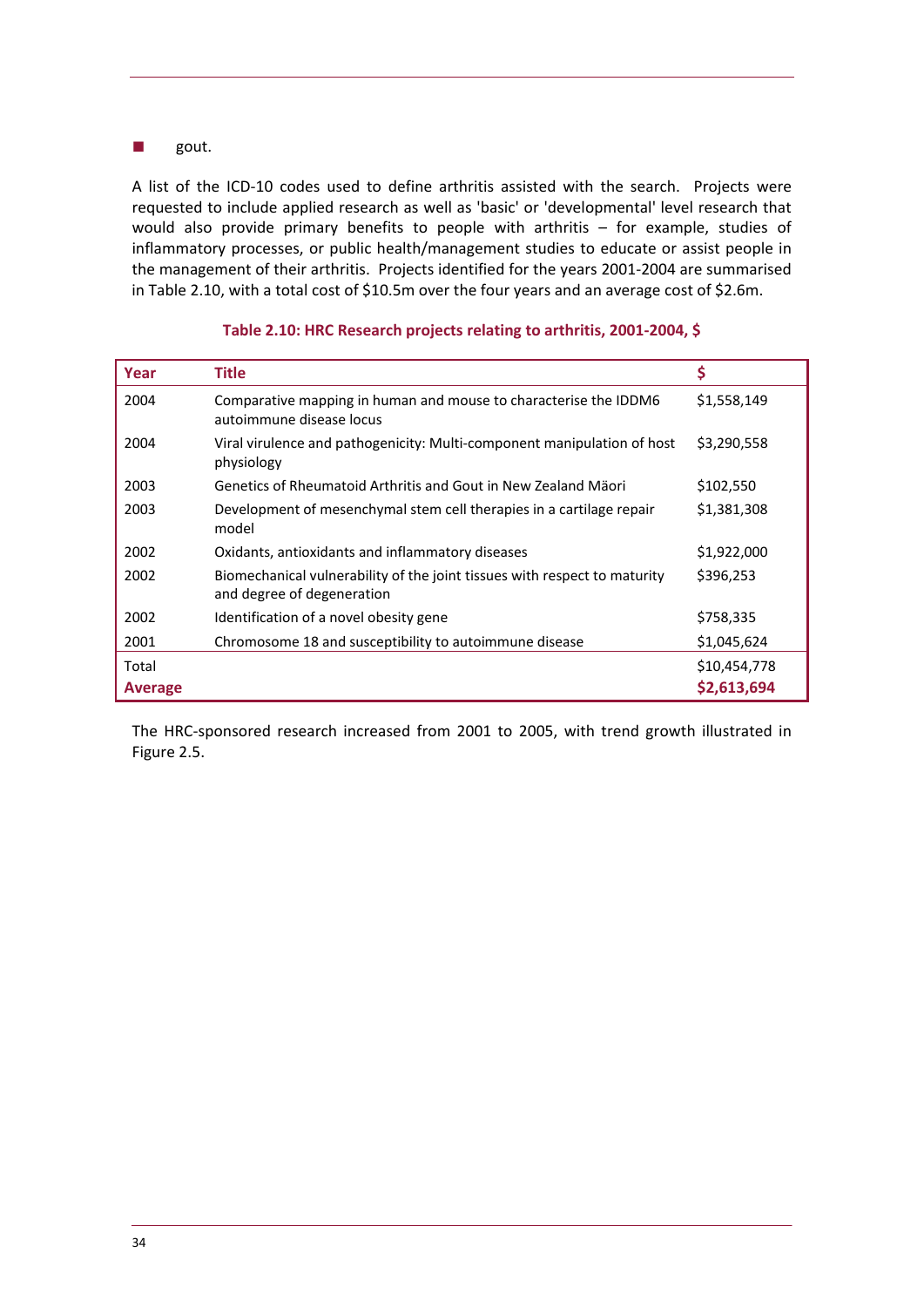<span id="page-38-0"></span>

#### **Figure 2.5: HRC research projects relating to arthritis, 2001‐2004, \$m**

Extrapolating trend growth to 2005 provided our estimate of public-funded research for 2005. The trend growth curve approximates  $y = 2\text{Ln}(x) + 1$ ; for 2005 the estimated public research spending on arthritis was \$4.25m. Inflating this to 2010 based on prevalence and health inflation provides an estimate for public arthritis R&D in 2010 of **\$5.3m**.

The private sector research spend estimate was based on proportionality from a 12‐country comparison by the OECD of health R&D in New Zealand and other member countries (OECD, 2004). This study showed the ratio of private health R&D in NZ as 1.33 times public health R&D, with private arthritis R&D in 2005 estimated as \$5.67m. Inflating this to 2010 based on prevalence and health inflation provides an estimate for private arthritis R&D of **\$7.1m, and for total arthritis R&D of \$12.4m in 2010**. Arthritis New Zealand's contribution to private sector research on arthritis in the last three years was \$696,171.

### **2.6 Other costs from survey data**

As noted above, survey methods and questions are provided at Appendix D.

### **2.6.1 Specialist costs**

As at October 2003, there were an estimated 251,211 people per rheumatologist in New Zealand, lower than published recommendations, international service provision and lower than the level found in a 1999 New Zealand survey (Harrison, 2004). By 2005, this rate equated to (only) 16.3 full time equivalent rheumatologists in the country.

Seven of the ten rheumatologists surveyed responded to the questionnaire regarding hours worked in the non-hospital sector (to avoid double-counting with outpatient costs) and costs per hour. Due to the small sample size, for confidentiality reasons these data were not

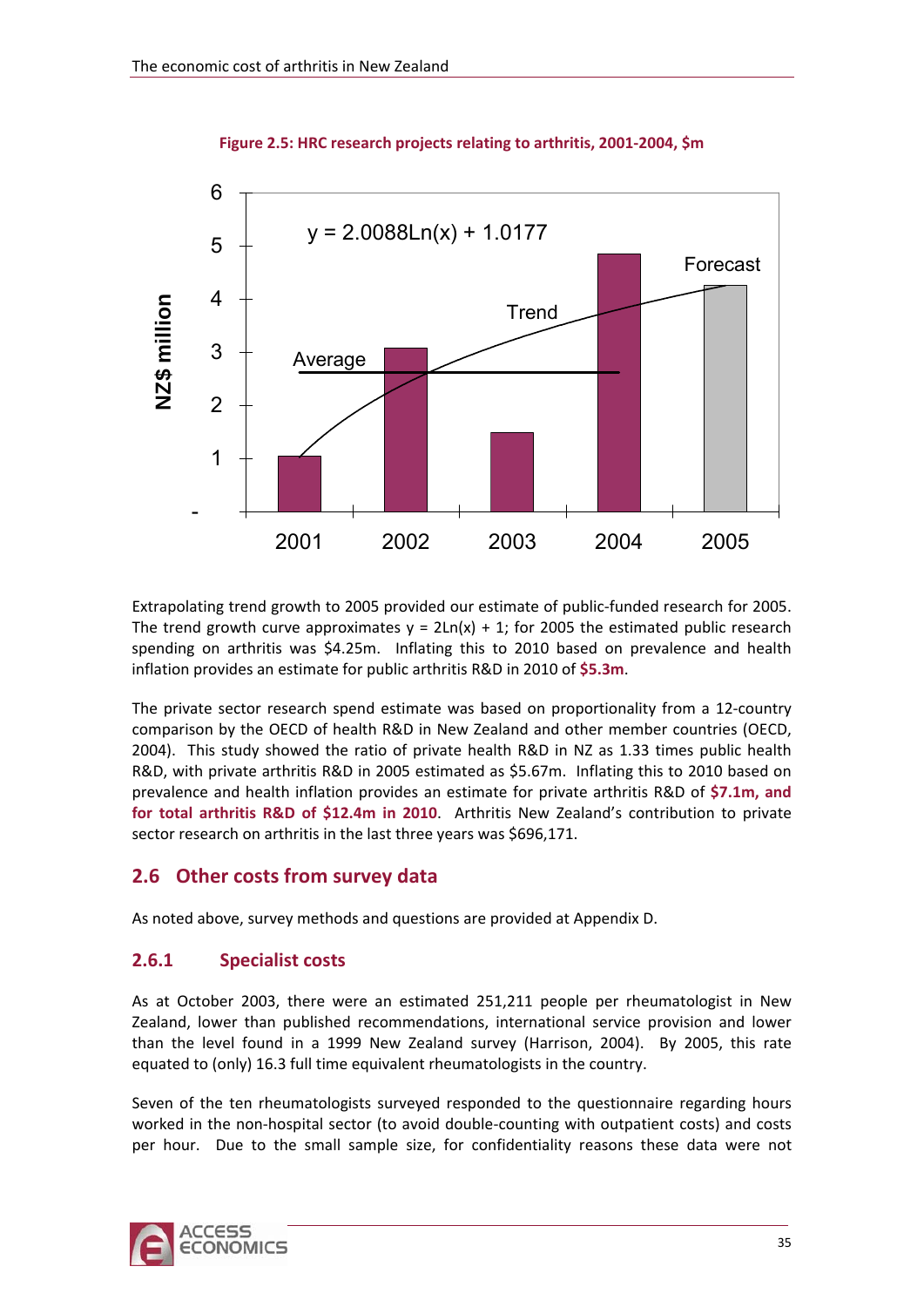presented. Extrapolating these data to the population, estimated non‐hospital rheumatology costs in 2005 are only \$2.8m.

The Medical Council of New Zealand (2005) estimated that there were 230 orthopaedic surgeons in the New Zealand workforce in 2003. However, the New Zealand Orthopaedic Association provided an estimate of 180 orthopaedic surgeons practising in New Zealand in 2005.

Five of the ten orthopaedic surgeons surveyed responded to the questionnaire regarding hours worked in the non-hospital sector (again to avoid double-counting with outpatient costs) and costs per hour. As with rheumatologists, due to the small sample size, for confidentiality reasons these data are not presented. Extrapolating these data to the population, nonhospital orthopaedic surgery costs in 2005 were estimated to be \$21.8m.

While other specialists may treat people with arthritis outside of the hospital system, these costs are likely to be very small and were difficult to ascertain, and thus were excluded. Total medical specialist costs for people with arthritis in New Zealand were thus estimated as \$24.7m in 2005. Inflating this to 2010 based on prevalence and health inflation provides an estimate for 2010 for specialists of **\$30.9m in 2010**.

While noting that the sample size of 12 specialists is relatively small, the result is 32% higher than the per capita cost of medical specialists in Australia, suggesting a possibly greater reliance on specialists relative to primary care in New Zealand for treating arthritis compared to Australia, and possibly also higher relative unit costs. Alternatively, since arthritis hospital outpatient costs are estimated to be lower in New Zealand than in Australia per person, there may be a different mix of arthritis specialist services provided through outpatient or private facilities in the two countries.

### **2.6.2 Allied health costs**

Allied health is defined in New Zealand as 'an area of health, such as pharmacy, physiotherapy and occupational therapy, most often based in the community, that does not include doctors and nurses' (Health Workforce Advisory Committee, 2003).

Allied health professionals who would treat people with arthritis for their arthritis are likely to mainly comprise physiotherapists and occupational therapists. An allowance of 33% of the total was provided for other allied health workers who may work with people with arthritis for their arthritis-related issues (e.g. social workers, psychologists). There are an estimated 1,300 registered psychologists (NZ Psychologists Board) and over 8,000 social workers (Aotearoa New Zealand Association of Social Workers).

The Physiotherapy Board of New Zealand (2004) noted that over 2,800 annual certificates to practise were distributed in the year 2003. By 2005 the Physiotherapy Board provided a verbal estimate of 2,900 practising physiotherapists.

The New Zealand Occupational Therapy Board website provides a public register of active occupational therapists, of which there were 3,018 listed in May 2005<sup>[9](#page-39-0)</sup>.

<span id="page-39-0"></span> $9$  See http://www.occupationaltherapyboard.org.nz/therapists.php?letter=A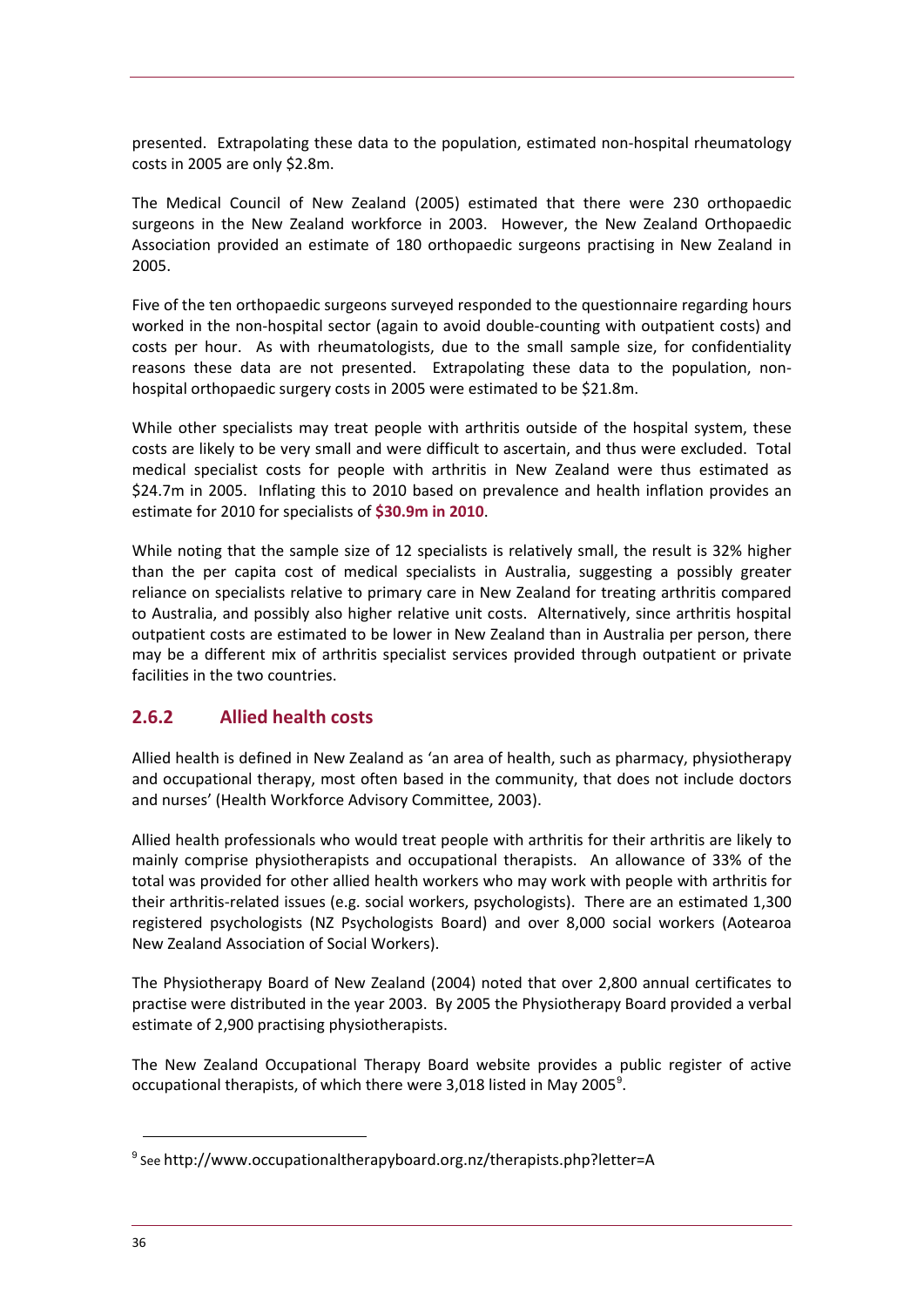<span id="page-40-0"></span>Four responses were received from physiotherapists and occupational therapists surveyed regarding hours worked in the non‐hospital sector (to avoid double‐counting with outpatient costs) and costs per hour. Due to the small sample size, for confidentiality reasons these data are not presented. Extrapolating these data to the population**,** allied health costs in 2005 were estimated as \$65.0m.This estimate should be treated with caution due to the small sample size. Inflating this to 2010 based on prevalence and health inflation provides an estimate for allied health costs of **\$81.4m in 2010**.

### **2.6.3 Aged care costs**

Survey responses in relation to aged care were inadequate to estimate the aged care cost element of arthritis. Proportionality from Access Economics (2005) was therefore used to estimate this element. The ratio of aged care costs to all other health costs so derived was 16.8%. Applying this to the sum of cost elements above provides an estimate of the aged care costs for people with arthritis in New Zealand in 2005 of \$69.7m**.** Inflating this to 2010 based on prevalence and health inflation provides an estimate for allied health costs of **\$87.2m in 2010**.

It is noted that this is only an approximation since either differences in the institutionalisation of people with arthritis or in relative cost structures for residential care may cause variation.

### **2.7 Summary of health system costs**

A summary of the health system costs derived from the discussion so far in Chapter 2 is provided in [Table](#page-41-0) 2.11 and [Figure](#page-41-0) 2.6.

- Total 'allocated' costs are estimated to be \$597.5m in 2010.
- However, this excludes around 14% costs that are not allocated in recurrent spending  $$ namely, capital expenditures, expenditure on community health, public health programmes, health administration and health aids and appliances. Allowance is made for the unallocated component by factoring up for these costs in the manner adopted by the AIHW (AIHW, 2005) – the factor, based on Australian data and used in Access Economics (2005a) is 100/(100‐14)=16.3%
- The 'unallocated' component, comprising the administrative and other items detailed above, is estimated as \$98.8m in 2010 for arthritis.

#### **Total health costs of arthritis for 2010 are thus estimated to be \$695m.**

- Hospital costs represent over one third of total costs (34%)
- Pathology and imaging is estimated to be 12%, while aged care and allied health are also estimated as around 12% each.

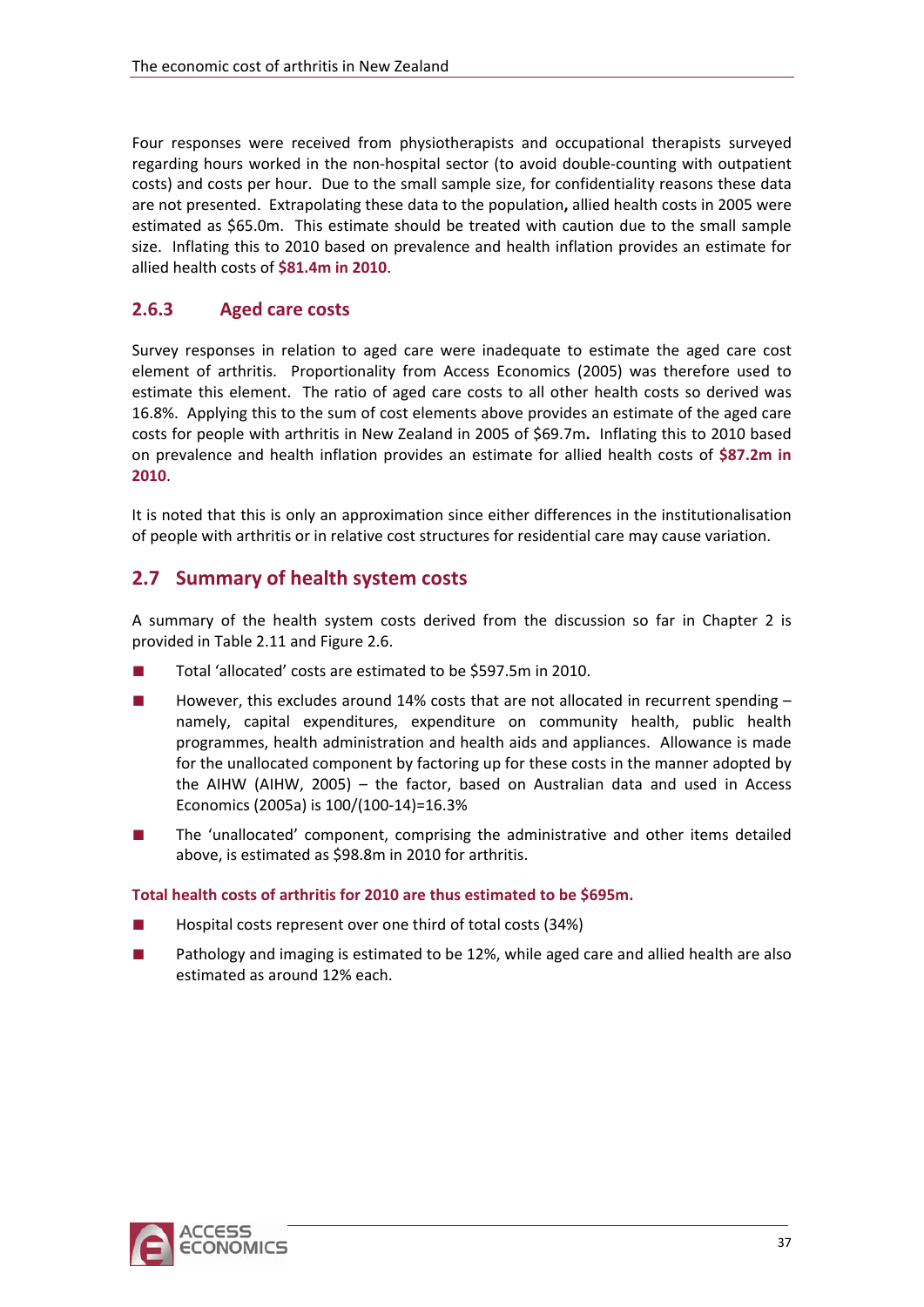<span id="page-41-0"></span>

| <b>Health cost element</b>                               | 2010 \$m | % total |
|----------------------------------------------------------|----------|---------|
| Public inpatients                                        | \$99.9   | 14.4%   |
| Private inpatients                                       | \$82.4   | 11.9%   |
| <b>Total inpatients</b>                                  | \$182.3  | 26.2%   |
| Outpatients                                              | \$55.0   | 7.9%    |
| <b>Total hospital</b>                                    | \$237.3  | 34.1%   |
| <b>GPs</b>                                               | \$22.8   | 3.3%    |
| Pharmaceuticals                                          | \$41.8   | 6.0%    |
| Pathology & imaging                                      | \$83.73  | 12.1%   |
| <b>Specialists</b>                                       | \$30.9   | 4.4%    |
| Research                                                 | \$12.42  | 1.8%    |
| Aged care                                                | \$87.2   | 12.6%   |
| Allied health                                            | \$81.4   | 11.7%   |
| <b>Sub-total allocated</b>                               | \$597.5  | 86.0%   |
| Unallocated (administrative, capital, public health etc) | \$97.3   | 14.0%   |
| <b>Total</b>                                             | \$694.8  | 100.0%  |

#### **Table 2.11: Summary of health costs of arthritis, New Zealand, 2010**

**Figure 2.6: Summary of health costs of arthritis, New Zealand, 2010**



[Figure](#page-42-0) 2.7 compares the relative shares of different cost items between New Zealand and Australia in 2005 (no Australian comparisons are available in 2010), highlighting less relative expenditure on hospitals, GPs and pharmaceuticals in New Zealand and higher relative expenditure on pathology and imaging, specialists and allied health. Similar trends are apparent in per capita spending for people with arthritis ([Figure](#page-42-0) 2.8).

Per person with arthritis, total health spending in New Zealand was estimated to be 95% of that in Australia.

■ In 2005 **health spending was \$1,080 per person with arthritis** per annum (compared to NZ\$1,137 in Australia). This increased to **1,310 per person with arthritis by 2010**.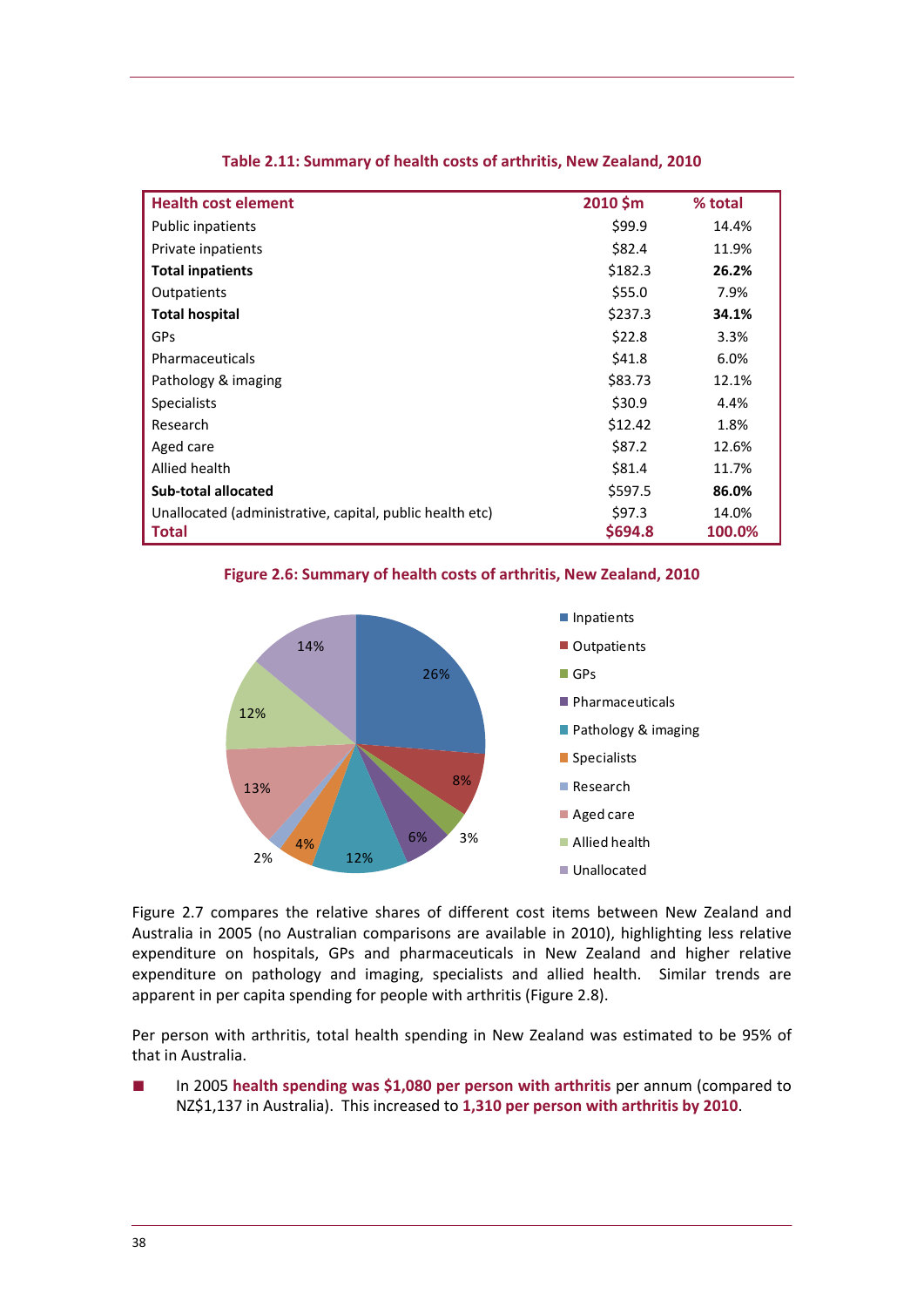<span id="page-42-0"></span>■ Health spending on arthritis represented **0.39% of GDP** in 2005 compared with 0.42% of GDP in Australia).[10](#page-42-1) By 2010 this share is estimated to fall **to 0.37% of GDP.**



#### **Figure 2.7: Share of health costs by type of cost, NZ & Australia, 2005 (% total)**





<span id="page-42-1"></span> $10$  GDP estimate for NZ based on http://www.treasury.govt.nz/nzefo/2005/selected.asp. For Australia, Access Economics (2005).

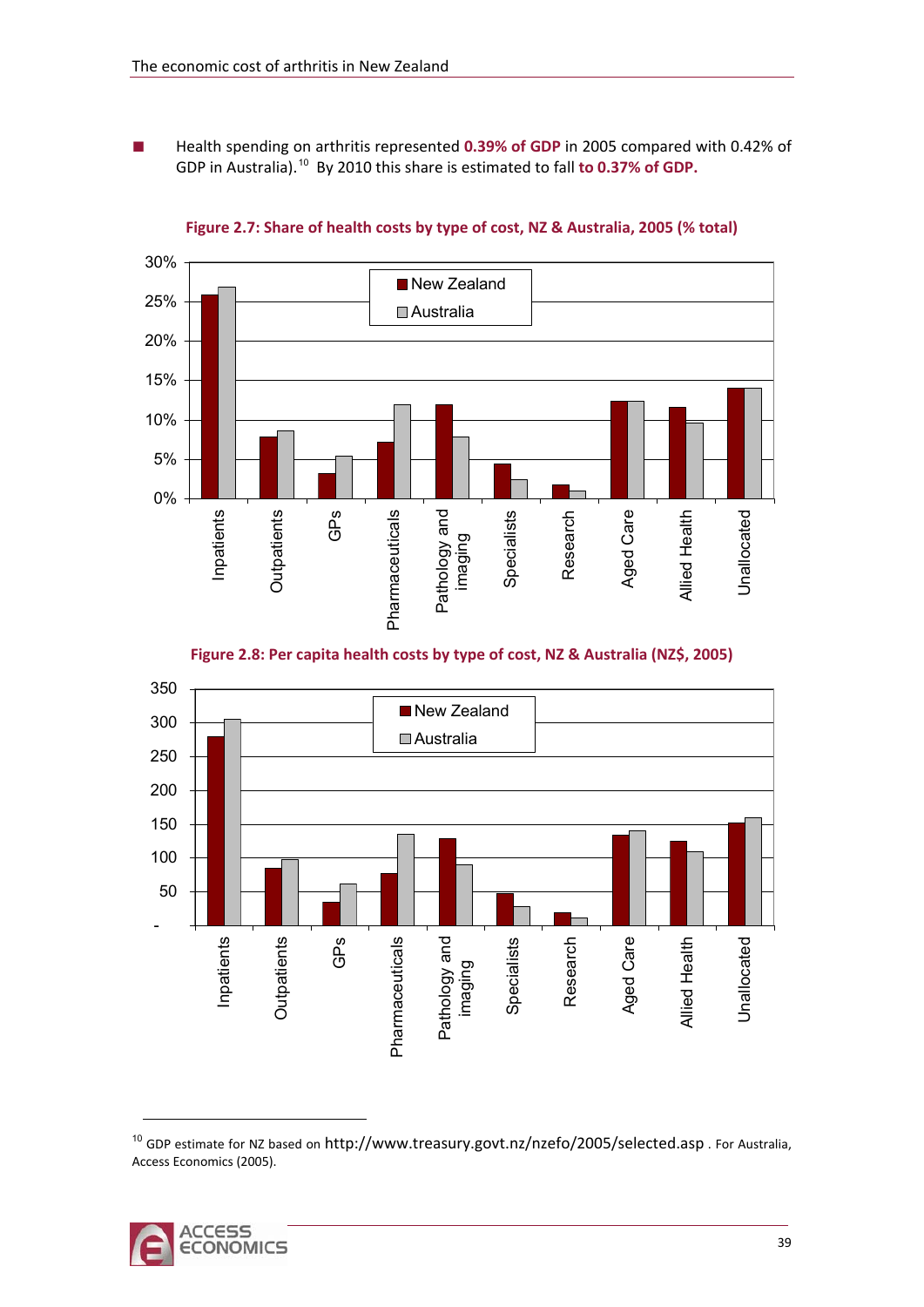## **3 Indirect costs**

The World Health Organization and cost of illness studies in the past have typically classed indirect costs as all those costs that are not direct health system costs, the approach adopted here. More recently, the importance of making the economic distinction between real and transfer costs has been recognised.

- **Real costs** use up real resources, such as capital or labour, or reduce the economy's overall capacity to produce goods and services.
- **Transfer payments** involve payments from one economic agent to another that do not use up real resources, for example, a disability support pension, or taxation revenue. These payments impact more on the distribution, rather than total level of wellbeing in society.

Transfer costs are important when adopting a whole‐of‐government approach to policy formulation and budgeting. Measurement of indirect costs remains a matter of some debate and controversy. In this report, we estimate **two types of indirect costs of arthritis**.

- **Financial costs** (this section) include lost production from arthritis-related morbidity and the associated deadweight taxation losses), and other financial costs e.g. carers, aids and home modifications for those disabled.
- **Non-financial costs** (Section [4](#page-53-0)) derive from loss of healthy life—the pain, premature death and loss of life quality that result from arthritis. These are more difficult to measure, but can be analysed in terms of the years of healthy life lost, both quantitatively and qualitatively, known as the 'burden of disease', with an imputed value of a 'statistical' life so as to compare these costs with financial costs of arthritis.

### **3.1 Productivity losses**

Access Economics measures the lost earnings and production due to both illness and premature death using a 'human capital' approach. The lower end of such estimates includes only the 'friction' period until the worker can be replaced, which would be highly dependent on labour market conditions and un(der)employment levels. In an economy operating at near full capacity, as New Zealand is at present, a better estimate includes costs of temporary work absences plus the discounted stream of lifetime earnings lost due to early retirement from the workforce. In this case, it is likely that, in the absence of illness, people with arthritis would participate in the labour force and obtain employment at the same rate as other New Zealanders, and earn the same average weekly earnings. The implicit and probable economic assumption is that the numbers of such people would not be of sufficient magnitude to substantially influence the overall clearing of the labour market, thus making a net addition to the productive capacity of NZ.

### **3.1.1 Lower workforce participation**

Overall, New Zealanders with arthritis are less likely to be employed than those without arthritis. [Figure](#page-44-0) 3.1 shows that rates of employment among people with arthritis are lower than for people of the same age who do not have arthritis. Moreover, for people aged 45‐64, who account for around 42% of all New Zealanders with arthritis, the rate of employment is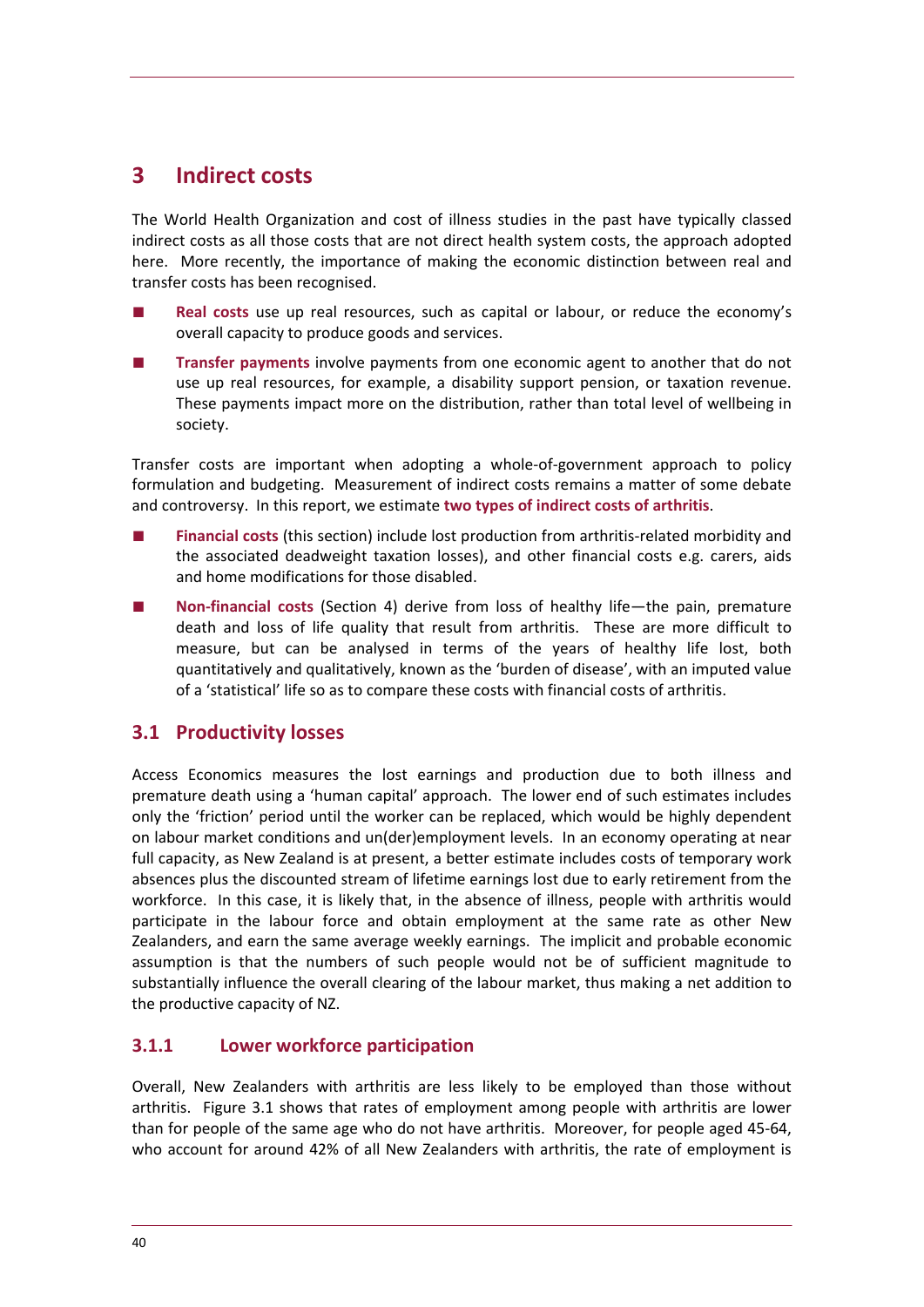<span id="page-44-0"></span>significantly lower. These years also tend to be when people are at their most productive, receiving higher wages.



**Figure 3.1: Employment rates by age, New Zealand, 2003**

Arthritis is known to be more prevalent in female, older people and people of Mäori descent. All these groups also tend to have lower levels of workforce participation and employment than the average New Zealand population. For this reason it is necessary to standardise for the differences in age, gender and ethnic background between the two groups. As [Figure](#page-45-0) 3.2 shows, when these compositional differences are accounted for, the overall rate of employment for people with arthritis is 64.2%. This is 4.9% lower than the rest of the New Zealand population at the same time. Assuming that, in the absence of arthritis, these people would obtain employment at the same rate as other New Zealanders, we can attribute the entire 4.9% difference in employment rates to the disabling effects of arthritis.



Source: Access Economics based on a special data request from Ministry of Health *NZHS.*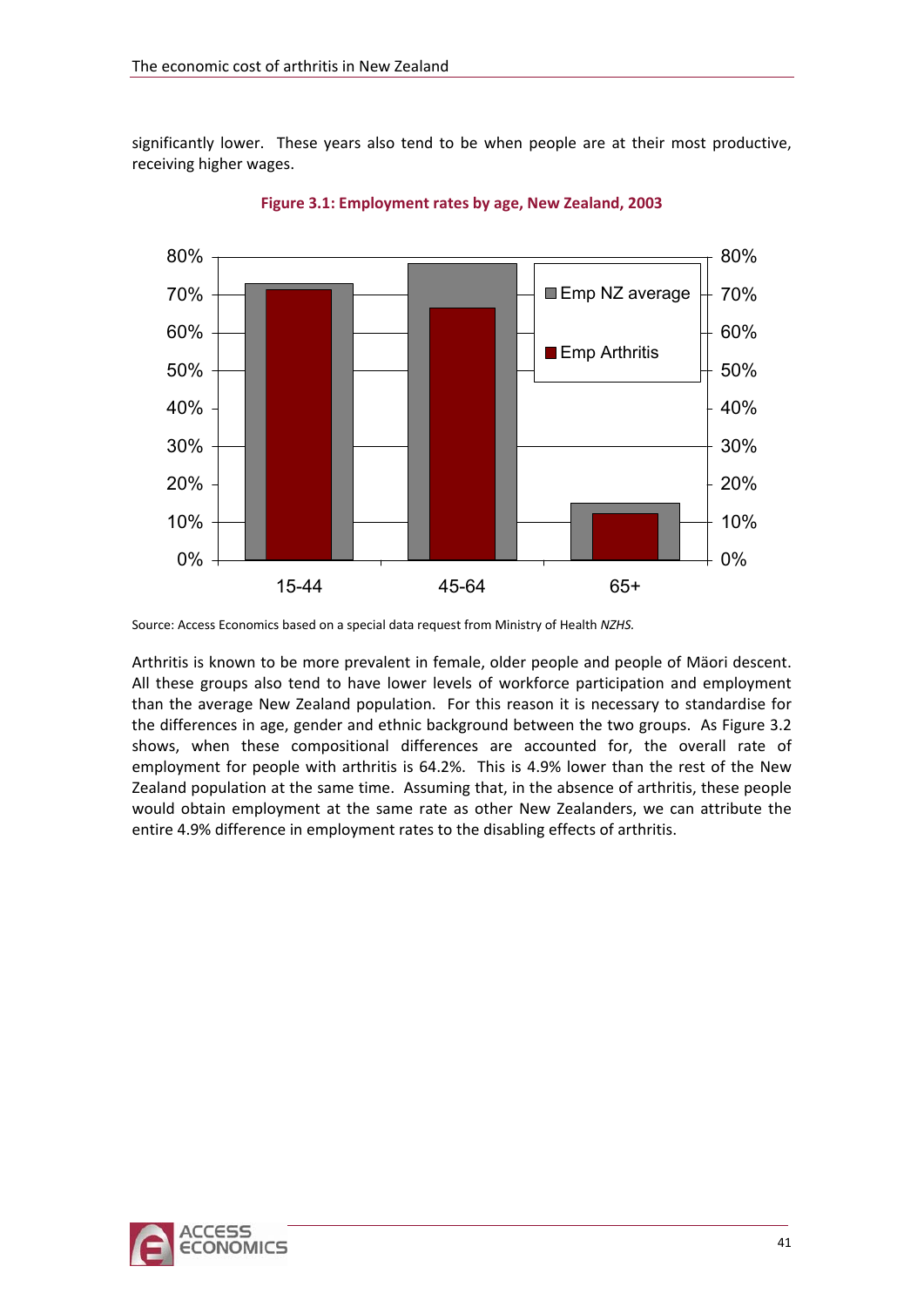<span id="page-45-0"></span>

#### **Figure 3.2: Age‐standardised employment rate, NZ, 2003**

In 2005, if 4.9% of people with arthritis were not working due to their arthritis, this would equate to 25,440 people. It is assumed that if they were employed, these people would, on average, earn the same average weekly earnings as other New Zealanders. In March 2005 the average weekly total earnings for a New Zealander was \$794.83 (Statistics New Zealand, 2005a,b), including full-time and part-time earnings. As [Table](#page-45-0) 3.1 shows, the total value of these lost earnings was estimated as \$1,053.6m in 2005. Inflating this estimate by wage growth over 2005 to 2010 from the *New Zealand Income Survey*[11](#page-45-1) and by arthritis prevalence growth over 2005 to 2010 gives an estimate of **lost earnings due to lower workforce participation in 2010 of \$1.476.4m.**

|                                                    | 2005                 | 2010         |
|----------------------------------------------------|----------------------|--------------|
| People not employed due to arthritis               | 25,440               |              |
| Average weekly earnings                            | \$794.83             |              |
| Lost earnings due to lower workforce participation | \$1,053.6m           | \$1,476.4m   |
| Lost earnings due to increased absenteeism         | \$17.9 m             | \$25.1 m     |
| <b>Total productivity losses</b>                   | $$1,071.6 \text{ m}$ | $$1,501.5$ m |

#### **Table 3.1: Cost of reduced employment, New Zealand, 2005 and 2010**

#### **3.1.2 Temporary work absences**

As well as premature workplace separation, some people with arthritis will take temporary leave from work (e.g. for joint replacement surgery) without exiting the workplace entirely. In New Zealand, no data are collected on the level of excess temporary absenteeism resulting from arthritis. Access Economics has previously estimated, based on Australian data, that the cost of reduced earnings due to arthritis-related absenteeism is around 1.7% of the cost due to reduced workforce participation (Access Economics, 2005). If a similar ratio holds for New

<span id="page-45-1"></span><sup>11</sup> http://search.stats.govt.nz/nav/ct2/workincomespending\_income/ct1/workincomespending/0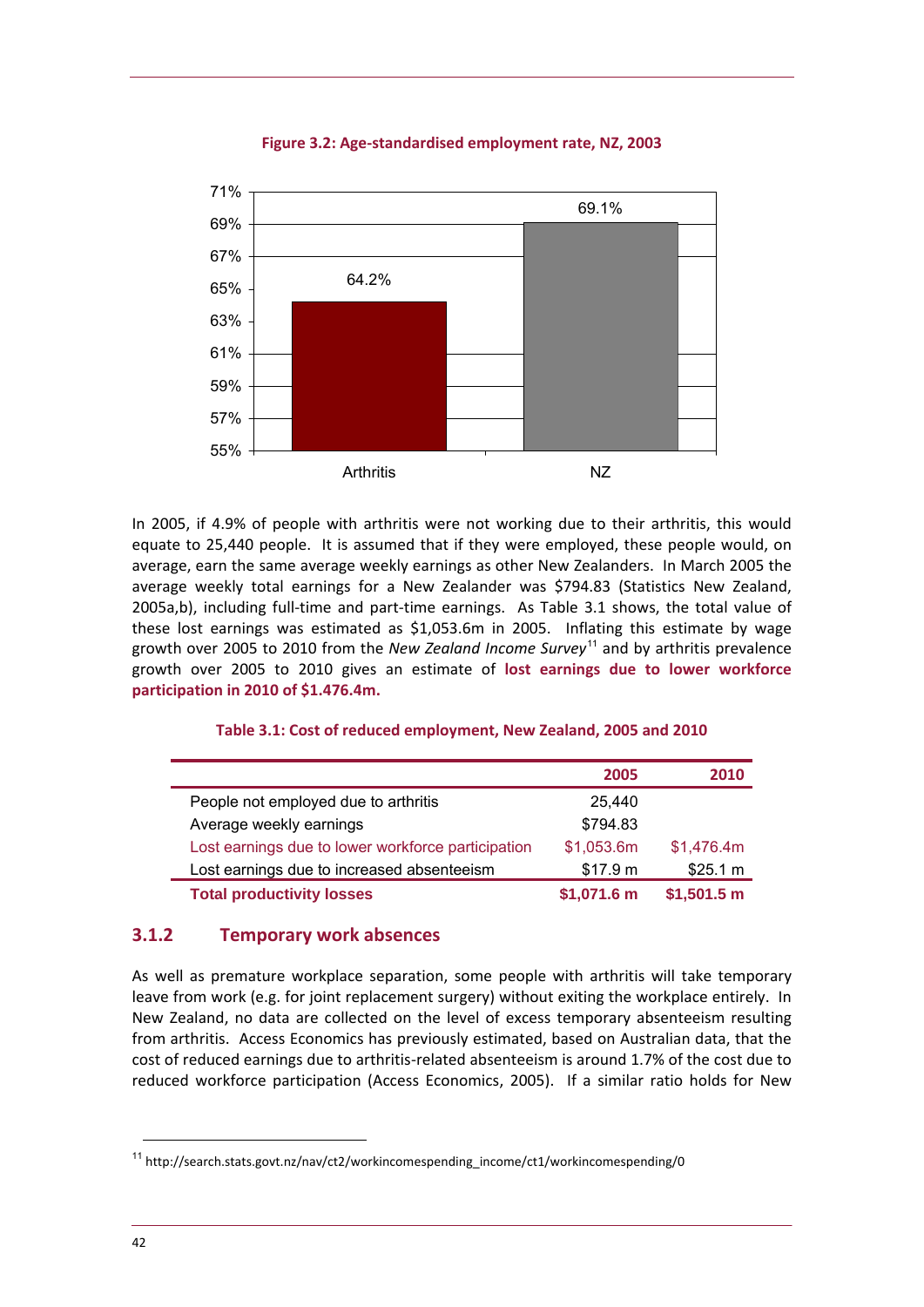<span id="page-46-0"></span>Zealand, **the cost of absenteeism would be \$25.1 million in 2010, and total productivity losses due to arthritis will be over \$1.50 billion.**

### **3.1.3 Taxation revenue forgone**

People with arthritis who work less or retire early not only forgo income, but also pay less personal income tax. To the extent that people with lower incomes also consume a smaller set of goods and services, indirect taxes levied on consumption will also fall. While these effects would best be calculated in the context of a general equilibrium model of the economy, a partial equilibrium estimate was obtained using average tax rates in Access Economics (2005a) as follows.

Personal income tax forgone is estimated as a product of the average personal income tax rate (22%, from the Access Economics macroeconomic model) and the forgone earnings. With arthritis and lower income, there will be less consumption of goods and services, estimated up to the level of the disability pension (\$193.17 per week is used, the average of single and each member of a couple's maximum adult invalid benefit rate per week, with rates from 1 April 2005 obtained from [www.workandincome.govt.nz](http://www.workandincome.govt.nz/)). Without arthritis, it is conservatively assumed that consumption would comprise 90% of income (the savings rate may well be lower than this). The indirect tax forgone is estimated as a product of the forgone consumption and the average indirect tax rate, proxied as the current rate of GST in New Zealand, 12.5%. This estimate of taxation forgone is conservative since the average tax rate of people with arthritis may be less than the average tax rate of people across Australia, since more of them may work part time and their average incomes (and hence marginal tax rates) may thus be lower.

[Table](#page-47-0) 3.2 shows that **the potential tax revenue forgone in 2010, due to people with arthritis working less or leaving the workforce, is \$330.3 million**. Of this \$253.7 million (76.8%) is forgone personal income tax and the remaining \$76.6 million (23.2%) is forgone indirect tax.

Lost taxation revenue is not in itself a real economic cost, but a transfer payment. Taxation payments transfer income from individual members of society to the Government who then transfers it again to other members of the community through the welfare system and government services. However, in reality these transfers are not costless to orchestrate. For example, administration of a taxation system has costs. In Australia, a comparison of the total amounts spent and revenue raised in 2000‐01, relative to the Commonwealth department running costs, suggests that administration costs account for 1.25% of each taxation dollar raised (Access Economics, 2005).

Even greater costs are incurred due to the distortionary impact that taxation has on workers' work and consumption choices. Work by the Australian Productivity Commission (2003, p6.15-6.16 with rationale) found the efficiency cost (or deadweight loss – DWL) associated with these distortions amounts to 27.5% of each tax dollar. In New Zealand, studies by Diewert and Lawrence (1994, 1995, 1996) found that in 1991 the deadweight loss associated with personal income tax was 18% and for consumption taxes around 14%. They also noted that the DWLs associated with labour taxation increased from 5% to over 18% in the 20 years up to 1991.

In this report, we use the 18% for the estimate of the deadweight losses, noting that that it may be a conservative estimate in view of another study (McKeown and Woodfield, 1995) based on 1988 data that generated estimates ranging from 24.6% to 146.2% of taxes raised. Neither estimate includes possible DWLs from the taxation of income earned on capital

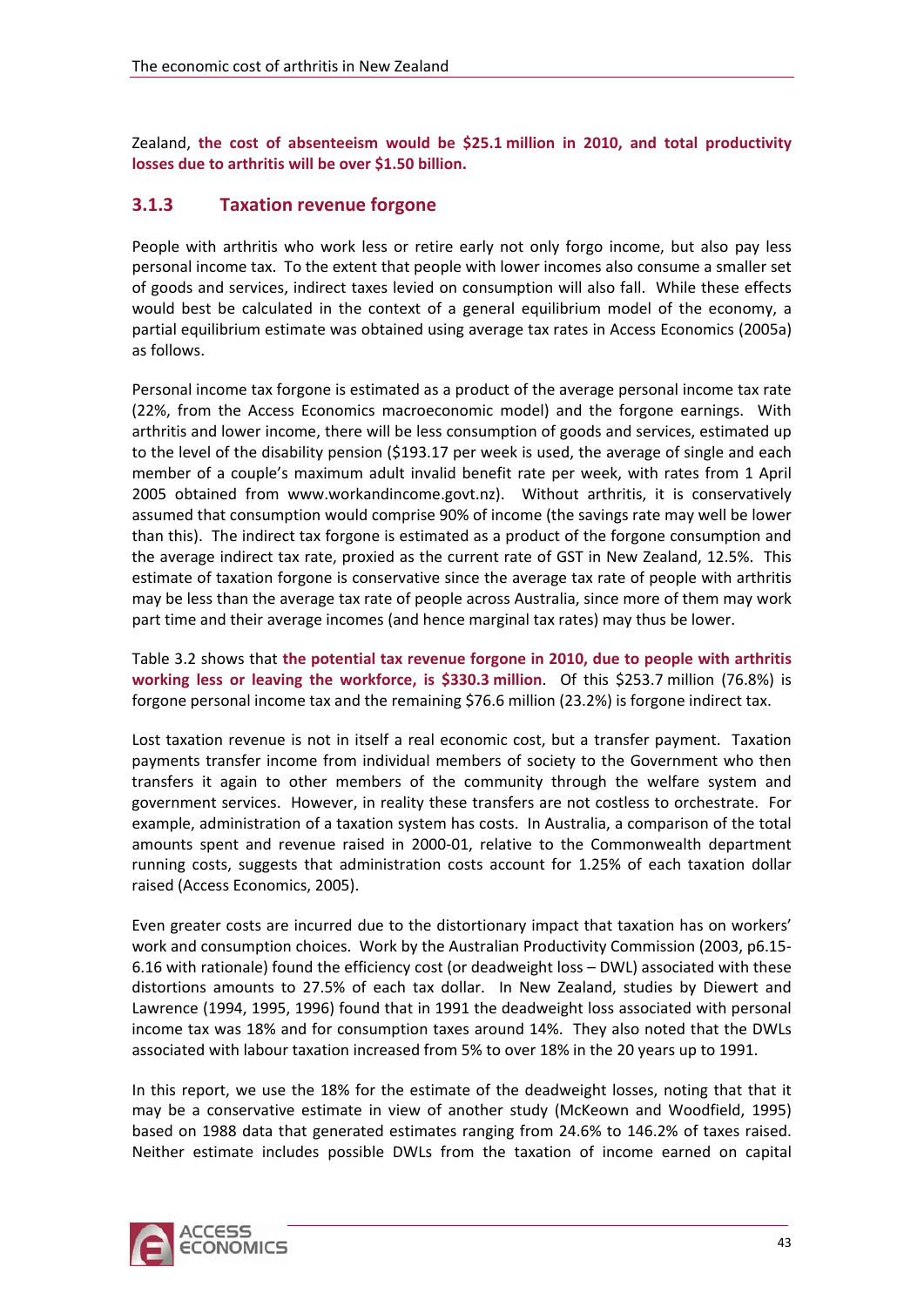<span id="page-47-0"></span>(appropriate in this application), or administration and compliance costs (unfortunate in this application). The use of 18% balances the upside risk that the DWLs have continued to increase since 1991 against the downside risk that tax raised from non‐labour sources has lower associated DWLs.

[Table](#page-47-0) 3.2 shows that **the DWL associated with the additional taxation required is \$77.4m in 2010**.

| Average personal income tax rate         | 22.0%    |
|------------------------------------------|----------|
| Potential personal income tax lost       | \$330.3m |
| Average indirect tax rate                | 12.5%    |
| Potential indirect tax lost              | \$99.8m  |
| <b>Total lost tax revenue</b>            | \$430.1m |
| Deadweight loss from additional taxation | 18.0%    |
| <b>DWL from additional taxation</b>      | \$77.4m  |

#### **Table 3.2: Cost of forgone taxation, New Zealand, 2010**

### **3.2 Informal and formal community care**

A significant number of people with arthritis will receive informal care from family and friends as either a substitute for or complement to care provided through the formal health sector. However estimates of the health sector costs set out in the previous chapter include only the resources utilised by the formal sector to provide assistance to New Zealanders for their arthritis. As informal care is unpaid it is sometimes also thought of as free. However, the time devoted by a carer is time they cannot use for other activities such as paid employment or leisure activities.

It is noted that, as with the approach to production losses, this analysis is partial (rather than a general equilibrium approach) and that an implicit principle is that the economy is operating at full capacity (and therefore carer tasks are a net resource cost). In this context, there are several possible methods for valuing the time forgone by caregivers including:

- **opportunity cost:** the value of wages forgone;
- replacement valuation: the cost of buying a similar amount of services from the formal care sector; and
- self-valuation: what carers themselves feel they should be paid.

Due to the lack of information about the demographic characteristics of carers of New Zealanders with arthritis, Access Economics has first estimated the replacement valuation and from this derived an estimate of the opportunity cost valuation approach, noting that replacement valuation will always give higher results than the other two methods.

### **3.2.1 Hours of community care provided**

In New Zealand, as in other countries, there are few robust data on the need and use of carers, by people with arthritis for their arthritis. The NZHS asked people whether they had reduced time spent, or had difficulty with regular daily activities as a result of their physical health.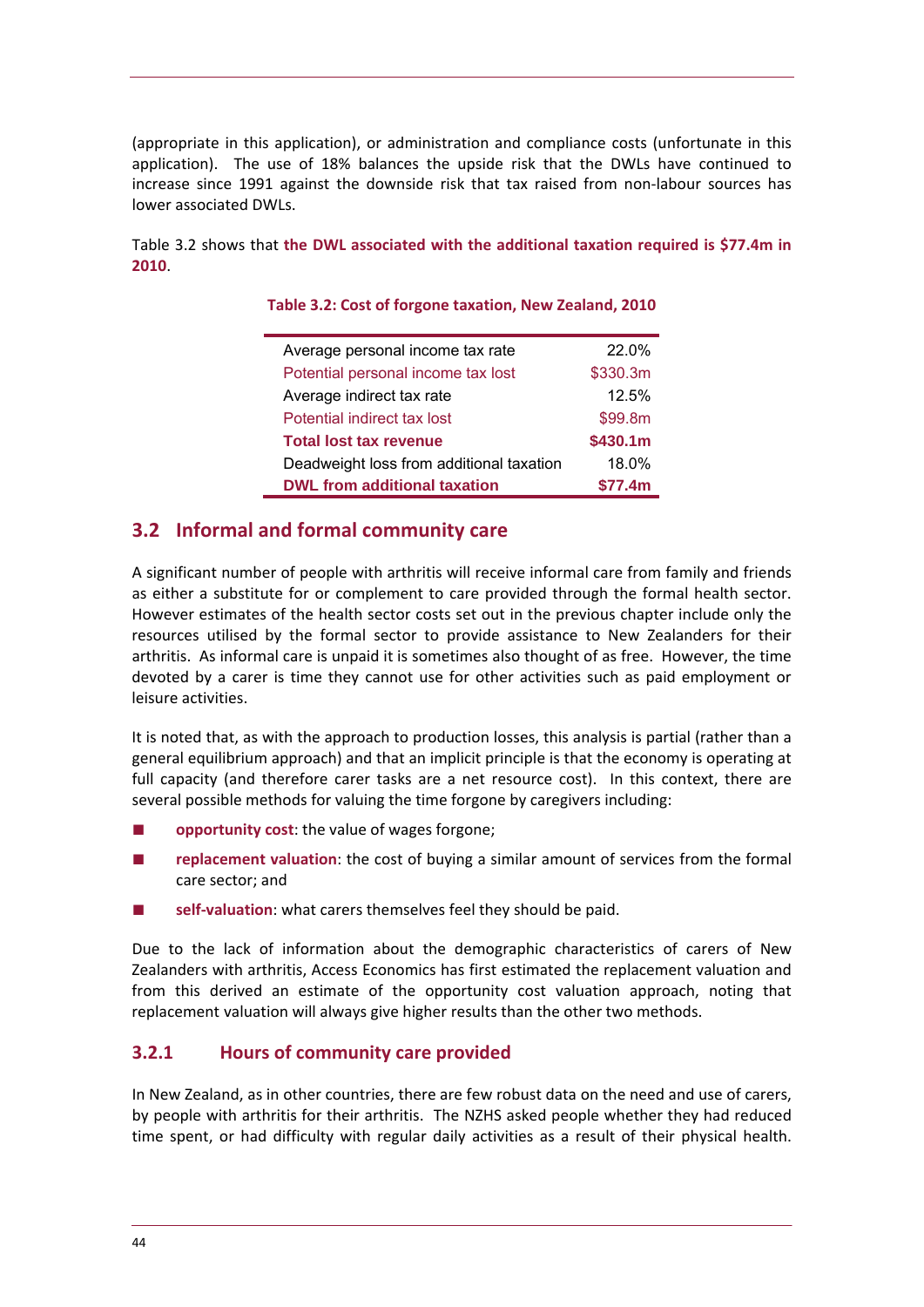<span id="page-48-0"></span>Daily activities could include work, housekeeping and looking after a child or other person. Responses of people with arthritis are set out in [Table](#page-48-0) 3.3.

| <b>Type of arthritis</b> | <b>Reduced time spent on</b><br>activities (%) | <b>Had difficulty performing</b><br>activities (%) |
|--------------------------|------------------------------------------------|----------------------------------------------------|
| Rheumatoid arthritis     | 32.1                                           | 46.5                                               |
| Osteoarthritis           | 32.2                                           | 44.9                                               |
| Gout                     | 26.1                                           | 27.9                                               |
| Other arthritis          | 32.7                                           | 37.9                                               |
| <b>All arthritis</b>     | 29.8                                           | 41.3                                               |

**Table 3.3: Effect of physical health on daily activities, New Zealand, 2003**

Source: Special data request from the MoH 2003 NZHS.

A Dutch study of rheumatoid arthritis patients (Brouwer et al, 2004) found approximately 50% of patients received some level of informal care from their partner. These informal care‐givers spent, on average, 27.4 hours per week providing care, comprising around 15 hours per week on household tasks such as shopping, cleaning and other household chores and 12.4 hours per week assisting the patient with the activities of daily living (ADL). Informal care was supplemented with formal assistance with household tasks in 24% of cases (around 13% of all patients) for an average of 4.5 hours per week and for ADL in 3.9% of cases (2.0% of all patients) for an average of 2.5 hours per week. In addition, 6.1% of patients receiving informal care were on a waiting list for formal care.

Using the relative need for assistance for different types of arthritis from the NZHS together with the Dutch study results, it is possible to estimate the value of formal and informal care provided to New Zealanders with arthritis in 2005. To be conservative the estimate of average time spent by informal care‐givers each week is limited to hours spent providing personal care, *not* household chores. On this basis a total of **1.5m hours of formal care and 113.9m hours of informal care was estimated to be provided to New Zealanders with some form of arthritis in 2005.**

### **3.2.2 Value of care**

The hours of care (both formal and informal) are valued at the average hourly cost of employing a person to work as a carer, including a loading for employee on-costs, administration and capital overheads. Access Economics estimates the hourly cost for a worker in Australia is A\$25.01 per hour in June 2005, or NZ\$26.78 converting at purchasing power parity (PPP) of 1.0708. This includes allowances for on‐costs such as superannuation, and administrative and capital overheads. A brief internet search appears to suggest that this a similar unit cost applies in New Zealand (see, for example, [www.domestic.co.nz\)](http://www.domestic.co.nz/). At this unit cost**,** the total value of care provided was estimated as \$3.60 billion in 2005**.**  Inflating this estimate by wage growth over 2005 to 2010 (as per productivity losses) and by arthritis prevalence growth over 2005 to 2010 gives an estimate of **\$5.04 billion in 2010. Of this, over 98.9% (\$4.99 billion) is the replacement value of informal care and the remaining \$55 million formal care provision**, as set out in [Table](#page-49-0) 3.4.

While it is quite legitimate to use the replacement valuation estimate for formal community costs, for informal costs a (preferable) opportunity cost estimate is made by multiplying the

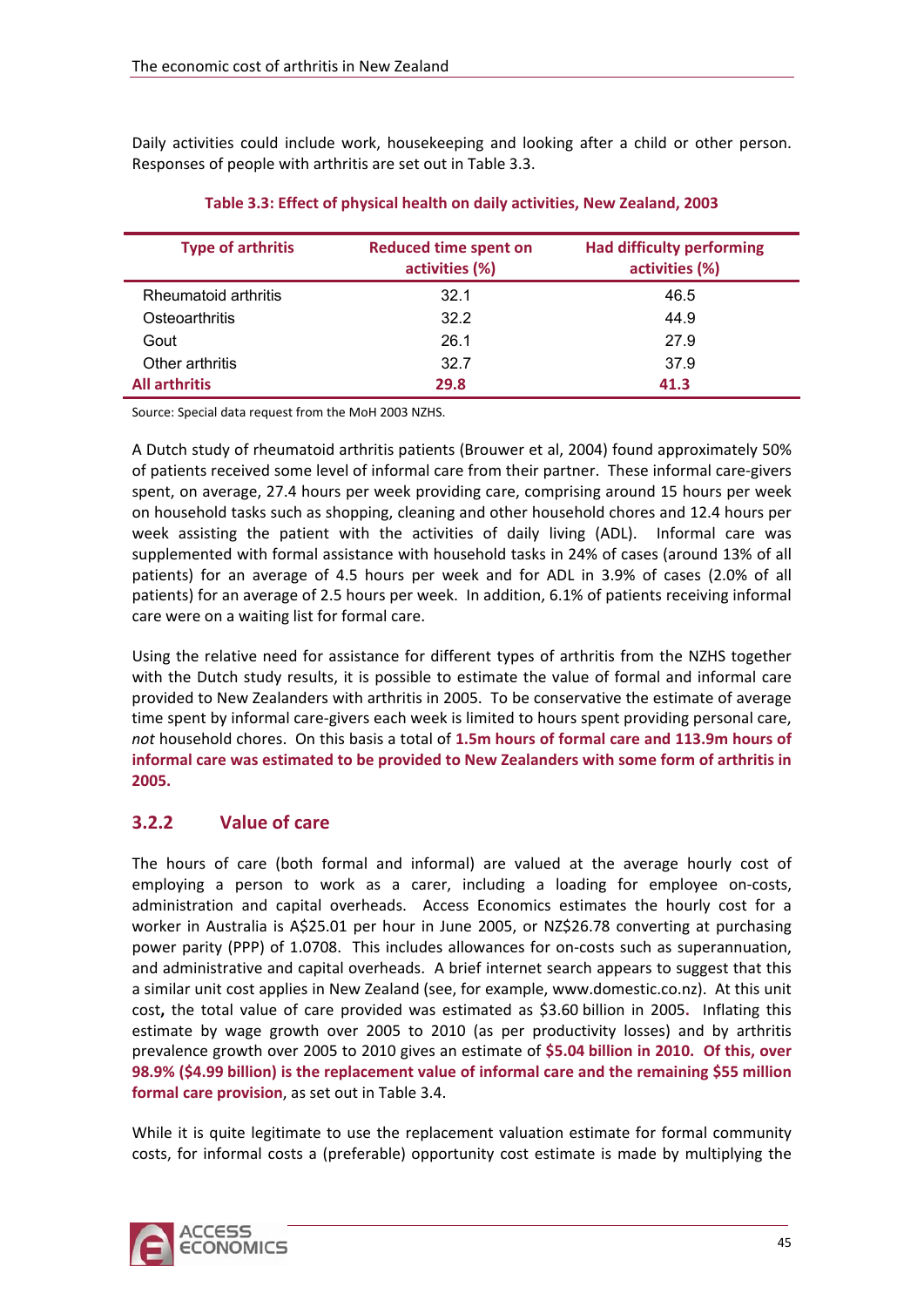<span id="page-49-0"></span>value of care by the average employment rate (in this case the 15% employment rate for those aged over 65). **The alternative opportunity cost measure is thus much lower (than \$5.04 billion) at \$752m in 2010.**

|                                        | <b>Rheumatoid</b><br><b>arthritis</b> | Osteo-<br><b>arthritis</b> | <b>Other</b><br><b>arthritis</b> | <b>All forms</b><br>of arthritis,<br>2005 | All forms of<br>arthritis,<br>2010 |
|----------------------------------------|---------------------------------------|----------------------------|----------------------------------|-------------------------------------------|------------------------------------|
| <b>Average hours per week</b>          |                                       |                            |                                  |                                           |                                    |
| Formal                                 | 3.5                                   | 3.4                        | 2.9                              | 3.1                                       |                                    |
| Informal                               | 12.4                                  | 12.0                       | 10.1                             | 11.0                                      |                                    |
| % of people receiving care             |                                       |                            |                                  |                                           |                                    |
| Formal                                 | 2.0                                   | 1.9                        | 1.6                              | 1.6                                       |                                    |
| Informal                               | 50.0                                  | 48.3                       | 40.8                             | 44.4                                      |                                    |
| Total hours of care per year (million) |                                       |                            |                                  |                                           |                                    |
| Formal                                 | 0.4                                   | 0.9                        | 0.2                              | 1.5                                       |                                    |
| Informal                               | 32.2                                  | 80.5                       | 15.9                             | 133.9                                     |                                    |
| Total                                  | 32.6                                  | 81.4                       | 16.1                             | 134.5                                     |                                    |
| \$ value of care                       |                                       |                            |                                  |                                           |                                    |
| Formal                                 | 10                                    | 24                         | 5                                | 40                                        |                                    |
| Informal                               | 863                                   | 2,156                      | 427                              | 3,562                                     |                                    |
| Total (replacement)                    | 872                                   | 2,180                      | 431                              | 3,602                                     | 5,045                              |
| <b>Total (opportunity)</b>             |                                       |                            |                                  | 536.7                                     | 752.1                              |

**Table 3.4: Value of care provided to people with arthritis, New Zealand, 2005, 2010**

Note: Components may not sum to totals due to rounding and the existence of people with arthritis of unknown type (see Chapter 1).

### **3.3 Other indirect costs**

### **3.3.1 Deadweight losses from welfare payments**

Duthie et al (2004) highlighted the 2001 New Zealand Disability Survey that collected data on arthritis as a cause of disability (Statistics New Zealand, 2002). This study found that arthritis was the main condition causing disability for 14% of the disabled population. In 2004 the NZ Department of Social Policy provided Invalid Benefits worth \$976.1 million and Sickness Benefits worth \$469.5 million (Ministry of Social Development, 2004). If arthritis accounts for 14% of these payments, the total welfare support to people due to arthritis was \$202.4 million in 2003‐04.

Without further information on the number of people with arthritis that do receive a benefit, the type, their financial and living arrangements and age, it is not possible to accurately project the amount of welfare payments that will be made to them this year. From 1996 to 2002 the number of recipients of invalid benefits whose most serious condition was a musculoskeletal complaint increased 97% or 13.8% per annum from 4,703 in 1996 to 9,274 in 2003. Over the same time the number of recipients of sickness benefit with a musculoskeletal condition increased 53%, although some of this rise may be attributable to coding changes in the mid 1990s (Ministry of Social Development, 2005). To remain conservative, in Access Economics (2005a) we merely inflated the 2003‐04 estimate by 2.8% for expected inflation to June 2005.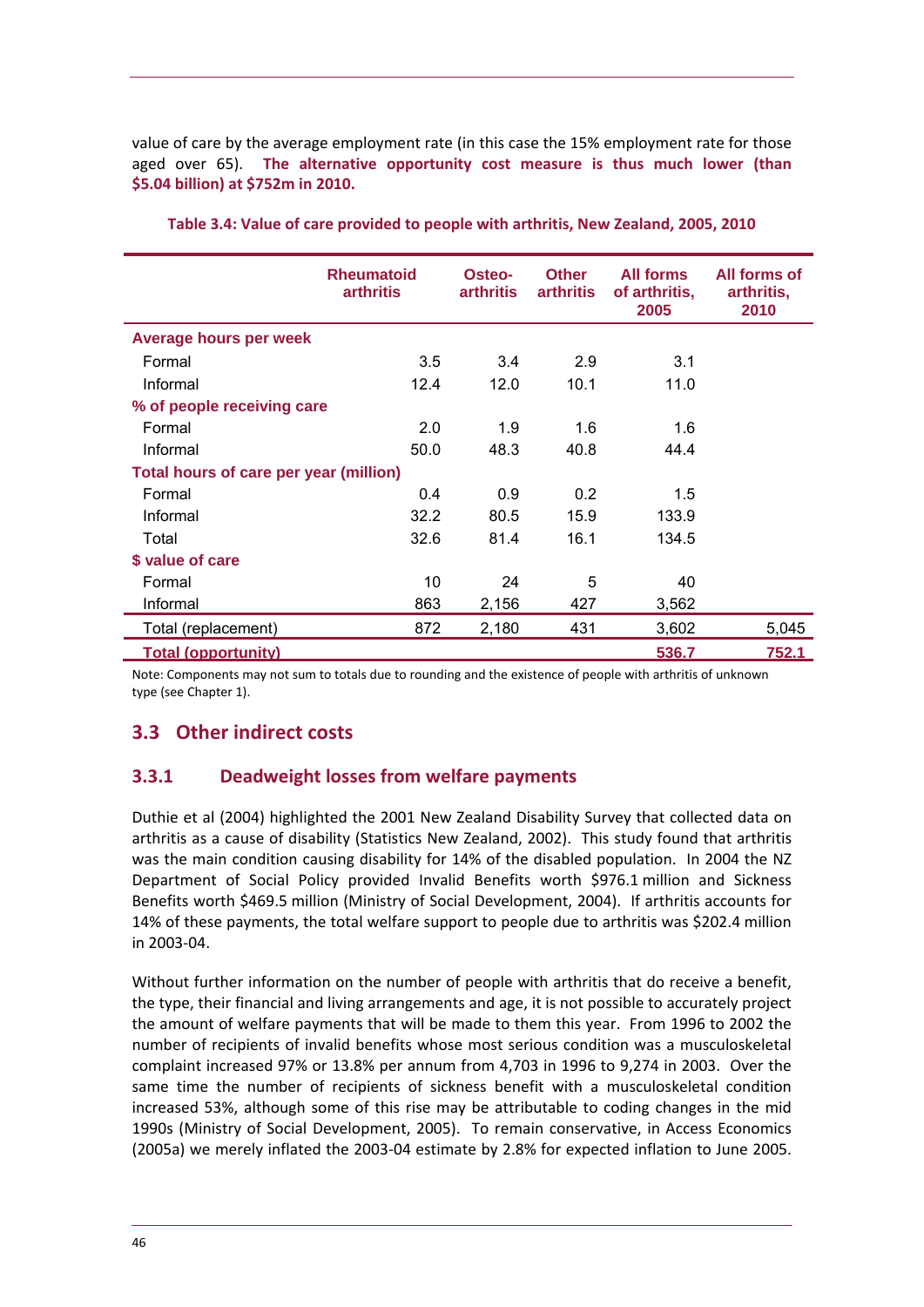On this basis, the total value of arthritis-related disability pensions in 2005 was estimated to be \$208.1 million.

Recalling that invalid and sickness benefits are transfers, not real costs, they should not be included in the estimation of total costs. As with taxation forgone, welfare payments do, however, have associated real DWLs due to the distortions they impose on production patterns and the need to fund the administration of the welfare system. As in Section [3.1.3,](#page-46-0) these are estimated as 18% of the value of the transfers, so the total deadweight losses from welfare payments in 2005 was estimated to be \$37.4m**.** 

Inflating this estimate by wage growth over 2005 to 2010 (as per productivity losses) and by arthritis prevalence growth over 2005 to 2010 gives an estimate of **\$52.4m in 2010.**

### **3.3.2 Aids, modifications and travel**

There are also the costs of mobility aids, modifications to the homes of people with arthritis, travel to health services and other indirect costs of arthritis. There is a paucity of data on these costs, while noting that there is an allowance for medical aids and equipment in the scale‐up factor for non‐allocated health costs described in Section [2.7.](#page-40-0)

Walsh and Chappell (1999) conducted a survey on behalf of the Australian Department of Family and Community Services of 409 recipients of disability support pension who had a musculoskeletal impairment. The study estimated the additional expenditure of these people on personal care, home help, and other aids and appliances. Based on these data, Access Economics (2005) estimates the cost of formal (paid) community carers for Australian arthritis sufferers in 2004, and the costs of aids, modifications and travel associated with their condition. The ratio (1.164) of these latter costs to the formal care (\$40m from [Table](#page-49-0) 3.4) is used to derive an estimate here of the cost of aids, modifications and travel of \$46.8m for New Zealanders with arthritis in 2005.

Inflating this estimate by wage growth over 2005 to 2010 (as per productivity losses) and by arthritis prevalence growth over 2005 to 2010 gives an estimate of **\$65.6m in 2010.**

### **3.4 Summary of the financial costs of arthritis**

**The total real financial costs of arthritis are thus estimated to be \$3.20bn in 2010**, summarised in [Table](#page-51-0) 3.5 and [Figure](#page-51-0) 3.3.

- Lost earnings are the largest cost item at \$1.50bn (47% of the total).
- Informal sector care (measure on an opportunity cost basis) is second largest at 23% (\$752m).
- Hospitals represent 7% of total costs, while residential age care is 3% and other health costs 12% of total costs.
- Community care and aids, modifications and travel are each around 2% of total costs at \$55m and \$66m respectively.
- The deadweight costs of welfare and taxation transfers comprise the remaining 4% (\$130m).
- Indirect costs outweigh direct health costs around 3.6 to 1.

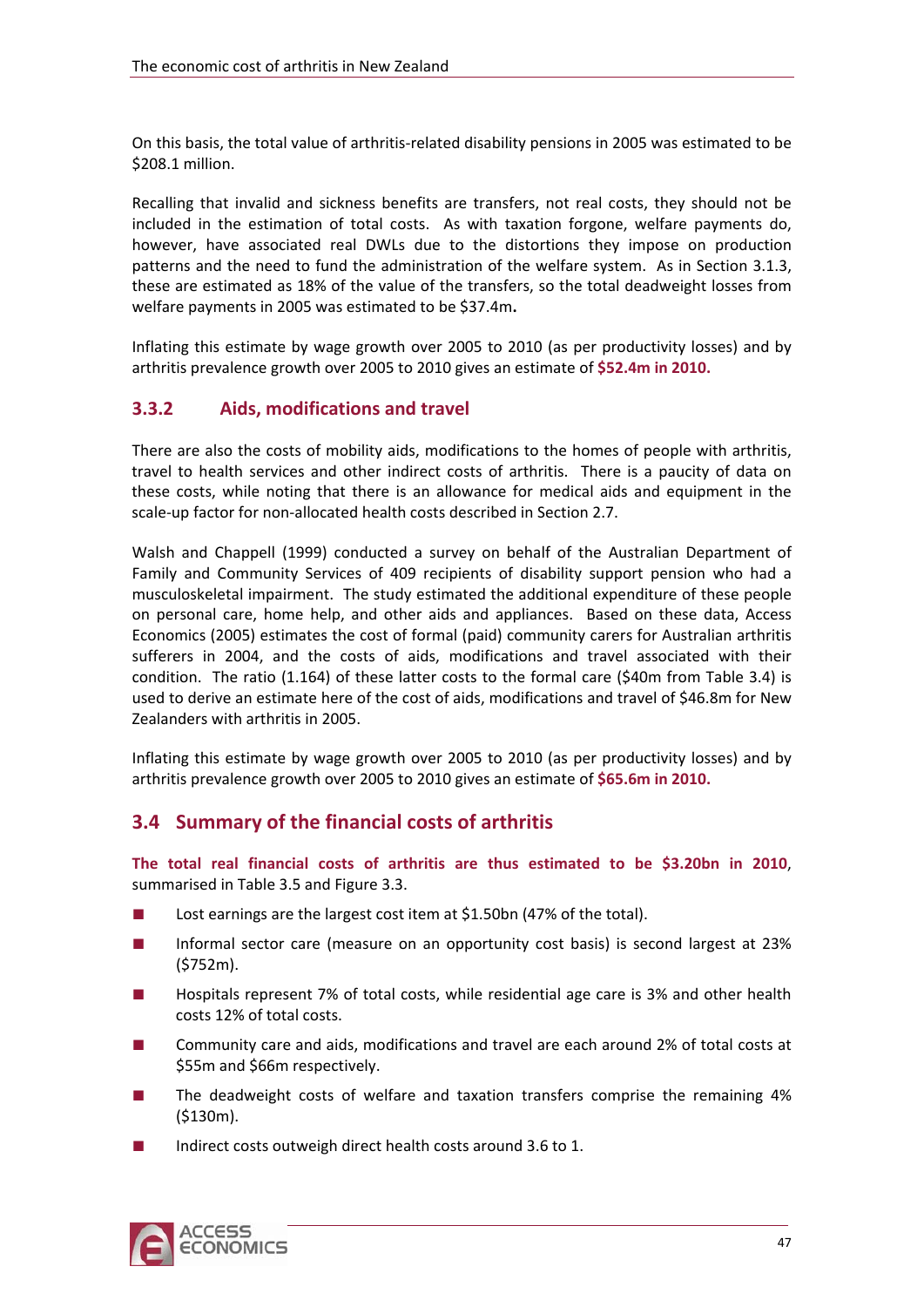<span id="page-51-0"></span>■ **Annual costs per person with arthritis are \$6,032, \$731 for every New Zealander and 1.7% of GDP in total**.

| <b>Cost element</b>                   | <b>Real cost</b> | <b>Transfer</b> |
|---------------------------------------|------------------|-----------------|
|                                       |                  | payment         |
| Allocated health costs                | \$597.52         |                 |
| <b>Hospitals</b>                      | \$237.26         |                 |
| <b>Aged Care</b>                      | \$87.24          |                 |
| Other allocated health                | \$273.02         |                 |
| Unallocated health costs              | \$97.27          |                 |
| <b>Total health costs</b>             | \$694.79         |                 |
| <b>Indirect financial costs</b>       |                  |                 |
| Lost earnings (people with arthritis) | 1,501.45         |                 |
| Tax forgone (people with arthritis)   | 77.42            | 430.10          |
| Opportunity cost of informal carers   | 752.06           |                 |
| Welfare payments                      | 52.41            | 291.60          |
| Aids, modifications and travel        | 65.58            |                 |
| Formal community care                 | 55.49            |                 |
| Sub-total indirect financial          | 2,504.40         |                 |
| <b>Total financial costs</b>          | 3,199.19         | 721.70          |
| Per person with arthritis             | \$6,032          | \$1,361         |
| Per capita (population)               | \$731            | \$165           |
| % GDP                                 | 1.69%            | 0.38%           |

**Table 3.5: Arthritis, financial cost summary, 2010, \$m**



**Figure 3.3: Arthritis, financial cost summary, 2010, % total**

Note: Components may not sum to totals due to rounding.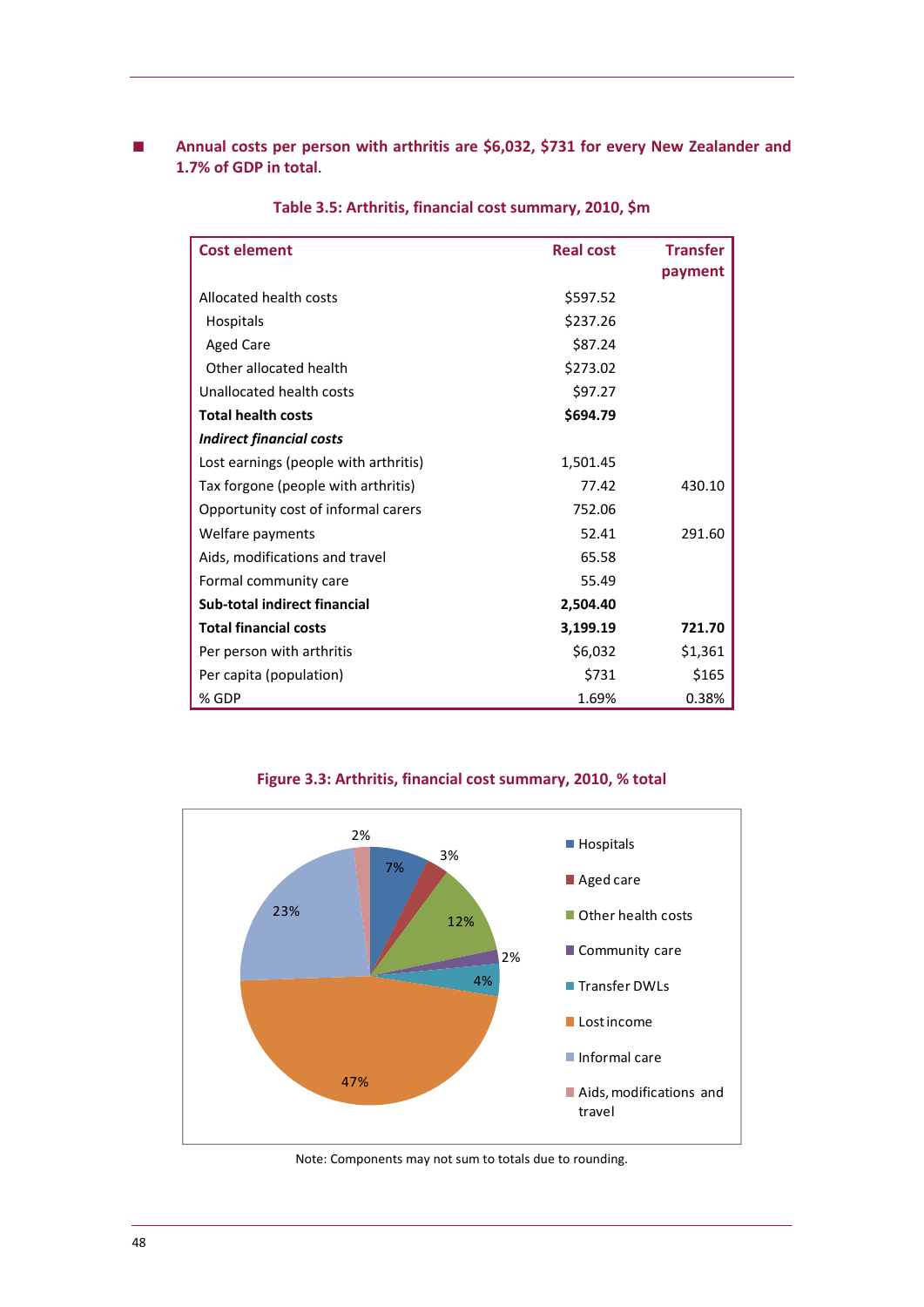Access Economics' findings regarding New Zealand cost shares for arthritis concord well with the Australian results (Access Economics, 2005), noting that:

■ Only the value of paid carers was included in the Australian study, so overall the estimated cost in New Zealand is higher (1.6% of GDP at that time, compared to 1.4% in Australia), as it also includes a valuation of informal care.

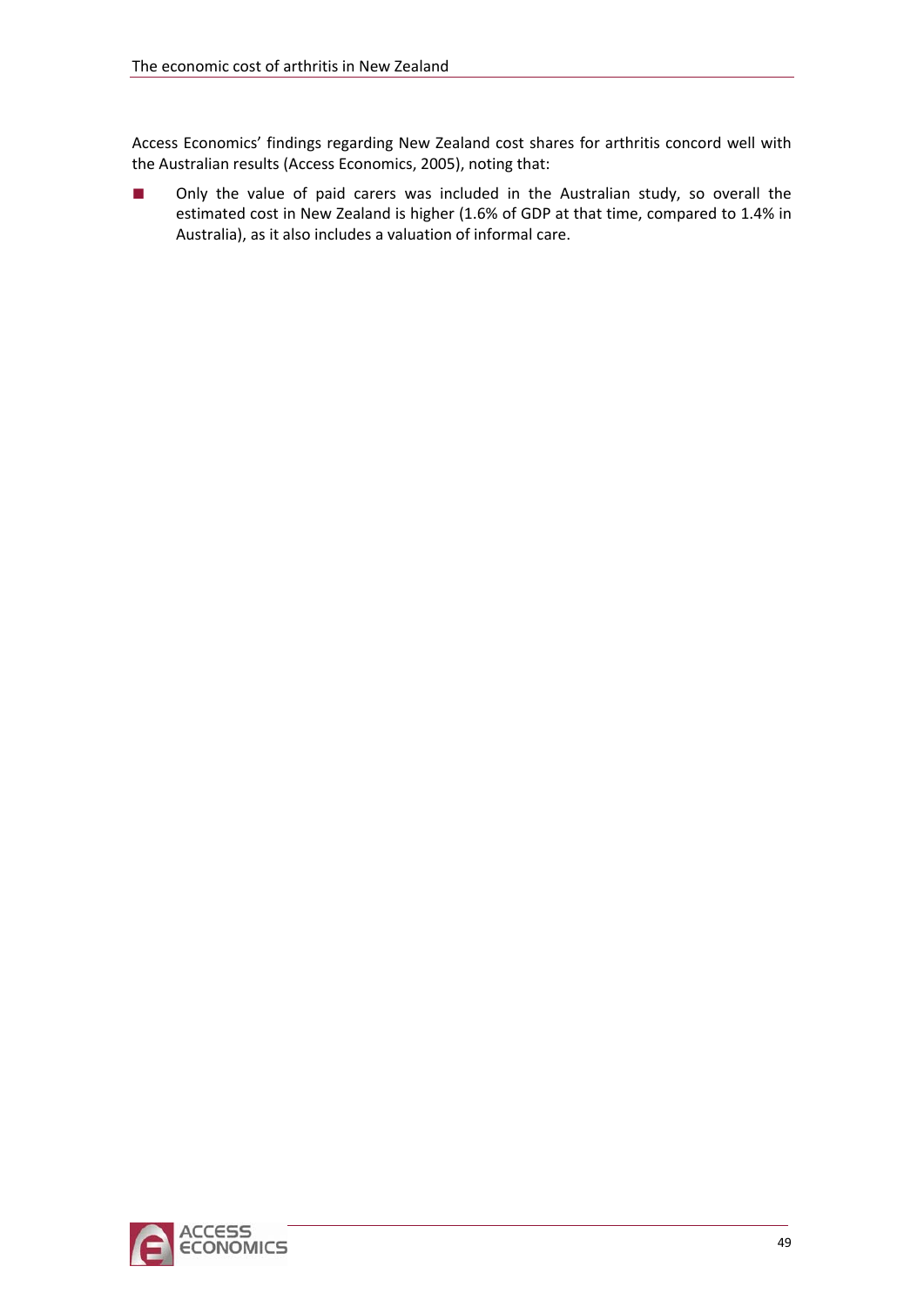## <span id="page-53-0"></span>**4 Burden of disease**

The term 'burden of disease' refers to the impact of pain, suffering, disability and premature death resulting from disease and injury.

### **4.1 Suffering and premature death methodology**

### **4.1.1 Valuing life and health**

Since Schelling's (1968) discussion of the economics of life saving, the economic literature has properly focused on **willingness to pay** (willingness to accept) measures of mortality and morbidity risk. Using evidence of market trade‐offs between risk and money, including numerous labour market and other studies (such as installing smoke detectors, wearing seatbelts or bike helmets etc), economists have developed estimates of the **value of a 'statistical' life (VSL).**

The willingness to pay approach estimates the value of life in terms of the amounts that individuals are prepared to pay to reduce risks to their lives. It uses stated or revealed preferences to ascertain the value people place on reducing risk to life and reflects the value of intangible elements such as quality of life, health and leisure. While it overcomes the theoretical difficulties of the human capital approach, it involves more empirical difficulties in measurement (BTE, 2000, pp20‐21).

Viscusi and Aldy (2002) summarise the extensive literature in this field, most of which has used econometric analysis to value mortality risk and the 'hedonic wage' by estimating compensating differentials for on-the-job risk exposure in labour markets, in other words, determining what dollar amount would be accepted by an individual to induce him/her to increase the possibility of death or morbidity by x%. They find the VSL ranges between US\$4 million and US\$9 million with a median of US\$7 million (in year 2000 US dollars), similar but marginally higher than the VSL derived from US product and housing markets, and also marginally higher than non‐US studies, although all in the same order of magnitude. They also review a parallel literature on the implicit value of the risk of non-fatal injuries.

A particular life may be regarded as priceless, yet relatively low implicit values may be assigned to life because of the distinction between identified and anonymous (or 'statistical') lives. When a 'value of life' estimate is derived, it is not any particular person's life that is valued, but that of an unknown or statistical individual (Bureau of Transport and Regional Economics, 2002, p19).

Weaknesses in this approach, as with human capital, are that there can be substantial variation between individuals. Extraneous influences in labour markets such as imperfect information, income/wealth or power asymmetries can cause difficulty in correctly perceiving the risk or in negotiating an acceptably higher wage.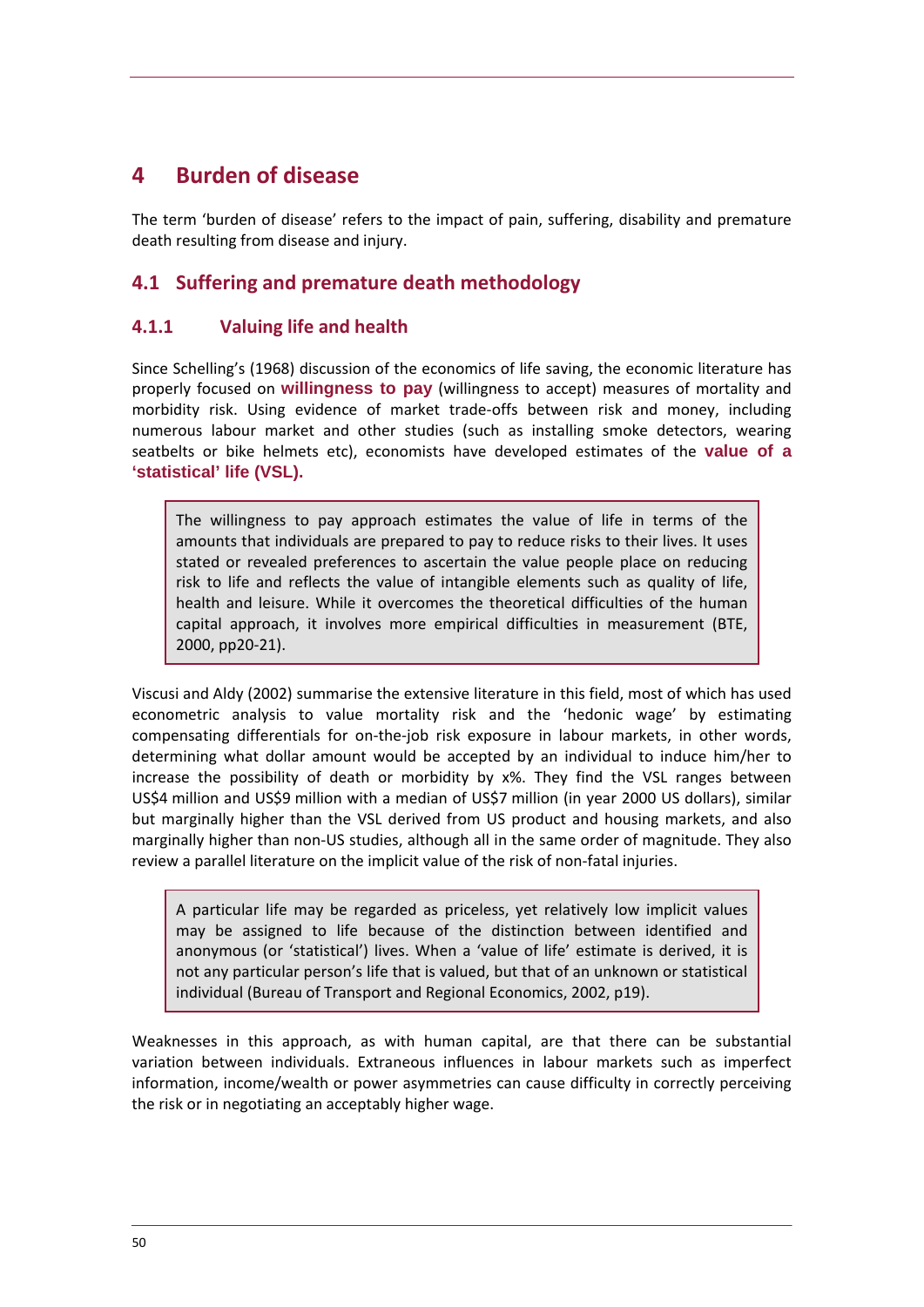Viscusi and Aldy (2002) do not include any New Zealand studies in their meta‐analysis (if they exist) but do include two Australian studies, notably Kniesner and Leeth (1991) and Miller et al (1997).

In our own review of international VSL studies (Access Economics, 2008), the average VSL from New Zealand studies was A\$7 million, with a range of A\$[1](#page-54-0).1-21.4 million (all in 2006 prices)<sup>12</sup>. This report uses the mean figure of A\$7 million to estimate the value of the loss of wellbeing from dementia in New Zealand. This figure is converted to NZ\$ using purchasing power parity between New Zealand and Australia for 2006 (NZ\$[1](#page-54-1).08 = A\$1)<sup>13</sup> and then inflated to 2010\$NZ using New Zealand inflation data (2010 change from 2006 = 12.1%).

Based on this calculation (A2006\$7 million × 1.08 × 1.121), **the estimated VSL for New Zealand for 2010 is NZ\$8.5m**. This VSL estimate is in line with that of other eminent researchers (Nordhaus, 1999; Murphy and Topel, 1999; Cutler and Richardson, 1998).<sup>[14](#page-54-2)</sup> The estimate is substantially higher than the conservative estimate used in Access Economics (2005a) of NZ\$3.9m in 2005 – the low end of the range NZ\$3.9 million to NZ\$10.1m. Rather it is quite close to the mid-range estimate of NZ\$6.9m from the 2005 study, inflated to 2010 prices. However, while this estimate reflects the New Zealand literature available to this point, due to the small number of New Zealand studies, the uncertainty surrounding this parameter and its large impact on costs, we use a more conservative estimate in the modelling (see Section [4.1.3](#page-55-0)).

### **4.1.2 DALYs and QALYs**

In an attempt to overcome some of the issues in relation to placing a dollar value on a human life, in the last decade an alternative approach to valuing human life has been derived. The approach is non‐financial, where pain, suffering and premature mortality are measured in terms of Disability Adjusted Life Years (DALYs), with 0 representing a year of perfect health and 1 representing death (the converse of a QALY or 'quality-adjusted life year' where 1 represents perfect health). This approach was developed by the World Health Organization (WHO), the World Bank and Harvard University and provides a comprehensive assessment of mortality and disability from diseases, injuries and risk factors in 1990, projected to 2020 (Murray and Lopez, 1996). Methods and data sources are detailed further in Murray et al (2001).

The DALY approach has been adopted and applied in Australia by the Australian Institute for Health and Welfare (AIHW) with a separate comprehensive application in Victoria. Mathers et al (1999) from the AIHW estimate the burden of disease and injury in 1996, including separate identification of premature mortality (YLL) and morbidity (YLD) components. In any year, the disability weight of a disease (for example, 0.18 for a broken wrist) reflects a relative health state. In this example, 0.18 would represent losing 18% of a year of healthy life because of the inflicted injury.



<span id="page-54-0"></span> $12$  The New Zealand studies are reported in Guria et al (1999); Hansen and Scuffham (1995); Leung and Guria (2006); Miller (2000); and Miller and Guria (1991).

<span id="page-54-1"></span><sup>13</sup> OECD, http://www.oecd.org/dataoecd/61/56/39653523.xls (accessed: 10 June 2008)

<span id="page-54-2"></span><sup>&</sup>lt;sup>14</sup> Comparisons are provided in Access Economics (2003).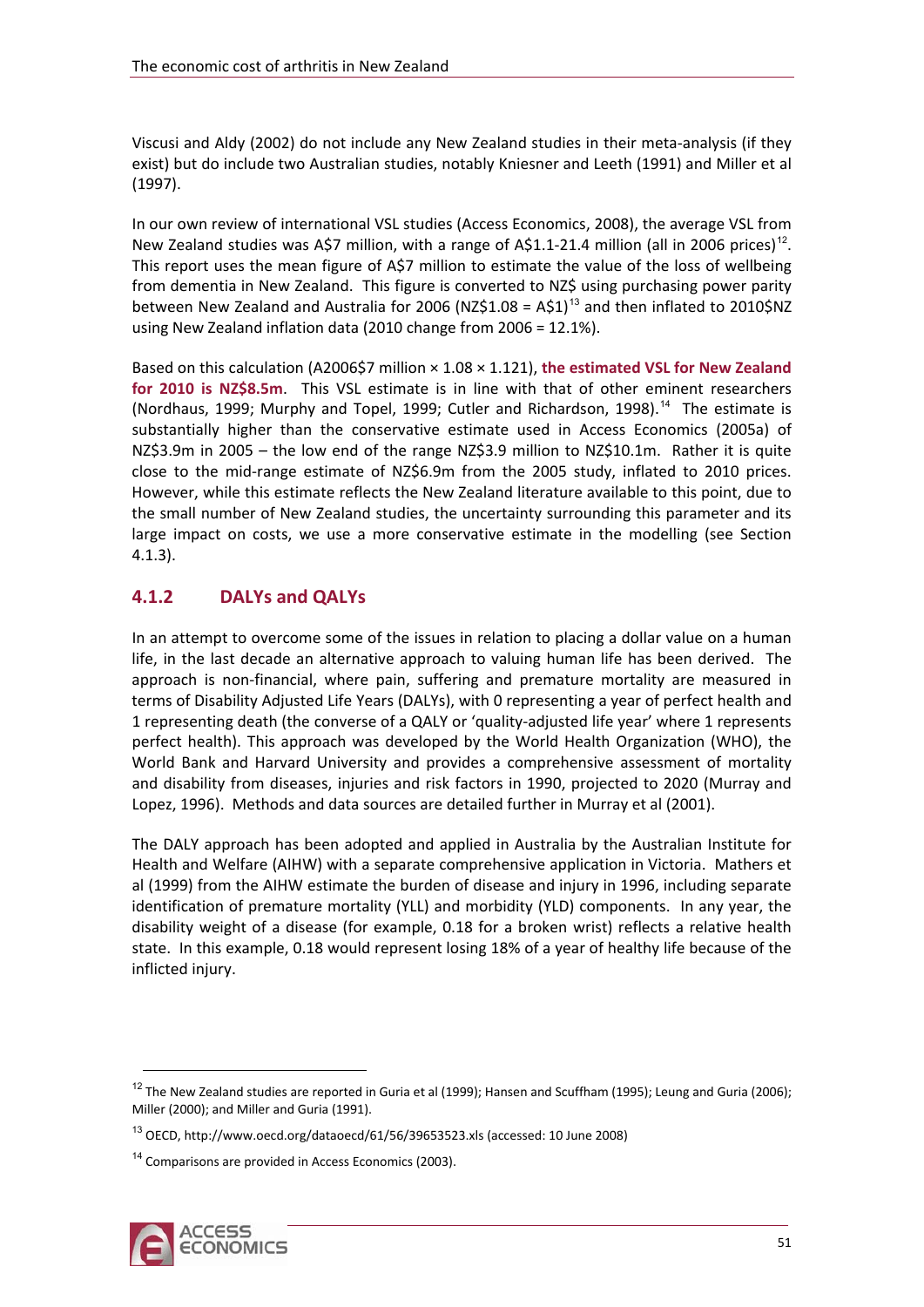<span id="page-55-0"></span>Martin Tobias and the New Zealand Burden of Disease Study (NZBDS) team utilised the global and Australian studies to estimate the burden of disease for New Zealand (Ministry of Health, 2001). Estimates of YLL, YLD and DALYs for over 100 conditions in nine age groups for both genders and two major ethnic groups (Mäori and non‐Mäori) are provided for the year 1996.

The DALY approach has been successful in avoiding the subjectivity of individual valuation and is capable of overcoming the problem of comparability between individuals and between nations, although nations have subsequently adopted variations in weighting systems.

The main problem with the DALY approach is that it is not financial and is thus not directly comparable with most other cost measures. In public policy making, therefore, there is always the temptation to re‐apply a financial measure conversion to ascertain the cost of an injury or fatality or the value of a preventive health intervention. Such financial conversions tend to utilise 'willingness to pay' or risk‐based labour market studies described above.

### **4.1.3 Discount rate**

Choosing an appropriate discount rate for present valuations in cost analysis is a subject of some debate, and can vary depending on which future income or cost stream is being considered. There is a substantial body of literature, which often provides conflicting advice, on the appropriate mechanism by which costs should be discounted over time, properly taking into account risks, inflation, positive time preference and expected productivity gains.

The absolute minimum option that one can adopt in discounting future income and costs is to set future values in current day dollar terms on the basis of a risk free assessment about the future (that is, assume the future flows are similar to the near-certain flows attaching to a long term Government bond).

Wages should be assumed to grow in dollar terms according to best estimates for inflation and productivity growth. In selecting discount rates for New Zealand projects, we have settled upon the following as the preferred approach.

- Positive time preference: We use the long term nominal bond rate of 6.0% pa (from recent history in trading of NZ Government 10 year bonds) as the parameter for this aspect of the discount rate. (If there were no positive time preference, people would be indifferent between having something now or a long way off in the future, so this applies to all flows of goods and services.)
- Inflation: The Reserve Bank of New Zealand has an agreement with the New Zealand government to pursue monetary policy that delivers 1% to 3% inflation on average over the medium term. Over the past few years inflation has consistently remained in the top half of this band, and is expected to remain above 2.5% until 2008 (New Zealand Treasury, 2005) and so we use an assumption of 2.2% pa for this variable. (It is important to allow for inflation in order to derive a real, rather than nominal, rate.)
- **Productivity growth**: The New Zealand Treasury expects labour productivity growth of around 2% per annum in the year to March 2007, before returning to its long‐term trend of around 1.5% per annum (New Zealand Treasury, 2005). For New Zealand based disease costing, this estimate of 1.5% will be used. By way of comparison, in Australia the Commonwealth Government's Intergenerational report assumed productivity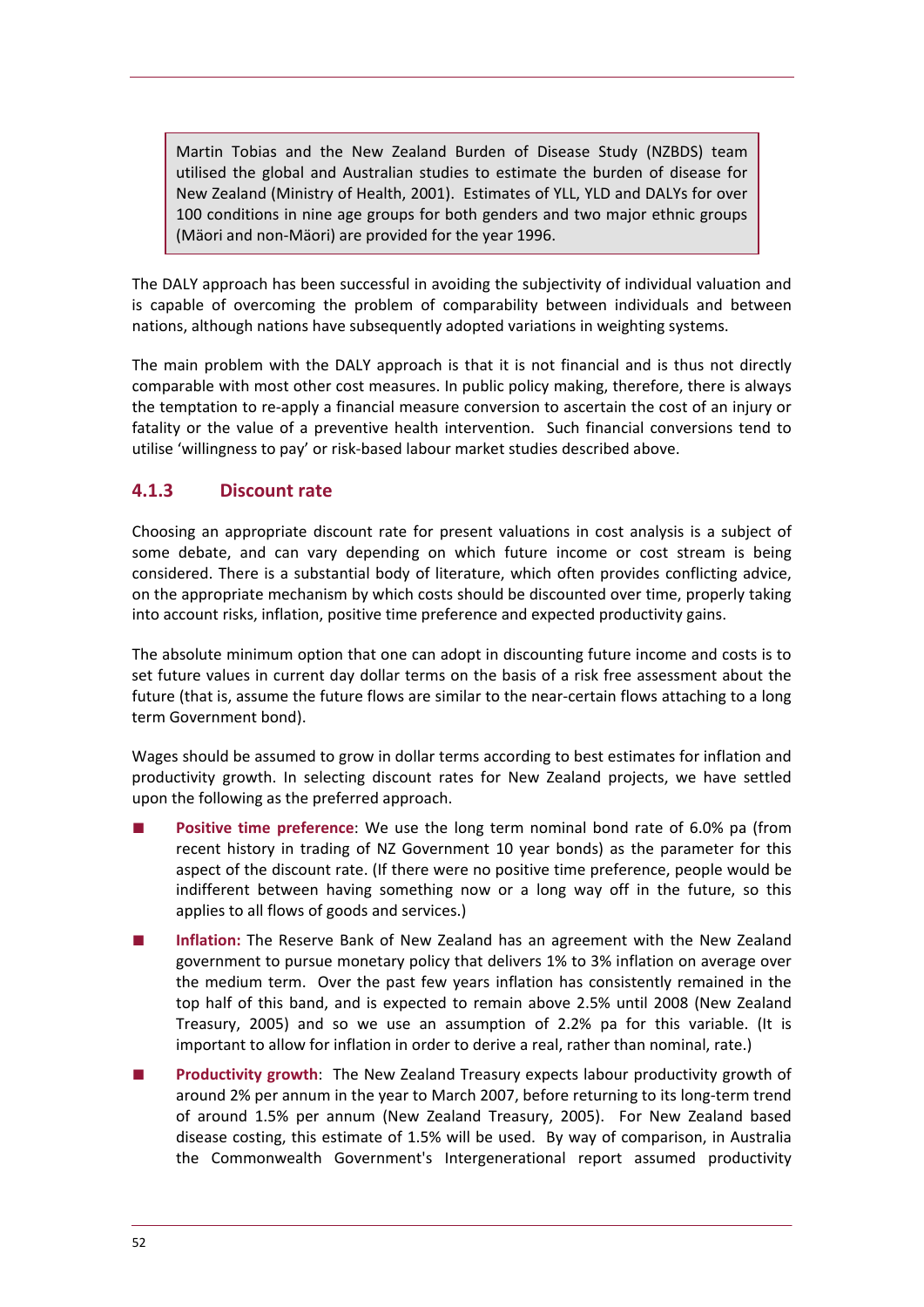growth of 1.7% in the decade to 2010 and 1.75% thereafter. Access Economics uses 1.75% for disease costing in Australia.

There are then two different discount rates that should be applied:

- To discount income streams of future earnings, the discount rate is:
	- $6.0 2.2 1.5 = 2.3\%$
- To discount other future streams (healthy life, health services, legal costs, accommodation services and so on) the discount rate is:
	- $6.0 2.2 = 3.8\%$

While there may be sensible debate about whether health services (or other costs with a high labour component in their costs) should also deduct productivity growth from their discount rate, we argue that these costs grow in real terms over time significantly as a result of other factors such as new technologies and improved quality, and we could reasonably expect this to continue in the future.

Annualising the VSL of NZ\$8.5 million using the discount rate of 3.8% over an average 40 years expected life span (the average from the meta-analysis of wage-risk studies) provides an estimate of the value of a life year (VLY) of \$415,569. However, because of the uncertainty of this figure and its large impact on costs, an alternative estimate is provided by converting the 'official' Australian estimate the VLY of A\$151,000 from 2007 from the Australian Department of Finance and Deregulation[1](#page-56-0)5 into 2010 NZ dollars. This provides a **lower estimate for the VLY of NZ\$177,683 in 2010.** The lower estimate is used in the costing to retain conservatism. It is slightly lower than the VLY estimate used in our 2005 report, reflecting the switch to use of a government estimate.

### **4.2 Estimating the burden of disease for arthritis in 2005**

The burden of disease for 2005 was based on the burden estimated by the Ministry of Health (2001) for 1996, inflated on the basis of the growth in arthritis prevalence over the period 1996 to 2005. The Ministry of Health reported selective statistics from the 1996 study, including that:

- Osteoarthritis has the  $6<sup>th</sup>$  largest disability burden (YLD) in New Zealand;
- Musculoskeletal disease has five times the average disability:mortality (YLD:YLL) ratio and represents 3% of total DALYs, of which osteoarthritis accounts for two thirds; and
- Severe rheumatoid arthritis has the second highest disability weight in the NZBDS 0.94, equal with severe dementia and just behind terminal phase AIDS (0.95).

YLLs and YLDs were only reported for osteoarthritis (by gender) and for all musculoskeletal disease (by gender and by age). Total DALYs for osteoarthritis, rheumatoid arthritis and all musculoskeletal conditions were reported by gender and by ethnicity (Mäori/non‐Mäori). Unfortunately, it was not possible to obtain from the Ministry for Health a detailed breakdown of YLLs and YLDs by age, gender, ethnicity and type of arthritis.

<span id="page-56-0"></span><sup>15</sup> http://www.finance.gov.au/obpr/cost‐benefit‐analysis.html ‐ see *Best Practice Regulation Guidance Note: Value of statistical life PDF version.*

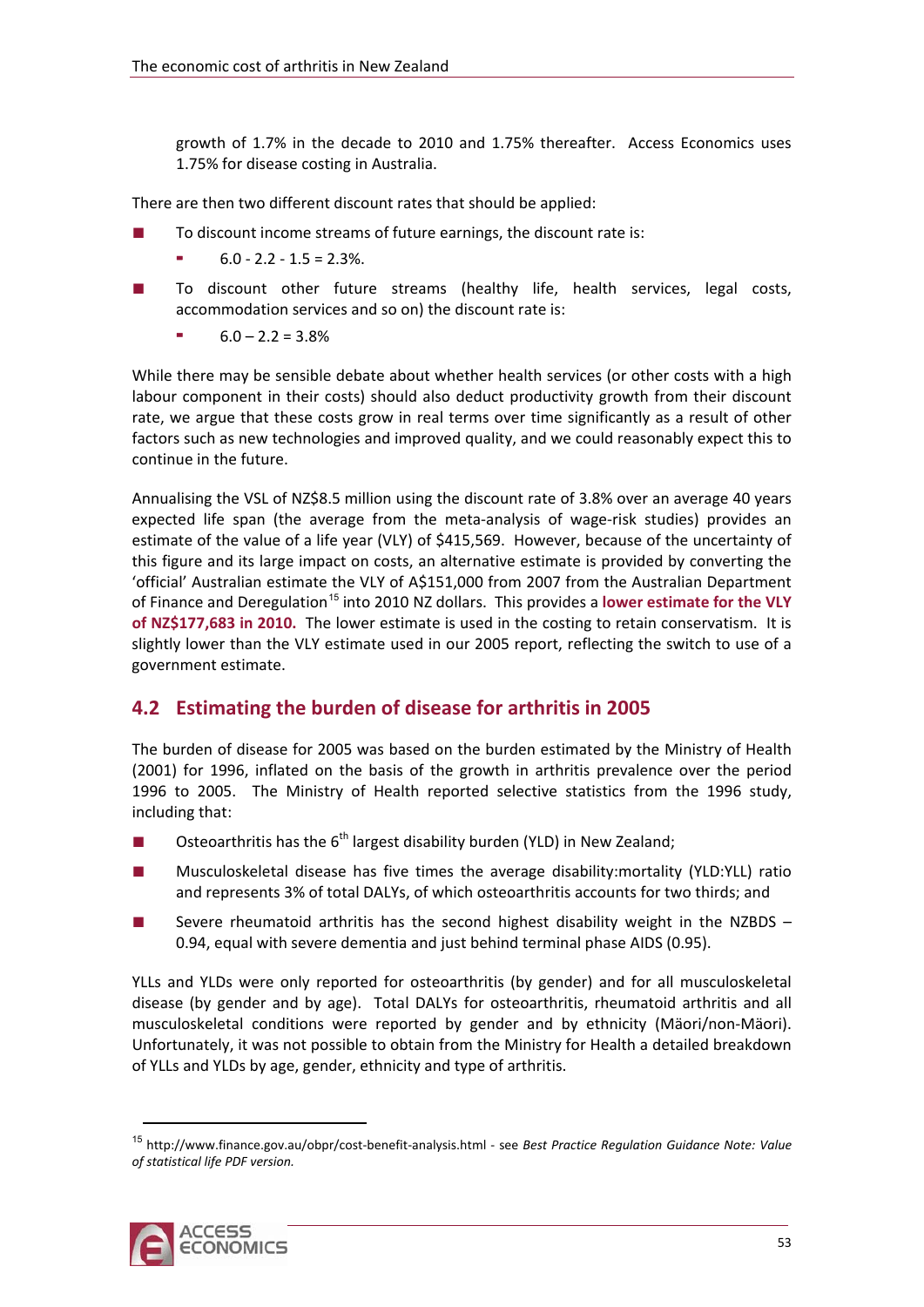<span id="page-57-0"></span>Access Economics (2005), based on input from rheumatologists and the relative prevalence of conditions, estimated that around 51% of the burden of disease from musculoskeletal disease, other than osteoarthritis or rheumatoid arthritis, could be attributed to other forms of arthritis. We apply the same percentage here to estimate the pain and suffering associated with other forms of arthritis. The estimates are factored up to 2010 based on prevalence growth in arthritis between 2005 and 2010.

#### **The total burden of disease for all forms of arthritis in 2010 is estimated as 21,491 DALYs**.

| <b>DALYS</b>           | <b>Male</b> | <b>Female</b> | Mäori | Non-Mäori | <b>Persons</b> |
|------------------------|-------------|---------------|-------|-----------|----------------|
| Rheumatoid arthritis   | 958         | 2,238         | 357   | 2,838     | 3,195          |
| Osteoarthritis         | 6.004       | 9.136         | 1.200 | 13.939    | 15,140         |
| Other arthritis        | 1.143       | 2.013         | 315   | 2.841     | 3,156          |
| <b>Total arthritis</b> | 8,105       | 13,386        | 1,873 | 19,619    | 21,491         |

#### **Table 4.1: Burden of disease, DALYs by type of arthritis, New Zealand, 2010**

As [Table](#page-57-0) 4.1 and [Figure](#page-57-0) 4.1 show, the majority of the burden of disease (70% or 15,140 DALYs in 2010) is accounted for by osteoarthritis, the most common form of arthritis. Rheumatoid arthritis accounts for another 3,195 DALYs or 15% of total DALYs from arthritis.





The majority of the burden of disease (63%, [Figure](#page-58-0) 4.2) is borne by women, as would be expected from the higher prevalence of arthritis amongst females.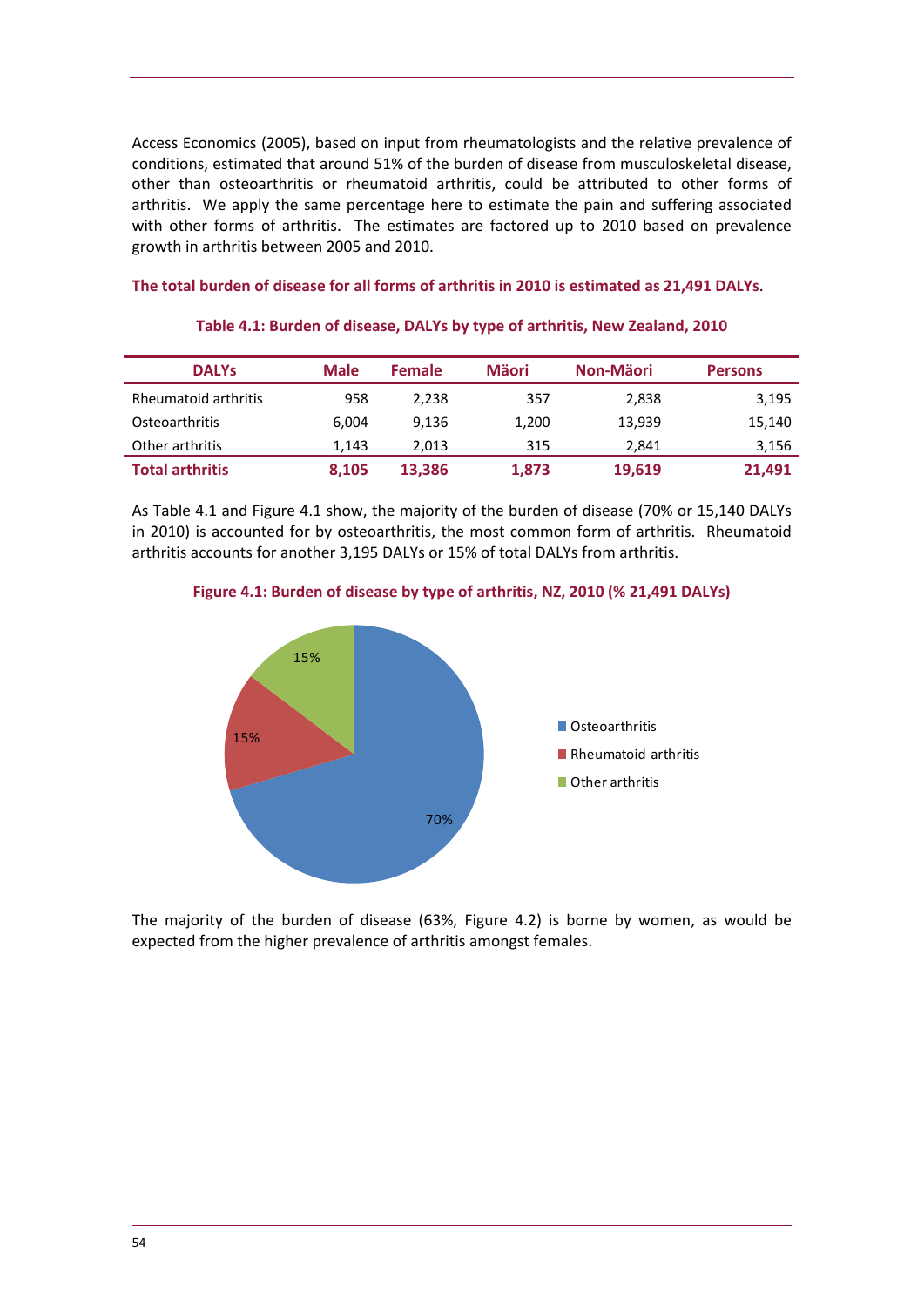

<span id="page-58-0"></span>**Figure 4.2: Burden of disease by gender and ethnicity, NZ, 2010 (% 21,491 DALYs)**

It is also possible from the NZBDS data, while now quite old, to make comparisons with other disease categories, such as cardiovascular disease, cancer, injury, diabetes, asthma. In 1996 over 13% of the burden of disease in New Zealand was due to ischaemic heart disease. The next largest cause was stroke, responsible for 5.3% of all DALYs lost. Arthritis represents about 2.8% of the total burden of disease, more than breast cancer or dementia ([Figure](#page-58-0) 4.3).



#### **Figure 4.3: Comparison of burden of disease, New Zealand, 1996**

Note: COPD = chronic obstructive pulmonary disease; LRTI = lower respiratory tract infection.

## **4.3 Valuing the burden of disease**

Multiplying the burden of disease in DALYs (21,491) as derived in the preceding section by the value of a life year (VLY) from Section [4.1.3](#page-55-0) of \$177,683 provides a monetary measure of the

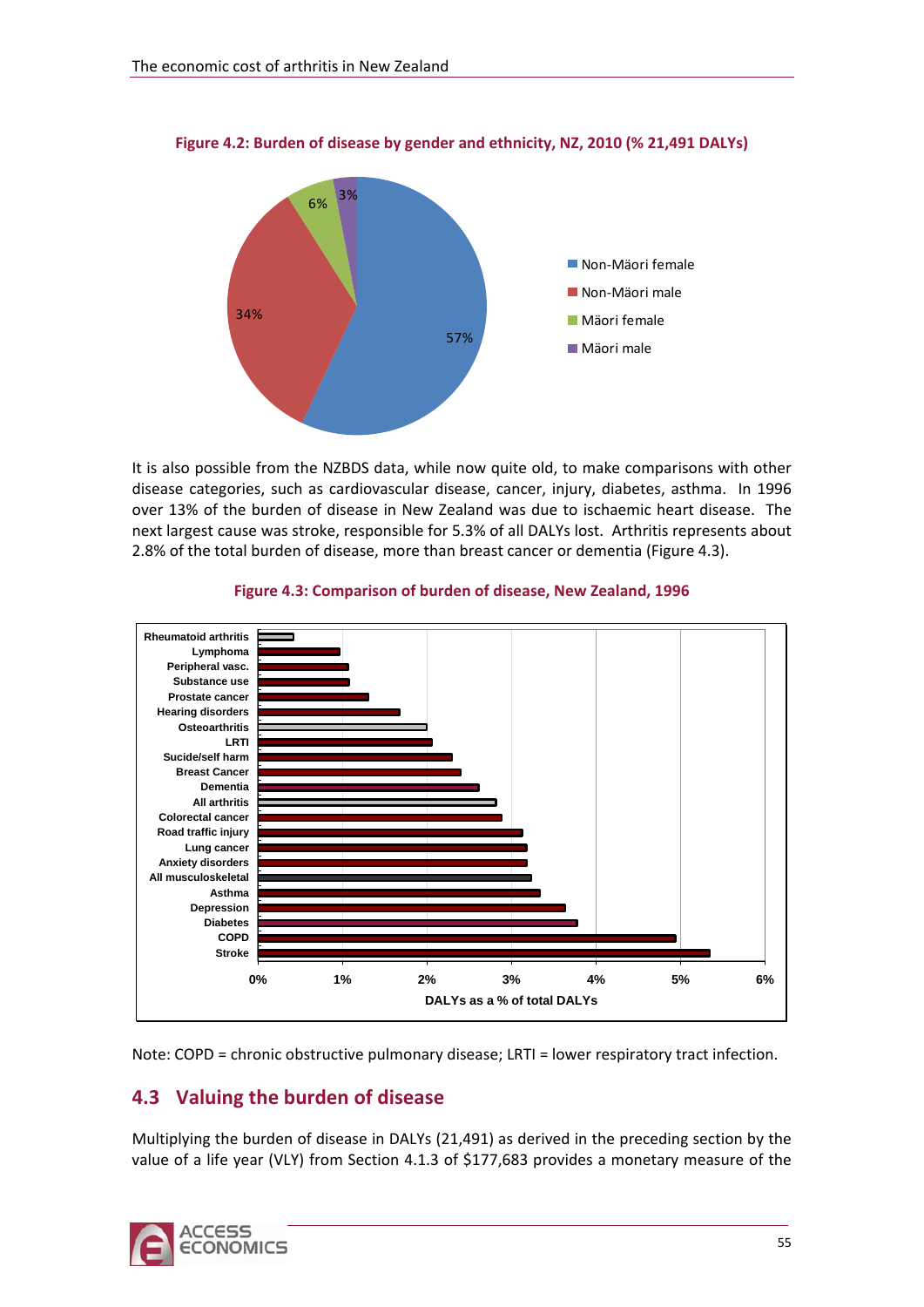disability and premature mortality burden of arthritis. **The cost of disability and premature death from arthritis is estimated as \$3.8 billion in 2010.**

In Access Economics (2005a) it was necessary to net out from this total the costs specific to arthritis that are borne by the individual. However, this time, this step is not required since the plug‐in VLY is already a net estimate.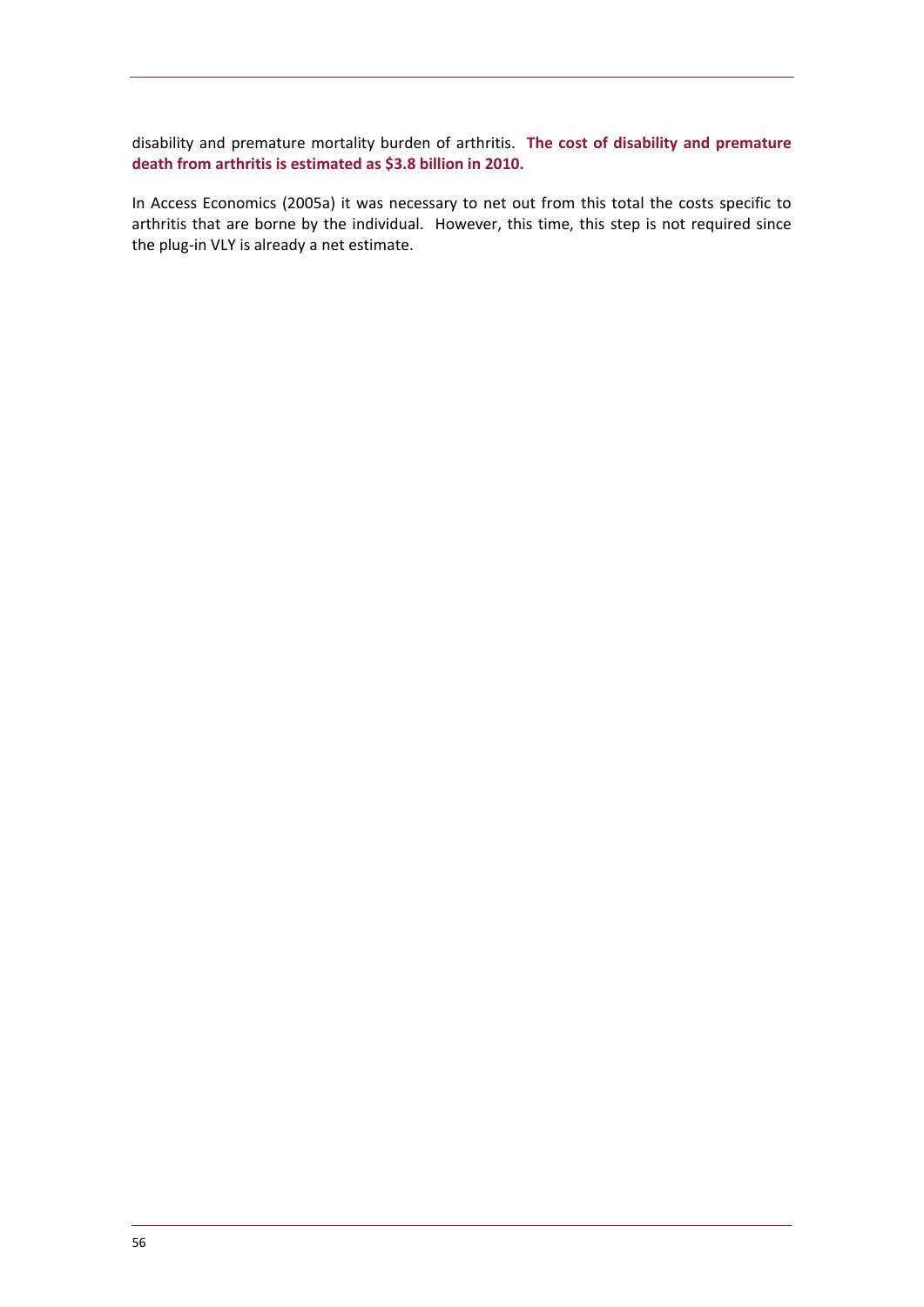## **References**

- Access Economics (2008) *The health of nations: the value of a statistical life,* Report for the Office of the Australian Safety and Compensation Council, Canberra, January.
- Access Economics (2007) *Painful realities: the economic impact of arthritis in Australia in 2007*, Report for Arthritis Australia, Canberra, July.
- Access Economics (2005) *Arthritis – the bottom line: The economic impact of arthritis in Australia*, Report for Arthritis Australia, Canberra, January.
- Access Economics (2005a) *The economic cost of arthritis in New Zealand*, Report for Arthritis New Zealand, Canberra, June.
- Access Economics (2003) *Exceptional returns: the value of investing in health R&D in Australia*, Prepared for the Australian Society for Medical Research, September.
- Access Economics (2001) *The Prevalence, Cost and Disease Burden of Arthritis in Australia*, Report for Arthritis Australia, March 2001.
- Australian Bureau of Statistics (2002) *National Health Survey 2001, Summary of Results* Cat No. 4364.0, Canberra, 25 October.
- Australian Institute of Health and Welfare (2005) *Health system expenditure on disease and injury in Australia, 2000‐01: second edition,* AIHW Cat No HWE 28, Health and Welfare Expenditure Series No. 21, Canberra, April.
- Australian Institute for Health and Welfare (2004) *Health expenditure Australia 2002‐03*, Cat. No HWE 27, Canberra, September.
- Benitez‐Silva H, Buchinsky M, Chan HM, Cheidvasser S, Rust R (2000) *How Large is the Bias is Self‐Reported Disability?* BER Working Paper No. w7526, National Bureau for Economic Research, February.
- Brouwer W, van Exel N, et al (2004) 'Burden of Caregiving: Evidence of Objective Burden, Subjective Burden, and Quality of Life Impacts on Informal Caregivers of Patients with Rheumatoid Arthritis' *Arthritis Care & Research* 51(4):p570‐577.
- Bureau of Transport and Regional Economics (2002) *Rail Accident Costs in Australia*, Report 108, Commonwealth of Australia, Canberra.
- Bureau of Transport Economics (2000) *Road Crash Costs in Australia*, Bureau of Transport Economics, Report 102, Canberra.
- Collings S and Highton J (2002) 'Changing patterns of hospital admissions for patients with rheumatic diseases' *New Zealand Medical Journal*, 115(1150):131‐132.
- Colmar Brunton (2003) *Understanding the needs of people with arthritis,* Prepared for Arthritis New Zealand, Wellington.

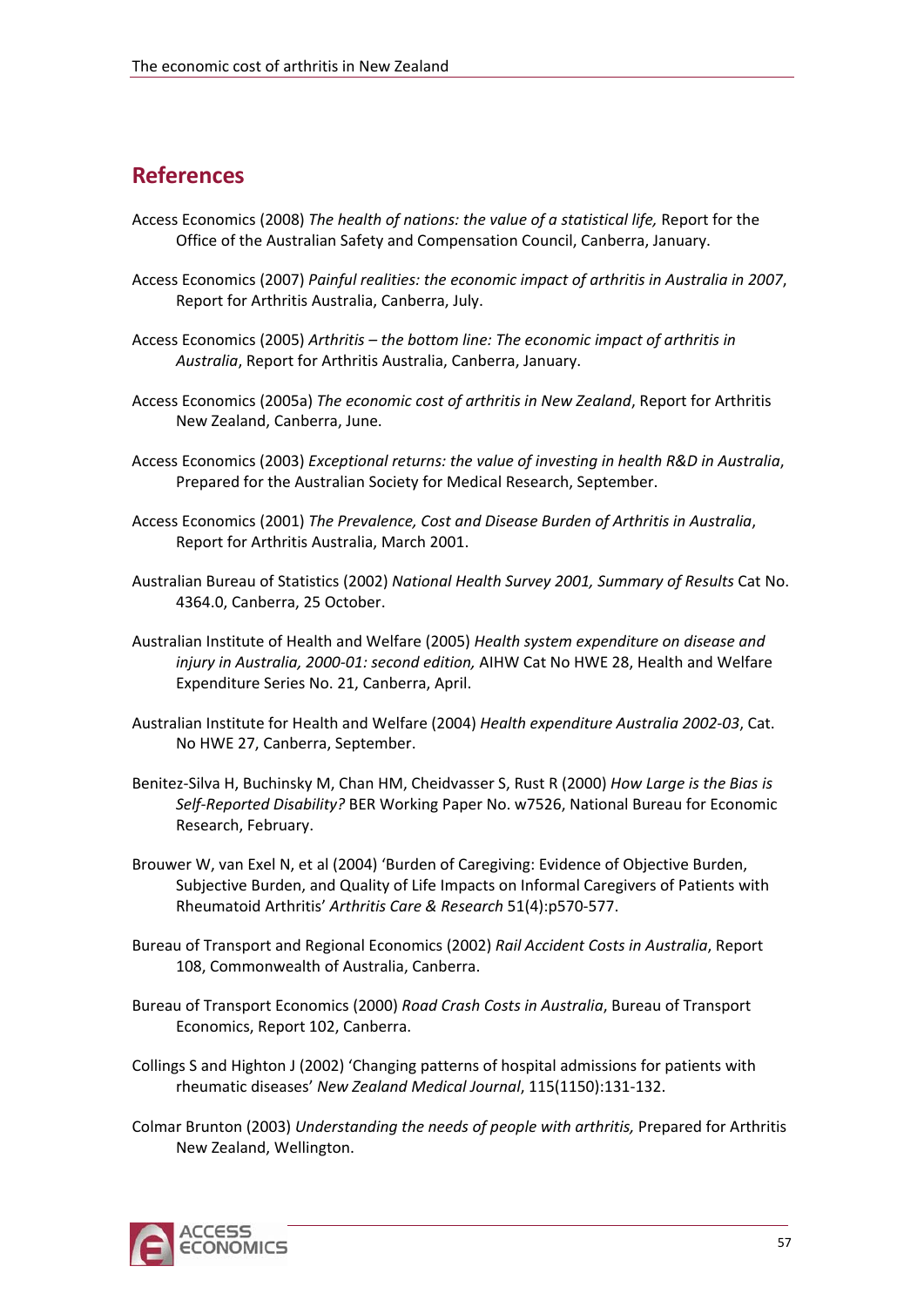- Cutler DM and Richardson E (1998) The Value of Health: 1970‐1990, JCPR Working Paper 28, prepared for the AEA session on 'What we get for health care spending' downloadable from [www.jcpr.org/wpfiles/value.pdf](http://www.jcpr.org/wpfiles/value.pdf)
- Department of Health and Ageing (2003) *Returns on investment in public health: An epidemiological and economic analysis*, Report to the Australian Department of Health and Ageing by Applied Economics.
- Diewert WE and DA Lawrence (1996) 'The Deadweight Costs of Taxation', *Canadian Journal of Economics* 29:S658‐S673.
- Diewert WE and DA Lawrence (1995) 'The Excess Burden of Taxation in New Zealand', *Agenda* 2(1):27‐34.
- Diewert WE and DA Lawrence (1994) *The Marginal Costs of Taxation in New Zealand, Report,* Report prepared by Swan Consultants (Canberra) Pty Ltd for the New Zealand Business Round Table.
- District Health Boards of New Zealand (2003) *WIES8C Methodology and Casemix Purchase Unit Allocation recommended for the 2003/2004 Financial Year: Frozen Specification for implementation on NMDS*, SFG Cost Weights Project Group, District Health Boards of New Zealand and New Zealand Health Information Service, 12 March 2003, downloaded from [www.nzhis.govt.nz/documentation/wies/index.html](http://www.nzhis.govt.nz/documentation/wies/index.html)
- Doran MF, Pond GR, Crowson CS, O'Fallon WM, Gabriel SE (2002) 'Trends in incidence and mortality in rheumatoid arthritis in Rochester, Minnesota, over a 40‐year period' *Arthritis and rheumatism* 46(3):625‐31.
- Duthie J, Fahmy P, Halstead M, Highton R, Kandath D, Rogers J, Sizemore K (2004) *Assessing the burden of arthritis in New Zealand: a feasibility study,* Trainee Intern Health Care Evaluation Project, Department of Preventive and Social Medicine, Otago Medical School, January.
- Fontaine K (2002) 'Prevalence of Arthritis: Summary' *Journal of Rheumatology* 29: pp1981‐ 1988.
- France NC, Francis GA, Lawrence SR (2003) 'The costs of New Zealand pathology' *Health Policy* May;64(2):131‐41
- Gibson T, Waterworth R, Harfield P, et al (1984) 'Hyperuricaemia, gout and kidney function in New Zealand Maori men.' *Br J Rheumatol* 23:276–82.
- Gill T, Taylor A, Chittleborough C, Dal Grande E (2003) 'Is there a relationship between obesity and chronic conditions? Using surveillance data over a 10‐year period' Population Research and Outcomes Studies Unit, South Australian Department of Human Services, Adelaide, see [www.dh.sa.gov.au/pehs/PROS/obesity](http://www.dh.sa.gov.au/pehs/PROS/obesity-chron-cond03.ppt)‐chron‐cond03.ppt
- Guria J, Jones–Lee M, Loomes G (1999) *The Value of Statistical Life and Injuries: Willingness to Pay/ Accept*, Land Transport Safety Authority, Wellington.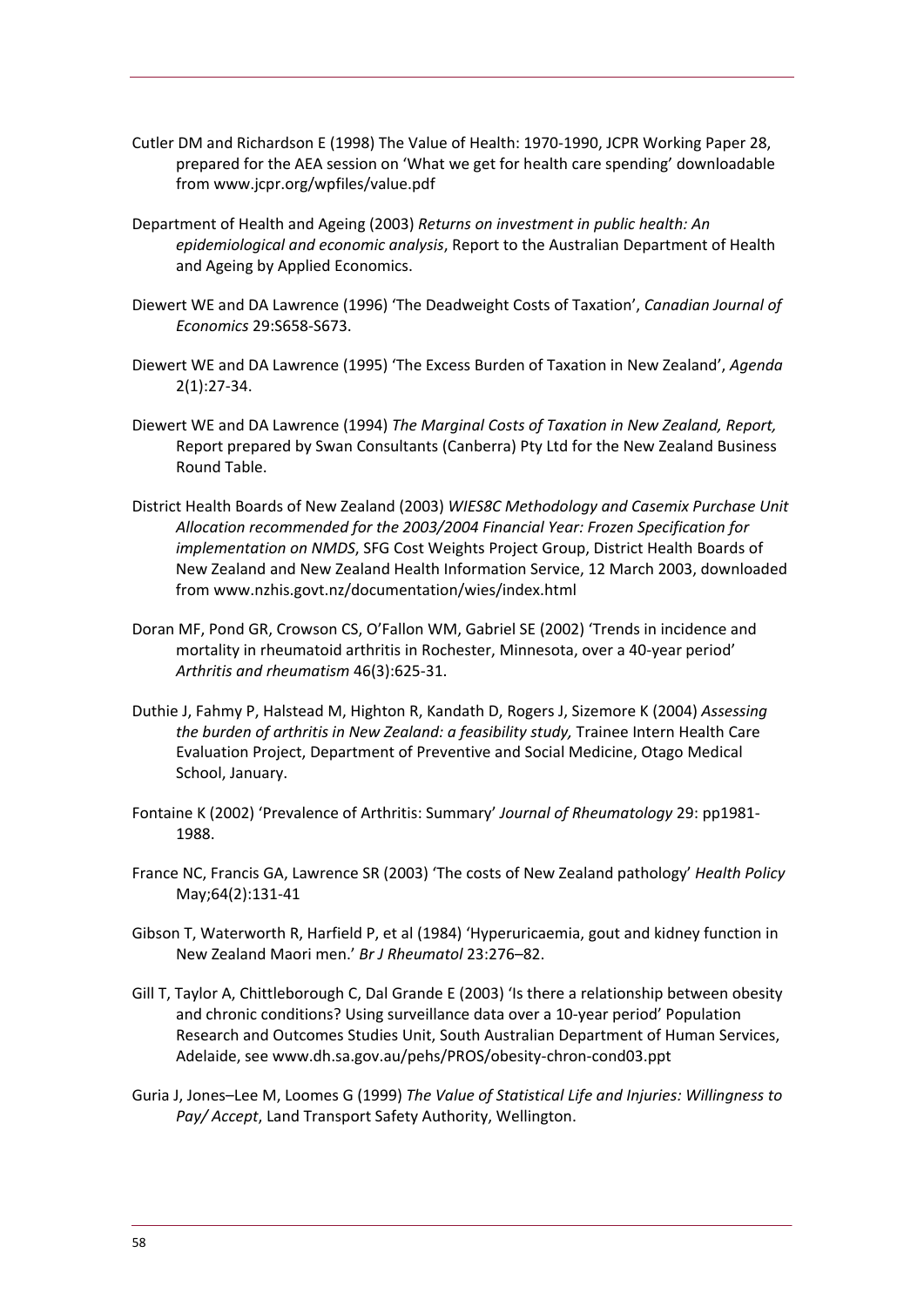- Hansen P, Scuffham PA (1995) 'The cost-effectiveness of compulsory bicycle helmets in New Zealand' *Australian Journal of Public Health*, 19: 450–454.
- Harrison A (2004) 'Provision of rheumatology services in New Zealand' *The New Zealand Medical Journal* 117(1192)
- Health Workforce Advisory Committee (2003) The New Zealand Health Workforce Future Directions – Recommendations to the Minister of Health 2003, Wellington, August available on [http://www.hwac.govt.nz](http://www.hwac.govt.nz/)
- Klemp P, Stansfield SA, Castle B, Robertson MC (1997) 'Gout is on the increase in New Zealand' *Annals of the rheumatic diseases* 56:22‐26.
- Kniesner TJ and Leeth JD (1991) 'Compensating wage differentials for fatal injury risk in Australia, Japan and the United States' *Journal of Risk and Uncertainty* 4(1), 75‐90.
- Leung J, Guria J (2006) 'Value of statistical life: Adults versus children' *Accident Analysis and Prevention*, 38: 1208‐1217.
- Malcolm LA (2004) 'How general practice is funded in New Zealand' *Medical Journal of Australia*; 181 (2): 106‐107
- Mathers C, Vos T, Stevenson C (1999) *The burden of disease and injury in Australia*, AIHW, Cat No PHE 17, Canberra.
- McKeown PC and Woodfield AE (1995) 'The welfare cost of taxation in New Zealand following major welfare reforms' *New Zealand Economic Papers* Vol 29(1):41‐62.
- McNee W (2005) 'Checks and balances the main priority for Pharmac' *New Zealand Herald*, 7 March.
- Medical Council of New Zealand (2005) *The New Zealand Medical Workforce in 2003,* Workforce analysis 17 May, available at [http://www.mcnz.org.nz/portals/1/publications/workforce\\_2003%20.pdf](http://www.mcnz.org.nz/portals/1/publications/workforce_2003 .pdf)
- Miller P, Mulvey C, Norris K (1997) 'Compensating differentials for risk of death in Australia' *Economic Record* 73(223), 363‐372.
- Miller TR (2000) 'Variations between Countries in Values of Statistical Life' *Journal of Transport Economics and Policy*, 34:169‐188.
- Miller TR, Guria J (1991) *The Value of Statistical Life in New Zealand*, Market Research on Road Safety. Land Transport Division, Ministry of Transport, Wellington.
- Ministry of Health (2008) *A Portrait of Health: Key results of the 2006‐07 New Zealand Health Survey*, Wellington, June.
- Ministry of Health (2004a) *A Portrait of Health: Key results of the 2002/03 New Zealand Health Survey,* Public Health Intelligence Occasional Bulletin No 21, Wellington, August.

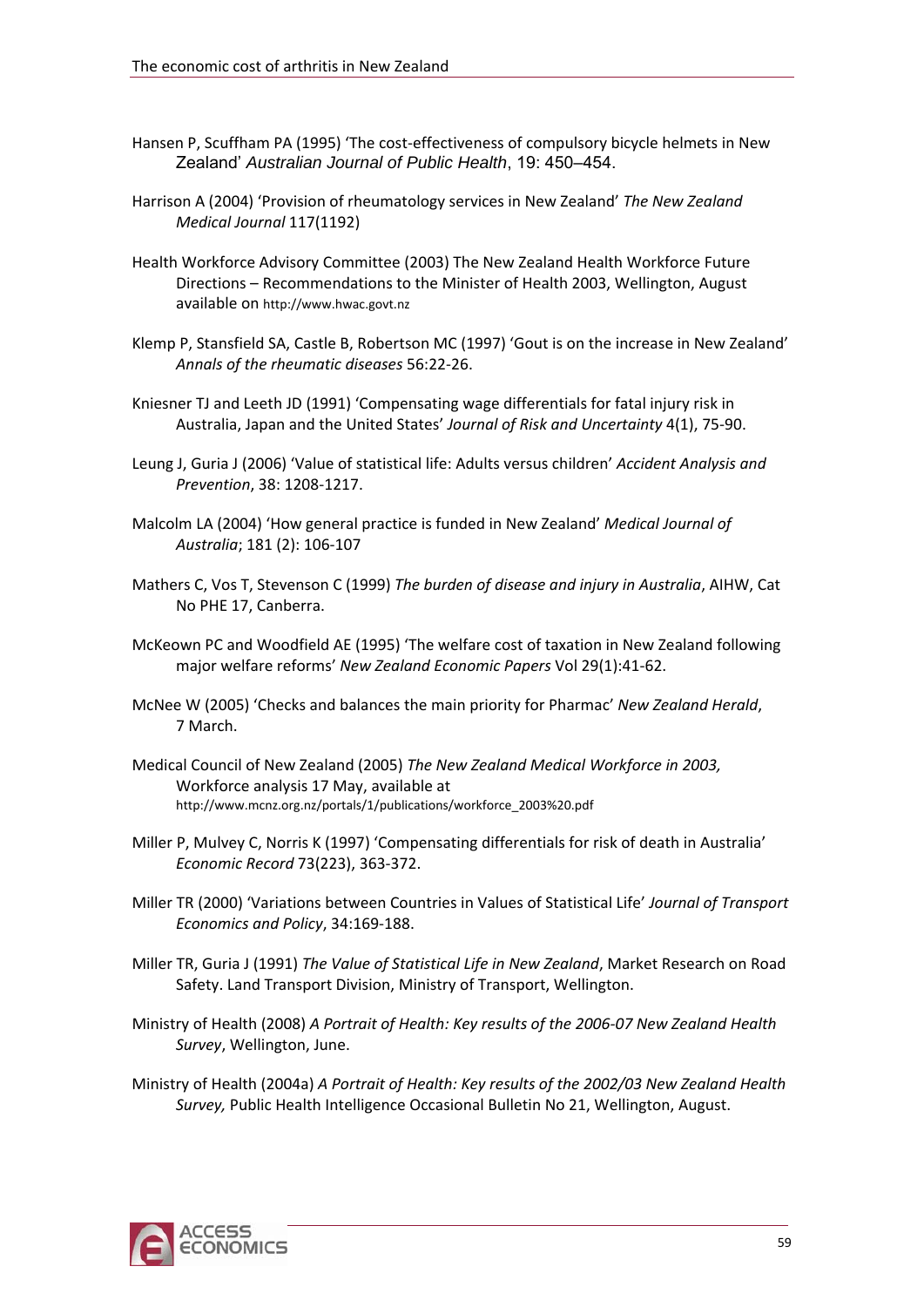- Ministry of Health (2004b) *Tracking the Obesity Epidemic: New Zealand 1977‐2003*, Public Health Intelligence Occasional Bulletin No 24, Wellington, December.
- Ministry of Health (2001) *The burden of disease and injury in New Zealand,* Public Health Occasional Bulletin No 1, Wellington.
- Ministry of Social Development (2005) *Growth in numbers of Sickness and Invalids Benefit recipients 1993‐2003 – Cohort Analysis Technical Report,* May.
- Ministry of Social Development (2004) *Annual Report 2003‐04,* June.
- Murphy KM and Topel R (1999) *The Economic Value of Medical Research,* University of Chicago Business School.
- Murray C & Lopez A (1996) *The Global Burden of Disease: a comprehensive assessment of mortality & disability from diseases, injuries & risk factors in 1990 & projected to 2020*, Volume 1, Global Burden of Disease & Injury Series, Harvard: Harvard School of Public Health.
- Murray C, Lopez A, Mathers C, Stein C (2001) *The Global Burden of Disease 2000 Project: aims, methods and data sources*, Discussion Policy Paper No. 36, WHO, November.
- New Zealand Treasury (2005) *Budget Economic and Fiscal Update 2005,* Wellington, May.
- Nordhaus W (1999) *The Health of Nations: The Contribution of Improved Health to Living Standards*, research papers presented at a conference sponsored by Lasker/Funding First, December, Department of Economics, Yale University, downloaded 2 April 2003 from [www.laskerfoundation.org/reports/pdf/healthofnations.pdf](http://www.laskerfoundation.org/reports/pdf/healthofnations.pdf)
- Oregon Department of Human Services (2004) *Arthritis in Oregon, 2002 Data Report,* DHS Health Services Health Promotion & Chronic Disease Prevention Programme, July, see [www.dhs.state.or.us/publichealth/arthritis/rpt2002/rpt2002.pdf](http://www.dhs.state.or.us/publichealth/arthritis/rpt2002/rpt2002.pdf)
- Organization for Economic Cooperation and Development (2005) *OECD Factbook 2005: Economic, Environmental and Social Statistics – Prices*, downloadable from the 'Tables: Purchasing Power Parities' link from [http://juno.sourceoecd.org/vl=1147930/cl=37/nw=1/rpsv/factbook/04](http://juno.sourceoecd.org/vl=1147930/cl=37/nw=1/rpsv/factbook/04-02-02.htm)‐02‐02.htm
- Organization for Economic Cooperation and Development (2004) *OECD Health Data 2004* 3rd edition, September, *Online* version is downloadable from [http://www.oecd.org/document/16/0,2340,en\\_2649\\_34629\\_2085200\\_1\\_1\\_1\\_1,00.htm](http://www.oecd.org/document/16/0,2340,en_2649_34629_2085200_1_1_1_1,00.html) [l](http://www.oecd.org/document/16/0,2340,en_2649_34629_2085200_1_1_1_1,00.html)

Physiotherapy Board of New Zealand (2004) *Annual Report 2003*, August.

- Productivity Commission (2003) '*Evaluation of the Pharmaceutical Industry Investment Program*' Research Report, AusInfo, Canberra.
- Schelling TC (1968) 'The life you save may be your own' in SB Chase (ed) *Problems in public expenditure and analysis,* Brookings Institution, Washington DC, p127‐162.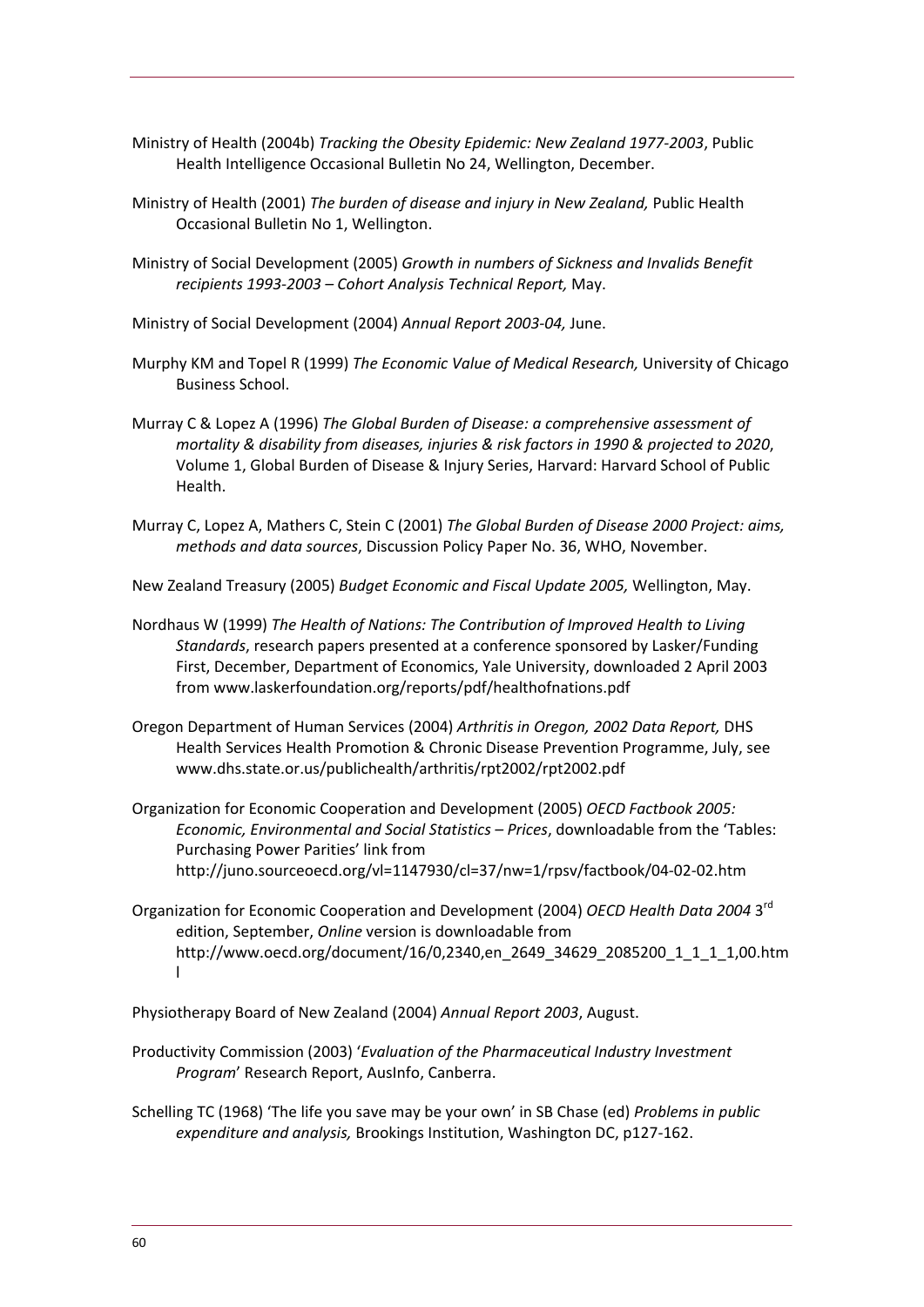- Silman AJ (2002) 'The changing face of rheumatoid arthritis: Why the decline in incidence?' *Arthritis and rheumatism* 46(3):579‐81.
- Smelser CD, Stoffey RD, Gentili A (2002) 'Gout' *Emedicine Journal,* available from [www.emedicine.com/radio/topic313.htm](http://www.emedicine.com/radio/topic313.htm).
- Statistics New Zealand (2005a) *Quarterly Employment Survey (March 2005 Quarter)*, Wellington, 6 May.
- Statistics New Zealand (2005b) *Household Labour Force Survey (March 2005 Quarter)*, Wellington, 12 May.
- Statistics New Zealand (2004a) *National Population Estimates (June 2004 quarter)*, Wellington, 28 July.
- Statistics New Zealand (2004b) *Mäori Population Estimates (at 30 June 2004)*, Wellington, see [http://www.stats.govt.nz/tables/Mäori](http://www.stats.govt.nz/tables/Maori-popn-est-tables.htm)‐popn‐est‐tables.htm
- Statistics New Zealand (2004c) *National Population Projections (2004(base) ‐ 2051)*, Wellington, 16 December.
- Statistics New Zealand (2003) *National Mäori Population Projections (2001(base) ‐ 2021)*, Wellington, 15 May.
- Statistics New Zealand (2002) *Disability counts, 2001,* Wellington.
- Taylor W, Smeets L, Hall J, McPherson K (2004) 'The burden of rheumatic disorders in general practice: consultation rates for rheumatic disease and the relationship to age, ethnicity, and small‐area deprivation' *New Zealand Medical Journal,* 117(1203).
- Vermont Department of Health (1999) 'Chronic disease in Vermont: Arthritis' *Disease Control Bulletin*, Vol 1:3, available on [www.state.vt.us/health/\\_hs/epidemiology/arthritis/arthritis1.htm](http://www.state.vt.us/health/_hs/epidemiology/arthritis/arthritis1.htm)
- Viscusi and Aldy (2002) 'The value of a statistical life: a critical review of market estimates throughout the world' *Discussion Paper No. 392*, Harvard Law School, Cambridge MA, November, downloadable from [www.law.harvard.edu/programs/olin\\_center/](http://www.law.harvard.edu/programs/olin_center/)
- Viscusi WK (1993) 'The value of risks to life and health' *Journal of Economic Literature*, 13:1912‐46.
- Walsh J and Chappell P (1999) *Cost of Disability Survey Stages 2 and 3 ‐ Demonstration of Relationship: Severity of Disability v Cost*, Department of Family and Community Services, AGPS, Canberra.

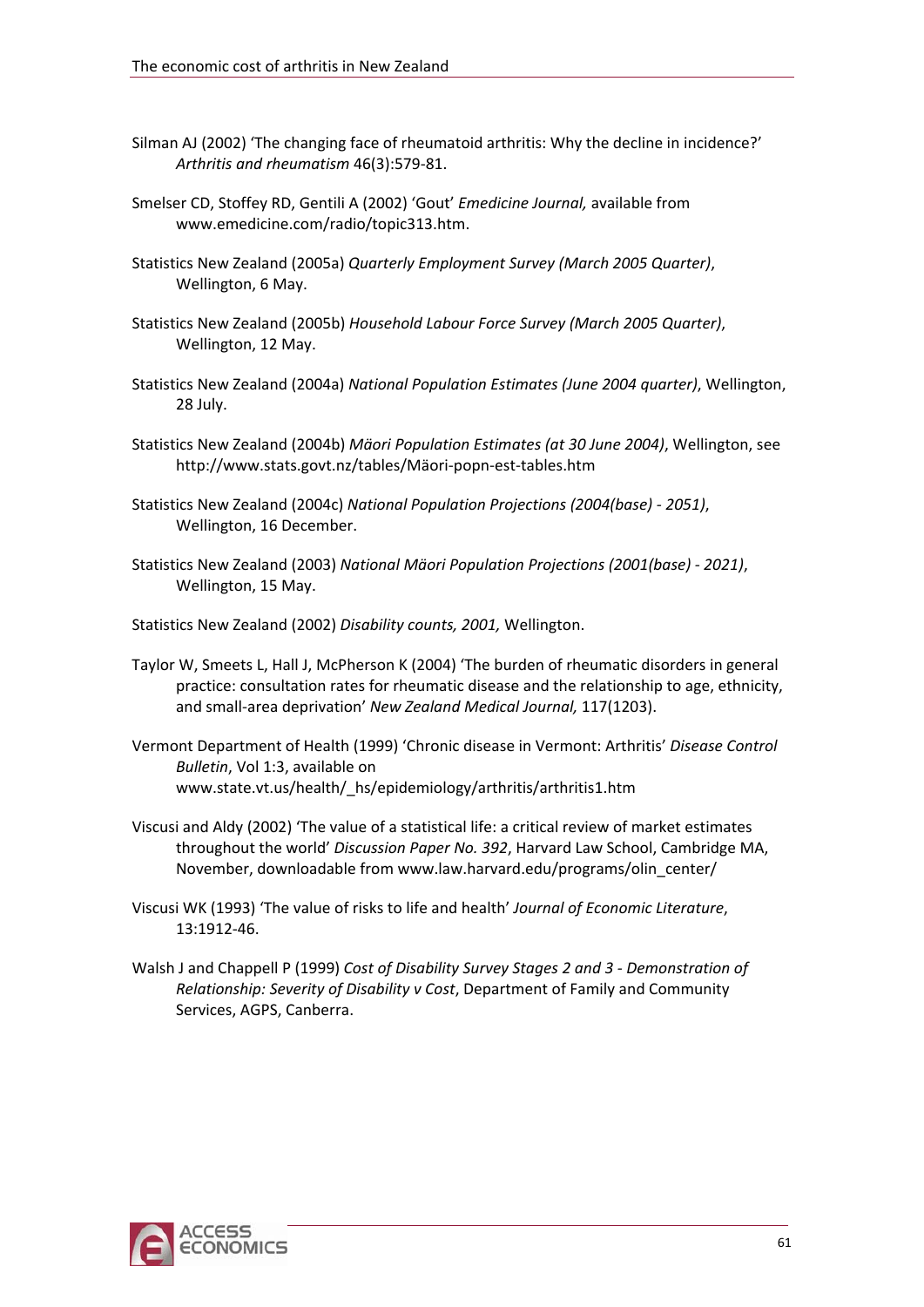# **Appendix A: NZHS prevalence data**

|                                        | 15-24       | 25-34                                             | 35-44       | 45-54         | 55-64                                       | 65-74                                             | 75+                     | ⊺otal                 |
|----------------------------------------|-------------|---------------------------------------------------|-------------|---------------|---------------------------------------------|---------------------------------------------------|-------------------------|-----------------------|
| Has ever been diagnosed with arthritis |             |                                                   |             |               |                                             |                                                   |                         |                       |
| Men                                    | $0.7(0.2 -$ | $1.6(0.8 -$                                       | $7.4(5.4 -$ | $15.7(12.4 -$ | 25.0 (21.5 - 32.4 (28.2 - 1                 |                                                   | 37.5 (32.9 13.0 (12.2)  |                       |
| Women                                  | $1.6(0.6 -$ | $4.5(2.6 -$                                       | $4.9(3.4 -$ | 15.7 (12.9 -  | $28.1(25.0 -$                               | $46.2(42.3 -$                                     |                         | 53.7 (49.1 16.3 (15.4 |
| Total                                  | $1.1(0.6 -$ | $3.1(2.1 -$                                       | $6.1(4.8 -$ | $15.7(13.4 -$ | 26.6 (24.4 -                                | 39.5 (36.7 - 46.8 (43.2 14.8 (14.2)               |                         |                       |
|                                        |             |                                                   |             |               | Has ever been diagnosed with osteoarthritis |                                                   |                         |                       |
| Men                                    | N/A         | $0.5(0.1 -$                                       | $2.0(1.2 -$ | $8.0(5.7 -$   | $11.4(8.5 -$                                | $20.2(16.6 -$                                     | $22.0(18.0)$ 6.5 (5.7 - |                       |
| Women                                  | $0.0(0.0 -$ | $1.5(0.7 -$                                       | $1.6(0.9 -$ | $8.4(6.3 -$   | 18.9 (16.2 -                                | $31.1(27.0 -$                                     | 40.5 (36.0 10.1 (9.3 -  |                       |
| Total                                  | $0.0(0.0 -$ | $1.0(0.5 -$                                       | $1.8(1.2 -$ | $8.2(6.6 -$   |                                             | 15.2 (13.3 - 25.8 (23.3 - 32.6 (29.4   8.4 (7.9 - |                         |                       |
|                                        |             | Has ever been diagnosed with rheumatoid arthritis |             |               |                                             |                                                   |                         |                       |
| Men                                    | $0.4(0.0 -$ | $0.5(0.1 -$                                       | $1.7(0.8 -$ | $2.2(1.1 -$   | $5.1(3.5 -$                                 | $6.7(4.4 -$                                       | $9.5(6.7 -$             | $2.7(2.2 -$           |
| Women                                  | $1.3(0.5 -$ | $2.2(1.2 -$                                       | $2.2(1.1 -$ | $5.1(3.4 -$   | $6.8(4.7 -$                                 | $9.4(6.5 -$                                       | $9.0(6.5 -$             | $4.3(3.6 -$           |
| Total                                  | $0.8(0.4 -$ | $1.4(0.8 -$                                       | $1.9(1.2 -$ | $3.7(2.6 -$   | $6.0(4.5 -$                                 | $8.1(6.2 -$                                       | $9.2(7.3 -$             | $3.5(3.1 -$           |

#### **Table A.1: NZ prevalence of all arthritis, OA and RA, by age & gender, 2006‐07**

Source: [http://www.moh.govt.nz/moh.nsf/pagesmh/7601/\\$File/arthritis](http://www.moh.govt.nz/moh.nsf/pagesmh/7601/$File/arthritis-ch3.pdf)‐ch3.pdf and associated spreadsheets.

#### **Table A.2: NZ prevalence of all arthritis, OA and RA, by gender & race, 2006‐07**

|                                        | Maori                                  | Non-                     | <b>Pacific</b> | Non-                                              | <b>Asian</b>             | Non-                   |  |  |  |
|----------------------------------------|----------------------------------------|--------------------------|----------------|---------------------------------------------------|--------------------------|------------------------|--|--|--|
| Has ever been diagnosed with arthritis |                                        |                          |                |                                                   |                          |                        |  |  |  |
| Men                                    | 13.8 (11.1<br>$\overline{\phantom{a}}$ | 10.7 (9.9 -              | $9.4(6.1 -$    | $10.9(10.1 -$                                     | $6.3(4.4 -$              | $11.2(10.4 -$          |  |  |  |
| Women                                  | 13.6 (11.8 -                           | $\overline{13.1(12.1-)}$ | $10.3(7.8 -$   | 13.3 (12.4 -                                      | $\overline{10.1}$ (7.5 - | $13.5(12.5 -$          |  |  |  |
| Total                                  | 13.7 (12.0 -                           | $11.9(11.4 -$            | $9.9(7.9 -$    | $12.1(11.6 -$                                     | $8.3(6.7 -$              | $12.4(11.8 -$          |  |  |  |
|                                        |                                        |                          |                | Has ever been diagnosed with osteoarthritis       |                          |                        |  |  |  |
| Men                                    | $6.4(3.9 -$                            | $5.3(4.6 -$              | $2.3(0.9 -$    | $5.4(4.7 -$                                       | $1.0(0.5 -$              | $\overline{5.5(4.9-)}$ |  |  |  |
| Women                                  | $6.6(5.3 -$                            | $7.8(7.1 -$              | $3.9(2.2 -$    | $7.9(7.2 -$                                       | $4.8(2.8 -$              | $8.0(7.3 -$            |  |  |  |
| Total                                  | $6.5(5.0 -$                            | $6.6(6.2 -$              | $3.2(1.9 -$    | $6.7(6.3 -$                                       | $3.0(1.9 -$              | $6.8(6.4 -$            |  |  |  |
|                                        |                                        |                          |                | Has ever been diagnosed with rheumatoid arthritis |                          |                        |  |  |  |
| Men                                    | $2.6(1.5 -$                            | $2.2(1.8 -$              | $2.5(1.0 -$    | $2.3(1.8 -$                                       | $2.1(0.9 -$              | $2.3(1.8 -$            |  |  |  |
| Women                                  | $4.7(3.4 -$                            | $3.6(3.0 -$              | $3.3(1.4 -$    | $3.7(3.1 -$                                       | $3.4(1.9 -$              | $3.8(3.1 -$            |  |  |  |
| Total                                  | $\overline{3.7}$ (2.8 -                | $2.9(2.5 -$              | $2.9(1.6 -$    | $3.0(2.6 -$                                       | $2.8(\overline{1.7} -$   | $3.1(2.6 -$            |  |  |  |

Source: [http://www.moh.govt.nz/moh.nsf/pagesmh/7601/\\$File/arthritis](http://www.moh.govt.nz/moh.nsf/pagesmh/7601/$File/arthritis-ch3.pdf)‐ch3.pdf and associated spreadsheets.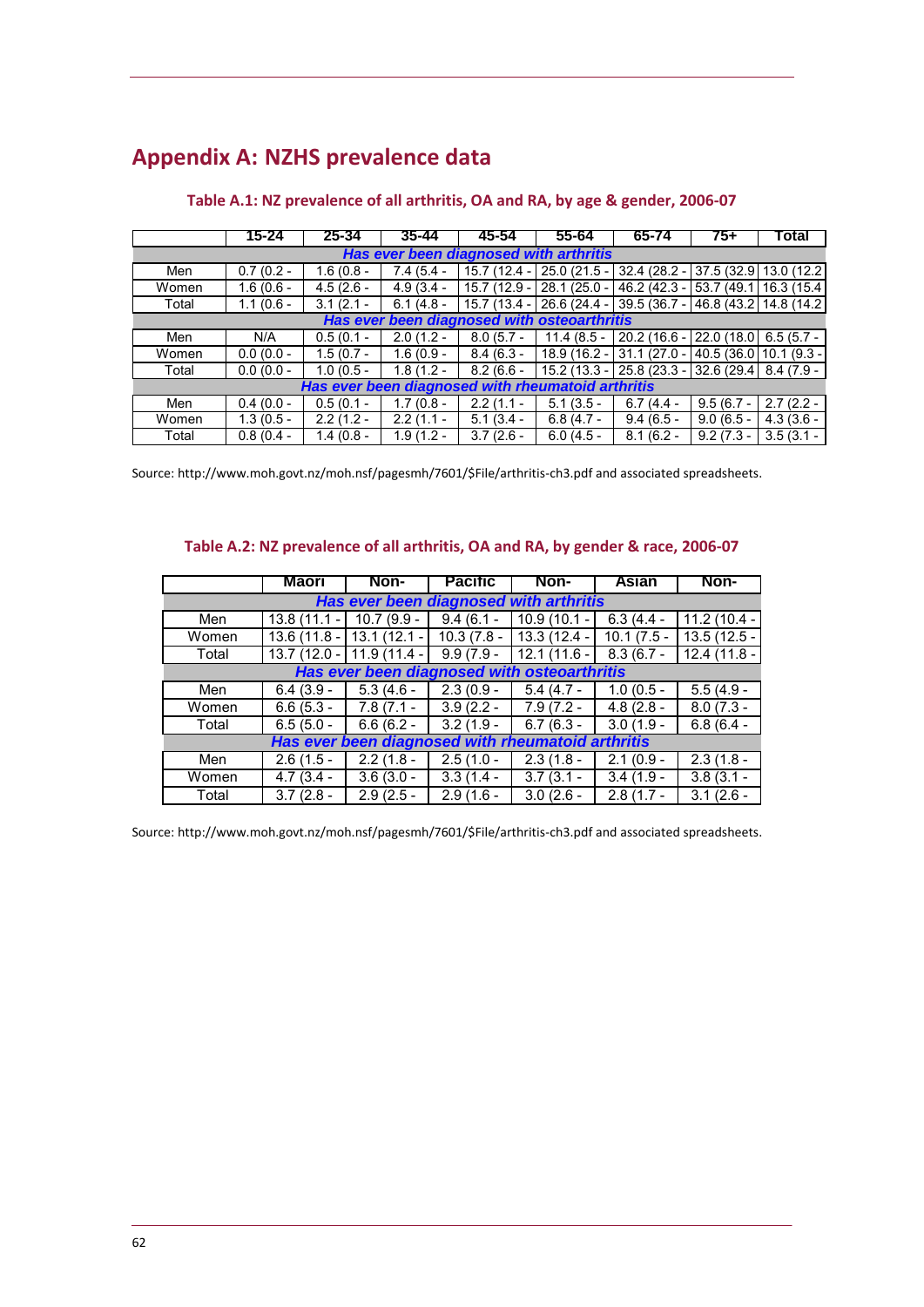## **Appendix B: Survey questions from the NZHS**

- Have you ever been told by a doctor you have arthritis? Please include gout, lupus and 1.28 psoriatic arthritis. [Circle one]
	- 1 Yes
	- c, No GO TO 1.34 .K Don't know
	- .R Refused
- 1.29 What kind of arthritis was that? One answer only (If respondent answers more than one kind, say: Which affects you most?) [Circle one only]
	- 1 Rheumatoid
	- Osteoarthritis 2
	- 77 Other [specify]
	- Don't know к
	- .R Refused

#### [Showcard 1.30]

- 1.30 Looking at Card 1.30, which joints were affected first? [Circle one]
	- Small joints like fingers or hands 1
	- 2 Large joints like knees or hips
	- .K Don't know
	- .R Refused
- 1.31 How old were you when you were first told by a doctor that you had arthritis? [Record age or circle appropriate answer]

#### **C** If from birth record 0

- 
- $\overline{\mathsf{R}}$ Refused
- .K Don't know

#### 1.32 What treatments do you now have for arthritis? [Circle all mentioned]

- No treatment 1
- Medicines, tablets, or pills 2
- 3 Exercise or physiotherapy
- Δ Injections
- 77 Other [specify]
- .K Don't know
- .R Refused

1.33 Have you ever had an operation or surgery because of your arthritis? [Circle one]

- 1 Yes
- 5 No
- .K Don't know
- .R Refused

Source: [http://www.moh.govt.nz/moh.nsf/pagesmh/7683/\\$File/nzhs](http://www.moh.govt.nz/moh.nsf/pagesmh/7683/$File/nzhs-adult-questionnaire-may08.pdf)‐adult‐questionnaire‐may08.pdf. Note the child questionnaire is at: [http://www.moh.govt.nz/moh.nsf/pagesmh/7683/\\$File/nzhs](http://www.moh.govt.nz/moh.nsf/pagesmh/7683/$File/nzhs-child-questionnaire-may08.pdf)-child-questionnaire[may08.pdf](http://www.moh.govt.nz/moh.nsf/pagesmh/7683/$File/nzhs-child-questionnaire-may08.pdf), but does not include questions on arthritis due to low prevalence in children.

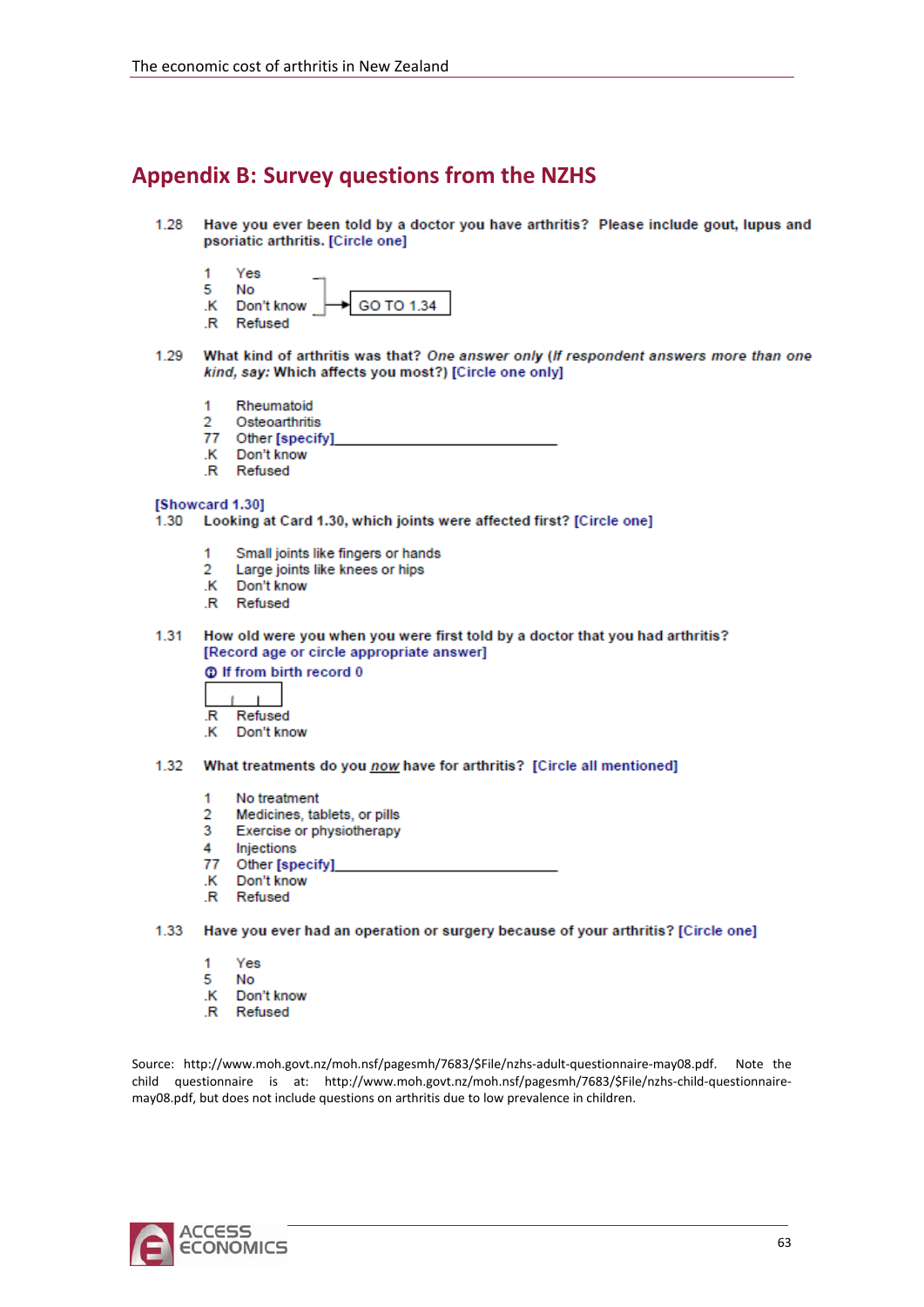## <span id="page-67-0"></span>**Appendix C: – RNZCGPRU pharmaceutical and pathology data**

[Table](#page-67-0) C.1 presents the number of prescriptions and average daily dose for arthritis consultations and the corresponding number of prescriptions and average daily dose of these drugs in the general population, from the RNZCGPRU data purchase. [Table](#page-72-0) C.2 presents the number of laboratory referrals for arthritis consultations and the corresponding number of referrals for these tests in the general population.

|                                    | <b>Number</b>    |                | % Total     |         | <b>Average daily dose</b> |                   |
|------------------------------------|------------------|----------------|-------------|---------|---------------------------|-------------------|
|                                    |                  | <b>Total</b>   |             | % Total |                           | <b>Total</b>      |
| Drug name                          | <b>Arthritis</b> | $(N-n)$        | % Arthritis | $(N-n)$ | <b>Arthritis</b>          | $(N-n)$           |
| Acitretin                          | $1\,$            | $\mathbf 0$    | 0.02        | 0.00    | 25mg                      |                   |
| alendronate                        | 11               | 535            | 0.27        | 0.17    | 10 <sub>mg</sub>          | 39mg              |
| Alfacalcidol                       | $1\,$            | $\overline{7}$ | 0.02        | 0.00    |                           | 0.25mg            |
| Alginic Acid                       | 3                | 200            | 0.07        | 0.06    | 3000mg                    | 2250mg            |
| Allopurinol                        | 21               | 1791           | 0.51        | 0.58    | 240 <sub>mg</sub>         | 208 <sub>mg</sub> |
| Amiloride with Hydrochlorothiazide | 13               | 582            | 0.32        | 0.19    | 5 <sub>mg</sub>           | 6.6mg             |
| amiodarone                         | 4                | 340            | 0.10        | 0.11    | 200 <sub>mg</sub>         | 190 <sub>mg</sub> |
| Amitriptyline                      | 66               | 2234           | 1.61        | 0.72    | 30 <sub>mg</sub>          | 28mg              |
| Amlodipine                         | $\mathbf{1}$     | 93             | 0.02        | 0.03    |                           | 8 <sub>mg</sub>   |
| Amoxycillin                        | 25               | 24861          | 0.61        | 8.03    | 1966 <sub>mg</sub>        | 1652mg            |
| Apomorphine                        | $\mathbf{1}$     | 21             | 0.02        | 0.01    |                           | 2.25mg            |
| aqueous cream                      | 15               | 1662           | 0.37        | 0.54    | topical                   | topical           |
| Ascorbic Acid                      | 3                | 85             | 0.07        | 0.03    | 400 <sub>mg</sub>         | 207 <sub>mg</sub> |
| Aspirin                            | 83               | 7994           | 2.03        | 2.58    | 336mg                     | 174 <sub>mg</sub> |
| Atenolol                           | 21               | 2917           | 0.51        | 0.94    | 67 <sub>mg</sub>          | 65 <sub>mg</sub>  |
| Atorvastatin                       | 15               | 2263           | 0.37        | 0.73    | 27 <sub>mg</sub>          | 26mg              |
| <b>Azatadine Maleate</b>           | $\mathbf 1$      | 45             | 0.02        | 0.01    | 1 <sub>mg</sub>           | 1.5mg             |
| Azathioprine                       | 5                | 74             | 0.12        | 0.02    | 95 <sub>mg</sub>          | 113 <sub>mg</sub> |
| Baclofen                           | $\overline{2}$   | 50             | 0.05        | 0.02    | 120mg                     | 39 <sub>mg</sub>  |
| Beclomethasone Dipropionate        | 18               | 3229           | 0.44        | 1.04    | 260 <sub>mcg</sub>        | 322mcg            |
| Bendrofluazide                     | 40               | 4692           | 0.98        | 1.52    | 3 <sub>mg</sub>           | 2.7 <sub>mg</sub> |
| <b>Benztropine Mesylate</b>        | $\overline{2}$   | 40             | 0.05        | 0.01    |                           | 2.7mg             |
| Betahistine                        | $\mathbf{1}$     | 54             | 0.02        | 0.02    | 16mg                      | 19 <sub>mg</sub>  |
| Betamethasone                      | 14               | 1474           | 0.34        | 0.48    |                           |                   |
| Bezafibrate                        | 13               | 1535           | 0.32        | 0.50    | 400 <sub>mg</sub>         | 402mg             |
| Bisacodyl                          | $\mathbf 1$      | 196            | 0.02        | 0.06    | 10 <sub>mg</sub>          | 9.3mg             |
| Budesonide                         | 18               | 3506           | 0.44        | 1.13    | 420mcg                    | 460mcg            |
| Bumetanide                         | $\mathbf{1}$     | 106            | 0.02        | 0.03    | 1 <sub>mg</sub>           | 1.2mg             |
| Calcipotriol                       | $1\,$            | 218            | 0.02        | 0.07    |                           |                   |
| Calcitriol                         | 28               | 447            | 0.68        | 0.14    | $0.4$ mcg                 | $0.5$ mcg         |
| Calcium Carbonate                  | 61               | 1458           | 1.49        | 0.47    | 1.8 <sub>g</sub>          | 1.8 <sub>g</sub>  |
| Calcium Lactate-Gluconate          | 5                | 229            | 0.12        | 0.07    | 1 <sub>g</sub>            | 1 <sub>mg</sub>   |
| Candesartan                        | 6                | 770            | 0.15        | 0.25    | 11 <sub>mg</sub>          | 24 <sub>mg</sub>  |
| Capsaicin                          | $\mathbf 1$      | 14             | 0.02        | 0.00    |                           |                   |
| Captopril                          | $\mathbf 1$      | 45             | 0.02        | 0.01    |                           | 70.5mg            |
| Carbamazepine                      | 4                | 387            | 0.10        | 0.12    | 400mg                     | 500 <sub>mg</sub> |
| Cefaclor Monohydrate               | 3                | 2012           | 0.07        | 0.65    | 1000mg                    | 952mg             |
| celecoxib                          | 87               | 769            | 2.13        | 0.25    | 213mg                     | 222mg             |
| Celiprolol                         | 15               | 887            | 0.37        | 0.29    | 250 <sub>mg</sub>         | 305mg             |
| Cetirizine Hydrochloride           | 5                | 1313           | 0.12        | 0.42    | 10 <sub>mg</sub>          | 10 <sub>mg</sub>  |
| Chloramphenicol                    | 5                | 2839           | 0.12        | 0.92    |                           | 3000mg            |
| chlordiazepoxide                   | $\overline{2}$   |                | 0.05        | 0.00    |                           |                   |
| chloroquine                        |                  |                | 0.02        | 0.00    |                           |                   |
|                                    | 1                | $\overline{7}$ |             |         | 400 <sub>mg</sub>         | 400 <sub>mg</sub> |
| Chlorpheniramine Maleate           | $\mathbf 1$      | 1849           | 0.02        | 0.60    |                           | 11mg              |

#### **Table C.1: Prescriptions, arthritis consultations vs total population**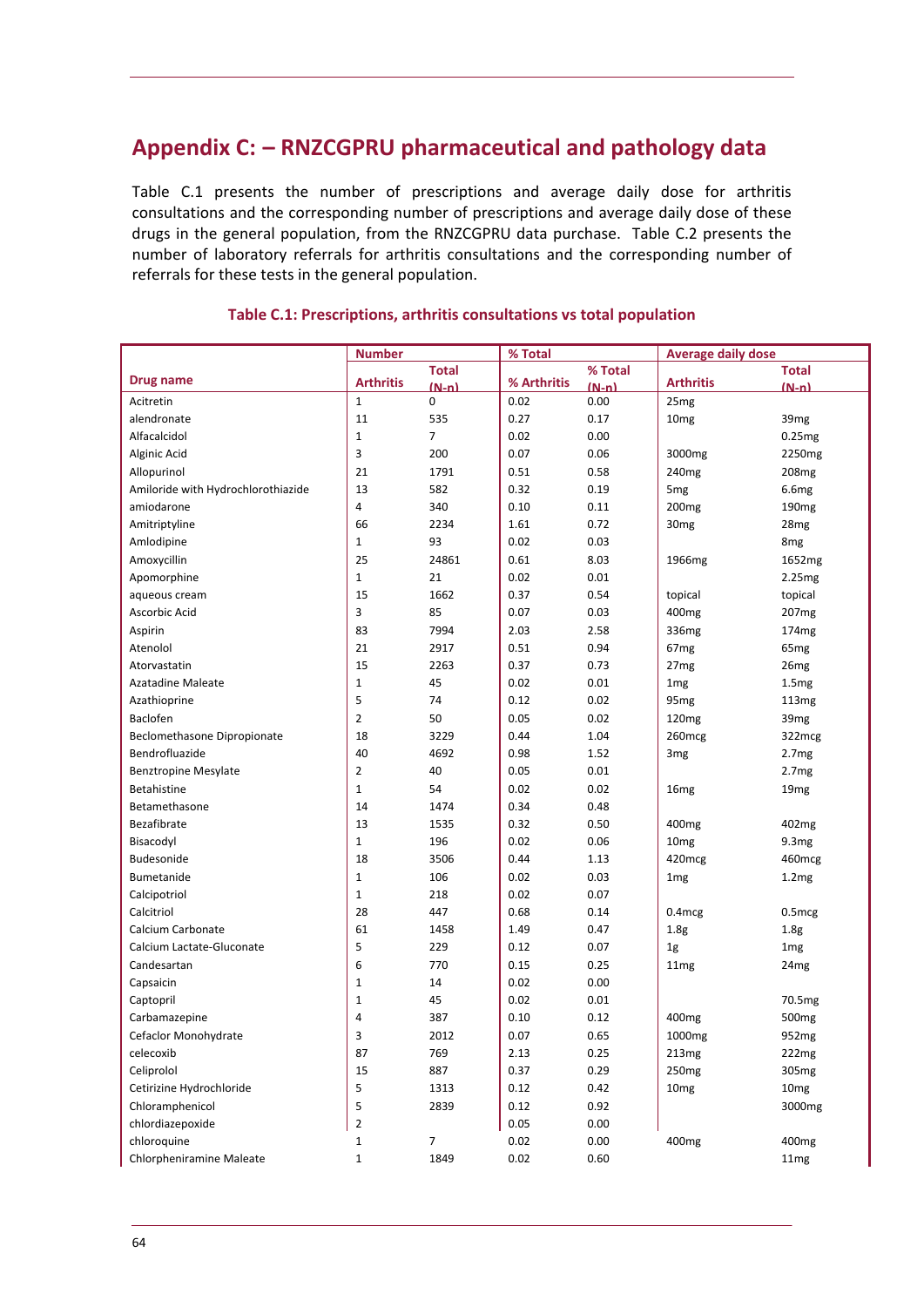|                                             | <b>Number</b>    |              | % Total      |              | <b>Average daily dose</b> |                            |
|---------------------------------------------|------------------|--------------|--------------|--------------|---------------------------|----------------------------|
|                                             |                  | <b>Total</b> |              | % Total      |                           | <b>Total</b>               |
| Drug name                                   | <b>Arthritis</b> | $(N-n)$      | % Arthritis  | $(N-n)$      | <b>Arthritis</b>          | $(N-n)$                    |
| Ciclopiroxolamine                           | $\overline{2}$   | 251          | 0.05         | 0.08         |                           |                            |
| Cilazapril                                  | 54               | 6994         | 1.32         | 2.26         | 4 <sub>mg</sub>           | 3.3mg                      |
| Cimetidine                                  | $1\,$            | 3            | 0.02         | 0.00         |                           | 800 <sub>mg</sub>          |
| ciprofloxacin                               | $\mathbf{1}$     | 117          | 0.02         | 0.04         | 1000 <sub>mg</sub>        | 1020mg                     |
| Citalopram                                  | 11               | 1469         | 0.27         | 0.47         | 23 <sub>mg</sub>          | 25mg                       |
| Clindamycin Phosphate                       | $\mathbf{1}$     | 218          | 0.02         | 0.07         |                           |                            |
| Clobetasol                                  | 7                | 871          | 0.17         | 0.28         |                           |                            |
| Clonazepam                                  | 13               | 691          | 0.32         | 0.22         | 1.5mg                     | 1.6mg                      |
| clonidine                                   | 5                | 182          | 0.12         | 0.06         | 133 <sub>mcg</sub>        | 69 <sub>mcg</sub>          |
| clotrimazole                                | 6                | 1192         | 0.15         | 0.38         | 40 <sub>mg</sub>          | 231mg                      |
| codeine                                     | 53               | 1312         | 1.29         | 0.42         | 93 <sub>mg</sub>          | 98.5mg                     |
| Colchicine                                  | 10               | 446          | 0.24         | 0.14         | 1.35mg                    | 1145mcg                    |
| Colecalciferol                              | 4                | 149          | 0.10         | 0.05         | 1.25mg                    | 1.25mg                     |
| Co-Trimoxazole                              | 6                | 2720         | 0.15         | 0.88         | 2400 <sub>mg</sub>        | 2500mg                     |
| Cyclizine Hydrochloride                     | $\mathbf{1}$     | 15           | 0.02         | 0.00         | 150 <sub>mg</sub>         | 144 <sub>mg</sub>          |
| Cyclopenthiazide                            | 11<br>5          | 453          | 0.27         | 0.15         | 0.5mg                     | 0.5mg                      |
| cyclosporin<br>Cyproheptadine Hydrochloride |                  | 35<br>39     | 0.12<br>0.02 | 0.01         |                           | 112mg                      |
|                                             | $\mathbf{1}$     |              |              | 0.01         | 8 <sub>mg</sub>           | 8 <sub>mg</sub>            |
| Dexamethasone                               | 7<br>141         | 1995         | 0.17<br>3.44 | 0.64         | 420 <sub>mg</sub>         | 27.5mg                     |
| Dextropropoxyphene wp*                      | 13               | 3130<br>1192 | 0.32         | 1.01<br>0.38 | 8 <sub>mg</sub>           | 429mg<br>8.6 <sub>mg</sub> |
| Diazepam<br>diclofenac sodium               | 392              | 10198        | 9.58         | 3.29         | 139mg                     | 140.5mg                    |
| Dicloxacillin                               | $\mathbf{1}$     | 49           | 0.02         | 0.02         | 2000 <sub>mg</sub>        | 1548mg                     |
| diethylpropion                              | $\mathbf{1}$     | 91           | 0.02         | 0.03         |                           | 77 <sub>mg</sub>           |
| Diflucortolone Valerate                     | 3                | 165          | 0.07         | 0.05         |                           | 150 <sub>mg</sub>          |
| Digoxin                                     | 4                | 1043         | 0.10         | 0.34         | 125 <sub>mcg</sub>        | 158 <sub>mcg</sub>         |
| Dihydrocodeine Tartrate                     | 25               | 381          | 0.61         | 0.12         | 152mg                     | 150 <sub>mg</sub>          |
| Diltiazem                                   | 19               | 1896         | 0.46         | 0.61         | 237 <sub>mg</sub>         | 195 <sub>mg</sub>          |
| Diphenoxylate Hydrochloride wp*             | $\overline{2}$   | 119          | 0.05         | 0.04         |                           | 4 <sub>mg</sub>            |
| Dipyridamole                                | 4                | 381          | 0.10         | 0.12         | 300 <sub>mg</sub>         | 286mg                      |
| disodium etidronate                         | $1\,$            | 47           | 0.02         | 0.02         | 400 <sub>mg</sub>         | 400 <sub>mg</sub>          |
| Docusate Sodium                             | 7                | 840          | 0.17         | 0.27         | 50 <sub>mg</sub>          | 164mg                      |
| Domperidone                                 | 3                | 162          | 0.07         | 0.05         | 47 <sub>mg</sub>          | 32mg                       |
| donepezil                                   | $\mathbf{1}$     | 15           | 0.02         | 0.00         | 5 <sub>mg</sub>           | 9 <sub>mg</sub>            |
| Dothiepin Hydrochloride                     | 13               | 429          | 0.32         | 0.14         | 71 <sub>mg</sub>          | 63 <sub>mg</sub>           |
| Doxazosin Mesylate                          | 11               | 1472         | 0.27         | 0.48         | 2.25 <sub>mg</sub>        | 4 <sub>mg</sub>            |
| doxepin Hydrochloride                       | 9                | 749          | 0.22         | 0.24         | 15mg                      | 42mg                       |
| doxycycline Hydrochloride                   | 10               | 4751         | 0.24         | 1.53         | 117 <sub>mg</sub>         | 130 <sub>mg</sub>          |
| ear drops                                   | $\mathbf{1}$     | 120          | 0.02         | 0.04         |                           |                            |
| Eformoterol fumarate                        | 6                | 932          | 0.15         | 0.30         | 24 <sub>mcg</sub>         | 15.7mcg                    |
| <b>Emulsifying Ointment BP</b>              | $\mathbf{1}$     | 426          | 0.02         | 0.14         |                           |                            |
| enalapril                                   | 3                | 615          | 0.07         | 0.20         | 20 <sub>mg</sub>          | 12.9mg                     |
| Erythromycin Ethyl Succinate                | $\overline{2}$   | 3568         | 0.05         | 1.15         | 1600 <sub>mg</sub>        | 1455 <sub>mg</sub>         |
| Ethinyloestradiol                           | 11               | 1692         | 0.27         | 0.55         | 258mcg                    | 37mcg                      |
| <b>Ethynodiol Diacetate</b>                 | 3                | 798          | 0.07         | 0.26         | 500 <sub>mcg</sub>        | 512mcg                     |
| Etidronate Disodium                         | 37               | 1049         | 0.90         | 0.34         | 400 <sub>mg</sub>         | 400 <sub>mg</sub>          |
| etofenamate                                 | 3                | 39           | 0.07         | 0.01         |                           |                            |
| etoricoxib                                  | 36               | 323          | 0.88         | 0.10         | 82.5mg                    | 92 <sub>mg</sub>           |
| eye drops                                   | 4                | 49           | 0.10         | 0.02         |                           |                            |
| Famotidine                                  | 5                | 199          | 0.12         | 0.06         | 80 <sub>mg</sub>          | 41 <sub>mg</sub>           |
| Felodipine                                  | 28               | 3265         | 0.68         | 1.05         | 5.3mg                     | 6 <sub>mg</sub>            |
| FERROUS sulphate                            | 9                | 929          | 0.22         | 0.30         |                           | 313mg                      |
| Fexofenadine                                | $\mathbf{1}$     | 84           | 0.02         | 0.03         | 120mg                     | 117mg                      |
| flucloxacillin                              | 8                | 4592         | 0.20         | 1.48         | 1429mg                    | 3536mg                     |
| Fluconazole                                 | $\mathbf{1}$     | 34           | 0.02         | 0.01         | 50 <sub>mg</sub>          | 135mg                      |

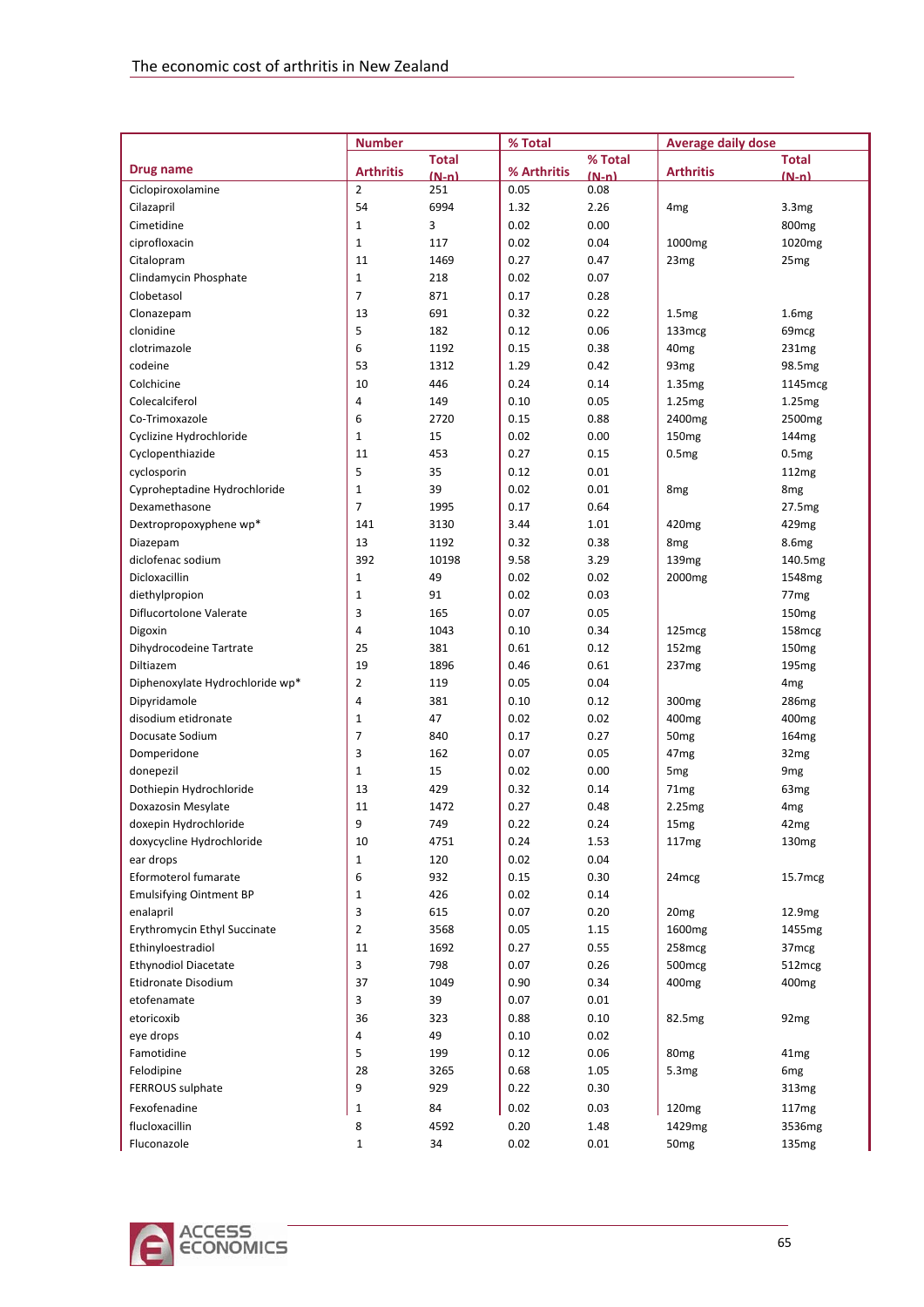|                              | <b>Number</b>    |              | % Total     |         | <b>Average daily dose</b> |                    |
|------------------------------|------------------|--------------|-------------|---------|---------------------------|--------------------|
|                              |                  | <b>Total</b> |             | % Total |                           | <b>Total</b>       |
| Drug name                    | <b>Arthritis</b> | $(N-n)$      | % Arthritis | $(N-n)$ | <b>Arthritis</b>          | $(N-n)$            |
| Fluocortolone Caproate with  |                  |              |             |         |                           |                    |
| Fluocortolone Pivalate       | $\mathbf{1}$     | 88           | 0.02        | 0.03    |                           |                    |
| Fluoxetine Hydrochloride     | 11               | 2945         | 0.27        | 0.95    | 28 <sub>mg</sub>          | 23mg               |
| Fluticasone                  | 24               | 5978         | 0.59        | 1.93    | 475mcg                    | 395mcg             |
| folic acid                   | 56               | 833          | 1.37        | 0.27    | 3 <sub>mg</sub>           | 3 <sub>mg</sub>    |
| Frusemide                    | 29               | 3228         | 0.71        | 1.04    | 55 <sub>mg</sub>          | 54 <sub>mg</sub>   |
| <b>Fusidic Acid</b>          | 9                | 3838         | 0.22        | 1.24    |                           | 42.5mg             |
| Gliclazide                   | 5                | 1084         | 0.12        | 0.35    | 120 <sub>mg</sub>         | 166mg              |
| Glipizide                    | $\mathbf{1}$     | 482          | 0.02        | 0.16    |                           | 13 <sub>mg</sub>   |
| glucosamine                  | $\mathbf 1$      | $\mathbf{1}$ | 0.02        | 0.00    | 1500 <sub>mg</sub>        | 1500mg             |
| Glucose Oxidase              | 9                | 1693         | 0.22        | 0.55    |                           |                    |
| Glyceryl Trinitrate          | 4                | 770          | 0.10        | 0.25    |                           | 483mg              |
| Haloperidol                  | $\mathbf{1}$     | 80           | 0.02        | 0.03    | 1.5mg                     | 3.6mg              |
| Hydrocortisone               | 52               | 9337         | 1.27        | 3.02    | topical                   | 65 <sub>mg</sub>   |
| hydrogen peroxide            | $\mathbf 1$      |              | 0.02        | 0.00    |                           |                    |
| Hydroxocobalamin             | 9                | 669          | 0.22        | 0.22    |                           | 430 <sub>mg</sub>  |
| hydroxychloroquine           | 20               | 56           | 0.49        | 0.02    | 277 <sub>mg</sub>         | 295 <sub>mg</sub>  |
| Hyoscine N-Butylbromide      | $\overline{2}$   | 642          | 0.05        | 0.21    | 80 <sub>mg</sub>          | 47 <sub>mg</sub>   |
| Hypromellose                 | $\overline{4}$   | 82           | 0.10        | 0.03    |                           |                    |
| Ibuprofen                    | 123              | 4257         | 3.01        | 1.37    | 1268 <sub>mg</sub>        | 1090 <sub>mg</sub> |
| Imipramine                   | $\mathbf{1}$     | 132          | 0.02        | 0.04    |                           | 54 <sub>mg</sub>   |
| Indapamide                   | $\mathbf{1}$     | 124          | 0.02        | 0.04    | 2.5mg                     | 2.5mg              |
| Indomethacin                 | 20               | 307          | 0.49        | 0.10    | 106mg                     | 129mg              |
| insulin                      | 11               | 390          | 0.27        | 0.13    |                           |                    |
| Ipratropium Bromide          | 8                | 954          | 0.20        | 0.31    | 100 <sub>mcg</sub>        | 202mcg             |
| Isosorbide Mononitrate       | 13               | 1723         | 0.32        | 0.56    | 61 <sub>mg</sub>          | 60 <sub>mg</sub>   |
| Itraconazole                 | $\overline{2}$   | 256          | 0.05        | 0.08    | 400 <sub>mg</sub>         | 308 <sub>mg</sub>  |
| Ketoconazole                 | 5                | 524          | 0.12        | 0.17    |                           | 280 <sub>mg</sub>  |
| Ketoprofen                   | $\overline{7}$   | 65           | 0.17        | 0.02    | 200 <sub>mg</sub>         | 185 <sub>mg</sub>  |
| Ketotifen                    | $\overline{2}$   | 291          | 0.05        | 0.09    |                           |                    |
| Lactulose                    | 14               | 1153         | 0.34        | 0.37    |                           |                    |
| Latanoprost                  | $\overline{2}$   | 99           | 0.05        | 0.03    |                           |                    |
| Laxatives                    | 16               | 1002         | 0.39        | 0.32    | 2125mg                    | 4125mg             |
| Leflunomide                  | 5                | 8            | 0.12        | 0.00    | 16mg                      | 19 <sub>mg</sub>   |
| Levobunolol                  | $\mathbf{1}$     | $\mathbf{1}$ | 0.02        | 0.00    |                           |                    |
| levodopa                     | 3                | 59           | 0.07        | 0.02    |                           | 462mg              |
| Lisinopril                   | $\overline{2}$   | 120          | 0.05        | 0.04    | 7.5mg                     | 12mg               |
| Loperamide Hydrochloride     | 6                | 869          | 0.15        | 0.28    | 2 <sub>mg</sub>           | 4.7mg              |
| Loratadine                   | 8                | 3221         | 0.20        | 1.04    | 10 <sub>mg</sub>          | 10 <sub>mg</sub>   |
| Lorazepam                    | 8                | 758          | 0.20        | 0.24    | 3 <sub>mg</sub>           | 2 <sub>mg</sub>    |
| Losartan                     | $\mathbf 1$      | 58           | 0.02        | 0.02    | 12.5mg                    | 70 <sub>mg</sub>   |
| Medroxyprogesterone Acetate  | 3                | 289          | 0.07        | 0.09    | 30 <sub>mg</sub>          | 13 <sub>mg</sub>   |
| Megestrol Acetate            | $1\,$            | 5            | 0.02        | 0.00    | 160 <sub>mg</sub>         | 160 <sub>mg</sub>  |
| Meloxicam                    | 23               | 246          | 0.56        | 0.08    | 7.5mg                     | 8.3 <sub>mg</sub>  |
| Mesalazine                   | $\mathbf{1}$     | 169          | 0.02        | 0.05    | 3000mg                    | 2445mg             |
| Metformin Hydrochloride      | 12               | 2308         | 0.29        | 0.75    | 1461mg                    | 1511mg             |
| Methotrexate                 | 77               | 109          | 1.88        | 0.04    | 10 <sub>mg</sub>          | 10 <sub>mg</sub>   |
| Methotrimeprazine            | $\mathbf{1}$     | 52           | 0.02        | 0.02    | 12.5mg                    | 22mg               |
|                              | $\overline{7}$   |              |             |         |                           |                    |
| Metoclopramide Hydrochloride | 24               | 1884         | 0.17        | 0.61    | 30 <sub>mg</sub>          | 28 <sub>mg</sub>   |
| Metoprolol                   |                  | 4350         | 0.59        | 1.40    | 74 <sub>mg</sub>          | 81 <sub>mg</sub>   |
| Metronidazole                | 3                | 155          | 0.07        | 0.05    |                           | 13 <sub>mg</sub>   |
| Mexiletine Hydrochloride     | $\overline{2}$   | 24           | 0.05        | 0.01    | 300 <sub>mg</sub>         | 455 <sub>mg</sub>  |
| miconazole                   | 6                | 1233         | 0.15        | 0.40    | 40mg                      | 153 <sub>mg</sub>  |
| Midazolam                    | 1                | 142          | 0.02        | 0.05    |                           | 9 <sub>mg</sub>    |
| Minocycline Hydrochloride    | 4                | 501          | 0.10        | 0.16    | 50 <sub>mg</sub>          | 97 <sub>mg</sub>   |
| Misoprostol                  | $\mathbf{1}$     | 4            | 0.02        | 0.00    |                           | 400mg              |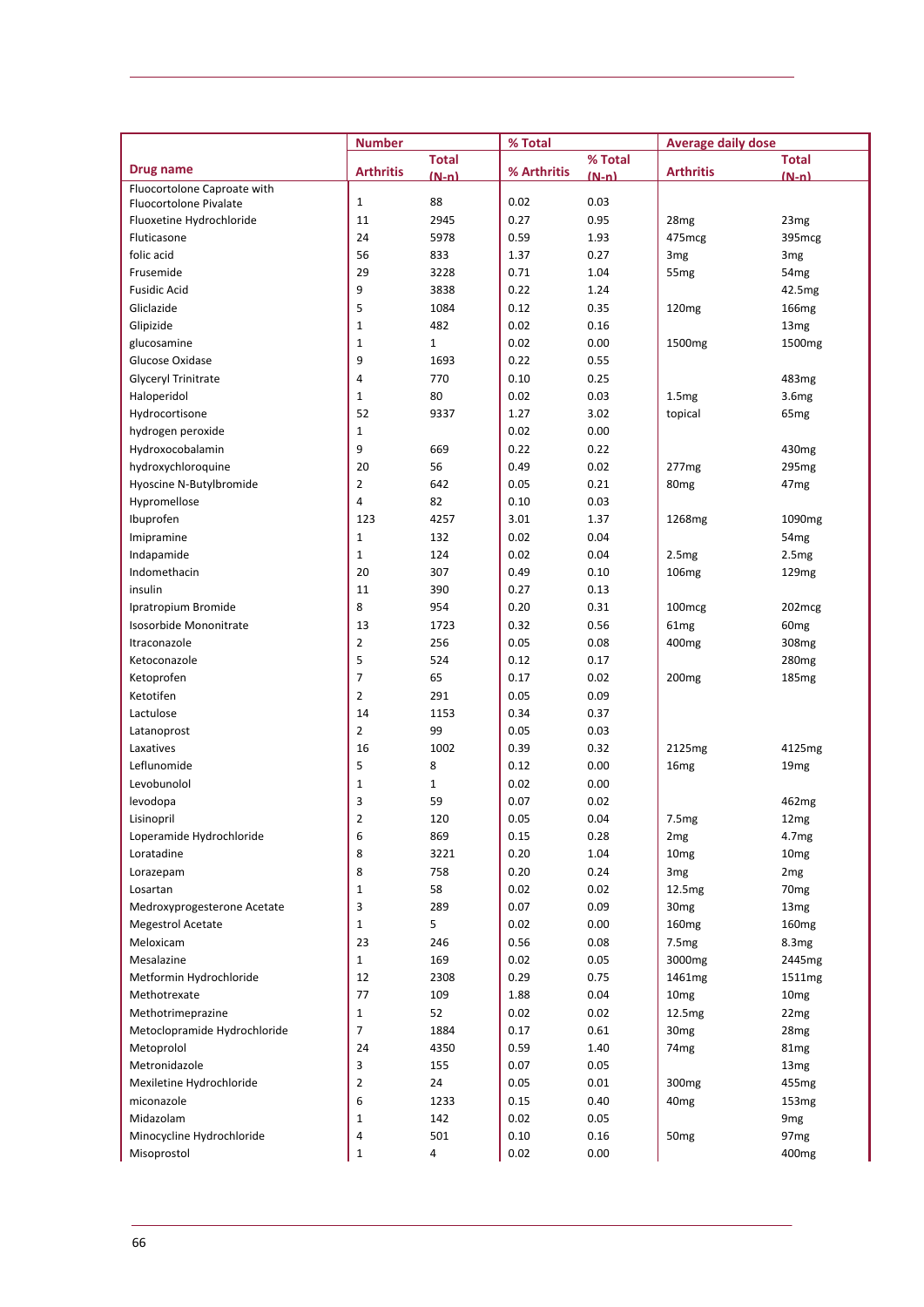|                                         | <b>Number</b>    |              | % Total      |              | <b>Average daily dose</b> |                                     |
|-----------------------------------------|------------------|--------------|--------------|--------------|---------------------------|-------------------------------------|
|                                         |                  | <b>Total</b> |              | % Total      |                           | <b>Total</b>                        |
| <b>Drug name</b>                        | <b>Arthritis</b> | $(N-n)$      | % Arthritis  | $(N-n)$      | <b>Arthritis</b>          | $(N-n)$                             |
| Moclobemide                             | $\mathbf{1}$     | 66           | 0.02         | 0.02         | 300 <sub>mg</sub>         | 434mg                               |
| Mometasone Furoate                      | 5                | 1111         | 0.12         | 0.36         |                           |                                     |
| Morphine                                | 19               | 445          | 0.46         | 0.14         | 73 <sub>mg</sub>          | 55 <sub>mg</sub>                    |
| Mucopolysaccharide Polysulphuric Acid   |                  |              |              |              |                           |                                     |
| Ester                                   | $\mathbf{2}$     | 130          | 0.05         | 0.04         |                           |                                     |
| Mupirocin                               | 7                | 1394         | 0.17         | 0.45         |                           |                                     |
| Nadolol                                 | $\mathbf 1$      | 12           | 0.02         | 0.00         |                           | 60 <sub>mg</sub>                    |
| Naphazoline                             | 2                | 66           | 0.05         | 0.02         |                           |                                     |
| Naproxen                                | 122              | 2524         | 2.98         | 0.82         | 904mg                     | 992 <sub>mg</sub>                   |
| nasal spray                             | 10               | 583          | 0.24         | 0.19         |                           |                                     |
| Nefopam Hydrochloride                   | 5                | 114          | 0.12         | 0.04         | 135 <sub>mg</sub>         | 146 <sub>mg</sub>                   |
| neocytamen                              | $\mathbf 1$      | 16           | 0.02         | 0.01         |                           |                                     |
| Nifedipine                              | 2                | 120          | 0.05         | 0.04         |                           | 34 <sub>mg</sub>                    |
| Nitrazepam                              | 4                | 125          | 0.10         | 0.04         | 10 <sub>mg</sub>          | 8 <sub>mg</sub>                     |
| Nitroglycerin                           | $\mathbf 1$      | 160          | 0.02         | 0.05         |                           |                                     |
| Norethisterone                          | 2                | 217          | 0.05         | 0.07         | 1.25mg                    | 14 <sub>mg</sub>                    |
| Norfloxacin                             | 5                | 2106         | 0.12         | 0.68         | 800 <sub>mg</sub>         | 798 <sub>mg</sub>                   |
| nortriptyline hydrochloride             | 3                | 587          | 0.07         | 0.19         |                           | 34 <sub>mg</sub>                    |
| Nystatin                                | 3                | 294          | 0.07         | 0.09         |                           | 30 <sub>mg</sub>                    |
| Oestradiol                              | 3                | 339          | 0.07         | 0.11         |                           | 328mcg                              |
| Oestriol                                | 10               | 810          | 0.24         | 0.26         | 334mcg                    | 1340mcg                             |
| Oestrogens                              | 19               | 826          | 0.46         | 0.27         | 560 <sub>mcg</sub>        | 656mcg                              |
| Olsalazine                              | $\mathbf{1}$     | 8            | 0.02         | 0.00         |                           | 833mg                               |
| Omeprazole                              | 156              | 7282         | 3.81         | 2.35         | 26 <sub>mg</sub>          | 26 <sub>mg</sub>                    |
| Orphenadrine                            | 13               | 775          | 0.32         | 0.25         | 200 <sub>mg</sub>         | 196 <sub>mg</sub>                   |
| Oxazepam                                | 8                | 407          | 0.20         | 0.13         | 10 <sub>mg</sub>          | 23 <sub>mg</sub>                    |
| Oxprenolol                              | 2<br>10          | 560          | 0.05<br>0.24 | 0.00         | 100 <sub>mg</sub>         |                                     |
| Oxybutynin<br>Pantoprazole              | 37               | 1753         | 0.90         | 0.18<br>0.57 | 7 <sub>mg</sub>           | 8 <sub>mg</sub><br>37 <sub>mg</sub> |
|                                         | 271              | 15937        | 6.62         |              | 35 <sub>mg</sub>          |                                     |
| Paracetamol<br>Paracetamol with Codeine | 75               | 3078         | 1.83         | 5.15<br>0.99 | 3541mg                    | 3592mg<br>$2963mg +$                |
| Paraffin Liquid                         | $\mathbf{1}$     | 10           | 0.02         | 0.00         | $3723mg + 60mg$           |                                     |
| Paroxetine Hydrochloride                | 10               | 2851         | 0.24         | 0.92         | 20                        | 23 <sub>mg</sub>                    |
| penicillin                              | $\mathbf 1$      | 343          | 0.02         | 0.11         |                           |                                     |
| Pethidine                               | 2                | 92           | 0.05         | 0.03         | 100 <sub>mg</sub>         | 125 <sub>mg</sub>                   |
| Phenoxymethylpenicillin                 | 4                | 1445         | 0.10         | 0.47         | 1000 <sub>mg</sub>        | 1558 <sub>mg</sub>                  |
| Phentermine                             | 2                | 214          | 0.05         | 0.07         | 30 <sub>mg</sub>          | 27 <sub>mg</sub>                    |
| Phenylephrine Hydrochloride             | $\mathbf 1$      | 28           | 0.02         | 0.01         |                           |                                     |
| Phenytoin Sodium                        | 3                | 216          | 0.07         | 0.07         | 230 <sub>mg</sub>         | 225mg                               |
| Pholcodine                              | 3                | 1758         | 0.07         | 0.57         |                           |                                     |
| Pilocarpine                             | 2                | 18           | 0.05         | 0.01         |                           |                                     |
| Pindolol                                | $\mathbf{1}$     | 128          | 0.02         | 0.04         | 20 <sub>mg</sub>          | 12mg                                |
| Piroxicam                               | 16               | 286          | 0.39         | 0.09         | 20 <sub>mg</sub>          | 24 <sub>mg</sub>                    |
| Pizotifen                               | $\overline{2}$   | 228          | 0.05         | 0.07         |                           | 0.9mg                               |
| Polyvinyl Alcohol                       | 3                | 210          | 0.07         | 0.07         |                           |                                     |
| Potassium Chloride                      | 12               | 803          | 0.29         | 0.26         | 1200 <sub>mg</sub>        | 1541mg                              |
| Povidone Iodine                         | 4                | 393          | 0.10         | 0.13         |                           |                                     |
| Prazosin                                | $\mathbf{1}$     | 62           | 0.02         | 0.02         |                           | 5 <sub>mg</sub>                     |
| Prednisone                              | 103              | 4654         | 2.52         | 1.50         | 18 <sub>mg</sub>          | 30 <sub>mg</sub>                    |
| Primidone                               | $\mathbf{1}$     | 13           | 0.02         | 0.00         |                           | 542mg                               |
| Prochlorperazine                        | 14               | 1811         | 0.34         | 0.58         | 14 <sub>mg</sub>          | 14 <sub>mg</sub>                    |
| Progesterone                            | $\mathbf 1$      | 105          | 0.02         | 0.03         |                           | 60 <sub>mg</sub>                    |
| Promethazine Hydrochloride              | 3                | 1060         | 0.07         | 0.34         | 50 <sub>mg</sub>          | 28 <sub>mg</sub>                    |
| Propranolol                             | 4                | 131          | 0.10         | 0.04         |                           | 63 <sub>mg</sub>                    |
| Pseudoephedrine                         | $\mathbf{1}$     | 937          | 0.02         | 0.30         |                           | 175 <sub>mg</sub>                   |
| pyridoxine                              | $\overline{2}$   | 230          | 0.05         | 0.07         | 100 <sub>mg</sub>         | 98 <sub>mg</sub>                    |

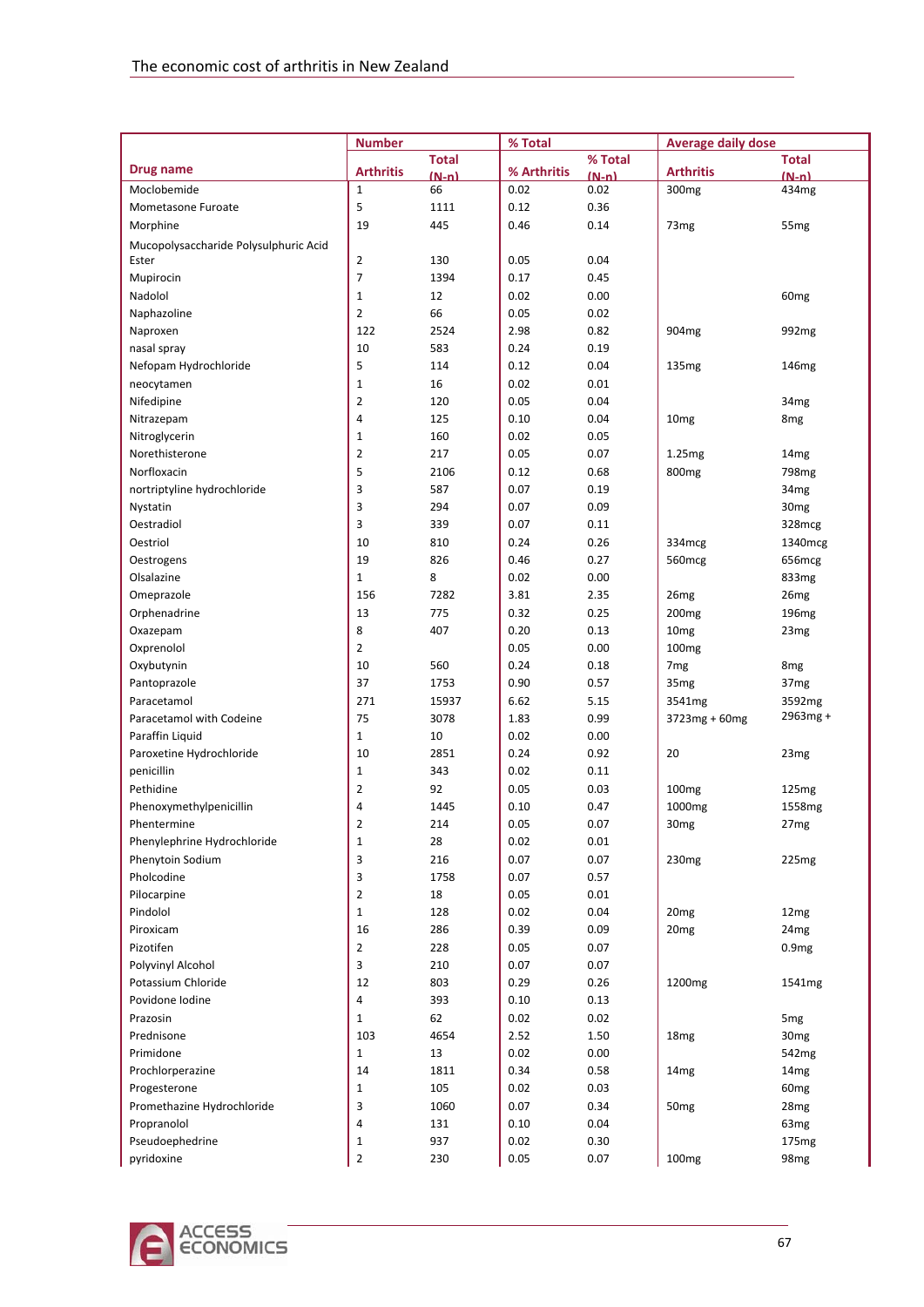|                                          | <b>Number</b>      |              | % Total     |         | <b>Average daily dose</b> |                   |
|------------------------------------------|--------------------|--------------|-------------|---------|---------------------------|-------------------|
|                                          |                    | <b>Total</b> |             | % Total |                           | <b>Total</b>      |
| Drug name                                | <b>Arthritis</b>   | $(N-n)$      | % Arthritis | $(N-n)$ | <b>Arthritis</b>          | $(N-n)$           |
| Quinapril                                | 46                 | 3890         | 1.12        | 1.26    | 16mg                      | 17 <sub>mg</sub>  |
| Quinine                                  | 13                 | 816          | 0.32        | 0.26    | 319 <sub>mg</sub>         | 280 <sub>mg</sub> |
| Ranitidine                               | 19                 | 1536         | 0.46        | 0.50    | 257mg                     | 304mg             |
| Rifampicin                               | $\mathbf{1}$       | 9            | 0.02        | 0.00    |                           | 563 <sub>mg</sub> |
| rofecoxib                                | 95                 | 776          | 2.32        | 0.25    | 20 <sub>mg</sub>          | 25 <sub>mg</sub>  |
| Roxithromycin                            | 3                  | 463          | 0.07        | 0.15    | 300 <sub>mg</sub>         | 302mg             |
| Salbutamol                               | 42                 | 9558         | 1.03        | 3.09    | 540mcg                    | 486mcg            |
| Salmeterol                               | 8                  | 426          | 0.20        | 0.14    | 100mcg                    | 91mcg             |
| Selegiline                               | $\mathbf 1$        | 8            | 0.02        | 0.00    |                           | 5 <sub>mg</sub>   |
| Senna                                    | $\mathbf 1$        | 32           | 0.02        | 0.01    |                           |                   |
| sibutramine                              | $\overline{2}$     | 199          | 0.05        | 0.06    | 10 <sub>mg</sub>          | 11 <sub>mg</sub>  |
| sildenafil                               | $\mathbf{2}$       | 424          | 0.05        | 0.14    | 75 <sub>mg</sub>          | 80 <sub>mg</sub>  |
| Simethicone                              | $\overline{2}$     | 155          | 0.05        | 0.05    |                           |                   |
| Simvastatin                              | 65                 | 7360         | 1.59        | 2.38    | 29 <sub>mg</sub>          | 28mg              |
| Sodium Aurothiomalate                    | 5                  | 3            | 0.12        | 0.00    |                           |                   |
| Sodium Citro-Tartrate                    | $\mathbf{1}$       | 162          | 0.02        | 0.05    |                           |                   |
| Sodium Cromoglycate                      | 3                  | 526          | 0.07        | 0.17    |                           |                   |
| Sodium Valproate                         | 3                  | 538          | 0.07        | 0.17    | 933mg                     | 860 <sub>mg</sub> |
| Sotalol                                  | 5                  | 466          | 0.12        |         |                           |                   |
|                                          |                    |              |             | 0.15    | 133mg                     | 163mg             |
| Spironolactone                           | 10                 | 882          | 0.24        | 0.28    | 25 <sub>mg</sub>          | 56 <sub>mg</sub>  |
| sulfamethoxazole                         | $\mathbf 1$        | 55           | 0.02        | 0.02    | 1920 <sub>mg</sub>        | 1868mg            |
| Sulindac                                 | 5                  | 40           | 0.12        | 0.01    | 300 <sub>mg</sub>         | 295 <sub>mg</sub> |
| Sulphasalazine                           | 27                 | 99           | 0.66        | 0.03    | 1962 <sub>mg</sub>        | 2011mg            |
| Sumatriptan                              | $\overline{2}$     | 675          | 0.05        | 0.22    | 50 <sub>mg</sub>          | 77 <sub>mg</sub>  |
| Syringe                                  | $\overline{4}$     | 170          | 0.10        | 0.05    |                           |                   |
| tadalafil                                | $\mathbf{1}$       | 168          | 0.02        | 0.05    | 20mg                      | 20 <sub>mg</sub>  |
| <b>Tamoxifen Citrate</b>                 | 3                  | 176          | 0.07        | 0.06    | 15 <sub>mg</sub>          | 20 <sub>mg</sub>  |
| Tar with Triethanolamine Lauryl Sulphate |                    |              |             |         |                           |                   |
| and Fluor                                | 5                  | 267          | 0.12        | 0.09    |                           |                   |
| Temazepam                                | 15                 | 1230         | 0.37        | 0.40    | 14 <sub>mg</sub>          | 16mg              |
| Tenoxicam                                | 67                 | 709          | 1.64        | 0.23    | 20 <sub>mg</sub>          | 20 <sub>mg</sub>  |
| Terazosin Hydrochloride                  | 8                  | 876          | 0.20        | 0.28    | 3 <sub>mg</sub>           | 4 <sub>mg</sub>   |
| Terbinafine                              | $\mathbf{1}$       | 409          | 0.02        | 0.13    | 250 <sub>mg</sub>         | 248mg             |
| Terbutaline Sulphate                     | 4                  | 1413         | 0.10        | 0.46    | 250mcg                    | 1035mcg           |
| Thyroxine                                | 40                 | 3500         | 0.98        | 1.13    | 94mcg                     | 83 <sub>mcg</sub> |
| <b>Tiaprofenic Acid</b>                  | 6                  | 87           | 0.15        | 0.03    | 1000 <sub>mg</sub>        | 524 <sub>mg</sub> |
| Timolol                                  | 2                  | 101          | 0.05        | 0.03    | 10mg                      | 19 <sub>mg</sub>  |
| Tioconazole                              | $\mathbf 1$        | 55           | 0.02        | 0.02    |                           |                   |
| Tolterodine                              | $\mathbf{1}$       | 96           | 0.02        | 0.03    | 2 <sub>mg</sub>           | 3 <sub>mg</sub>   |
| topical skin                             | 10                 | 473          | 0.24        | 0.15    |                           |                   |
| Tramadol                                 | 44                 | 948          | 1.08        | 0.31    | 188 <sub>mg</sub>         | 194 <sub>mg</sub> |
| Tranexamic Acid                          | $\mathbf{1}$       | 129          | 0.02        | 0.04    |                           | 3407mg            |
| triamcinolone Acetonide                  | 80                 | 877          | 1.95        | 0.28    | topical                   | 17 <sub>mg</sub>  |
| Triamterene                              | $\overline{2}$     | 45           | 0.05        | 0.01    |                           | 60 <sub>mg</sub>  |
| Triazolam                                | 15                 | 706          | 0.37        | 0.23    | 250mcg                    | 214mcg            |
| Trifluoperazine Hydrochloride            | $\mathbf 2$        | 81           | 0.05        | 0.03    |                           | 4 <sub>mg</sub>   |
| Trimethoprim                             | 4                  | 2137         | 0.10        | 0.69    |                           | 351mg             |
| Urea                                     | 10                 | 515          | 0.24        | 0.17    |                           |                   |
| Valdecoxib                               | $\mathbf{1}$       | 11           | 0.02        | 0.00    | 20 <sub>mg</sub>          | 31mg              |
| Verapamil                                | 5                  | 409          | 0.12        | 0.13    | 80 <sub>mg</sub>          | 220 <sub>mg</sub> |
| Vitamin B Complex                        | $\overline{2}$     | 68           | 0.05        | 0.02    |                           |                   |
| Vitamins                                 | 27                 | 1193         | 0.66        | 0.39    |                           |                   |
| warfarin sodium                          | 14                 |              |             |         |                           |                   |
| Xylometazoline Hydrochloride             |                    | 1668         | 0.34        | 0.54    | 4.5 <sub>mg</sub>         | 3.4 <sub>mg</sub> |
|                                          | $\mathbf{1}$<br>43 | 561          | 0.02        | 0.18    |                           |                   |
| Zopiclone                                |                    | 2822         | 1.05        | 0.91    | 9.5mg                     | 8 <sub>mg</sub>   |

\*wp = with paracetamol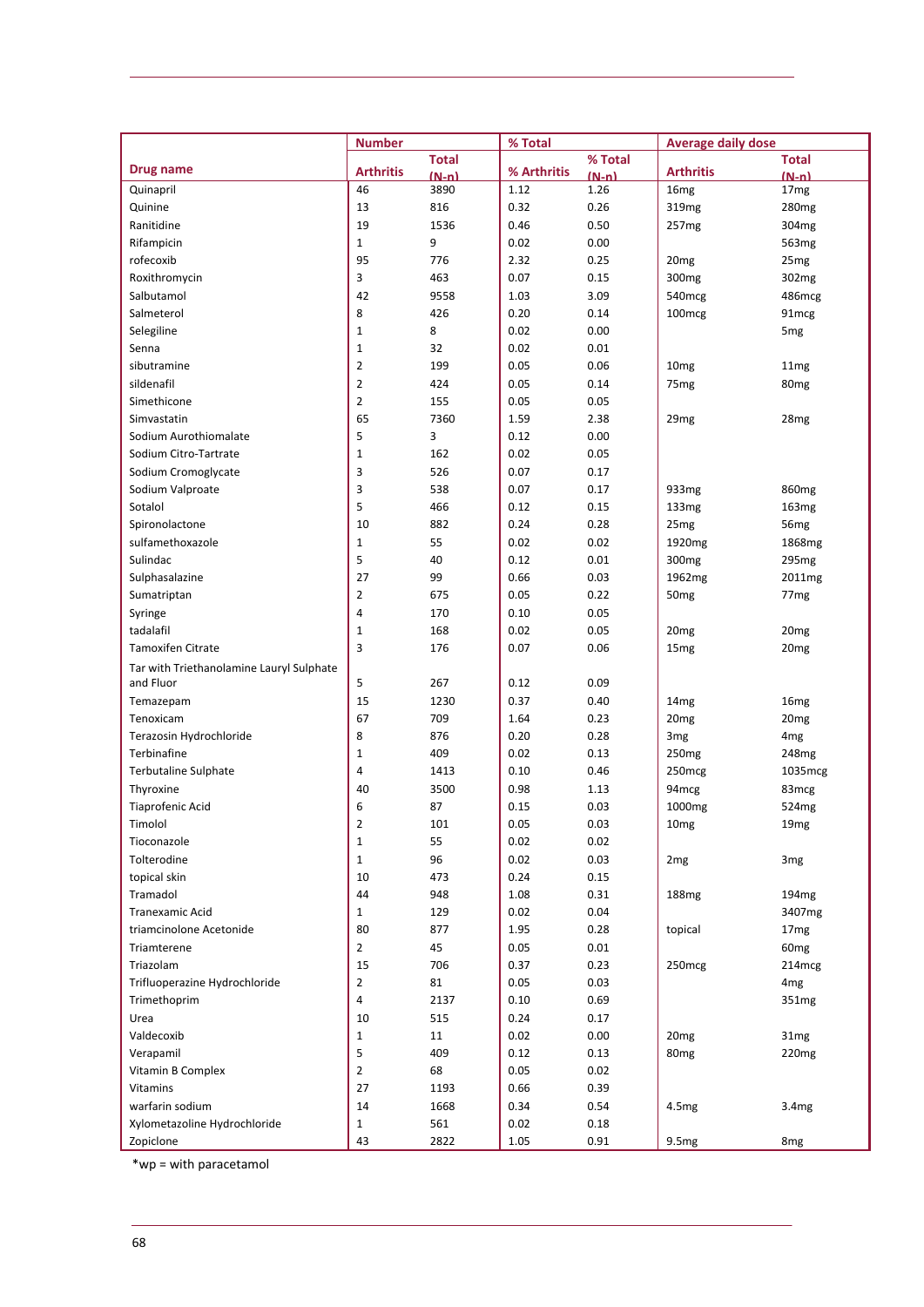|                                         | <b>Number</b>    |             | % Total     |               |
|-----------------------------------------|------------------|-------------|-------------|---------------|
| Lab test type                           | <b>Arthritis</b> | Total (N-n) | % Arthritis | % Total (N-n) |
| absolute retic count                    | $\overline{2}$   | 127         | 0.02        | 0.03          |
| Alanine Aminotransferase                | 185              | 11257       | 2.15        | 2.32          |
| Albumin                                 | 193              | 11857       | 2.24        | 2.45          |
| Albumin-to-Creatinine ratio             | 16               | 1330        | 0.19        | 0.27          |
| alkaline phosphatase                    | 184              | 10960       | 2.14        | 2.26          |
| Alpha Fetoprotein                       | $\mathbf{1}$     | 10          | 0.01        | 0.00          |
| Amylase                                 | 4                | 545         | 0.05        | 0.11          |
| Anisocytosis                            | 3                | 112         | 0.03        | 0.02          |
| Anti Nuclear Antibodies                 | 91               | 526         | 1.06        | 0.11          |
| antibodies - adrenal gland              | $\mathbf{1}$     | 8           | 0.01        | 0.00          |
| Antibody                                | 20               | 80          | 0.23        | 0.02          |
| antibody - parietal cell                | 13               | 78          | 0.15        | 0.02          |
| antibody - smooth muscle                | 13               | 78          | 0.15        | 0.02          |
| antibody test - RNP                     | 20               | 79          | 0.23        | 0.02          |
| antibody test - salivary gland          | $\mathbf{1}$     | 8           | 0.01        | 0.00          |
| antibody test - SCL-70                  | 20               | 82          | 0.23        | 0.02          |
| antibody test - SM (anti smith)         | 20               | 79          | 0.23        | 0.02          |
| antibody test - SS-A/Ro                 | 20               | 78          | 0.23        | 0.02          |
| antibody test - SS-B/La                 | 20               | 78          | 0.23        | 0.02          |
| Antibody test - strep A                 | 5                | 69          | 0.06        | 0.01          |
| antideoxyribonuclease B                 | $\overline{4}$   | 46          | 0.05        | 0.01          |
| Anti-dsDNA antibodies                   | 51               | 388         | 0.59        | 0.08          |
| Anti-Neutrophilic Cytoplasmic Antibody  | $\overline{4}$   | 5           | 0.05        | 0.00          |
|                                         |                  |             | 0.02        |               |
| anti-neutrophillic cytoplasmic antibody | $\overline{2}$   | 21          |             | 0.00          |
| Antinuclear Antibody Test               | 39               | 174         | 0.45        | 0.04          |
| Anti-Streptokinase                      | 6                | 61          | 0.07        | 0.01          |
| antithyroid peroxidase antibody         | $\mathbf{1}$     | 13          | 0.01        | 0.00          |
| arsenic - urine                         | $\mathbf{1}$     | 11464       | 0.01        | 2.37          |
| Aspartate Aminotransferase              | 184              | 11          | 2.14        | 0.00          |
| <b>Basophils</b>                        | 331              | 17783       | 3.84        | 3.67          |
| Bilirubin                               | 184              | 11081       | 2.14        | 2.29          |
| Biochemistry                            | 1                | 34          | 0.01        | 0.01          |
| blood group                             | $\mathbf{1}$     | 127         | 0.01        | 0.03          |
| brucella screen                         | 1                | 8           | 0.01        | 0.00          |
| Calcium                                 | 87               | 4035        | 1.01        | 0.83          |
| Chlamydia                               | $\overline{2}$   | 2197        | 0.02        | 0.45          |
| Cholesterol                             | 245              | 28653       | 2.84        | 5.92          |
| <b>Complement Activity</b>              | 2                | 8           | 0.02        | 0.00          |
| complete blood count                    | 4                | 65          | 0.05        | 0.01          |
| <b>C-Reactive Protein</b>               | 227              | 3402        | 2.63        | 0.70          |
| Creatinine                              | 210              | 13008       | 2.44        | 2.69          |
| Cryoglobulin                            | $\mathbf{1}$     | 91          | 0.01        | 0.02          |
| Cytomegalovirus                         | $\overline{2}$   | 38          | 0.02        | 0.01          |
| D-dimer                                 | $\overline{2}$   | 16          | 0.02        | 0.00          |
| Digoxin                                 | $\mathbf{1}$     | 15          | 0.01        | 0.00          |
| <b>Endomysial Antibodies</b>            | $\overline{2}$   | 18231       | 0.02        | 3.76          |
| Eosinophil antibodies                   | 343              | 679         | 3.98        | 0.14          |
| epstein-barr antibody                   | 8                | 8396        | 0.09        | 1.73          |
| Erythrocyte sedimentation rate          | 268              | 216         | 3.11        | 0.04          |
| extractable nuclear antigens            | 12               | 4194        | 0.14        | 0.87          |
| fasting status                          | 45               | 49          | 0.52        | 0.01          |
| Fecal Occult Blood Test                 | $\mathbf{1}$     | 8319        | 0.01        | 1.72          |
| Ferritin                                | 82               | 1377        | 0.95        | 0.28          |
| fluoride glucose                        | 14               | 4162        | 0.16        | 0.86          |

### **Table C.2: Laboratory referrals, arthritis consultations vs total population**

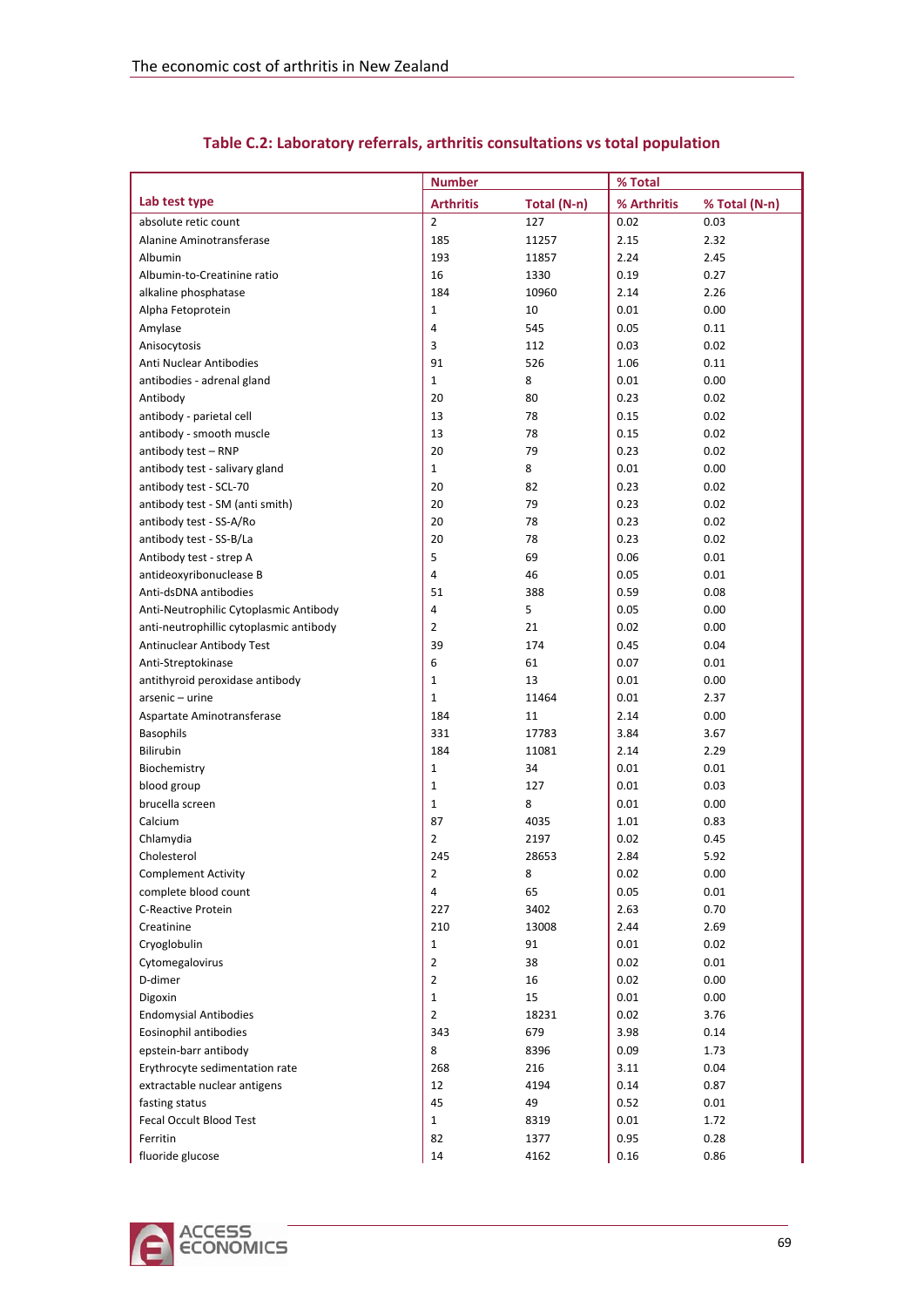|                                           | <b>Number</b>  |                | % Total |      |
|-------------------------------------------|----------------|----------------|---------|------|
| Folate                                    | 41             | 512            | 0.48    | 0.11 |
| Follicle-stimulating hormone              | 3              | 11109          | 0.03    | 2.29 |
| Gamma-glutamyl transpeptidase             | 182            | 8              | 2.11    | 0.00 |
| <b>Gastric Parietal Antibodies</b>        | $\mathbf{1}$   | 10             | 0.01    | 0.00 |
| gliadin antibody                          | $\overline{4}$ | 9579           | 0.05    | 1.98 |
| Globulin                                  | 168            | 6102           | 1.95    | 1.26 |
| Glucose                                   | 78             | 21553          | 0.91    | 4.45 |
| glycosylated haemoglobin                  | 366            | 196            | 4.25    | 0.04 |
| Haematology                               | 6              | 47             | 0.07    | 0.01 |
| hepatitis B surface antigen               | 10             | 1084           | 0.12    | 0.22 |
| <b>Hepatitis C antibody</b>               | $\overline{2}$ | 193            | 0.02    | 0.04 |
| Human leukocyte antigen                   | $\overline{2}$ | 6              | 0.02    | 0.00 |
| Hypochromic cells                         | $\mathbf{1}$   | 29             | 0.01    | 0.01 |
| IgA antibody                              | 3              | 233            | 0.03    | 0.05 |
| IgG antibody                              | 3              | 190            | 0.03    | 0.04 |
| Immunoglobulin                            | 15             | 409            | 0.17    | 0.08 |
| INR/Prothrombin                           | 18             | 2964           | 0.21    | 0.61 |
| iron saturation                           | 113            | 12057          | 1.31    | 2.49 |
| iron serum                                | 23             | 2264           | 0.27    | 0.47 |
| Ketones                                   | $\mathbf{1}$   | 36             | 0.01    | 0.01 |
| Lactate dehydrogenase                     | $\overline{2}$ | 222            | 0.02    | 0.05 |
| Large Unstained Cells                     | $\mathbf{1}$   | 18             | 0.01    | 0.00 |
| Last Menstrual Period                     | $\mathbf 1$    | 30             | 0.01    | 0.01 |
| Leukocytes                                | 371            | 19693          | 4.31    | 4.07 |
| liver function test                       | $\overline{4}$ | 48             | 0.05    | 0.01 |
| Luteinizing hormone                       | 3              | 446            | 0.03    | 0.09 |
| Lymphocytes                               | 344            | 18586          | 3.99    | 3.84 |
| Macrocytes                                | 3              | 65             | 0.03    | 0.01 |
| Magnesium                                 | $\overline{2}$ | 162            | 0.02    | 0.03 |
| mean cell haemoglobin                     | 81             | 6067           | 0.94    | 1.25 |
| mean cell volume                          | 83             | 6297           | 0.96    | 1.30 |
| Mean corpuscular hemoglobin               | 256            | 12141          | 2.97    | 2.51 |
| Mean corpuscular hemoglobin concentration | 38             | 2277           | 0.44    | 0.47 |
| Mean corpuscular volume                   | 256            | 12141          | 2.97    | 2.51 |
| mean platelet volume                      | 407            | 22756          | 4.72    | 4.70 |
| mitochondrial antibody                    | 17             | 97             | 0.20    | 0.02 |
| Monocytes                                 | 344            | 18575          | 3.99    | 3.84 |
| Neutrophils                               | 344            | 18581          | 3.99    | 3.84 |
| Nitrates                                  | 1              | 16             | 0.01    | 0.00 |
| Oestradiol                                | $\overline{2}$ | 136            | 0.02    | 0.03 |
| Packed cell volume                        | 339            | 18406          | 3.93    | 3.80 |
| Parathyroid Hormone                       | $\mathbf 1$    | 11             | 0.01    | 0.00 |
| paul Bunnell                              | $\overline{2}$ | 219            | 0.02    | 0.05 |
| PCR                                       | $\mathbf{1}$   | $\overline{2}$ | 0.01    | 0.00 |
| pH                                        | $\mathbf{1}$   | 46             | 0.01    | 0.01 |
| Phosphate                                 | 15             | 1388           | 0.17    | 0.29 |
| Phosphorus                                | 11             | 464            | 0.13    | 0.10 |
| Potassium                                 | 164            | 10858          | 1.90    | 2.24 |
| pregnancy test                            | $\mathbf{1}$   | 186            | 0.01    | 0.04 |
| Progesterone                              | $\overline{2}$ | 185            | 0.02    | 0.04 |
| Prolactin                                 | $\overline{2}$ | 280            | 0.02    | 0.06 |
| Prostate Specific Antigen                 | 35             | 2098           | 0.41    | 0.43 |
| Radiologist                               | 6              | 498            | 0.07    | 0.10 |
| red blood cells - normochromic            | $\mathbf{1}$   | 55             | 0.01    | 0.01 |
| Red blood count                           | 118            | 6330           | 1.37    | 1.31 |
| Red cell distribution width               | 74             | 3940           | 0.86    | 0.81 |
| red cell folate                           | 9              | 1360           | 0.10    | 0.28 |
| renal function                            | 1              | 23             | 0.01    | 0.00 |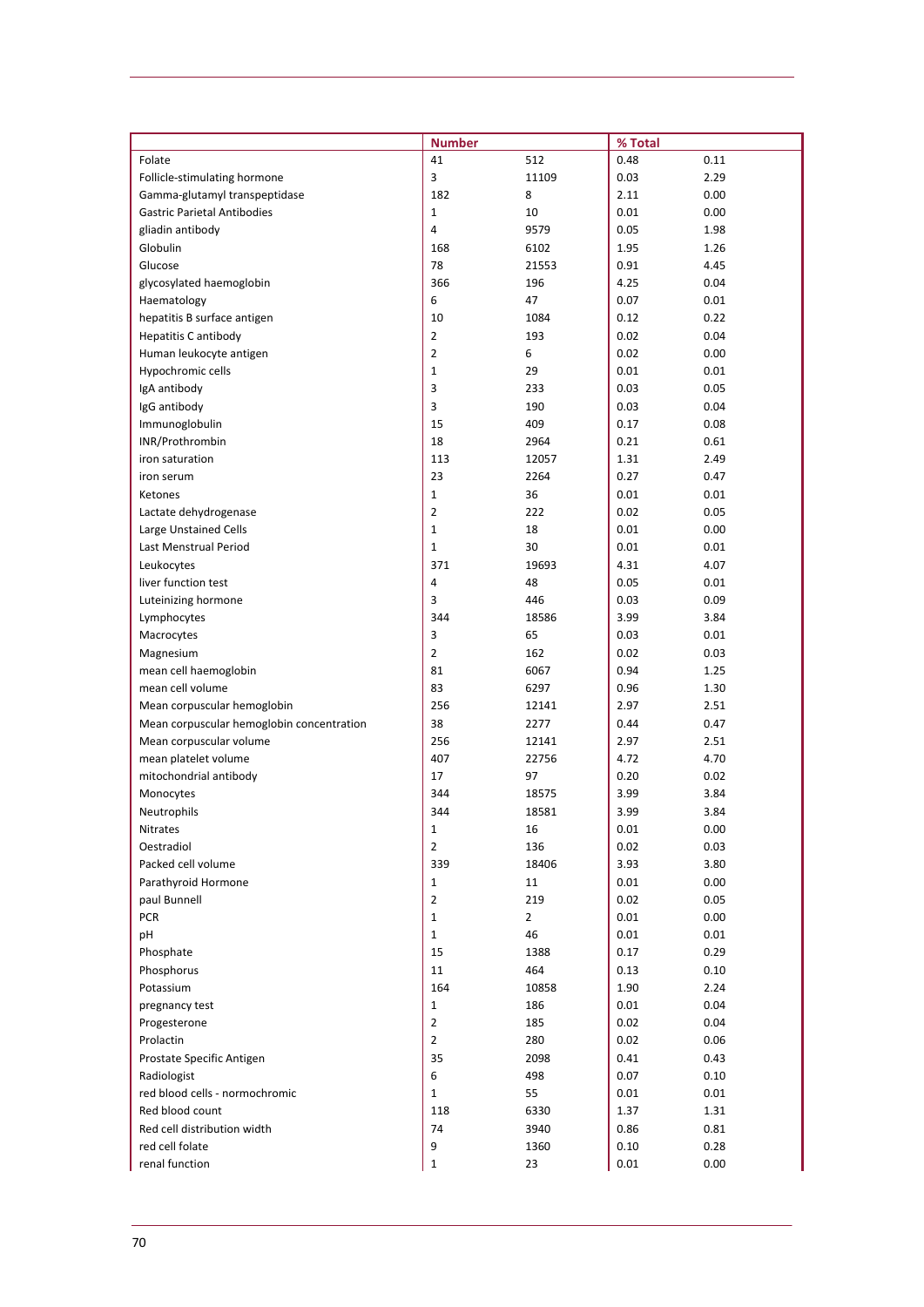|                             | <b>Number</b>  |       | % Total |      |
|-----------------------------|----------------|-------|---------|------|
| Reticulocyte Count          | 3              | 294   | 0.03    | 0.06 |
| Rhesus factor               | 4              | 143   | 0.05    | 0.03 |
| <b>Rheumatoid Factor</b>    | 203            | 1016  | 2.36    | 0.21 |
| Saturated I.C.P.            | 8              | 642   | 0.09    | 0.13 |
| Sodium                      | 165            | 10828 | 1.92    | 2.24 |
| specific gravity            | $\mathbf{1}$   | 16    | 0.01    | 0.00 |
| target cells                | $\mathbf{1}$   | 24    | 0.01    | 0.00 |
| Thyroglobulin antibody      | 1              | 13    | 0.01    | 0.00 |
| thyroid-stimulating hormone | 92             | 8570  | 1.07    | 1.77 |
| Thyroxine                   | 44             | 4381  | 0.51    | 0.90 |
| Total iron-binding capacity | 34             | 2607  | 0.39    | 0.54 |
| total protein               | 187            | 11404 | 2.17    | 2.35 |
| Toxoplasma                  | 4              | 83    | 0.05    | 0.02 |
| Transferrin                 | $\overline{2}$ | 229   | 0.02    | 0.05 |
| Triiodothyronine            | 19             | 1380  | 0.22    | 0.28 |
| Urea                        | 216            | 8678  | 2.51    | 1.79 |
| Urine                       | 2              | 31    | 0.02    | 0.01 |
| VCA antigen                 | 5              | 735   | 0.06    | 0.15 |
| vitamin B12                 | 41             | 4178  | 0.48    | 0.86 |
| Xray                        | 1              | 0     | 0.01    | 0.00 |

Source: RNZCGPRU.

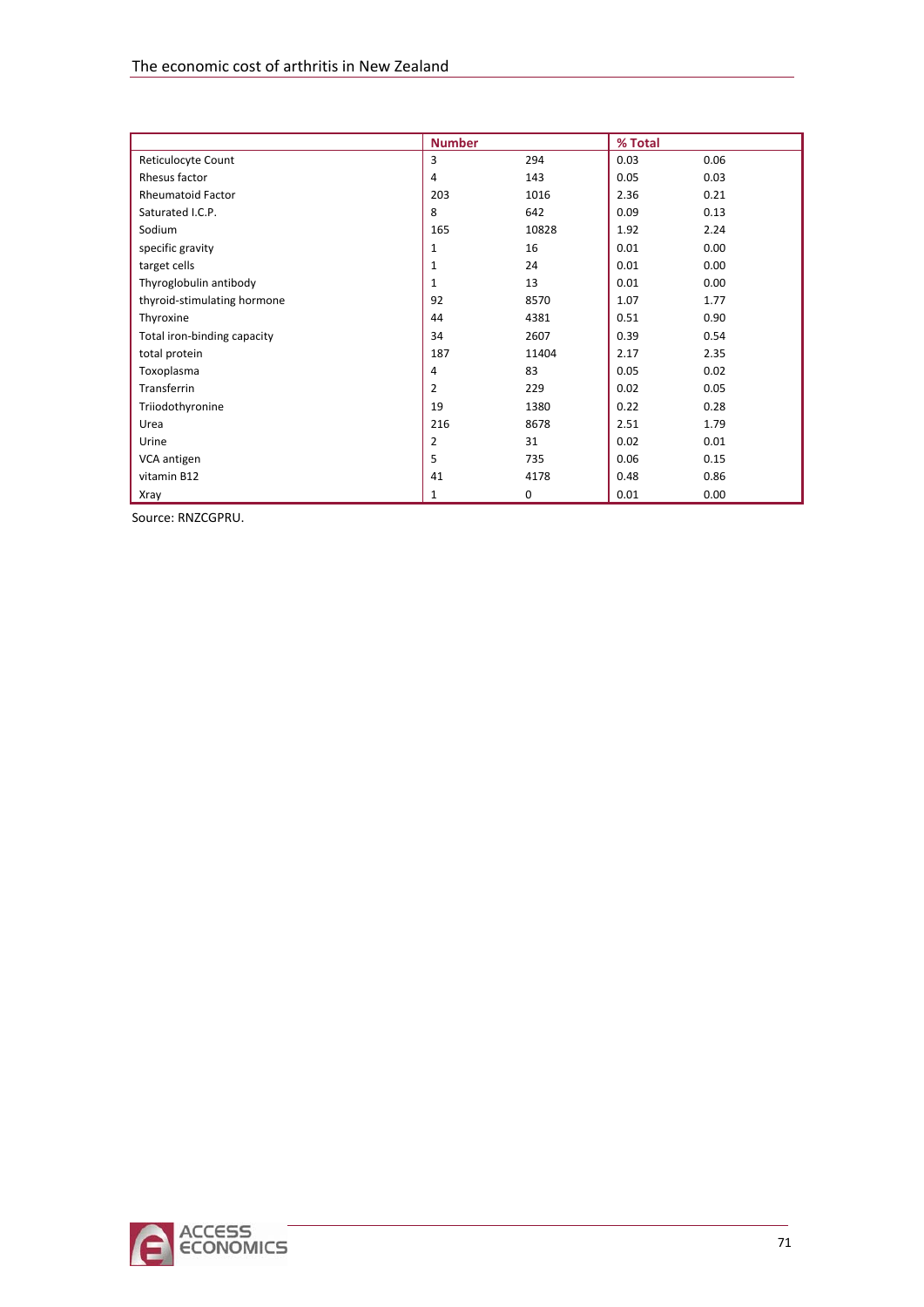# **Appendix D: – Health data surveys**

Arthritis New Zealand supplied contact details for the supplementary health survey data, with the task of ensuring adequate representation in terms of demographic and regional characteristics, as outlined below.

- **Outpatient and imaging services**, from the 21 District Health Boards
	- Bay of Plenty
	- **Canterbury**
	- Central Auckland
	- Gisborne/Tairawhiti
	- Hawke's Bay
	- Hutt Valley
	- Manawatu
	- Nelson Marlborough
	- Northland
	- North Shore, Rodney and Waitakere
	- Otago
	- Rotorua
	- South Auckland
	- South Canterbury
	- Southland
	- Taranaki
	- Waikato
	- Wairarapa
	- Wanganui
	- Wellington
	- West Coast
- Aged care facilities these were selected randomly from an internet search using google.nz, yellowpages.co.nz and the NZS business search (names of facilities are not reported for privacy reasons).
- **Specialists** the New Zealand Rheumatology Association Executive comprised the necessary 10 rheumatologists surveyed, being gender mixed, public and private and geographically diverse. The New Zealand Orthopaedic Association provided contact details for 14 other specialist members.
- **Allied health** 22 physiotherapists were randomly selected from the NZ Society of Physiotherapists website, together with 6 occupational therapists from the NZ Association of Occupational Therapists.

Surveys were designed with professional assistance from Dangar Research. The final survey forms follow (reverse pages are very similar so are not repeated). Surveys were emailed with a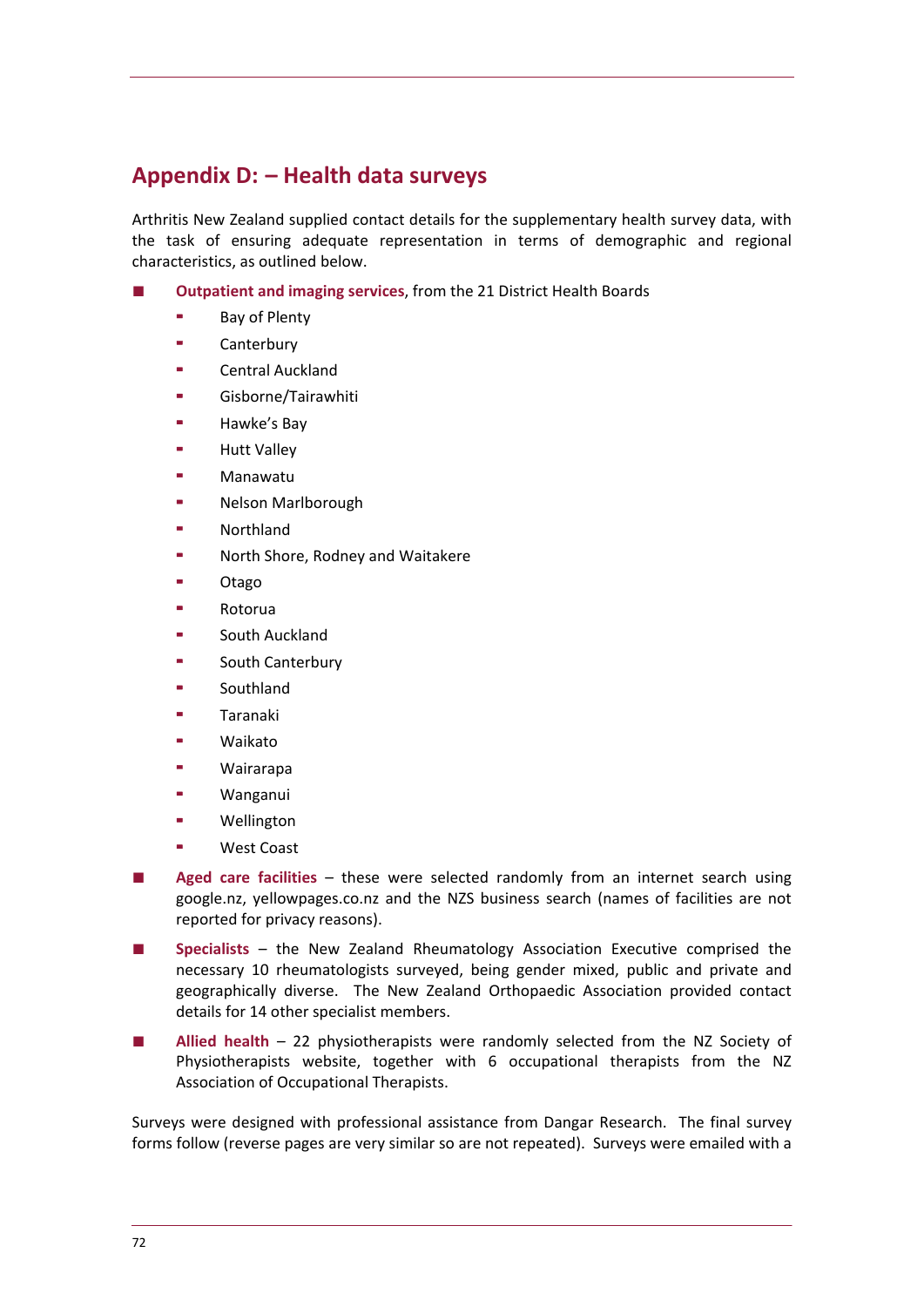fortnight turnaround requested. Responses are summarised in the main body of the text relating to each costing.

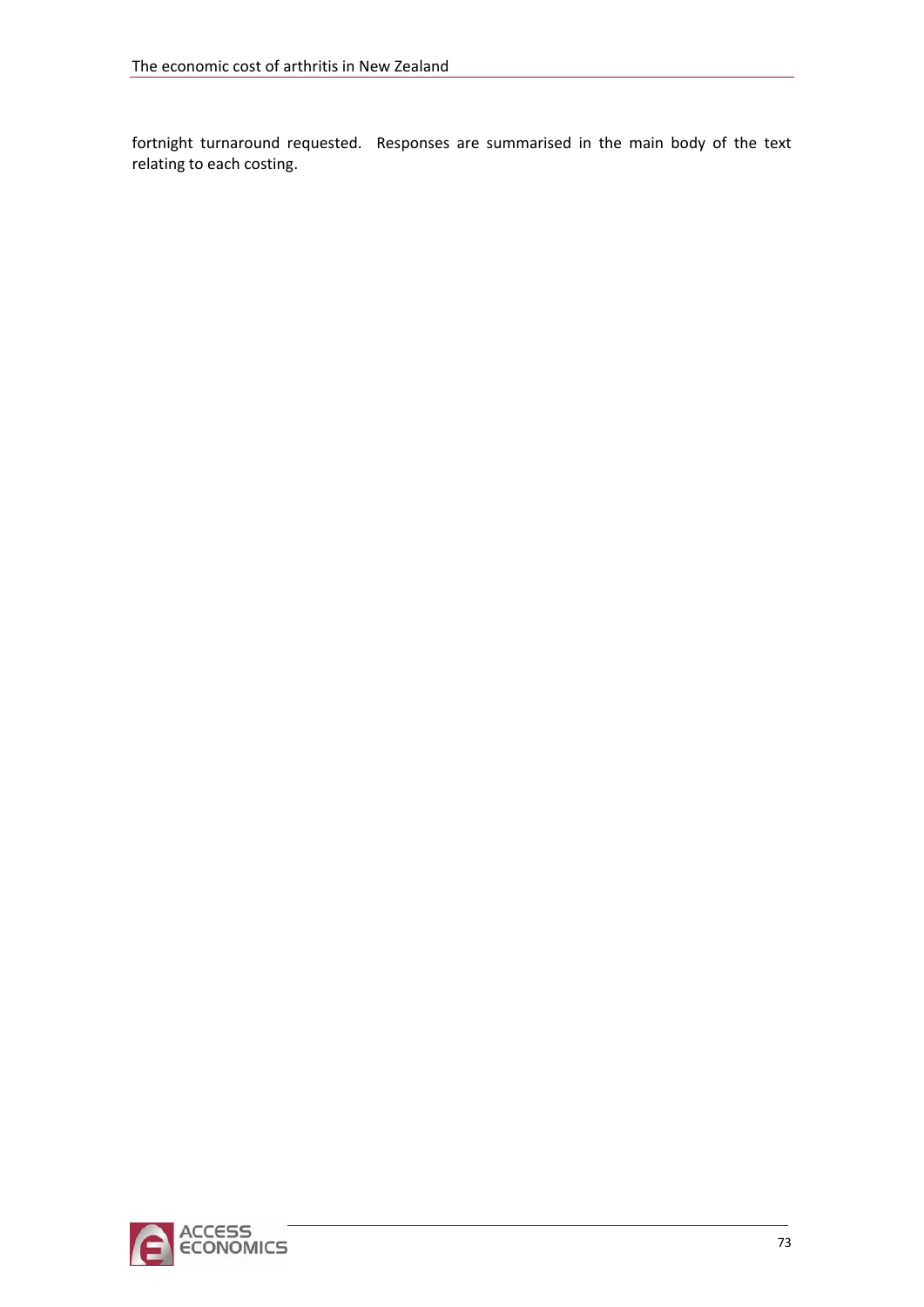## **Arthritis New Zealand Survey of Outpatient Services 2005**

**Definitions:** Arthritis includes the conditions listed on the next page. THIS SURVEY EXCLUDES HOSPITAL INPATIENT SERVICES. *If you have any concerns or questions about this survey or how to fill out responses to certain questions, please contact Lynne Pezzullo or Annette Lancy: 61-2-6273 1222* 

### **Question 1**

**What outpatient services do you provide for people with arthritis?**  *Please tick as many as apply.*

- $1 \square$  specialist medical services
- $2 \Box$  physiotherapy
- $3  $\square$  occupational therapy$
- $4 \Box$  counselling
- $5 \square$  other, please specify

#### **FOR THE SPECIALIST MEDICAL SERVICES Question 2**

**In the most recent year, how many hours would you estimate that your specialists have provided services to** *people with arthritis* **who were NOT inpatients, to treat their arthritis?**

\_non-inpatient hours per year

### **Question 3**

| What do you estimate is the average cost per hour of your specialist services?<br>Please provide for the most recent period available:                                                                                                                                     |      |                                                                                  |      |
|----------------------------------------------------------------------------------------------------------------------------------------------------------------------------------------------------------------------------------------------------------------------------|------|----------------------------------------------------------------------------------|------|
|                                                                                                                                                                                                                                                                            |      |                                                                                  |      |
|                                                                                                                                                                                                                                                                            |      | share paid by the patient or private health insurance fund ____________________% |      |
|                                                                                                                                                                                                                                                                            |      | share paid by other funding sources?<br>2%                                       |      |
| FOR THE OTHER (ALLIED HEALTH) SERVICES<br><b>Question 4</b><br>In the most recent <u>year</u> , how many hours would you estimate that your allied health<br>workers have provided services to people with arthritis who were NOT inpatients, to treat<br>their arthritis? |      |                                                                                  |      |
|                                                                                                                                                                                                                                                                            |      |                                                                                  |      |
| <b>Question 5</b><br>What do you estimate is the average cost per hour of your allied health services?<br>Please provide for the most recent period available:                                                                                                             |      |                                                                                  |      |
| Allied health services:                                                                                                                                                                                                                                                    |      | \$    per hour                                                                   |      |
|                                                                                                                                                                                                                                                                            |      | share paid by the patient or private health insurance fund _____________________ | $\%$ |
|                                                                                                                                                                                                                                                                            |      | share paid by other funding sources?___________________________%                 |      |
| <b>Questions 6</b><br>How many beds are there in your facility?<br>Please exclude closed beds.                                                                                                                                                                             |      |                                                                                  |      |
|                                                                                                                                                                                                                                                                            | beds |                                                                                  |      |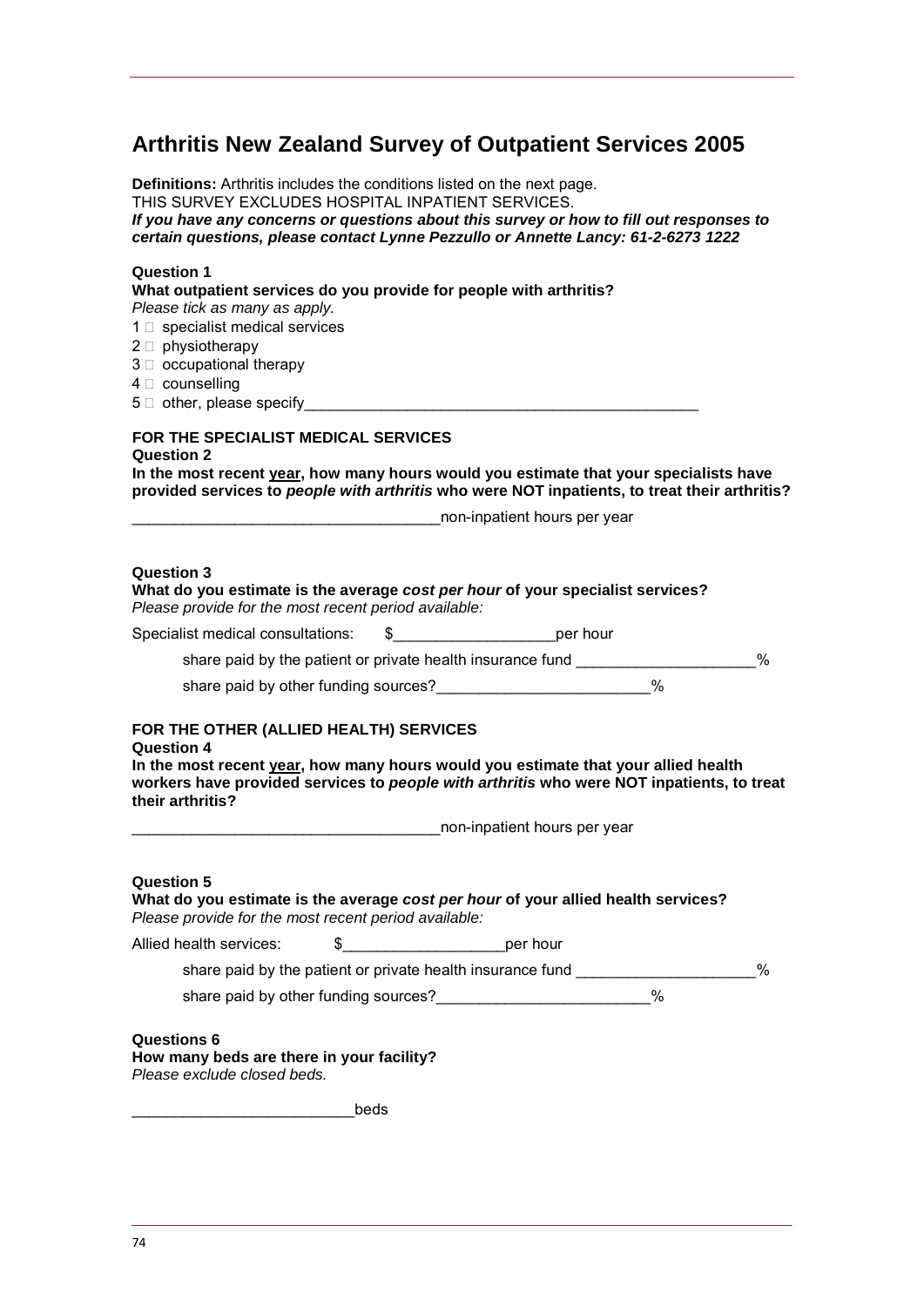#### **Arthritic conditions included in this survey, by International Classification of Disease (Tenth Revision) category**

- M00 Pyogenic arthritis
- M01 Direct infections of joint in infectious and parasitic diseases classified elsewhere
- M02 Reactive arthropathies
- M03 Postinfective and reactive arthropathies in diseases classified elsewhere<br>M05 Seropositive rheumatoid arthritis
- Seropositive rheumatoid arthritis
- M06 Other rheumatoid arthritis
- M07 Psoriatic and enteropathic arthropathies
- M08 Juvenile arthritis
- M09 Juvenile arthritis in diseases classified elsewhere
- M10 Gout<br>M11 Othe
- Other crystal arthropathies
- M12 Other specific arthropathies
- M13 Other arthritis<br>M14 Arthropathies
- M14 Arthropathies in other diseases classified elsewhere<br>M15 Polvarthrosis
- Polyarthrosis
- M16 Coxarthrosis [arthrosis of hip]
- M17 Gonarthrosis [arthrosis of knee]
- M18 Arthrosis of first carpometacarpal joint
- M19 Other arthrosis
- M30 Polyarteritis nodosa and related conditions
- M31 Other necrotizing vasculopathies
- M32 Systemic lupus erythemastosus
- M34 Systemic sclerosis
- M35.0 Sicca syndrome [Sjögren]
- M35.1 Other overlap syndromes
- M35.3 Polymyalgia rheumatica
- M45 Ankylosing spondylitis
- M46 Other inflammatory spondylopathies
- M47 Spondylosis
- M48.0 Spinal stenosis
- M48.1 Ankylosing hyperostosis [Forestier]
- M49 Spondylopathies in diseases classified elsewhere
- M65 Synovitis and tenosynovitis
- M68 Disorders of synovium and tendon in diseases classified elsewhere
- M70.0 Crepitant synovitis (acute) (chronic) of hand and wrist
- M71.2 Synovial cyst of popliteal space [Baker]
- M75.0 Adhesive capsulitis of shoulder
- M76 Enthesopathies, lower limb, excluding foot
- M77.2 Periarthritis of wrist
- M77.3 Calcaneal spur
- M77.5 Other enthesopathy of foot
- M77.8 Other enthesopathies, not elsewhere classified
- M77.9 Enthesopathy, unspecified

*Many thanks for taking the time to complete this confidential survey.* 

*Survey conducted by Access Economics Pty Ltd on behalf of Arthritis New Zealand.* 

*Please return this survey either: By email to: Lynne.Pezzullo@AccessEconomics.com.au* 

*OR by fax to: 61-2-6273 1223* 

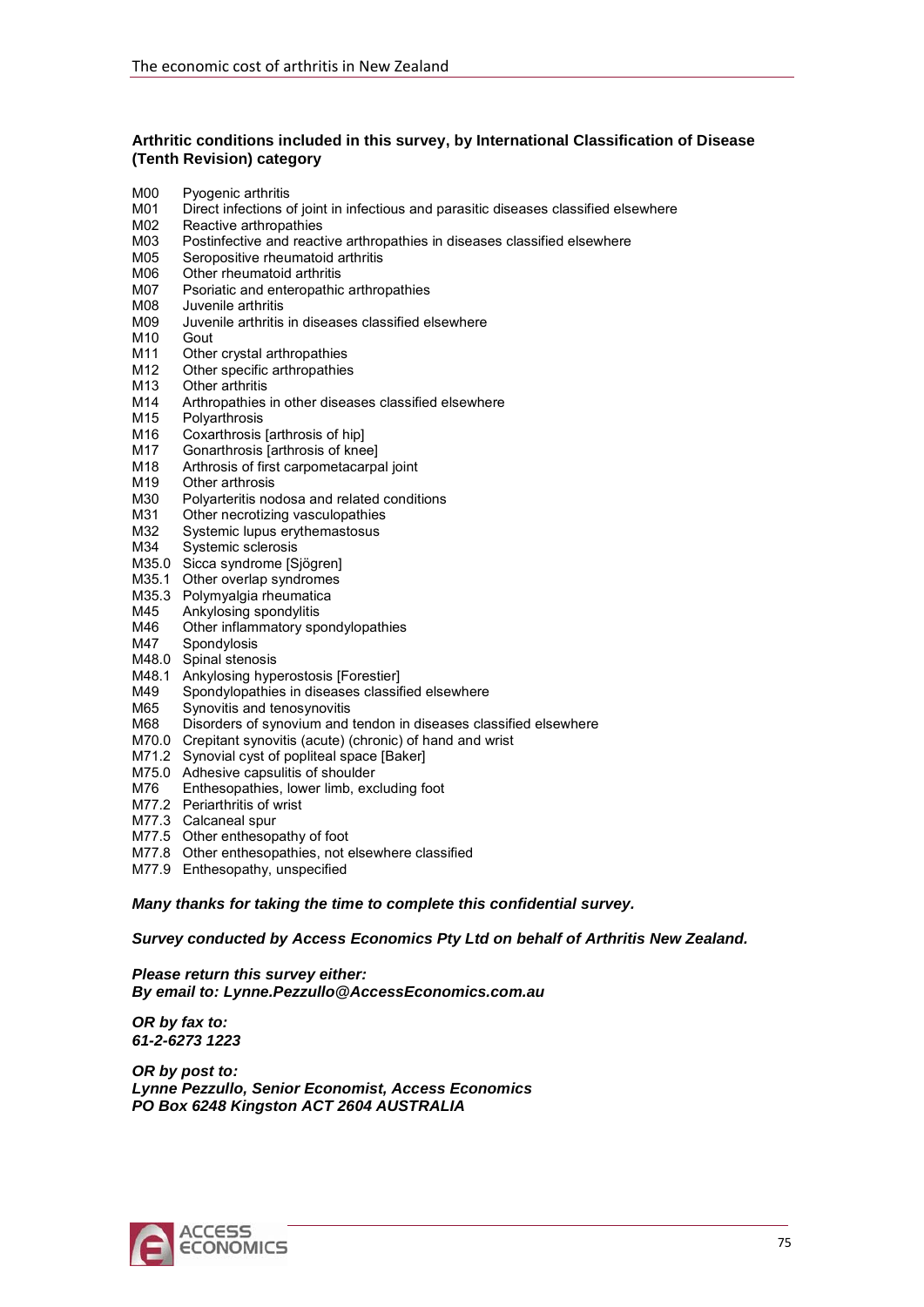## **Arthritis New Zealand Survey of Diagnostic Imaging Services 2005**

**Definitions:** Arthritis includes the conditions listed on the next page. *If you have any concerns or questions about this survey or how to fill out responses to certain questions, please contact Lynne Pezzullo or Annette Lancy: 61-2-6273 1222* 

#### **Question 1**

**In the most recent year, how many hours would you estimate that you have provided diagnostic imaging services to** *people with arthritis***, in relation to their arthritis?** 

\_\_\_\_\_\_\_\_\_\_\_\_\_\_\_\_\_\_\_\_\_\_\_\_\_\_\_\_\_\_\_\_\_\_\_\_ hours per year

#### **Question 2**

**What do you estimate is the average** *cost per hour* **of your diagnostic imaging services?**  *Please provide for the most recent period available:* 

Diagnostic imaging:  $\sqrt{s}$  erhour

share paid by the patient or private health insurance fund \_\_\_\_\_\_\_\_\_\_\_\_\_\_\_\_\_\_\_\_% share paid by other funding sources?  $\%$ 

*Many thanks for taking the time to complete this confidential survey.* 

*Survey conducted by Access Economics Pty Ltd on behalf of Arthritis New Zealand.* 

*Please return this survey either: By email to: Lynne.Pezzullo@AccessEconomics.com.au* 

*OR by fax to: 61-2-6273 1223*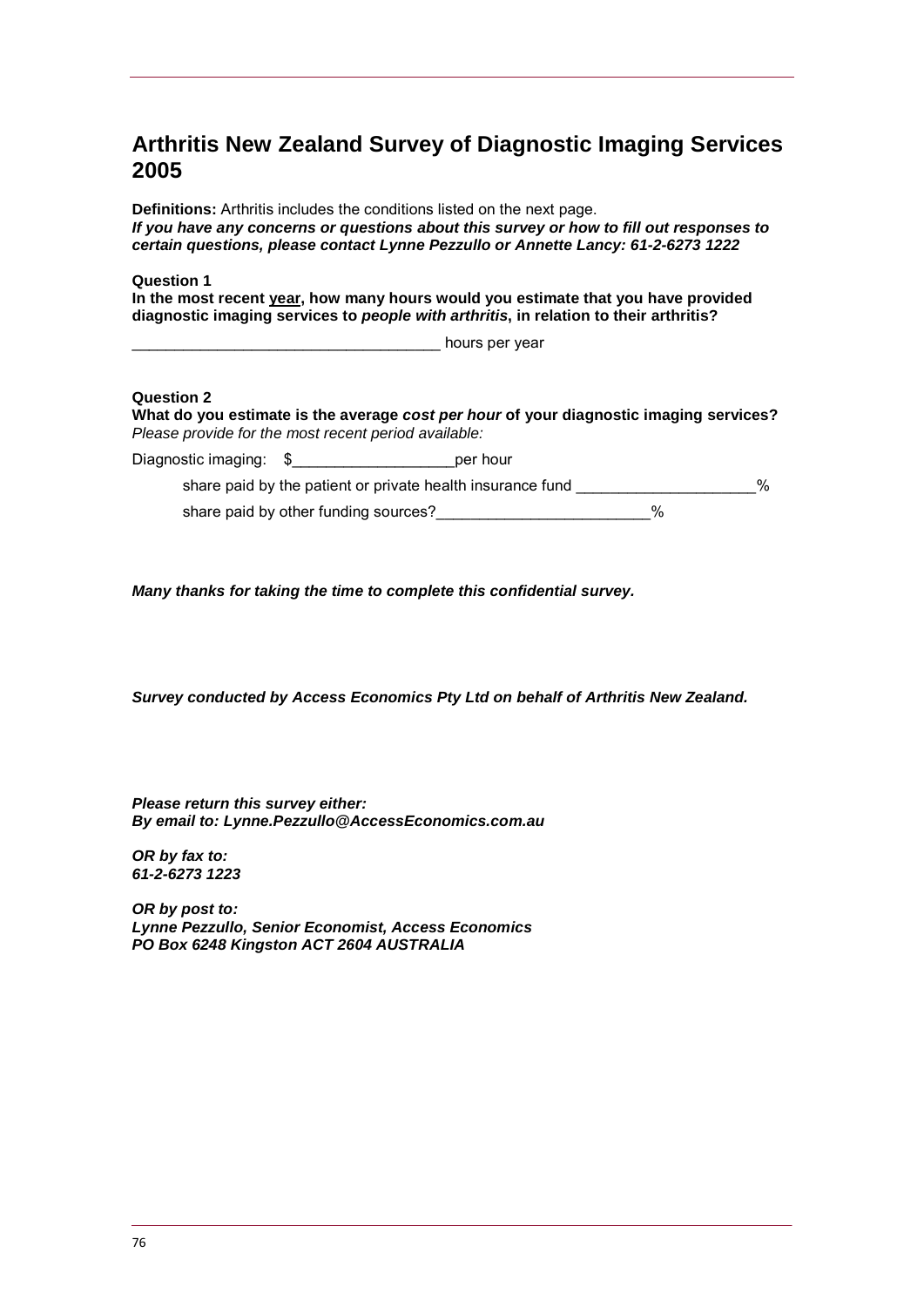## **Arthritis New Zealand Survey of Aged Care Facilities 2005**

**Definitions:** Arthritis includes the conditions listed on the next page. THIS SURVEY EXCLUDES HOSPITAL INPATIENT OR OUTPATIENT SERVICES. *If you have any concerns or questions about this survey or how to fill out responses to certain questions, please contact Lynne Pezzullo or Annette Lancy: 61-2-6273 1222* 

**Question 1 In the most recent year, what proportion of your facility's residents do you estimate are in care PRIMARILY because of their arthritis?** 

| ົ |
|---|
|   |

**Question 2** 

**In the most recent year, what proportion of your facility's residents do you estimate who HAVE arthritis, although they may be in care primarily for other reasons?** 

 $\%$ 

### **Question 3**

**What are the total annual costs of your facility?** Note: Costs would equate to the total expenditure or total income side of the balance sheet, whichever is larger. *Please provide for the most recent period available:* 

Aged care services:  $\sqrt{s}$  er annum

share paid by the patient or private health insurance fund  $\%$ share paid by other funding sources?  $\%$ 

**Question 4 How many beds are there in your facility?** *Please exclude closed beds.*

beds

*Many thanks for taking the time to complete this confidential survey.* 

*Please return this survey either: By email to: Lynne.Pezzullo@AccessEconomics.com.au* 

*OR by fax to: 61-2-6273 1223* 

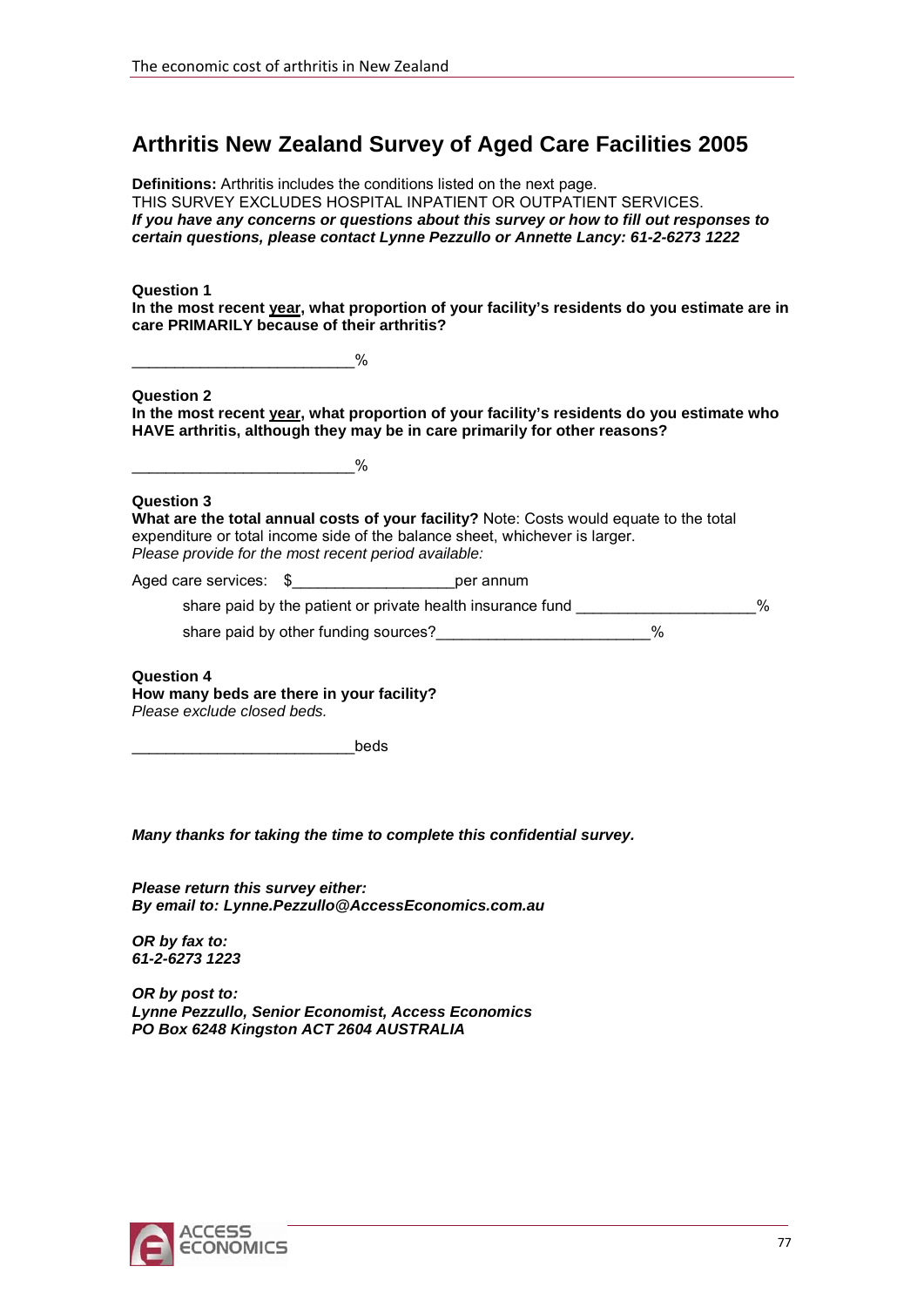### **Arthritis New Zealand Survey of Arthritis Specialist Services 2005**

**Definitions:** Arthritis includes the conditions listed on the next page. THIS SURVEY EXCLUDES HOSPITAL INPATIENT OR OUTPATIENT SERVICES. *If you have any concerns or questions about this survey or how to fill out responses to certain questions, please contact Lynne Pezzullo or Annette Lancy: 61-2-6273 1222* 

#### **Question 1**

**What is your specialty?** 

*Please tick as many as apply.*

 $1 \cap$  rheumatology

 $2 \Box$  orthopaedic surgery  $3 \Box$  other, please specify

#### **Question 2**

**In the most recent year, how many hours would you estimate that you have provided specialist services to** *people with arthritis***, to treat their arthritis, NOT through a hospital inpatient or outpatient service?** 

\_\_\_\_\_\_\_\_\_\_\_\_\_\_\_\_\_\_\_\_\_\_\_\_\_\_\_\_\_\_\_\_\_\_\_\_non-hospital hours per year

### **Question 3**

**What do you estimate is the average** *cost per hour* **of your specialist services?** Note: Cost would equate to the price charged in private practice or to hourly salary (including on-costs such as superannuation) in other care settings. *Please provide for the most recent period available:* 

| specialist medical consultations:                          | per hour |   |      |
|------------------------------------------------------------|----------|---|------|
| share paid by the patient or private health insurance fund |          |   | $\%$ |
| share paid by other funding sources?                       |          | % |      |

*Many thanks for taking the time to complete this confidential survey.* 

*Please return this survey either: By email to: Lynne.Pezzullo@AccessEconomics.com.au* 

*OR by fax to: 61-2-6273 1223*